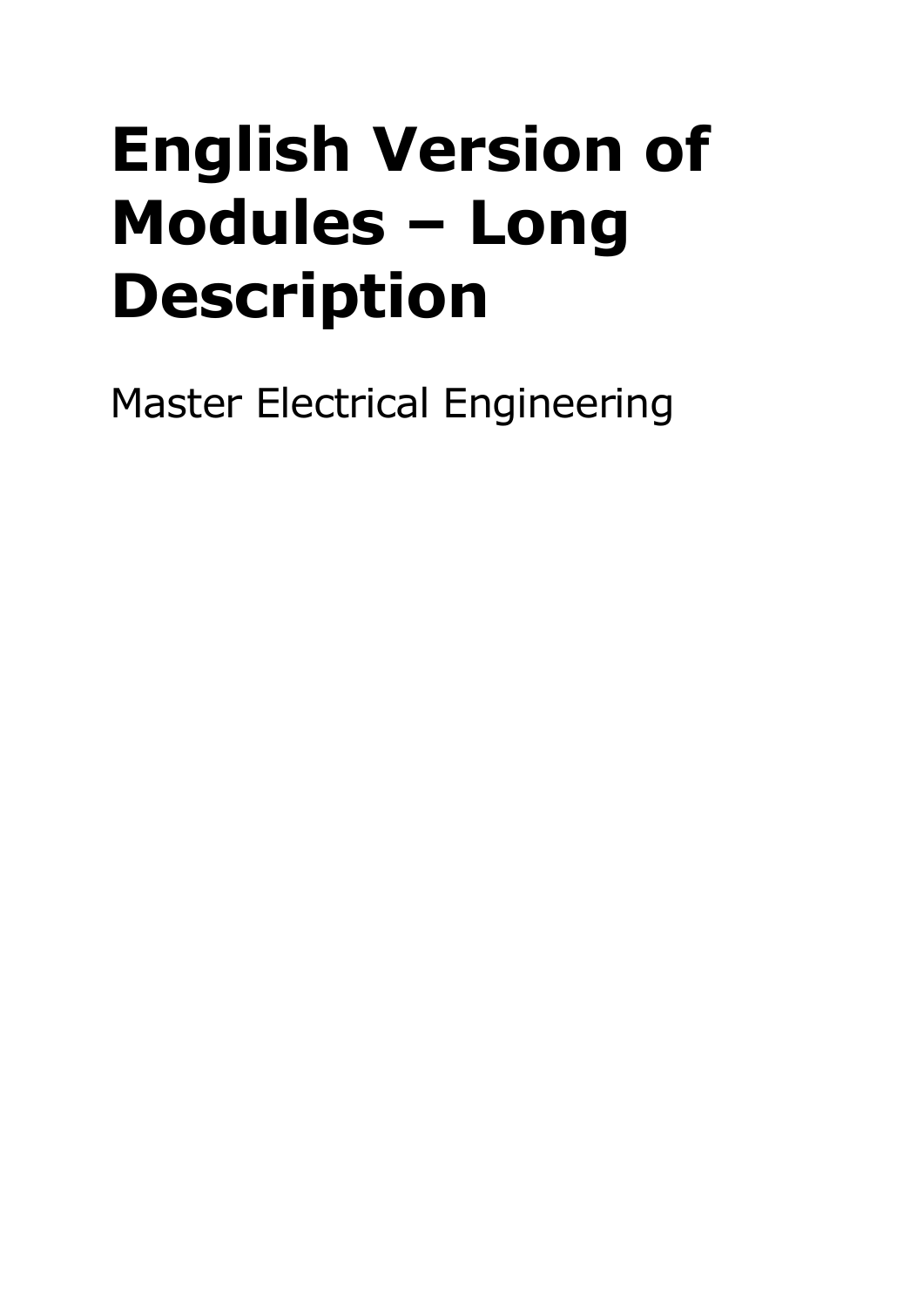| Category                            | <b>Content</b>                                       |
|-------------------------------------|------------------------------------------------------|
| Name (German)                       | Advanced Electromagnetic Simulation and Multiphysics |
| <b>Subtitle</b>                     |                                                      |
| Name (English)                      | Advanced Electromagnetic Simulation and Multiphysics |
| <b>Credit points and total work</b> | 6                                                    |
| load                                | 180 hours                                            |
| <b>Contact person</b>               | Prof. U. van Rienen                                  |
| Language                            | English                                              |
| <b>Admission restriction</b>        | None                                                 |

| Level                          | Master programme – specialising                |
|--------------------------------|------------------------------------------------|
| <b>Mandatory prerequisites</b> | None                                           |
| Recommended prerequisites      | Numerical Simulation of Electromagnetic Fields |

| <b>Assignment to curricula</b>  | M.Sc. Computational Science and Engineering - 2015-04-13<br>M.Sc. Electrical Engineering - 2015-03-09 |
|---------------------------------|-------------------------------------------------------------------------------------------------------|
|                                 | M.Sc. Elektrotechnik - 2013-07-31                                                                     |
|                                 | M.Sc. Wirtschaftsingenieurwesen - 2015-05-12                                                          |
|                                 | M.Sc. Wirtschaftsingenieurwesen - 2013-09-09                                                          |
| <b>Connection to subsequent</b> | None                                                                                                  |
| modules                         |                                                                                                       |

| -<br>--------   | $\sim$ comostor<br>nester<br>ישכ                |
|-----------------|-------------------------------------------------|
| orm<br>51 I I I | nester<br>sen<br>sur<br>nmer<br>יי<br>.au<br>-- |

| Learning and qualification<br>objectives (competences) | deepening knowledge for science and industrial design<br>$\sim$<br>competence to analyze and to solve complex problems in science and<br>engineering                                                                                                                                                                                                                                                                       |
|--------------------------------------------------------|----------------------------------------------------------------------------------------------------------------------------------------------------------------------------------------------------------------------------------------------------------------------------------------------------------------------------------------------------------------------------------------------------------------------------|
| <b>Course contents</b>                                 | - mathematical methods, numerical methods and computational techniques for<br>solving problems of multidisciplinary character in science and engineering<br>deeper insight in numerical methods like Finite Elements, Boundary Elements<br>and Finite Integration Technique<br>- touching important aspects of multiscale problems<br>- solving practical multidisciplinary problems of industrial and scientific interest |
| <b>Recommended literature</b>                          | None                                                                                                                                                                                                                                                                                                                                                                                                                       |

| Semester periods per week<br>by type of course | Lecture<br><b>Tutorial</b><br>Internship                                                                                                                                                                                             | 2 SWS<br><b>SWS</b><br>2 SWS                                                   |
|------------------------------------------------|--------------------------------------------------------------------------------------------------------------------------------------------------------------------------------------------------------------------------------------|--------------------------------------------------------------------------------|
|                                                | Total                                                                                                                                                                                                                                | 5 SWS                                                                          |
| Titles of the courses                          |                                                                                                                                                                                                                                      | (LSF)                                                                          |
| Learning methods                               |                                                                                                                                                                                                                                      | Listening and taking notes, solving problems, self-study, computer experiments |
| <b>Work load for students</b>                  | Attendance time<br>Preparation and follow up of the attendance time<br>Structured self-study<br>Exam preparation/prerequisites/examination<br>Total work load<br>* If no further information is given, please account for the notes. | hours<br>60.<br>50 hours<br>50 hours<br>20 hours<br>180 hours                  |

| Prerequisites for the final | None |
|-----------------------------|------|
| examination (type and       |      |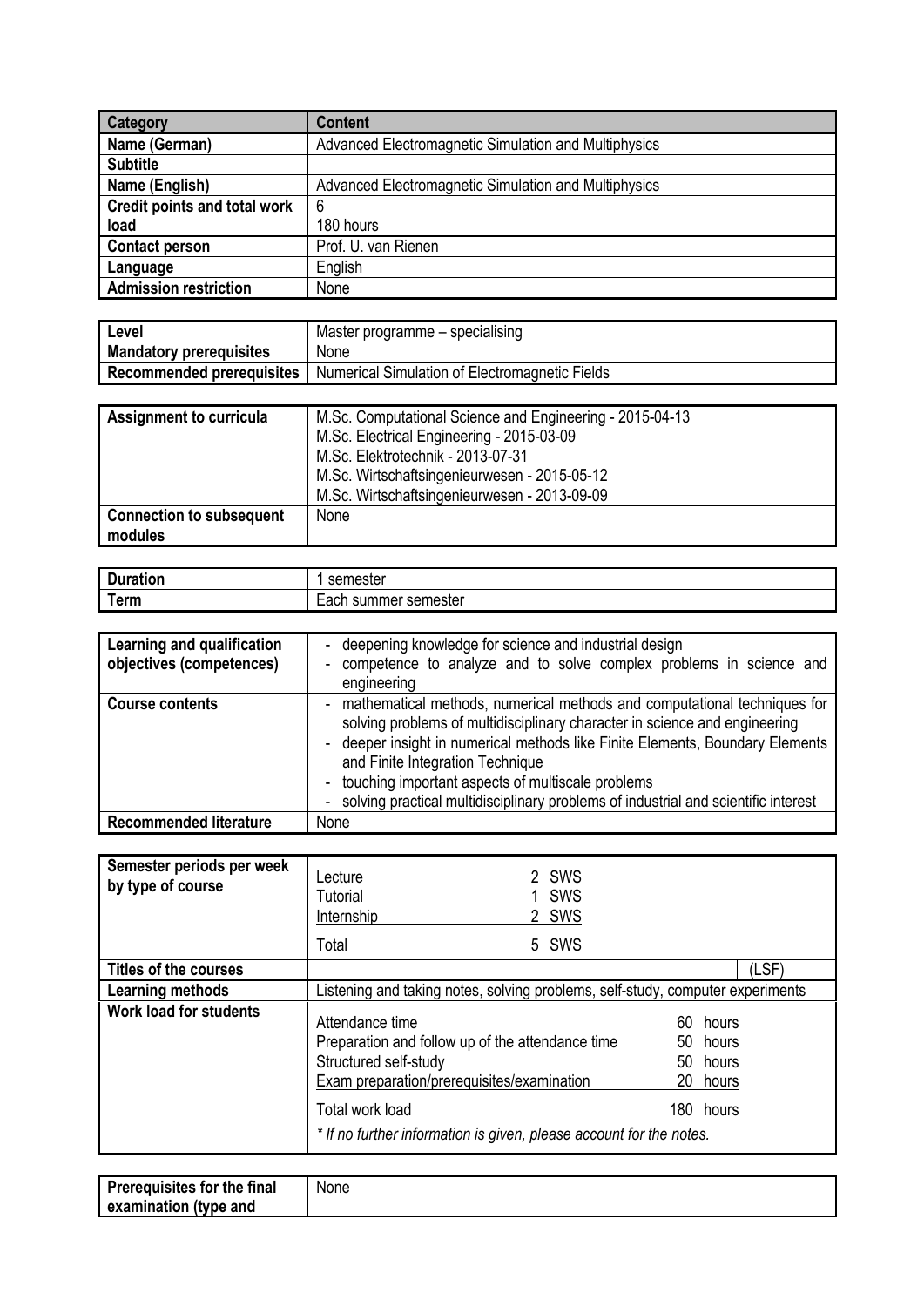| extent)                                                           |                                                                                           |                                              |
|-------------------------------------------------------------------|-------------------------------------------------------------------------------------------|----------------------------------------------|
| Test performance/                                                 | l. exam:                                                                                  | written examination (60 minutes)             |
| requirements for a<br>successful examination<br>(type and extent) | 2. exam:                                                                                  | practical examination (computer experiments) |
| <b>Regular examination date</b>                                   | The regular examination date depends on the specific examination and study<br>regulations |                                              |
| <b>Evaluation</b>                                                 | The evaluation depends on the specific examination and study regulations                  |                                              |
|                                                                   |                                                                                           |                                              |
| <b>Notes</b>                                                      | None                                                                                      |                                              |

| N<br>- - -<br>number | 508 <sup>o</sup><br>. วิวบิดมิต |
|----------------------|---------------------------------|
|                      |                                 |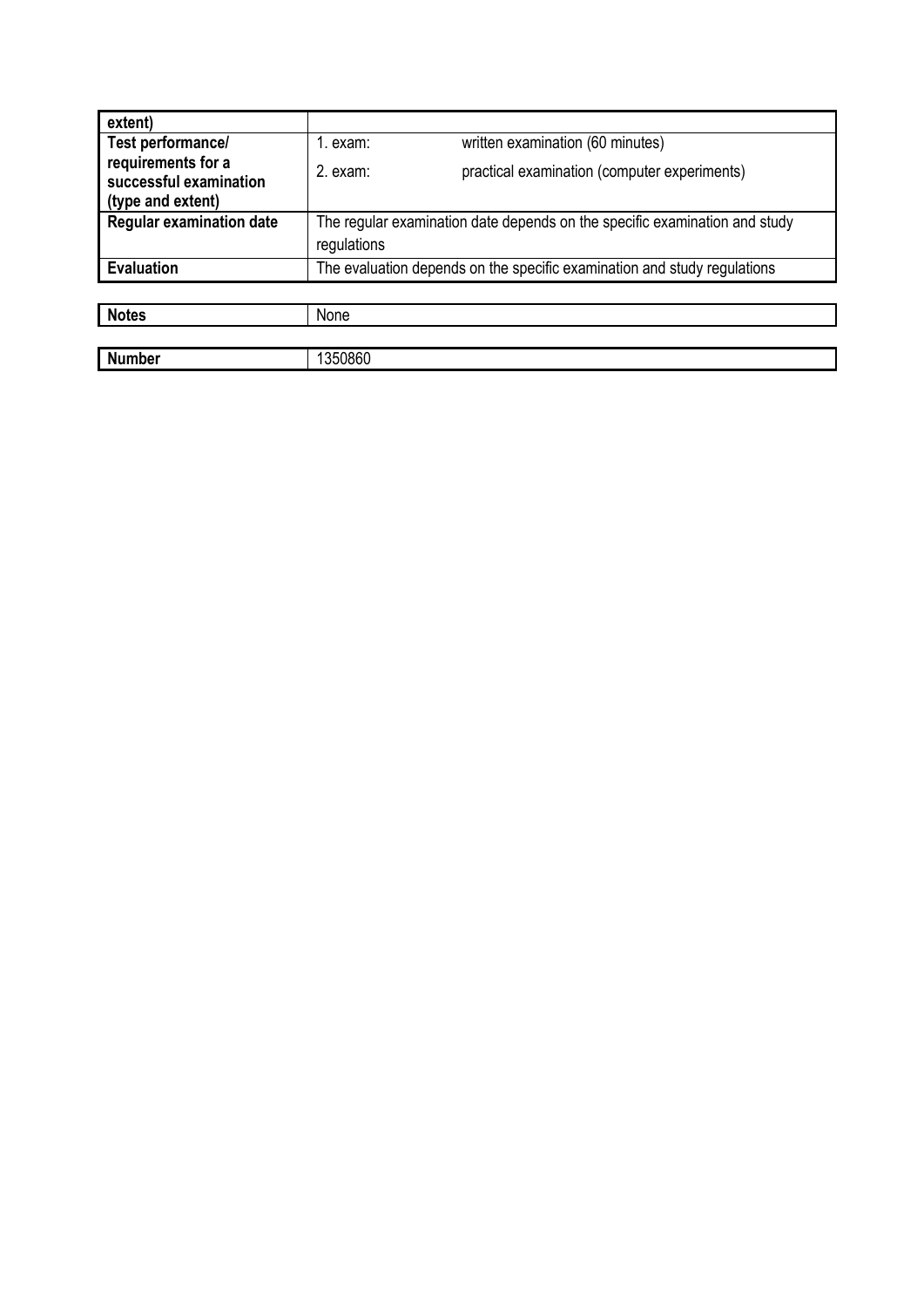| Category                            | <b>Content</b>              |
|-------------------------------------|-----------------------------|
| Name (German)                       | <b>Advanced VLSI Design</b> |
| <b>Subtitle</b>                     |                             |
| Name (English)                      | <b>Advanced VLSI Design</b> |
| <b>Credit points and total work</b> | 6                           |
| load                                | 180 hours                   |
| <b>Contact person</b>               | Prof. Timmermann            |
| Language                            | English                     |
| Admission restriction               | None                        |

| Level                          | Master programme – continuing |
|--------------------------------|-------------------------------|
| <b>Mandatory prerequisites</b> | None                          |
| Recommended prerequisites      | None                          |

| <b>Assignment to curricula</b>  | M.Sc. Computational Science and Engineering - 2015-04-13<br>M.Sc. Electrical Engineering - 2015-03-09<br>M.Sc. Elektrotechnik - 2013-07-31 |
|---------------------------------|--------------------------------------------------------------------------------------------------------------------------------------------|
|                                 | M.Sc. Informationstechnik/Technische Informatik - 2013-09-09                                                                               |
| <b>Connection to subsequent</b> | None                                                                                                                                       |
| modules                         |                                                                                                                                            |

| D<br>atior  | comontor<br>nesie                       |
|-------------|-----------------------------------------|
| <b>Term</b> | -<br>∵semester<br>summer<br>11<br>4 U L |
|             |                                         |

| Learning and qualification<br>objectives (competences) | With successful completion of the module the attendees possess skills regarding<br>current trends and developments in the field of integrated systems. Therefore,<br>they possess future-oriented knowledge related to this area of expertise.<br>Reproduction, understanding, analysis and synthesis: design methods of |  |  |
|--------------------------------------------------------|--------------------------------------------------------------------------------------------------------------------------------------------------------------------------------------------------------------------------------------------------------------------------------------------------------------------------|--|--|
|                                                        | highly integrated systems, design process of highly integrated systems,<br>optimization of highly integrated systems                                                                                                                                                                                                     |  |  |
|                                                        | Personal and social skills, self-dependence and personal responsibility,<br>cooperation and team work, presentation and communication skills, technical<br>discourse in English                                                                                                                                          |  |  |
| <b>Course contents</b>                                 | Basic and advanced number representations                                                                                                                                                                                                                                                                                |  |  |
|                                                        | Redundant representations                                                                                                                                                                                                                                                                                                |  |  |
|                                                        | Rounding, overflow and handling                                                                                                                                                                                                                                                                                          |  |  |
|                                                        | Calculation of expressions<br>$\blacksquare$                                                                                                                                                                                                                                                                             |  |  |
|                                                        | Methods of computational arithmetic<br>$\blacksquare$                                                                                                                                                                                                                                                                    |  |  |
|                                                        | · Addition/subtraction                                                                                                                                                                                                                                                                                                   |  |  |
|                                                        | • Multiplication                                                                                                                                                                                                                                                                                                         |  |  |
|                                                        | • Division                                                                                                                                                                                                                                                                                                               |  |  |
|                                                        | $\cdot$ CORDIC                                                                                                                                                                                                                                                                                                           |  |  |
|                                                        | Applications in digital signal processing and information technology                                                                                                                                                                                                                                                     |  |  |
| <b>Recommended literature</b>                          | http://www.imd.uni-rostock.de/lehre/lehrangebot/prof-d-timmermann/advanced-                                                                                                                                                                                                                                              |  |  |
|                                                        | vlsi-design/                                                                                                                                                                                                                                                                                                             |  |  |

| Semester periods per week<br>by type of course | 1 SWS<br>Internship<br>1 SWS<br>Total                      |                      |
|------------------------------------------------|------------------------------------------------------------|----------------------|
| <b>Titles of the courses</b>                   | <b>Advanced VLSI Design</b>                                | (LSF)                |
| Learning methods                               | Team work, laboratory work, and individual technical tasks |                      |
| <b>Work load for students</b>                  | Presence time<br>Preparation/processing of presence time   | 30 hours<br>15 hours |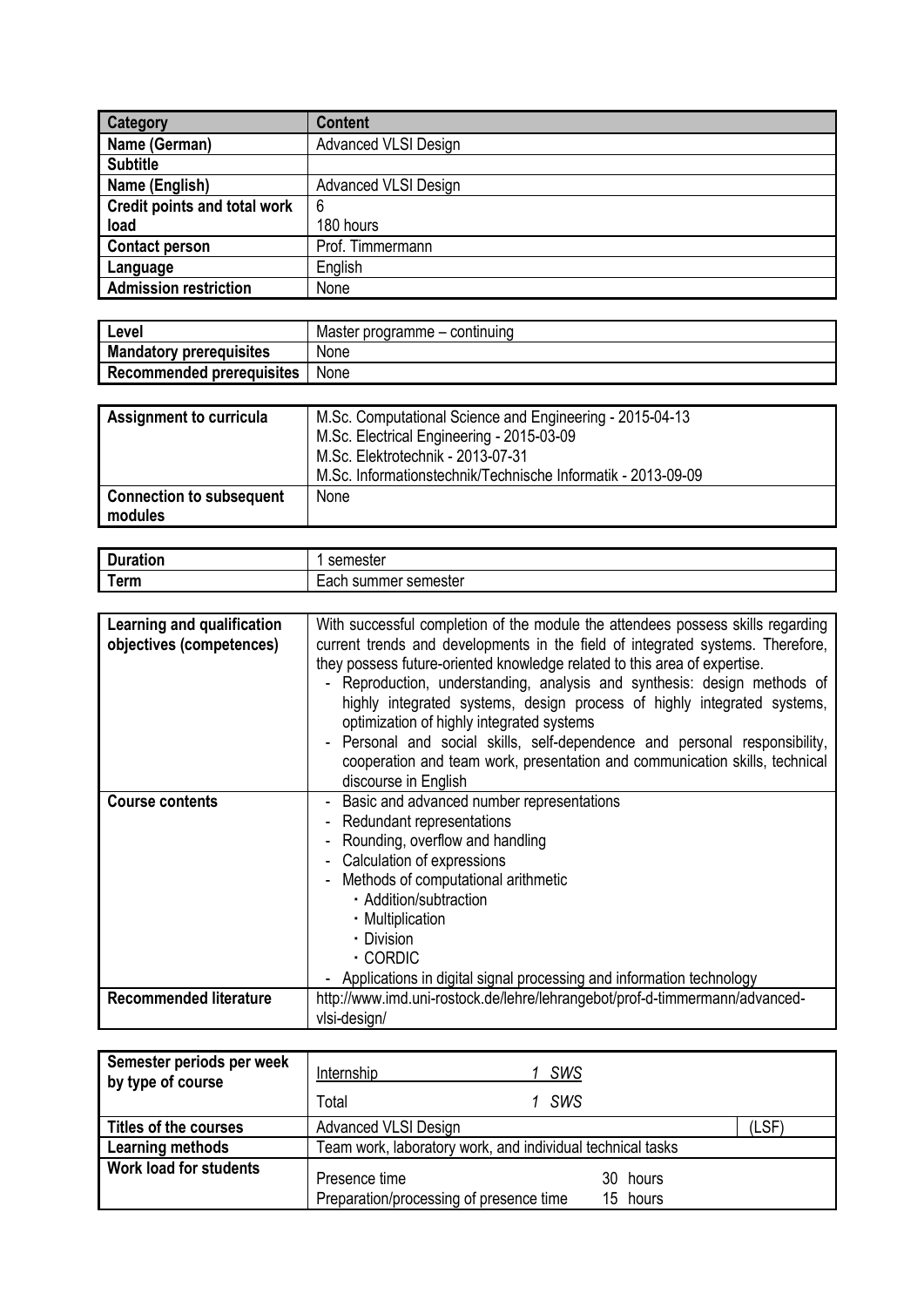| -<br>Practical work    | 135<br>hours |
|------------------------|--------------|
| - -<br>⊺otal work load | 180<br>hours |

| Prerequisites for the final<br>examination (type and<br>extent)                               | None        |                                                                            |
|-----------------------------------------------------------------------------------------------|-------------|----------------------------------------------------------------------------|
| <b>Test performance/</b><br>requirements for a<br>successful examination<br>(type and extent) | Exam:       | Project report (with presentation)                                         |
| <b>Regular examination date</b>                                                               | regulations | The regular examination date depends on the specific examination and study |
| <b>Evaluation</b>                                                                             |             | The evaluation depends on the specific examination and study regulations   |
| <b>Notes</b>                                                                                  | None        |                                                                            |
| <b>Number</b>                                                                                 | 1350870     |                                                                            |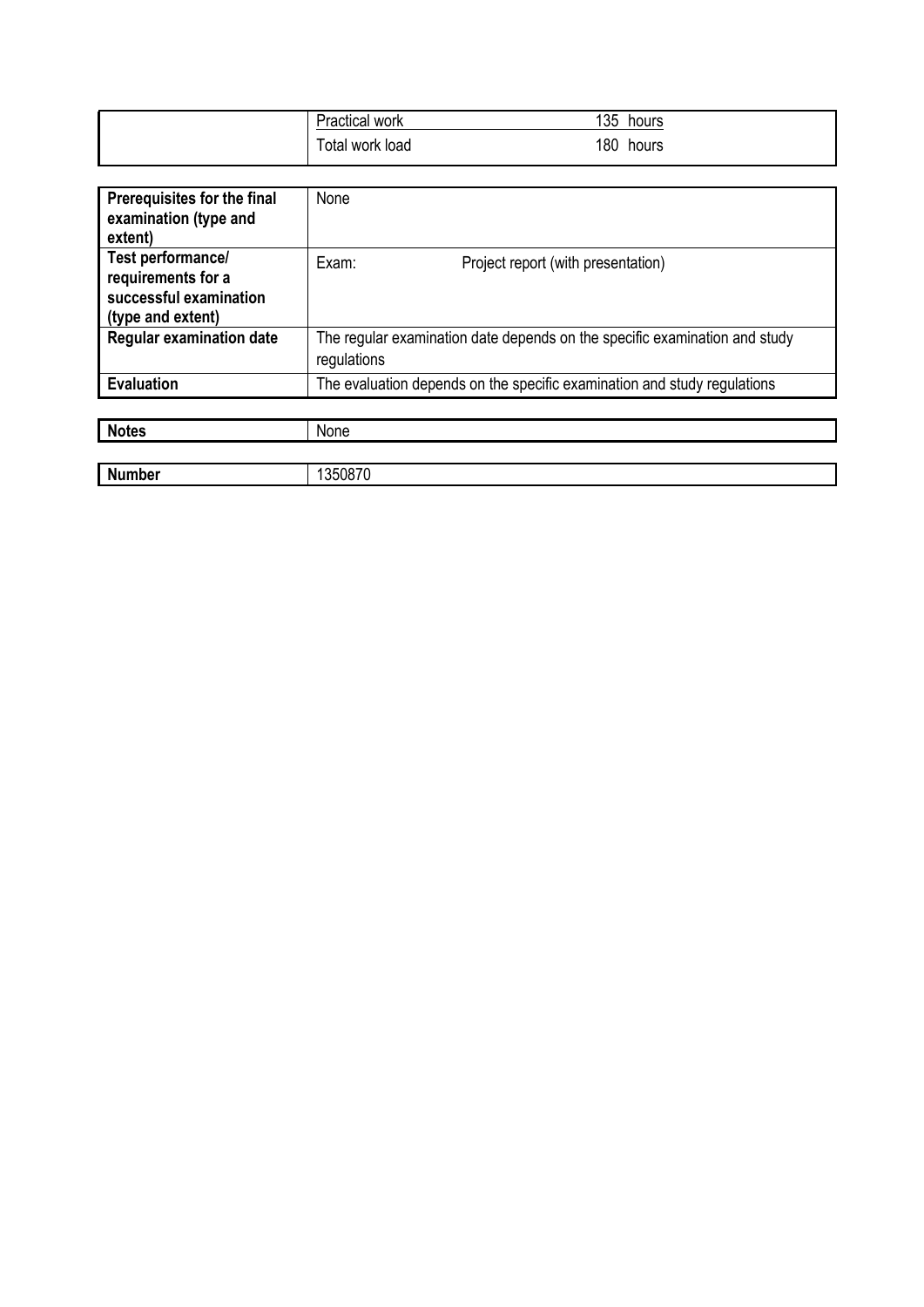| Category                            | <b>Content</b>                                      |
|-------------------------------------|-----------------------------------------------------|
| Name (German)                       | Aktuelle Themen der Nachrichtentechnik              |
| <b>Subtitle</b>                     |                                                     |
| Name (English)                      | Advanced Topics in Digital Communications           |
| <b>Credit points and total work</b> | 6                                                   |
| load                                | 180 hours                                           |
| <b>Contact person</b>               | Prof. Volker Kühn                                   |
| Language                            | English, German                                     |
|                                     | Will be announced until the second week of classes. |
| <b>Admission restriction</b>        | None                                                |

| Level                          | Master programme – continuing                   |
|--------------------------------|-------------------------------------------------|
| <b>Mandatory prerequisites</b> | None                                            |
| Recommended prerequisites      | l Basic knowledge of communications engineering |

| <b>Assignment to curricula</b>             | M.Sc. Electrical Engineering - 2015-03-09<br>M.Sc. Elektrotechnik - 2013-07-31<br>M.Sc. Informationstechnik/Technische Informatik - 2013-09-09 |
|--------------------------------------------|------------------------------------------------------------------------------------------------------------------------------------------------|
| <b>Connection to subsequent</b><br>modules | None                                                                                                                                           |

| -                   | nester                         |
|---------------------|--------------------------------|
| - - -               | $-0.04$                        |
| auon                | SUI                            |
| orm<br><b>ALLII</b> | semester<br>sur<br>acr<br>nmer |

| <b>Learning and qualification</b> | Expertise                                                                           |  |  |
|-----------------------------------|-------------------------------------------------------------------------------------|--|--|
| objectives (competences)          | - Analysis of communication systems with tools from information theory              |  |  |
|                                   | Knowledge of state-of-the-art communication systems                                 |  |  |
|                                   | - Presentation and discussion of scientific questions in the area of digital        |  |  |
|                                   | communications                                                                      |  |  |
|                                   | Presenting and communicating                                                        |  |  |
| <b>Course contents</b>            | Brief repetition of foundations of digital data transmission (system model, digital |  |  |
|                                   | modulation)                                                                         |  |  |
|                                   | Foundations of information theory                                                   |  |  |
|                                   | - Definition of entropy, mutual information and corresponding interpretation        |  |  |
|                                   | - Channel coding theoreme of Shannon                                                |  |  |
|                                   | Multi-user communication                                                            |  |  |
|                                   | - Multiple access techniques (TDMA, FDMA, CDMA, SDMA)                               |  |  |
|                                   | Multi-user infomration theory (capacity regions, sum rate, outage)                  |  |  |
|                                   | Multi-user systems and detection algorithms                                         |  |  |
|                                   | Relay networks                                                                      |  |  |
|                                   | - Introduction to relay communications                                              |  |  |
|                                   | - Relay protocols (AF, DF, CF and related protocols)                                |  |  |
|                                   | capacity bounds                                                                     |  |  |
| <b>Recommended literature</b>     | None                                                                                |  |  |

| Semester periods per week    |                                                |                                                                                     |       |
|------------------------------|------------------------------------------------|-------------------------------------------------------------------------------------|-------|
| by type of course            | Lecture                                        | 3 SWS                                                                               |       |
|                              | Seminar                                        | SWS                                                                                 |       |
|                              | Total                                          | 4 SWS                                                                               |       |
| <b>Titles of the courses</b> | Seminar/Aktuelle Themen der Nachrichtentechnik |                                                                                     | (LSF) |
|                              | Lecture/Aktuelle Themen der Nachrichtentechnik |                                                                                     |       |
| Learning methods             |                                                | Listening and taking notes, self-study, study of literature, giving a presentation, |       |
|                              | discussing                                     |                                                                                     |       |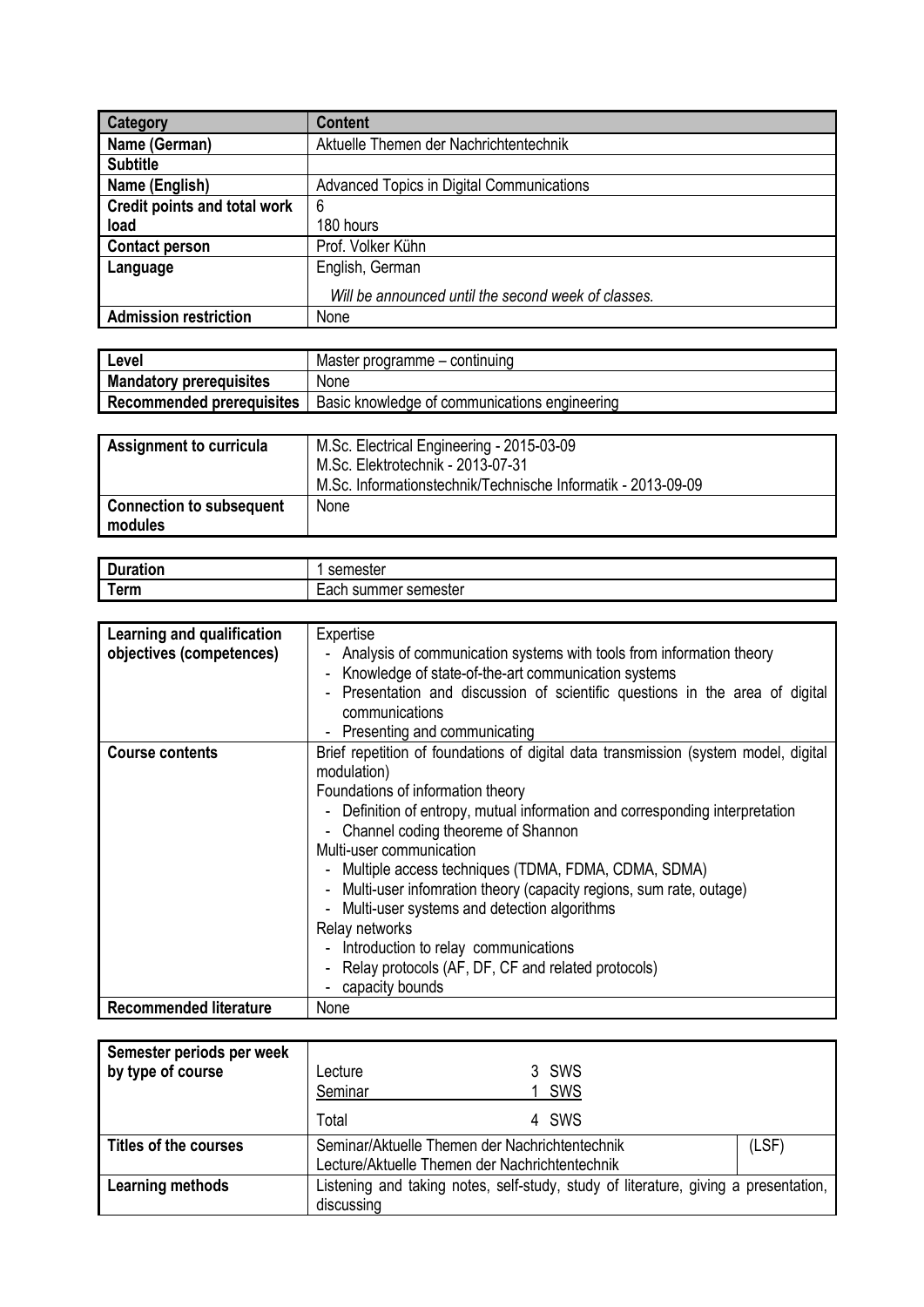| <b>Work load for students</b> | Attendance time<br>Preparation and follow up of the attendance time<br>Structured self-study<br>Exam preparation/prerequisites/examination | 56 hours<br>40 hours<br>44 hours<br>40 hours |
|-------------------------------|--------------------------------------------------------------------------------------------------------------------------------------------|----------------------------------------------|
|                               | Total work load<br>* If no further information is given, please account for the notes.                                                     | 180 hours                                    |

| Prerequisites for the final<br>examination (type and<br>extent)                        | None                                                                                      |
|----------------------------------------------------------------------------------------|-------------------------------------------------------------------------------------------|
| Test performance/<br>requirements for a<br>successful examination<br>(type and extent) | Exam:<br>colloquium (30 minutes)                                                          |
| <b>Regular examination date</b>                                                        | The regular examination date depends on the specific examination and study<br>regulations |
| <b>Evaluation</b>                                                                      | The evaluation depends on the specific examination and study regulations                  |

| <b>Notes</b> | ممسا<br>inone. |
|--------------|----------------|
|              |                |

| n<br>. |  |
|--------|--|
|        |  |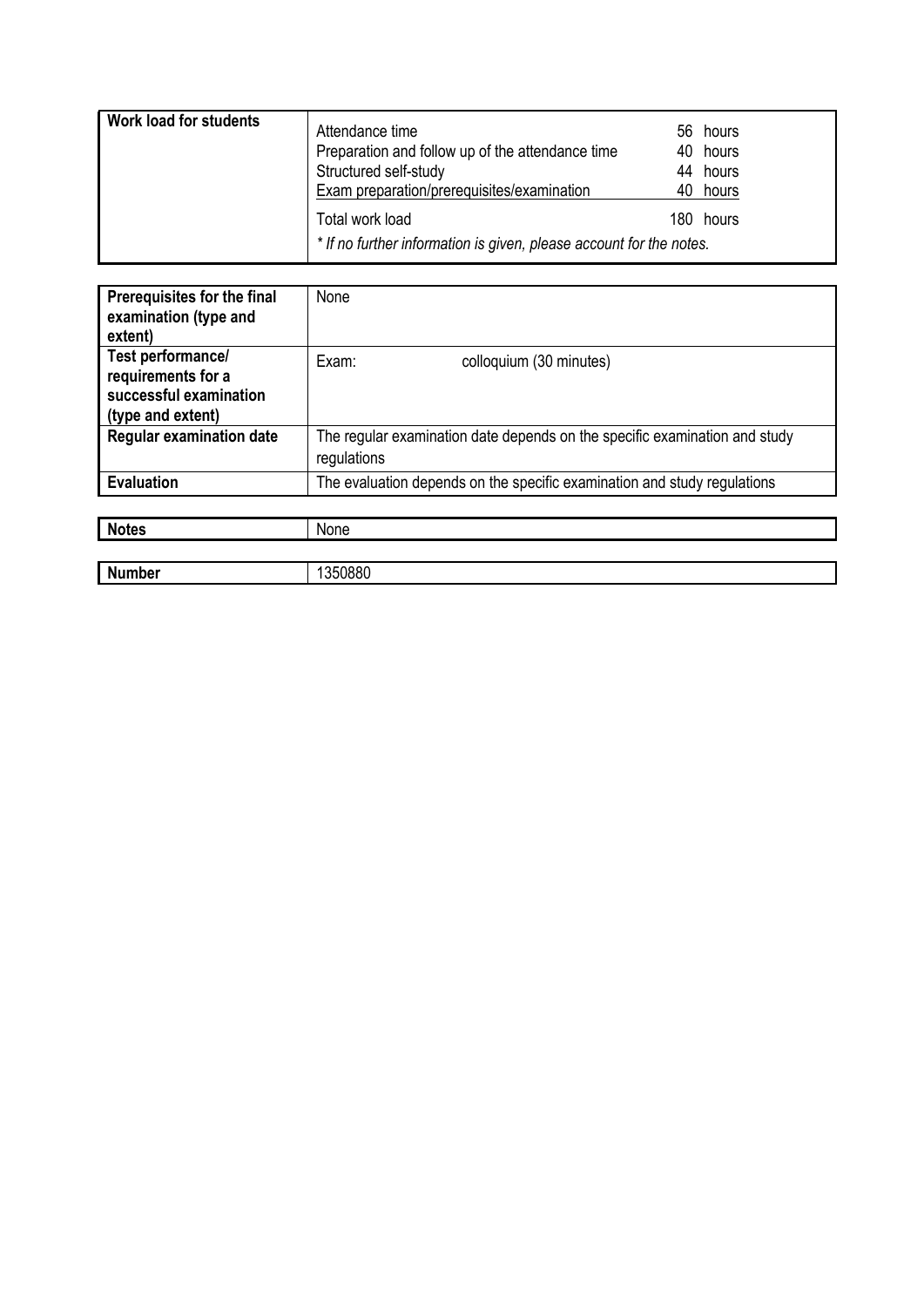| Category                            | <b>Content</b>                                                     |
|-------------------------------------|--------------------------------------------------------------------|
| Name (German)                       | Ausgewählte Themen im Themenbereich Informationssysteme            |
| <b>Subtitle</b>                     |                                                                    |
| Name (English)                      | Selected Topics in the Domain of Information Systems               |
| <b>Credit points and total work</b> | 6                                                                  |
| load                                | 180 hours                                                          |
| <b>Contact person</b>               | Prof. Dr. Andreas Heuer, Prof. Dr. Peter Forbrig, Dr. Anke Dittmar |
| Language                            | German, English                                                    |
|                                     | Will be announced until the second week of classes.                |
| <b>Admission restriction</b>        | None                                                               |

| Level                          | Master programme – fundamental |
|--------------------------------|--------------------------------|
| <b>Mandatory prerequisites</b> | None                           |
| Recommended prerequisites      | None                           |

| <b>Assignment to curricula</b>  | M.Sc. Electrical Engineering - 2015-03-09                    |
|---------------------------------|--------------------------------------------------------------|
|                                 | M.Sc. Informatik - 2013-07-31                                |
|                                 | M.Sc. Informationstechnik/Technische Informatik - 2013-09-09 |
|                                 | M.Sc. Mathematik - 2015-03-20                                |
|                                 | M.Sc. Visual Computing - 2014-04-16                          |
|                                 | M.Sc. Wirtschaftsinformatik - 2013-09-09                     |
| <b>Connection to subsequent</b> | None                                                         |
| modules                         |                                                              |

| $\sim$    | $-$ comostar                          |
|-----------|---------------------------------------|
| --------  | пеэгег                                |
| auor.     | יטט                                   |
| -<br>Term | .<br>⊶or ∼<br>TIESIEI<br>5UI.<br>сачн |

| Learning and qualification    | Technical:                                                                                                                                                                                                                                                                                 |
|-------------------------------|--------------------------------------------------------------------------------------------------------------------------------------------------------------------------------------------------------------------------------------------------------------------------------------------|
| objectives (competences)      | Foundational knowledge of specific topics in the field of Information Systems,<br>such as administration of non-distributed and distributed amounts of data and<br>documents, connecting database operationedn and processes / workflows as<br>welll as the design of information systems. |
|                               | Methods:                                                                                                                                                                                                                                                                                   |
|                               | Command of essential methods and algorithms in Information Systems. Ability<br>to transfer and apply methods to related problems and fields of computer<br>science.                                                                                                                        |
|                               | Social:                                                                                                                                                                                                                                                                                    |
|                               | Work organisation in changing group environments. Ability to follow lectures in<br>english.                                                                                                                                                                                                |
|                               | Personal:                                                                                                                                                                                                                                                                                  |
|                               | Ability to judge and select technical topics in Information Systems with respect<br>to individual interest and professional profile.                                                                                                                                                       |
| <b>Course contents</b>        | Selected topics from following sub-domains                                                                                                                                                                                                                                                 |
|                               | Avanced data base concepts                                                                                                                                                                                                                                                                 |
|                               | Cloud computing                                                                                                                                                                                                                                                                            |
|                               | Interaction design                                                                                                                                                                                                                                                                         |
|                               | Information & society                                                                                                                                                                                                                                                                      |
|                               | Data and processes                                                                                                                                                                                                                                                                         |
|                               | Information systems for specific applications                                                                                                                                                                                                                                              |
|                               | Further topics that are related to new research results                                                                                                                                                                                                                                    |
| <b>Recommended literature</b> | None                                                                                                                                                                                                                                                                                       |

| week<br>per<br>periods<br>ester. | actura<br>1 L L | <b>SWS</b> |
|----------------------------------|-----------------|------------|
|                                  |                 |            |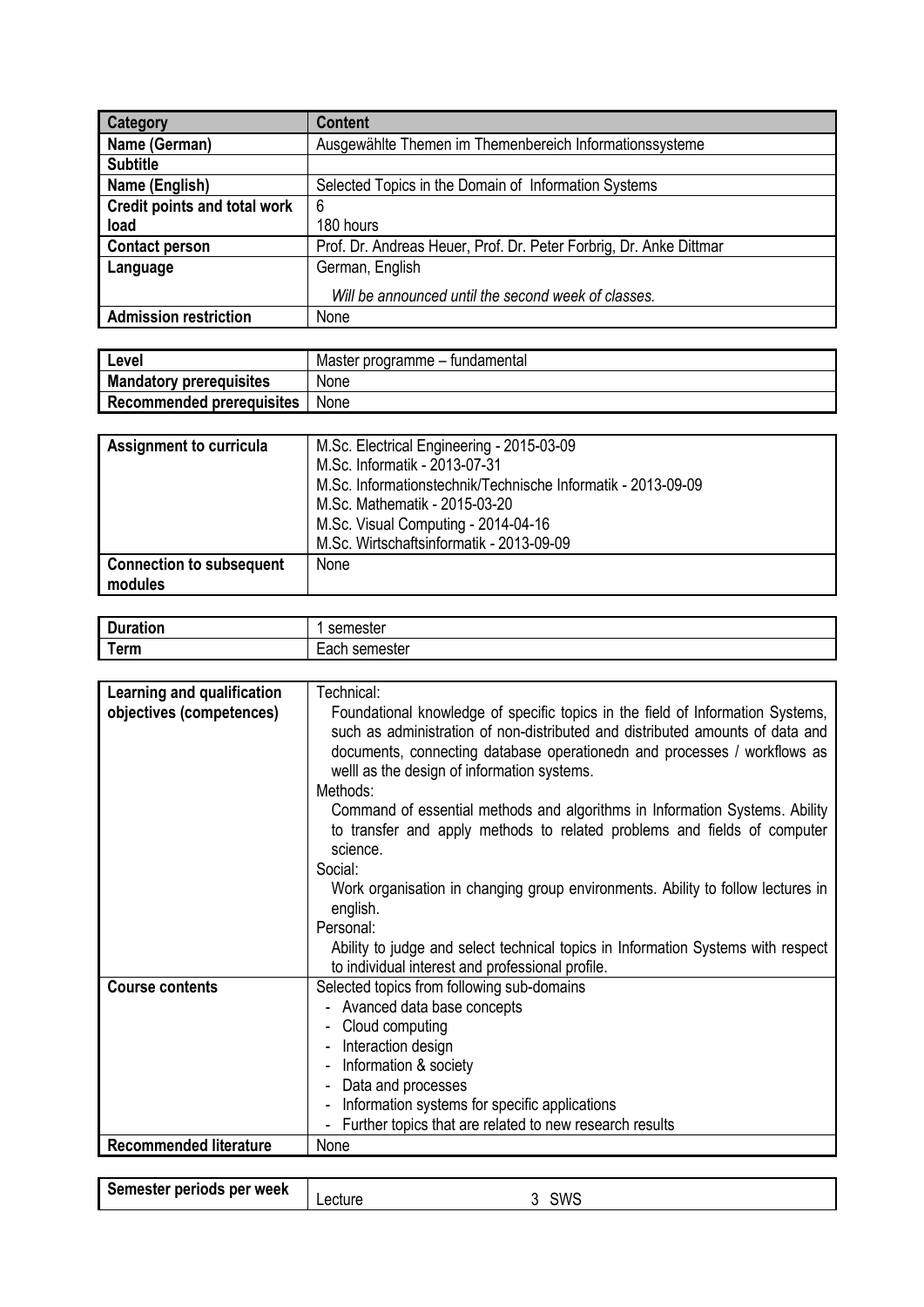| by type of course             | <b>Tutorial</b>                                                                        | SWS                                                                              |  |
|-------------------------------|----------------------------------------------------------------------------------------|----------------------------------------------------------------------------------|--|
|                               | Total                                                                                  | 4 SWS                                                                            |  |
| <b>Titles of the courses</b>  |                                                                                        | (LSF)                                                                            |  |
| Learning methods              | Private study                                                                          |                                                                                  |  |
| <b>Work load for students</b> | Attendance time<br>Structured self-study<br>Exam preparation/prerequisites/examination | 60 hours<br>100 hours<br>20 hours                                                |  |
|                               | Total work load                                                                        | 180 hours<br>* If no further information is given, please account for the notes. |  |

| Prerequisites for the final<br>examination (type and<br>extent)                        | None                                                                                      |  |
|----------------------------------------------------------------------------------------|-------------------------------------------------------------------------------------------|--|
| Test performance/<br>requirements for a<br>successful examination<br>(type and extent) | Exam:<br>oral examination (20 minutes)<br>or<br>written examination (120 minutes)         |  |
|                                                                                        | Will be announced until the second week of classes.                                       |  |
| <b>Regular examination date</b>                                                        | The regular examination date depends on the specific examination and study<br>regulations |  |
| <b>Evaluation</b>                                                                      | The evaluation depends on the specific examination and study regulations                  |  |
|                                                                                        |                                                                                           |  |
| <b>Notes</b>                                                                           | None                                                                                      |  |
|                                                                                        |                                                                                           |  |
| <b>Number</b>                                                                          | 1150780                                                                                   |  |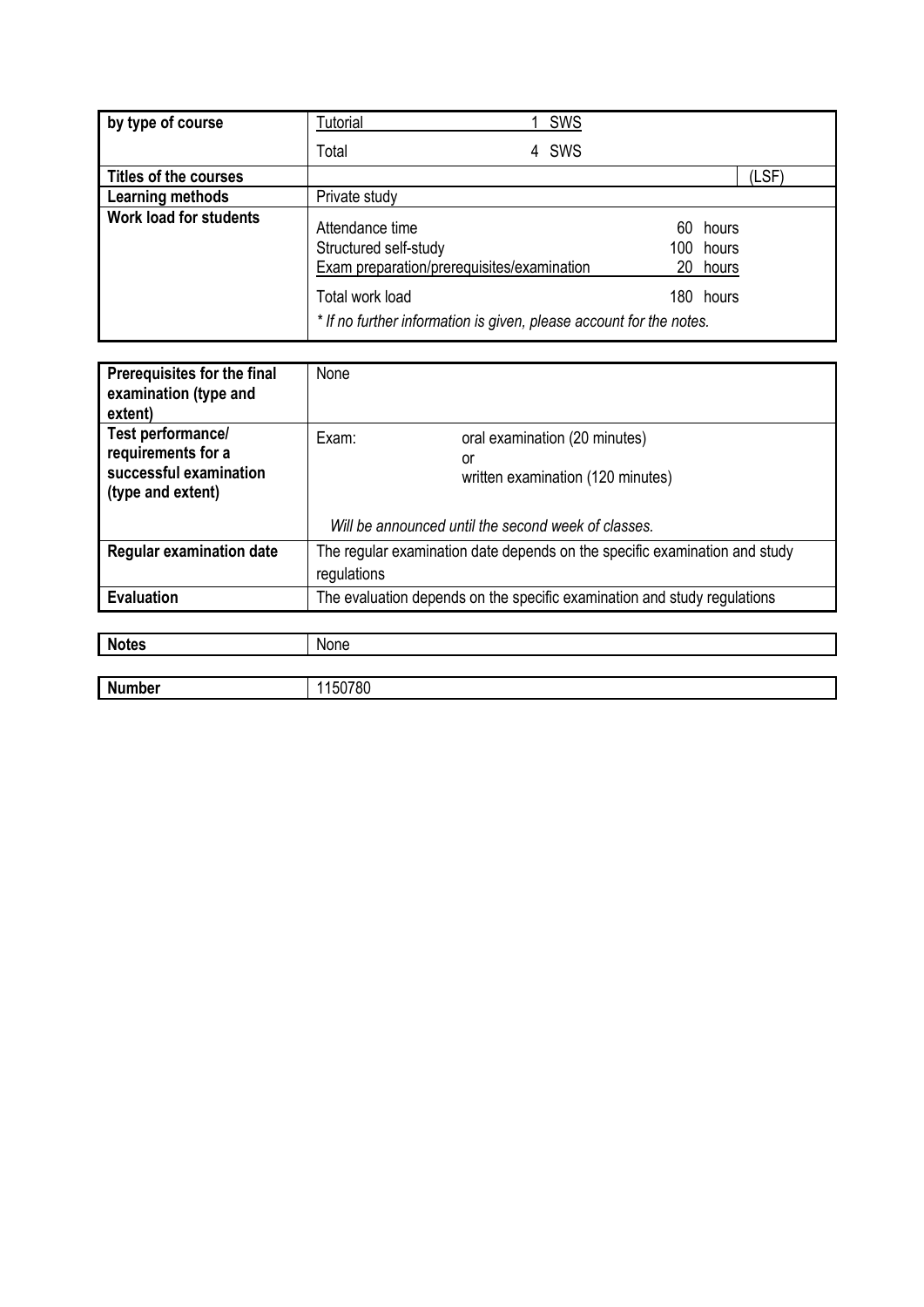| Category                            | <b>Content</b>                                              |
|-------------------------------------|-------------------------------------------------------------|
| Name (German)                       | Ausgewählte Themen im Themenbereich Modelle und Algorithmen |
| <b>Subtitle</b>                     |                                                             |
| Name (English)                      | Selected Topics in the Area Models and Algorithms           |
| <b>Credit points and total work</b> | 6                                                           |
| load                                | 180 hours                                                   |
| <b>Contact person</b>               | Prof. Dr. Karsten Wolf                                      |
| Language                            | German or English                                           |
|                                     | Will be announced until the second week of classes.         |
| Admission restriction               | None                                                        |

| <sup>I</sup> Level             | Masters programme – fundamental |
|--------------------------------|---------------------------------|
| <b>Mandatory prerequisites</b> | None                            |
| Recommended prerequisites      | None                            |

| <b>Assignment to curricula</b>  | M.Sc. Electrical Engineering - 2015-03-09                    |
|---------------------------------|--------------------------------------------------------------|
|                                 | M.Sc. Informatik - 2013-07-31                                |
|                                 | M.Sc. Informationstechnik/Technische Informatik - 2013-09-09 |
|                                 | M.Sc. Mathematik - 2015-03-20                                |
|                                 | M.Sc. Visual Computing - 2014-04-16                          |
|                                 | M.Sc. Wirtschaftsinformatik - 2013-09-09                     |
| <b>Connection to subsequent</b> | None                                                         |
| modules                         |                                                              |

| Ð<br>Dui<br>auvn. | שכאו                                              |
|-------------------|---------------------------------------------------|
| $\sim$<br>erm     | $\overline{\phantom{0}}$<br>.<br>semeste.<br>∟a∪⊔ |

| Learning and qualification | Content:                                                                            |
|----------------------------|-------------------------------------------------------------------------------------|
| objectives (competences)   | Exemplary knowledge in one topic in the area Models and Algorithms, e.g.:           |
|                            | - Construction, evaluation, or analyis of models                                    |
|                            | - Role of models and algorithms in selected application areas                       |
|                            | Methods:                                                                            |
|                            | - Mastering some of the crucial approaches in the area Models and Algorithms        |
|                            | Social:                                                                             |
|                            | - Organisation of work in changing working environments                             |
|                            | - Abaility to comprehend lessons in English                                         |
|                            | Self:                                                                               |
|                            | - Broader knowledge and capabilities according to individual future plans           |
| <b>Course contents</b>     | Selected topics in the following areas:                                             |
|                            | Models:                                                                             |
|                            | - Construction and evaluation (e.g. validation) of models                           |
|                            | - Syntax, semantics, and validation of modeling languages                           |
|                            | Algorithms:                                                                         |
|                            | - Complex algorithmic patterns (e.g. distributed or parallel algorithms or          |
|                            | simulation, approximation in algorithms or simulation, hybrid approaches or         |
|                            | simulation)                                                                         |
|                            | - Advanced algorithmic solutions in various fileds (z.B. graph theory, model        |
|                            | checking experiment design, simulation, cryptographie)                              |
|                            | - Evaluation and analysis of complex algorithms                                     |
|                            | Role of models and algorithms in various application areas (e.g. Ssoftware          |
|                            | engineering, systems biology, business, demography, cyber-physical systems)         |
|                            | Interaction with other areas in computer science:                                   |
|                            | artificial intelligence, data bases, computer graphics, visual computing, usability |
|                            | Additional topics will emerge from the continuous progress in the field and from    |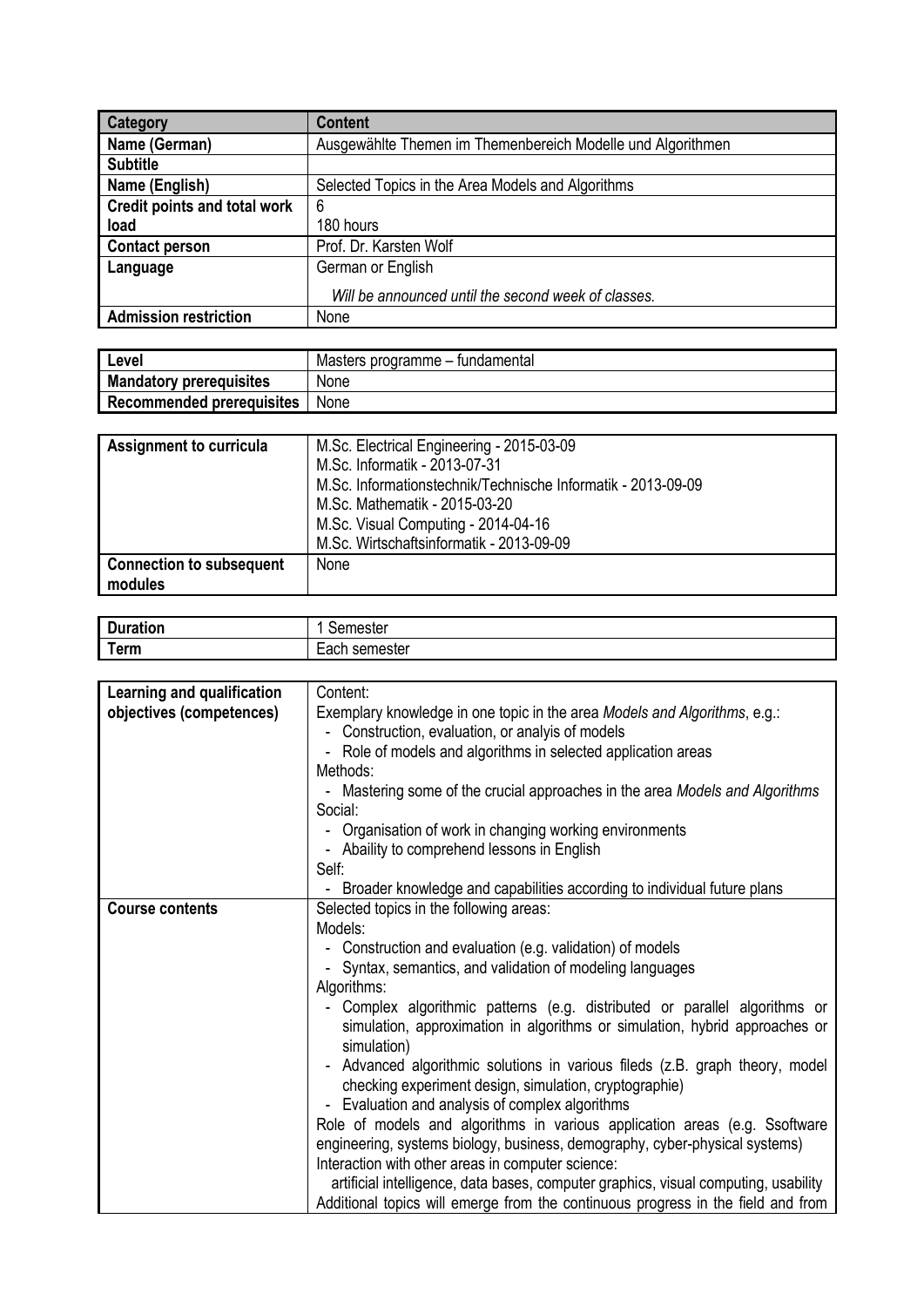|                                  | research perspectives<br>new |
|----------------------------------|------------------------------|
| ---<br>Recommended<br>literature | None                         |

| Semester periods per week<br>by type of course | Lecture<br><b>Tutorial</b>                                                             | SWS<br>SWS                           |
|------------------------------------------------|----------------------------------------------------------------------------------------|--------------------------------------|
|                                                | Total                                                                                  | 4 SWS                                |
|                                                | 1 SWS Exercises or practical training                                                  |                                      |
| <b>Titles of the courses</b>                   |                                                                                        | (LSF)                                |
| Learning methods                               | Self-study                                                                             |                                      |
| Work load for students                         | Attendance time<br>Structured self-study<br>Exam preparation/prerequisites/examination | 60<br>hours<br>100 hours<br>20 hours |
|                                                | Total work load                                                                        | 180 hours                            |
|                                                | * If no further information is given, please account for the notes.                    |                                      |

| Prerequisites for the final<br>examination (type and<br>extent)                               | None                                                                                      |                                                                   |
|-----------------------------------------------------------------------------------------------|-------------------------------------------------------------------------------------------|-------------------------------------------------------------------|
| <b>Test performance/</b><br>requirements for a<br>successful examination<br>(type and extent) | Exam:                                                                                     | oral exam (20 minutes)<br>or<br>written examination (120 minutes) |
|                                                                                               |                                                                                           | To be announced before the second week of the lecture period      |
| <b>Regular examination date</b>                                                               | The regular examination date depends on the specific examination and study<br>regulations |                                                                   |
| <b>Evaluation</b>                                                                             | The evaluation depends on the specific examination and study regulations                  |                                                                   |

| <b>Notes</b>  | None        |
|---------------|-------------|
|               |             |
| <b>Number</b> | 0790<br>150 |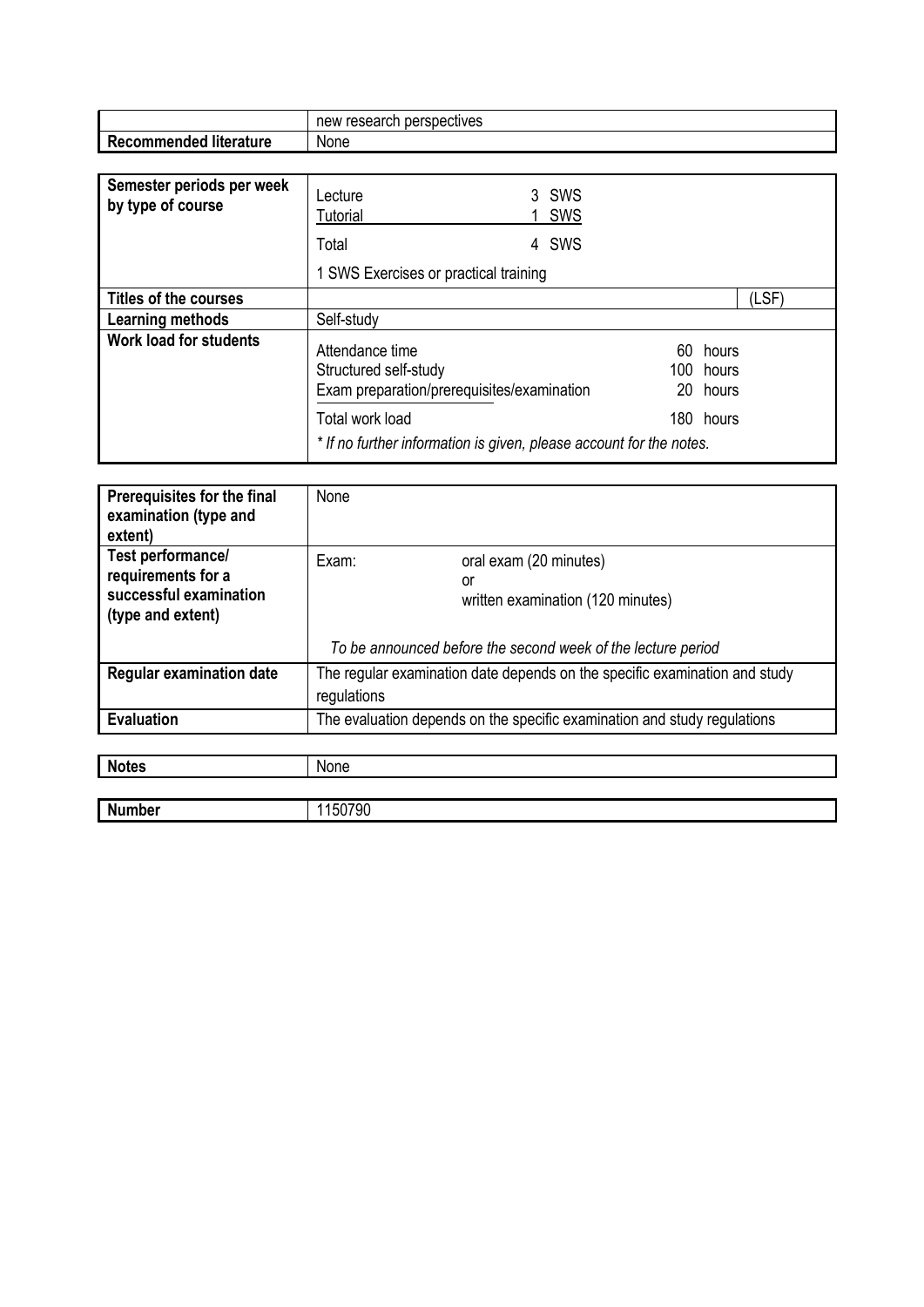| Category                            | <b>Content</b>                                      |
|-------------------------------------|-----------------------------------------------------|
| Name (German)                       | Ausgewählte Themen im Themenbereich Smart Computing |
| <b>Subtitle</b>                     |                                                     |
| Name (English)                      | Selected Topics in Smart Computing                  |
| <b>Credit points and total work</b> | 6                                                   |
| load                                | 180 hours                                           |
| <b>Contact person</b>               | Prof. Dr. Thomas Kirste, Prof. Dr. Peter Luksch     |
| Language                            | German or English                                   |
|                                     | Will be announced until the second week of classes. |
| <b>Admission restriction</b>        | None                                                |

| Level                          | Master programme – fundamental |
|--------------------------------|--------------------------------|
| <b>Mandatory prerequisites</b> | None                           |
| Recommended prerequisites      | None                           |

| <b>Assignment to curricula</b>  | M.Sc. Electrical Engineering - 2015-03-09                    |
|---------------------------------|--------------------------------------------------------------|
|                                 | M.Sc. Informatik - 2013-07-31                                |
|                                 | M.Sc. Informationstechnik/Technische Informatik - 2013-09-09 |
|                                 | M.Sc. Mathematik - 2015-03-20                                |
|                                 | M.Sc. Umweltingenieurwissenschaften - 2015-07-03             |
|                                 | M.Sc. Visual Computing - 2014-04-16                          |
|                                 | M.Sc. Wirtschaftsinformatik - 2013-09-09                     |
| <b>Connection to subsequent</b> | None                                                         |
| modules                         |                                                              |

| n.<br>. <b>.</b><br>nuur.  | ------<br>וסופאו                               |
|----------------------------|------------------------------------------------|
| - -<br><b>ARM</b><br>וווסי | ----<br>n o r<br>nestei<br>сачн<br><b>SCII</b> |

| <b>Learning and qualification</b> | Technical:                                                                                                                                                                                                                                 |  |  |  |
|-----------------------------------|--------------------------------------------------------------------------------------------------------------------------------------------------------------------------------------------------------------------------------------------|--|--|--|
| objectives (competencies)         | Foundational knowledge of specific topics of the field of Smart Computing, such<br>as pattern recognition, context analysis, machine learning, smart environments,<br>cooperating ensembles, embedded systems, high-performance computing. |  |  |  |
|                                   | Methods:                                                                                                                                                                                                                                   |  |  |  |
|                                   | Command of essential methods and algorithms in Smart Computing. Ability to<br>transfer and apply methods to related problems and fields of computer science.                                                                               |  |  |  |
|                                   | Social:                                                                                                                                                                                                                                    |  |  |  |
|                                   | Work organisation in changing group environments. Ability to follow lectures in<br>english.                                                                                                                                                |  |  |  |
|                                   | Personal:                                                                                                                                                                                                                                  |  |  |  |
|                                   | Ability to judge and select technical topics in Smart Computing with respect to<br>individual interest and professional profile.                                                                                                           |  |  |  |
| <b>Course contents</b>            | Selected topics form the following areas:                                                                                                                                                                                                  |  |  |  |
|                                   | Context analysis and pattern recognition                                                                                                                                                                                                   |  |  |  |
|                                   | Intelligent environments                                                                                                                                                                                                                   |  |  |  |
|                                   | Multimedia communication                                                                                                                                                                                                                   |  |  |  |
|                                   | - Embedded systems                                                                                                                                                                                                                         |  |  |  |
|                                   | High performance computing                                                                                                                                                                                                                 |  |  |  |
|                                   | - Scalable computing                                                                                                                                                                                                                       |  |  |  |
|                                   | Additional topics resulting from the advancement of the field and from new<br>research perspectives                                                                                                                                        |  |  |  |
| <b>Recommended literature</b>     | Will be announced in specific lectures                                                                                                                                                                                                     |  |  |  |

**Semester periods per week**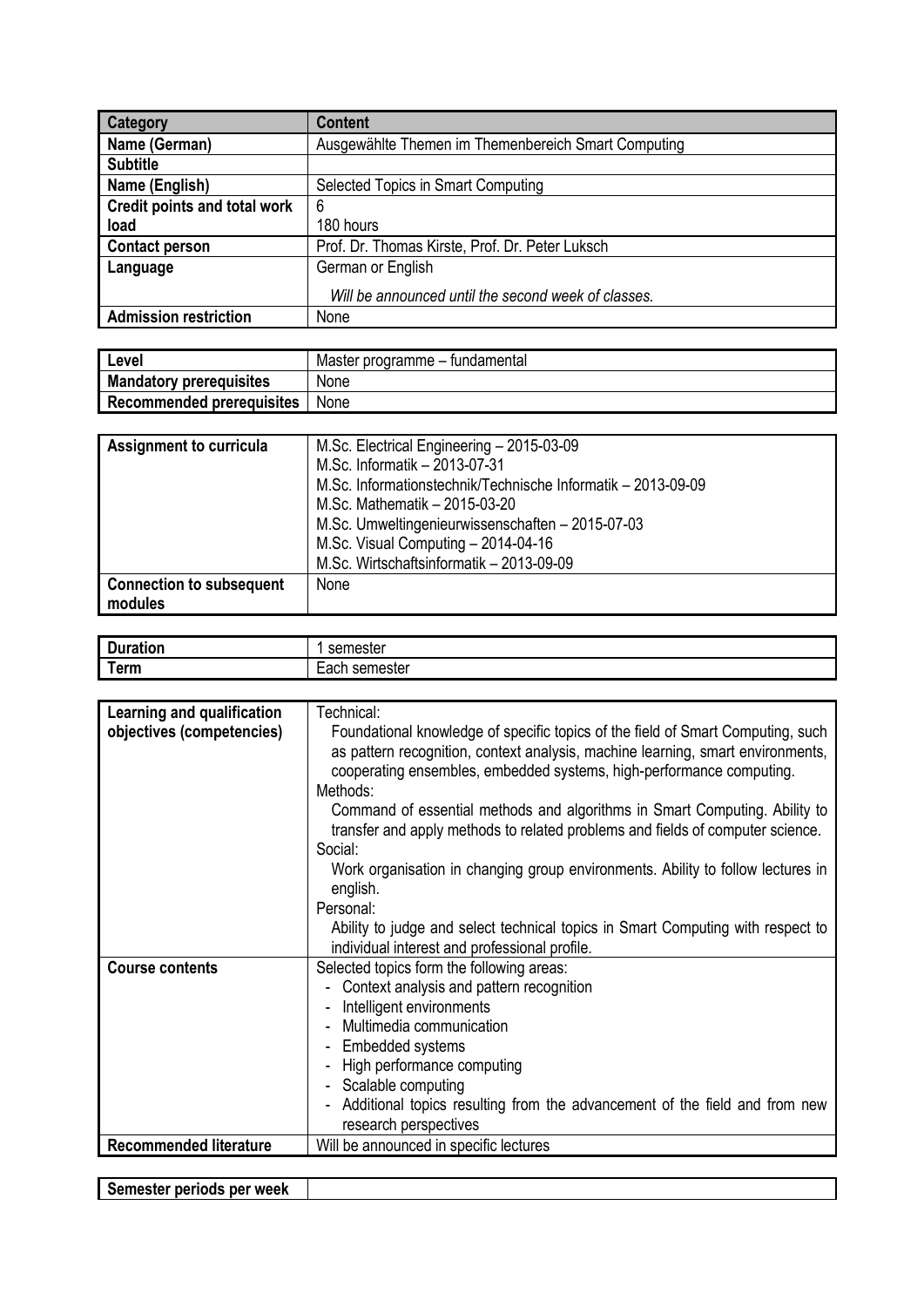| by type of course             | _ecture<br><b>Tutorial</b>                                          | 3 SWS<br>SWS |              |
|-------------------------------|---------------------------------------------------------------------|--------------|--------------|
|                               | Total                                                               | 4 SWS        |              |
| Titles of the courses         |                                                                     |              | (LSF)        |
| Learning methods              |                                                                     |              |              |
| <b>Work load for students</b> |                                                                     |              |              |
|                               | Attendance time                                                     |              | 60.<br>hours |
|                               | Structured self-study                                               |              | 100 hours    |
|                               | Exam preparation/prerequisites/examination                          |              | 20 hours     |
|                               | Total work load                                                     |              | 180 hours    |
|                               | * If no further information is given, please account for the notes. |              |              |

| Prerequisites for the final<br>examination (type and<br>extent)                        | None                                                                                      |  |
|----------------------------------------------------------------------------------------|-------------------------------------------------------------------------------------------|--|
| Test performance/<br>requirements for a<br>successful examination<br>(type and extent) | Exam:<br>oral examination (20 minutes)<br>or<br>written examination (120 minutes)         |  |
|                                                                                        | Will be announced at the latest the second week of classes.                               |  |
| <b>Regular examination date</b>                                                        | The regular examination date depends on the specific examination and study<br>regulations |  |
| <b>Evaluation</b>                                                                      | The evaluation depends on the specific examination and study regulations                  |  |
|                                                                                        |                                                                                           |  |
| <b>Notes</b>                                                                           | None                                                                                      |  |
|                                                                                        |                                                                                           |  |

| $\overline{N}$ |  |
|----------------|--|
|                |  |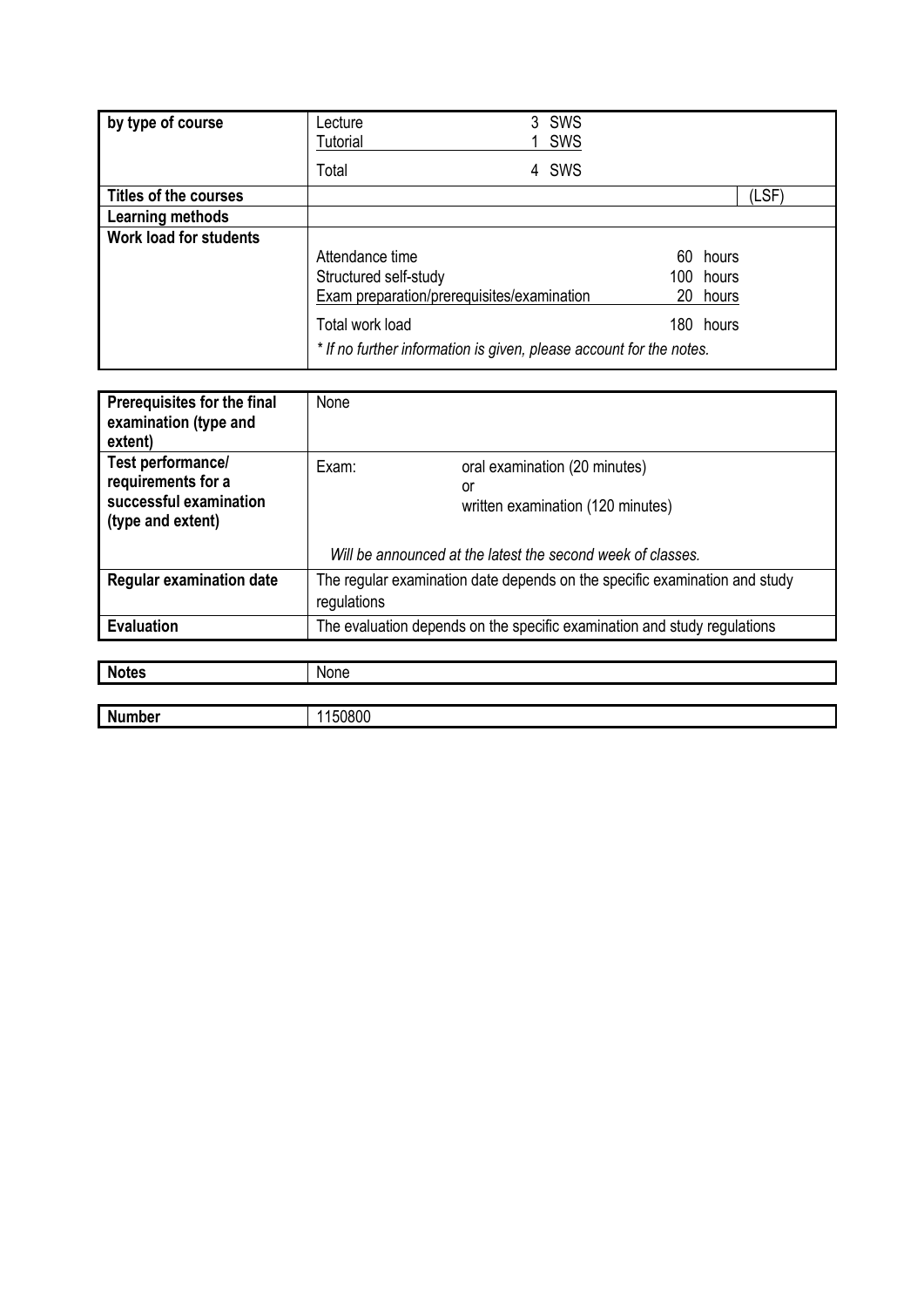| Category                     | <b>Content</b>                       |  |  |
|------------------------------|--------------------------------------|--|--|
| Name (German)                | <b>Automation Technologies</b>       |  |  |
| <b>Subtitle</b>              |                                      |  |  |
| Name (English)               | <b>Automation Technologies</b>       |  |  |
| Credit points and total work | 6                                    |  |  |
| load                         | 180 hours                            |  |  |
| <b>Contact person</b>        | Prof. Dr.-Ing. habil. Kerstin Thurow |  |  |
| Language                     | English                              |  |  |
| <b>Admission restriction</b> | Max. 25 students                     |  |  |

| ∟evel                          | Master programme – continuing    |  |
|--------------------------------|----------------------------------|--|
| <b>Mandatory prerequisites</b> | None                             |  |
| Recommended prerequisites      | Basics of electrical engineering |  |

| Assignment to curricula         | M.Sc. Electrical Engineering - 2015-03-09 |  |  |
|---------------------------------|-------------------------------------------|--|--|
| <b>Connection to subsequent</b> | None                                      |  |  |
| modules                         |                                           |  |  |

| -          | ____                       |
|------------|----------------------------|
| ----       | nester                     |
| auvı.      | 50 I                       |
| ----<br>um | winter<br>semester<br>.acr |

| Learning and qualification    | Application and analysis:                                                         |  |  |  |  |
|-------------------------------|-----------------------------------------------------------------------------------|--|--|--|--|
| objectives (competences)      | Broadening and deepening<br>instrumental<br>knowledge,<br>expertise<br>and        |  |  |  |  |
|                               | communicative skills                                                              |  |  |  |  |
|                               | Personal and social:                                                              |  |  |  |  |
|                               | Self-dependence and personal responsibility, general study and<br>work            |  |  |  |  |
|                               | techniques, self-organisation, interdisciplinary thinking                         |  |  |  |  |
| <b>Course contents</b>        | - Definition of automation and automation technologies                            |  |  |  |  |
|                               | - Sensors in automation systems                                                   |  |  |  |  |
|                               | - Actuators in automation systems                                                 |  |  |  |  |
|                               | - Use of robotic components in automation systems                                 |  |  |  |  |
|                               | - Selected example from industrial automation                                     |  |  |  |  |
|                               | - Selected examples from laboratory automation                                    |  |  |  |  |
| <b>Recommended literature</b> | Nof, S. Y.: Handbook of Automation. Springer, 2009, ISBN-13: 978-3540788300       |  |  |  |  |
|                               | Considine, D. M.: Standard Handbook of Industrial Automation. Chapman and Hall    |  |  |  |  |
|                               | Advanced Industrial Technology Series. 2013                                       |  |  |  |  |
|                               | Fraden, J.: Handbook of modern sensors. Physics, designs, and applications.       |  |  |  |  |
|                               | Springer, 2010, ISBN: 978-1-441-96465-6.                                          |  |  |  |  |
|                               | Eggins, B.R.: Chemical sensors and biosensors. J. Wiley, 2002, ISBN:              |  |  |  |  |
|                               | 0471899135.                                                                       |  |  |  |  |
|                               | Janocha, H.: Actuators. Basics and applications, Berlin, Springer, 2004, ISBN: 3- |  |  |  |  |
|                               | 540-61564-4                                                                       |  |  |  |  |

| Semester periods per week<br>by type of course | Lecture<br>Seminar                                                                | 2 SWS<br>2 SWS |  |
|------------------------------------------------|-----------------------------------------------------------------------------------|----------------|--|
|                                                | Total                                                                             | 4 SWS          |  |
| <b>Titles of the courses</b>                   | Seminar "Automation Technologies"<br>(LSF)                                        |                |  |
|                                                | Lecture "Automation Technologies"                                                 |                |  |
| <b>Learning methods</b>                        | Lecture: Power Point- and video presentation                                      |                |  |
|                                                | Seminar: joint work in the lab; autonomous work on seminar tasks; presentation of |                |  |
|                                                | measuring results (Power Point); practical demonstration                          |                |  |
|                                                | Discussion during seminars                                                        |                |  |
|                                                | Self-study of lecture material                                                    |                |  |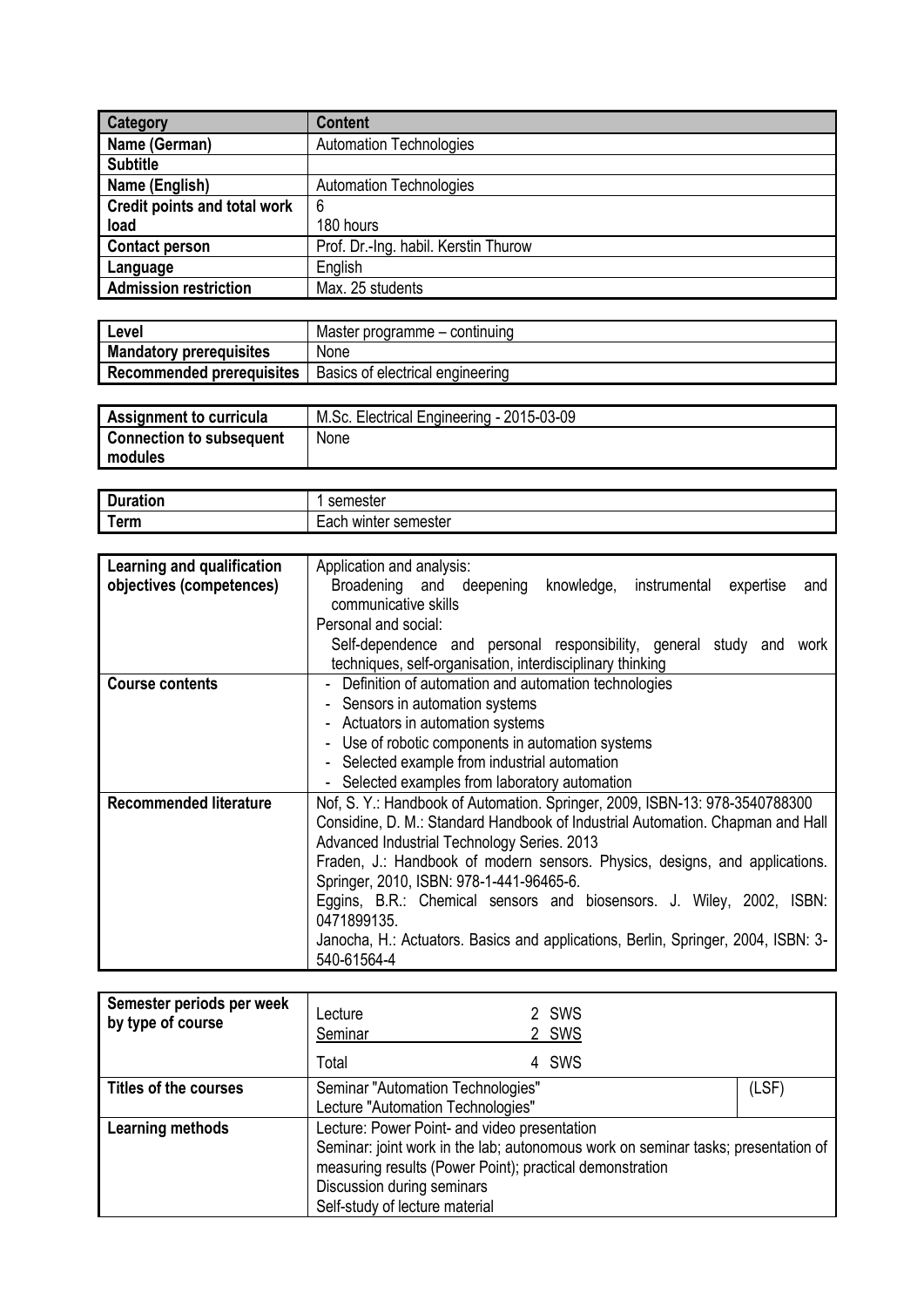|                        | Self-study of cited literature and materials                                                                      |  |                                  |
|------------------------|-------------------------------------------------------------------------------------------------------------------|--|----------------------------------|
| Work load for students | Attendance time<br>Preparation and follow up of the attendance time<br>Exam preparation/prerequisites/examination |  | 56 hours<br>98 hours<br>26 hours |
|                        | Total work load<br>* If no further information is given, please account for the notes.                            |  | 180 hours                        |

| Prerequisites for the final<br>examination (type and<br>extent)                        | Solving practical problems and passing the presentation                                   |  |
|----------------------------------------------------------------------------------------|-------------------------------------------------------------------------------------------|--|
| Test performance/<br>requirements for a<br>successful examination<br>(type and extent) | Exam:<br>oral examination (30 minutes)<br>or<br>written examination (120 minutes)         |  |
|                                                                                        | Will be announced at the latest the second week of classes.                               |  |
| <b>Regular examination date</b>                                                        | The regular examination date depends on the specific examination and study<br>regulations |  |
| <b>Evaluation</b>                                                                      | The evaluation depends on the specific examination and study regulations                  |  |

| <b>Notes</b>  | None   |
|---------------|--------|
|               |        |
| <b>Number</b> | 351360 |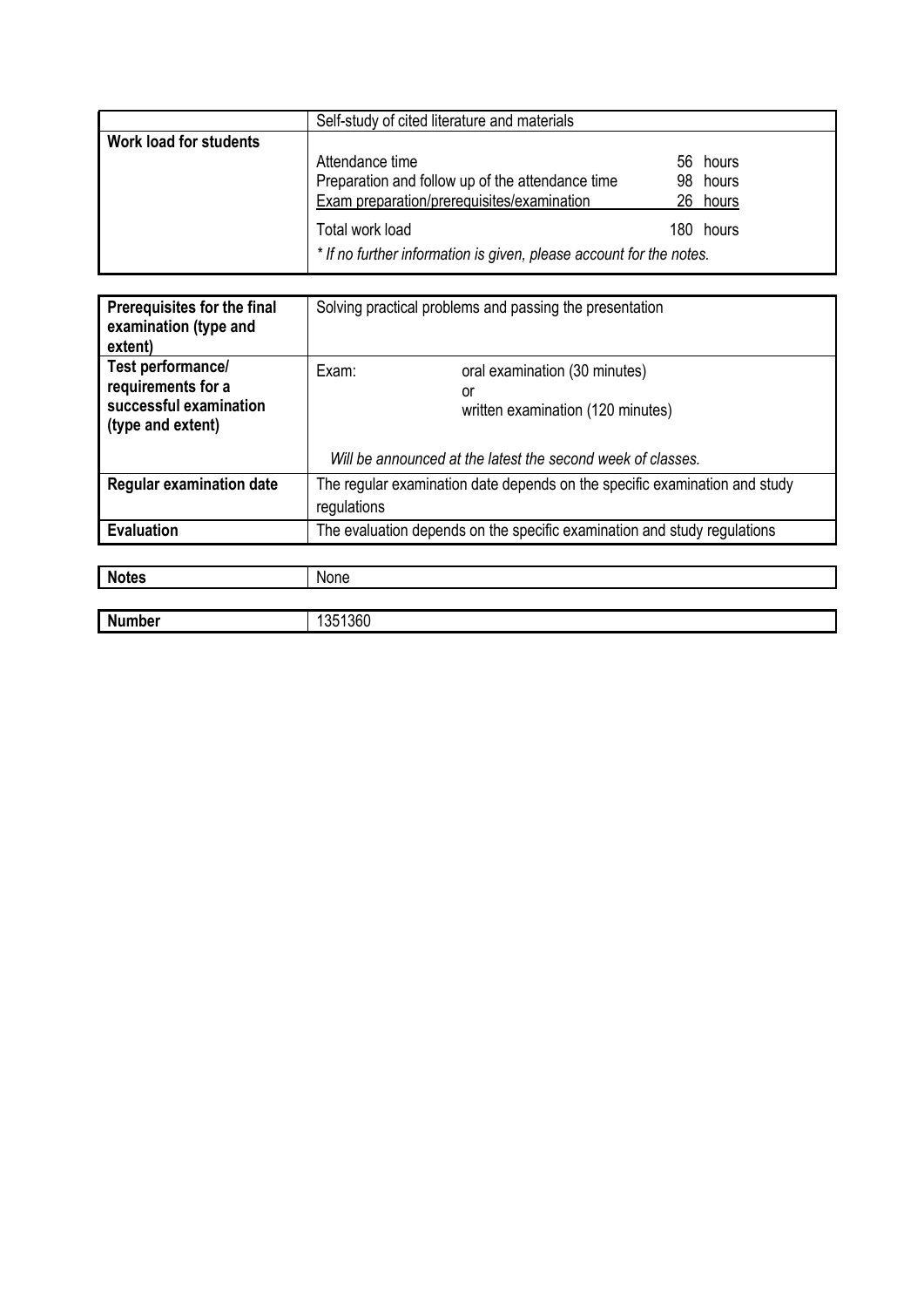| Category                     | <b>Content</b>                        |
|------------------------------|---------------------------------------|
| Name (German)                | Bild-/Videoverarbeitung und Codierung |
| <b>Subtitle</b>              |                                       |
| Name (English)               | Image/Video Processing and Coding     |
| <b>Credit points and</b>     | 6 credit points                       |
| total work load              | 180 hours                             |
| <b>Contact person</b>        | Dr. Henryk Richter                    |
| Language                     | English                               |
| <b>Admission restriction</b> | None                                  |

| Level                            | Master programme – fundamental                  |
|----------------------------------|-------------------------------------------------|
| <b>Mandatory prerequisites</b>   | None                                            |
| <b>Recommended prerequisites</b> | Signal- und Systemtheorie (Signals and Systems) |

| <b>Assignment to curricula</b>  | M.Sc. Computational Science and Engineering - 2015-04-13<br>M.Sc. Electrical Engineering - 2015-03-09 |
|---------------------------------|-------------------------------------------------------------------------------------------------------|
|                                 | M.Sc. Elektrotechnik - 2013-07-31                                                                     |
|                                 | M.Sc. Informationstechnik/Technische Informatik - 2013-09-09                                          |
|                                 | M.Sc. Mathematik - 2015-03-20                                                                         |
|                                 | M.Sc. Visual Computing - 2014-04-16                                                                   |
| <b>Connection to subsequent</b> | none                                                                                                  |
| modules                         |                                                                                                       |
|                                 |                                                                                                       |
| $\sim$                          | $\sim$                                                                                                |

| -<br>. <b>.</b>                  | 16216                       |
|----------------------------------|-----------------------------|
| --<br><b>A MIN</b><br><b>GUU</b> | winter<br>∶semester<br>⊨acn |
|                                  |                             |

| Learning and qualification    | Ability to apply the necessary information theoretical building blocks for image  |  |
|-------------------------------|-----------------------------------------------------------------------------------|--|
| objectives (competences)      | processing and compression into practical applications                            |  |
|                               | Modularization of image/video processing chains                                   |  |
|                               | Systematic application of metrics toward image/video quality evaluation           |  |
|                               | Development of approaches for image and video compession by example of            |  |
|                               | existing standards                                                                |  |
|                               | Implementation of image processing algorithms in Matlab by elementary operators   |  |
|                               | with the ability to transfer that knowledge to compiler based highlevel languages |  |
| <b>Course contents</b>        | Perception, Colors (CIE XYZ/L*a*b,Color Matching/Formats/Conversion)              |  |
|                               | - Sampling / Quantization                                                         |  |
|                               | - Image Transformation                                                            |  |
|                               | - Image Improvement and Restoration                                               |  |
|                               | - Image Segmentation                                                              |  |
|                               | - Features, Extraction, Descriptors                                               |  |
|                               | - Pattern Recognition (Basics, Systems for classification, Neural Networks)       |  |
|                               | - Data compression fundamentals                                                   |  |
|                               | - Methods, techniques and algorithms for data compression                         |  |
|                               | - Data reduction, Coding, Decorrelation                                           |  |
|                               | - Image and Video coding standards and their specifics                            |  |
|                               | · JPEG, JPEG-2000                                                                 |  |
|                               | · Video Coding (H.26x, MPEG-x)                                                    |  |
| <b>Recommended literature</b> | Gonzalez, R.; Woods, E.: Digital Image Processing, Prentice Hall 2008             |  |
|                               | Rao K.R.: Techniques & Standards for Image, Video & Audio Coding, Prentice        |  |
|                               | <b>Hall 1996</b>                                                                  |  |
|                               | Mitchell J. L. et al.: MPEG Video Compression Standard. Chapman and Hall 1997     |  |
|                               | Richardson I.: H.264 and MPEG-4 Video Compression, Wiley & Sons 2003              |  |

| Semester periods per week |  |
|---------------------------|--|
|                           |  |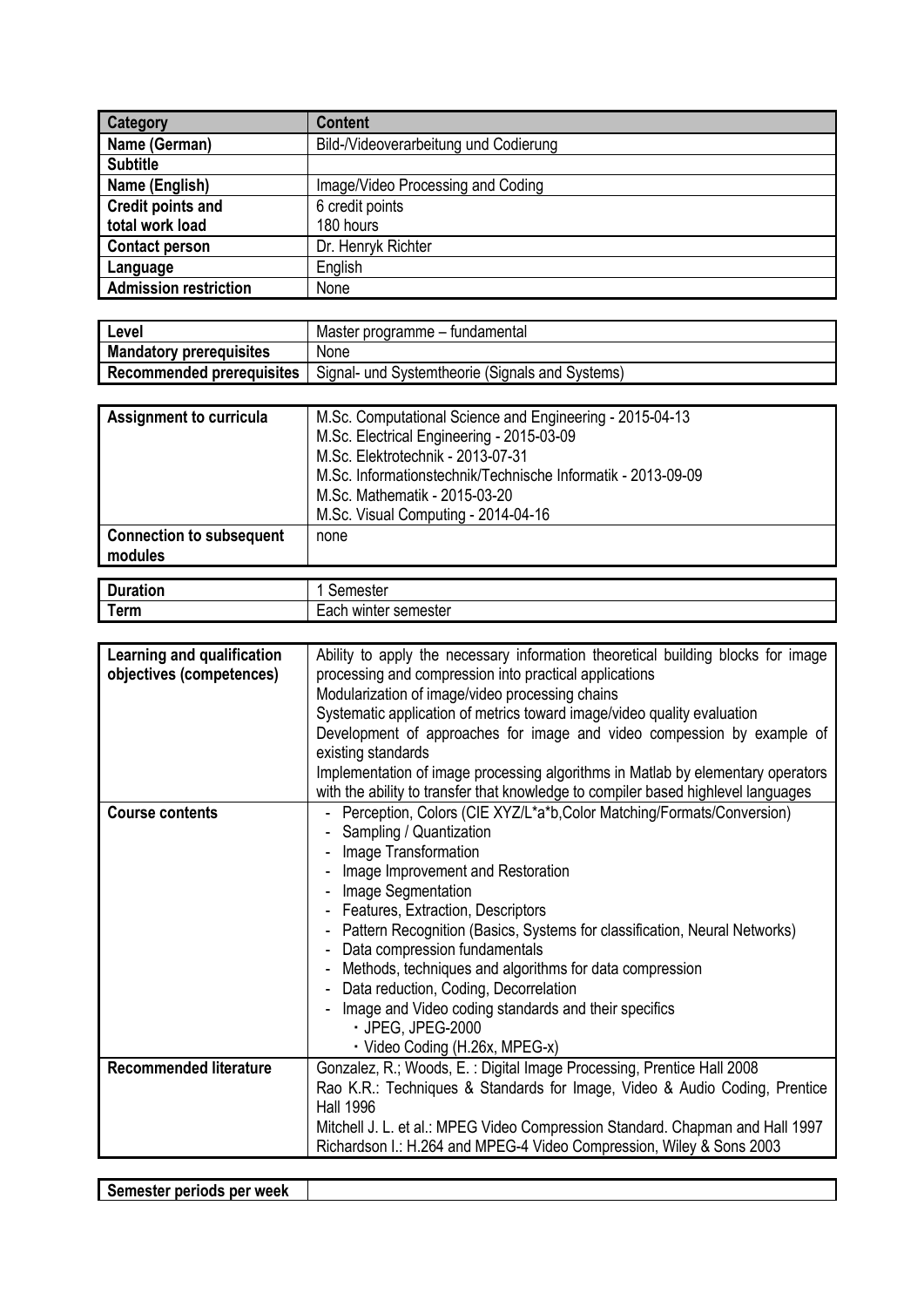| by type of course             | Lecture<br><b>Tutorial</b>                                           | SWS<br>SWS                                                 |      |          |
|-------------------------------|----------------------------------------------------------------------|------------------------------------------------------------|------|----------|
|                               | Total                                                                | 4 SWS                                                      |      |          |
| <b>Titles of the courses</b>  |                                                                      |                                                            |      | (LSF)    |
| Learning methods              |                                                                      | Listening and taking notes, solving problems, self-studies |      |          |
| <b>Work load for students</b> |                                                                      |                                                            |      |          |
|                               | Attendance time                                                      |                                                            |      | 56 hours |
|                               | Preparation and follow up of the attendance time                     |                                                            |      | 50 hours |
|                               | Structured self-study<br>60 hours                                    |                                                            |      |          |
|                               | Exam preparation/prerequisites/examination<br>14 hours               |                                                            |      |          |
|                               | Total work load                                                      |                                                            | 180. | hours    |
|                               | * If no further information are given, please account for the notes. |                                                            |      |          |

| Prerequisites for the final<br>examination (type and<br>extent)                        | None                                                                                      |                                                                         |
|----------------------------------------------------------------------------------------|-------------------------------------------------------------------------------------------|-------------------------------------------------------------------------|
| Test performance/<br>requirements for a<br>successful examination<br>(type and extent) | Exam:                                                                                     | oral examination (30 minutes)<br>or<br>written examination (90 minutes) |
| <b>Regular examination date</b>                                                        | The regular examination date depends on the specific examination and study<br>regulations |                                                                         |
| <b>Evaluation</b>                                                                      | The evaluation depends on the specific examination and study regulations                  |                                                                         |
|                                                                                        |                                                                                           |                                                                         |
| <b>Notes</b>                                                                           | None                                                                                      |                                                                         |

| <b>N</b><br>716 | יי |
|-----------------|----|
|                 |    |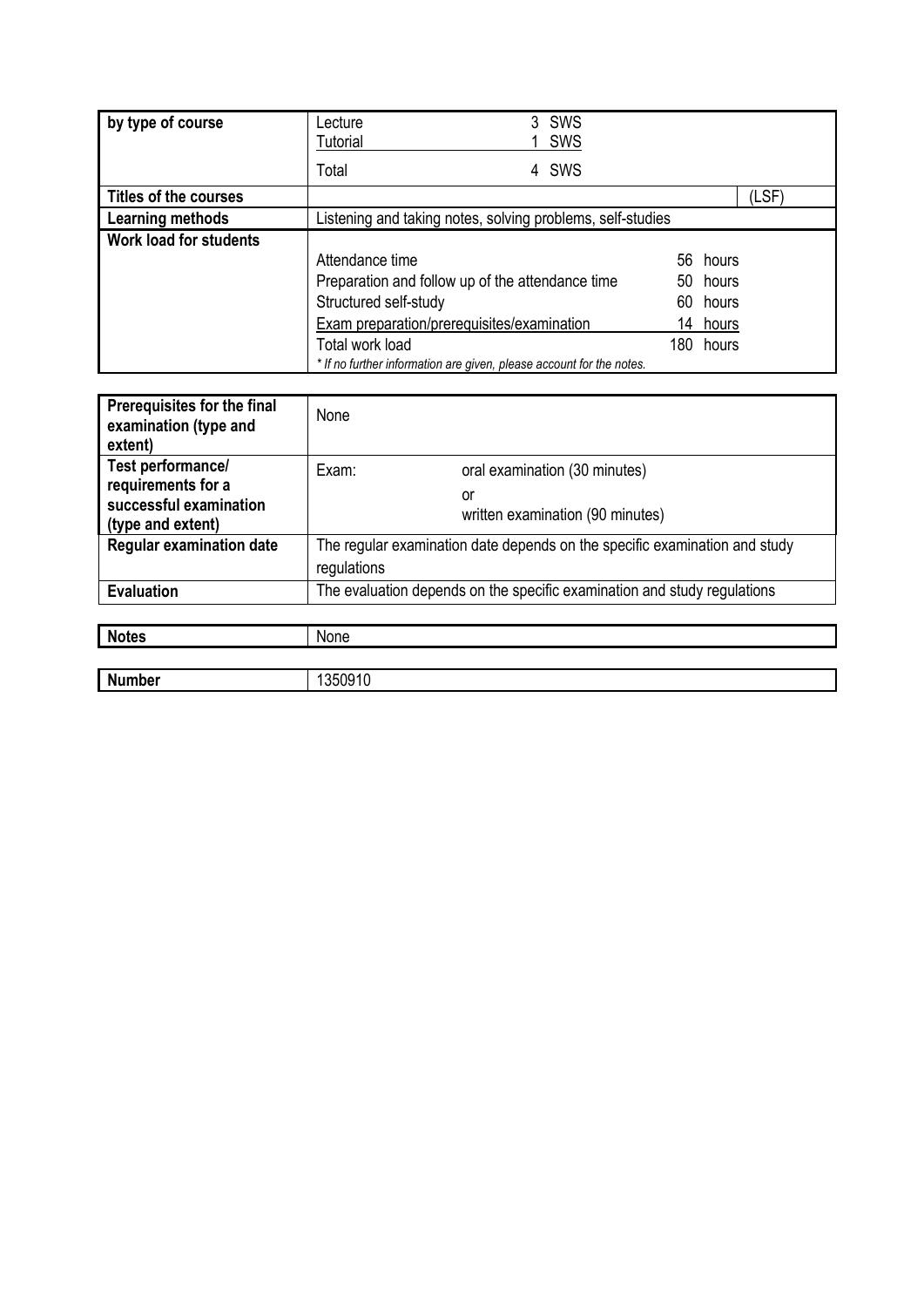| Category                            | <b>Content</b>                               |
|-------------------------------------|----------------------------------------------|
| Name (German)                       | Bioenergie und Energieerzeugung aus Abfällen |
| <b>Subtitle</b>                     |                                              |
| Name (English)                      | Bioenergy and Waste to Energy                |
| <b>Credit points and total work</b> | 6                                            |
| load                                | 180 hours                                    |
| <b>Contact person</b>               | Prof. Dr. mont. Michael Nelles               |
| Language                            | English                                      |
| <b>Admission restriction</b>        | None                                         |

| ∟evel                            | Master programme – fundamental |
|----------------------------------|--------------------------------|
| <b>Mandatory prerequisites</b>   | None                           |
| <b>Recommended prerequisites</b> | None                           |

| Assignment to curricula         | M.Sc. Electrical Engineering - 2015-03-09 |
|---------------------------------|-------------------------------------------|
| <b>Connection to subsequent</b> | None                                      |
| modules                         |                                           |

| -<br>- - - - - -<br>----<br>uon. | $- - - -$<br>mester<br>351 |
|----------------------------------|----------------------------|
| orm<br><u></u>                   | winter<br>semester<br>:acr |

| Learning and qualification<br>objectives (competences) | The module provides an introductory basic knowledge of the field of the utilization<br>of renewable energy sources and waste and deepens this in several selected<br>areas. The students deepen and expand their knowledge with the help of self-                                                                                                                                                                                                                                                                                                                                                                                                                                                                                                                                                                                                                                           |
|--------------------------------------------------------|---------------------------------------------------------------------------------------------------------------------------------------------------------------------------------------------------------------------------------------------------------------------------------------------------------------------------------------------------------------------------------------------------------------------------------------------------------------------------------------------------------------------------------------------------------------------------------------------------------------------------------------------------------------------------------------------------------------------------------------------------------------------------------------------------------------------------------------------------------------------------------------------|
|                                                        | chosen topics and their presentation. Excursions improve the insight into the<br>practical processes; a practical laboratory course imparts the basics concerning                                                                                                                                                                                                                                                                                                                                                                                                                                                                                                                                                                                                                                                                                                                           |
|                                                        | the standard analyses for the characterisation of biogenic wastes and residues.<br>The practical laboratory course is associated with one paper which establishes the<br>practical relation between analytical characterisation and engineering. The                                                                                                                                                                                                                                                                                                                                                                                                                                                                                                                                                                                                                                        |
|                                                        | students are able to evaluate the technical, environmental, economic and social<br>aspects of the processes for the material and energetic utilization of biomass and                                                                                                                                                                                                                                                                                                                                                                                                                                                                                                                                                                                                                                                                                                                       |
|                                                        | waste.                                                                                                                                                                                                                                                                                                                                                                                                                                                                                                                                                                                                                                                                                                                                                                                                                                                                                      |
| <b>Course contents</b>                                 | Potentials of organic waste and renewable raw materials (organic waste and<br>residues from privat households, industry and commerce as well as from<br>agriculture and forestry (waste wood, forest residues, land scaping residues,<br>biowaste, organic waste from food industry, straw, excrements and litter from<br>animal husbandry as well as products and residues of the energy crop<br>cultivation))                                                                                                                                                                                                                                                                                                                                                                                                                                                                             |
|                                                        | Technical processes for the material and energy utilization of biomass<br>(production and utilization of solid, liquid and gaseous bioenergy sources)<br>Ecological, economic and social aspects for the evaluation of the sustainability<br>of the material and energy utilization of biomass (material flow analysis, eco-<br>balance, mircoeconomic and macroeconomic evaluation, - regional labor<br>market effects, etc.)<br>Objectives of the thermal treatment<br>Basic processes of the thermal treatment<br>Standard processes for the waste incineration<br>Hazardous waste incineration in a rotary furnace<br>٠<br>Sewage sludge incineration in a fluidized bed furnace<br>٠<br>Alternative processes for the thermal treatment<br>- Waste fuels (high-caloric fraction, refuse derived fuel, solid recovered fuel)<br>Production of alternative fuels and their possible uses |
| <b>Recommended literature</b>                          | Quality of RDF<br>۰.<br>KALTSCHMITT, MARTIN;<br><b>HANS</b><br>HARTMANN; HERMANN<br><b>HOFBAUER</b>                                                                                                                                                                                                                                                                                                                                                                                                                                                                                                                                                                                                                                                                                                                                                                                         |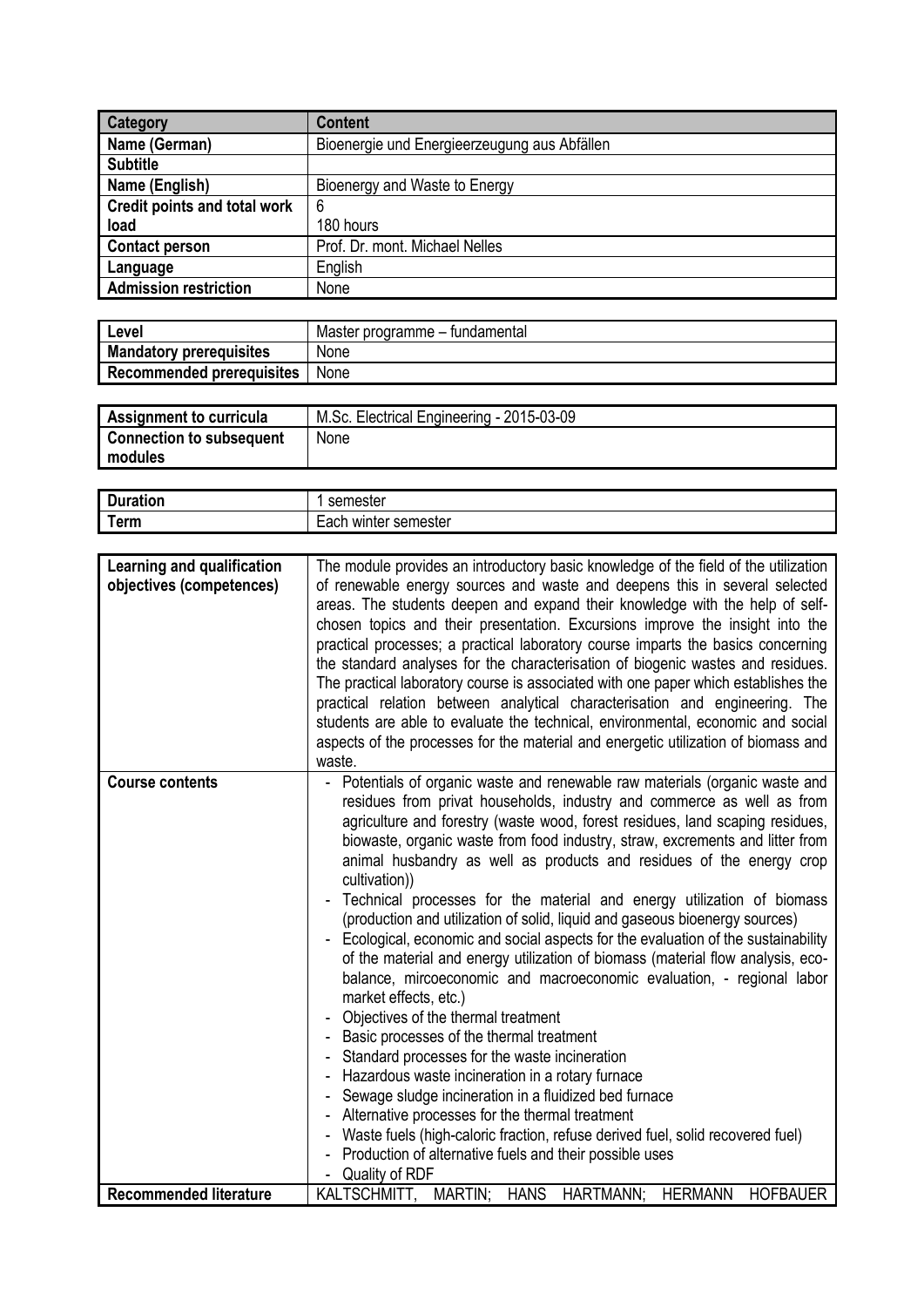| (HERAUSGEBER):                                                               |
|------------------------------------------------------------------------------|
| Energie aus Biomasse: Grundlagen, Techniken und Verfahren; Springer, Berlin; |
| 2009                                                                         |
| KALTSCHMITT,<br><b>WOLFGANG</b><br>ANDREAS<br>STREICHER:<br>MARTIN;          |
| WIESE(HERAUSGEBER):                                                          |
| Erneuerbare Energien: Systemtechnik, Wirtschaftlichkeit, Umweltaspekte;      |
| Springer, Berlin; 2009                                                       |
| LEITFADEN BIOGAS; Ed. FNR, 2010                                              |
| BIOKRAFTSTOFFE; Ed. FNR, 2009                                                |
| ENERGIEHOLZPRODUKTION in der Landwirtschaft; Ed. FNR, 2010                   |

| Semester periods per week<br>by type of course | _ecture<br><b>Tutorial</b>                                                                                        | 2 SWS<br>2 SWS |                               |
|------------------------------------------------|-------------------------------------------------------------------------------------------------------------------|----------------|-------------------------------|
|                                                | Total                                                                                                             | 4 SWS          |                               |
| Titles of the courses                          | Lecture "Bioenergy and Waste to Energy"<br>Tutorial "Bioenergy and Waste to Energy"                               |                | (LSF)                         |
| <b>Learning methods</b>                        |                                                                                                                   |                |                               |
| <b>Work load for students</b>                  | Attendance time<br>Preparation and follow up of the attendance time<br>Exam preparation/prerequisites/examination | 60.            | 56 hours<br>64 hours<br>hours |
|                                                | Total work load<br>* If no further information is given, please account for the notes.                            |                | 180 hours                     |

| Prerequisites for the final<br>examination (type and<br>extent)                        | None                                                                                      |
|----------------------------------------------------------------------------------------|-------------------------------------------------------------------------------------------|
| Test performance/<br>requirements for a<br>successful examination<br>(type and extent) | Exam:<br>oral examination (30 minutes)                                                    |
| <b>Regular examination date</b>                                                        | The regular examination date depends on the specific examination and study<br>regulations |
| <b>Evaluation</b>                                                                      | The evaluation depends on the specific examination and study regulations                  |
|                                                                                        |                                                                                           |
| <b>Notes</b>                                                                           | None                                                                                      |

| Number | 1021070<br>. د.<br>וטוי |
|--------|-------------------------|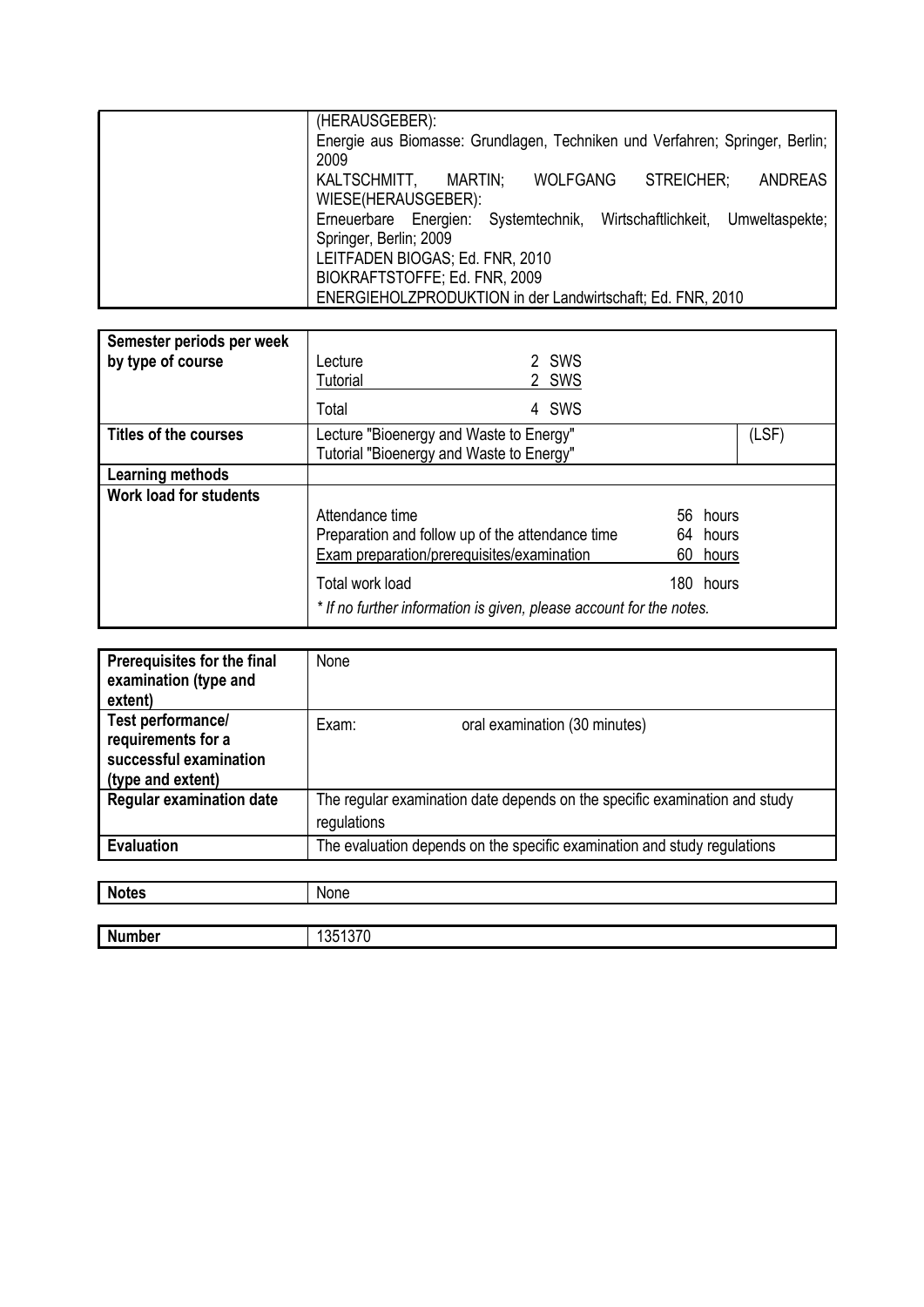| Category                            | <b>Content</b>                                        |
|-------------------------------------|-------------------------------------------------------|
| Name (German)                       | Compact Modeling of Large Scale Dynamical Systems     |
| <b>Subtitle</b>                     | <b>Model Order Reduction</b>                          |
| Name (English)                      | Compact Modeling of Large Scale Dynamical Systems     |
| <b>Credit points and total work</b> | 6                                                     |
| load                                | 180 hours                                             |
| <b>Contact person</b>               | IEF/IGS/Mikro- und Nanotechnik elektronischer Systeme |
| Language                            | Dr. - Ing. Tamara Bechtold                            |
| <b>Admission restriction</b>        | Englisch                                              |
|                                     | None                                                  |

| Level                          | Master programme – specialising                                                                                   |
|--------------------------------|-------------------------------------------------------------------------------------------------------------------|
| <b>Mandatory prerequisites</b> | None                                                                                                              |
|                                | Recommended prerequisites   Successful attendance at the module Modeling and Simulation of Mechatronic<br>Systems |
|                                |                                                                                                                   |

| <b>Assignment to curricula</b>  | M.Sc. Computational Science and Engineering - 2015-04-13      |
|---------------------------------|---------------------------------------------------------------|
|                                 | M.Sc. Electrical Engineering - 2015-03-09                     |
|                                 | M.Sc. Mechatronik - 2015-03-09                                |
| <b>Connection to subsequent</b> | Extension of the Module Finite-Elemente-Methoden und Projekte |
| modules                         |                                                               |

| $\overline{\phantom{a}}$<br>------- | пеэгег                           |
|-------------------------------------|----------------------------------|
| orm<br><b>GIIII</b>                 | semester<br>umer :<br>sur<br>лω. |

| Learning and qualification<br>objectives (competences) | Extension and deepening of knowledge in fields of<br>Modeling and simulation techniques<br>Linear numeric algebra<br>System simulation of multi physical technical systems<br>Expertise:<br>Generating complex descriptions of systems by using compacted numerical<br>models<br>handling software tools for simulating of complex system models<br>Personal and social:                                                                                                                                                                                                                                                                                                                                                                                                         |
|--------------------------------------------------------|----------------------------------------------------------------------------------------------------------------------------------------------------------------------------------------------------------------------------------------------------------------------------------------------------------------------------------------------------------------------------------------------------------------------------------------------------------------------------------------------------------------------------------------------------------------------------------------------------------------------------------------------------------------------------------------------------------------------------------------------------------------------------------|
|                                                        | Consistency check of simulation results                                                                                                                                                                                                                                                                                                                                                                                                                                                                                                                                                                                                                                                                                                                                          |
|                                                        | Handling with complex data volume                                                                                                                                                                                                                                                                                                                                                                                                                                                                                                                                                                                                                                                                                                                                                |
| <b>Course contents</b>                                 | The time dependent behaviour of microsystems, often including coupled physical<br>effects (e.g., mechanical and electrical coupling), is of great importance for their<br>design and application. Through the spatial discretization of the governing partial<br>differential equations, for example using the finite element method, we obtain very<br>large ordinary differential equation systems, which often cannot be solved<br>efficiently.<br>In this lecture students will be introduced to Model Order Reduction Methods,<br>which allow to automatically obtain smaller/compact models, enabling so, efficient<br>but accurate simulation of the same multi-physical phenomena. The methods will<br>be demonstrated on a number of relevant microsystem applications. |
| <b>Recommended literature</b>                          | Athanasios C. Antoulas: Approximation of Large-Scale Dynamical Systems,<br>(Society for Industrial and Applied Mathematics), 2005.<br>T. Bechtold, E. B. Rudnyi, J. G. Korvink: Fast Simulation of Electro-Thermal<br>MEMS: Efficient Dynamic Compact Models, (Springer Verlag), 2006.<br>T. Bechtold, G. Schrag, L. Feng (eds), System-Level Modeling of MEMS, (Wiley-<br>VCH Verlag GmbH & Co. KGaA, 2013.                                                                                                                                                                                                                                                                                                                                                                     |

| Semester periods per week |  |
|---------------------------|--|
|                           |  |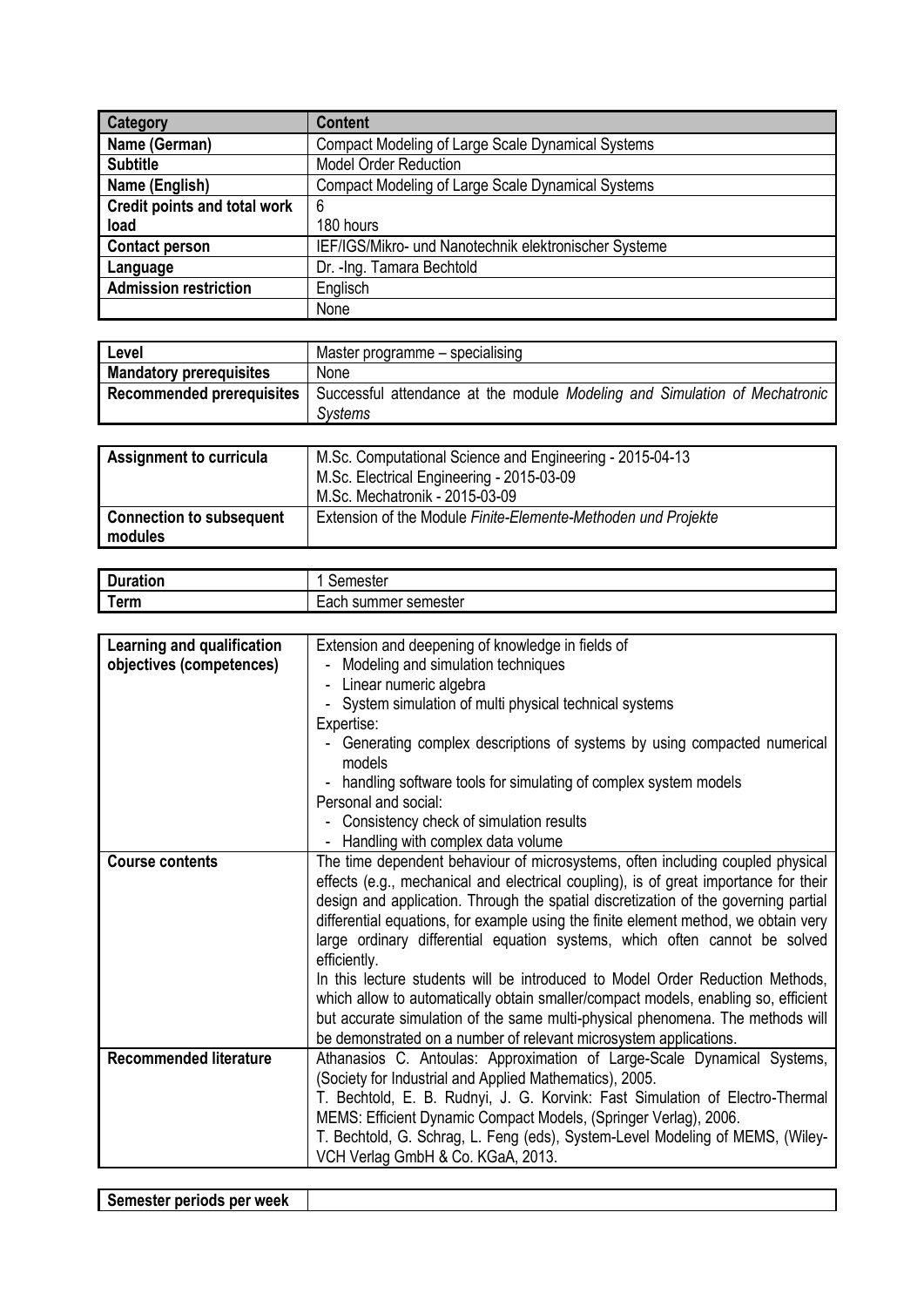| by type of course             | Lecture<br><b>Tutorial</b>                                          | 2 SWS<br>2 SWS |  |
|-------------------------------|---------------------------------------------------------------------|----------------|--|
|                               | Total                                                               | 4 SWS          |  |
| Titles of the courses         |                                                                     | (LSF)          |  |
| Learning methods              | Integrated course                                                   |                |  |
| <b>Work load for students</b> |                                                                     |                |  |
|                               | Attendance time                                                     | 60 Std.        |  |
|                               | Preparation and follow up of the attendance time                    | 60 Std.        |  |
|                               | Structured self-study                                               | 40 Std.        |  |
|                               | Exam preparation/prerequisites/examination                          | 20 Std.        |  |
|                               | Total work load                                                     | 180 Std.       |  |
|                               | * If no further information is given, please account for the notes. |                |  |

| Prerequisites for the final<br>examination (type and<br>extent)                        | Tutorial tasks respectively tasks for programming                                               |  |
|----------------------------------------------------------------------------------------|-------------------------------------------------------------------------------------------------|--|
| Test performance/<br>requirements for a<br>successful examination<br>(type and extent) | oral examination (max. 30 minutes per student - group<br>Exam:<br>examination possible as well) |  |
| <b>Regular examination date</b>                                                        | The regular examination date depends on the specific examination and study<br>regulations       |  |
| <b>Evaluation</b>                                                                      | The evaluation depends on the specific examination and study regulations                        |  |
|                                                                                        |                                                                                                 |  |
| <b>Notes</b>                                                                           | None                                                                                            |  |
|                                                                                        |                                                                                                 |  |
| <b>Number</b>                                                                          | 1351310                                                                                         |  |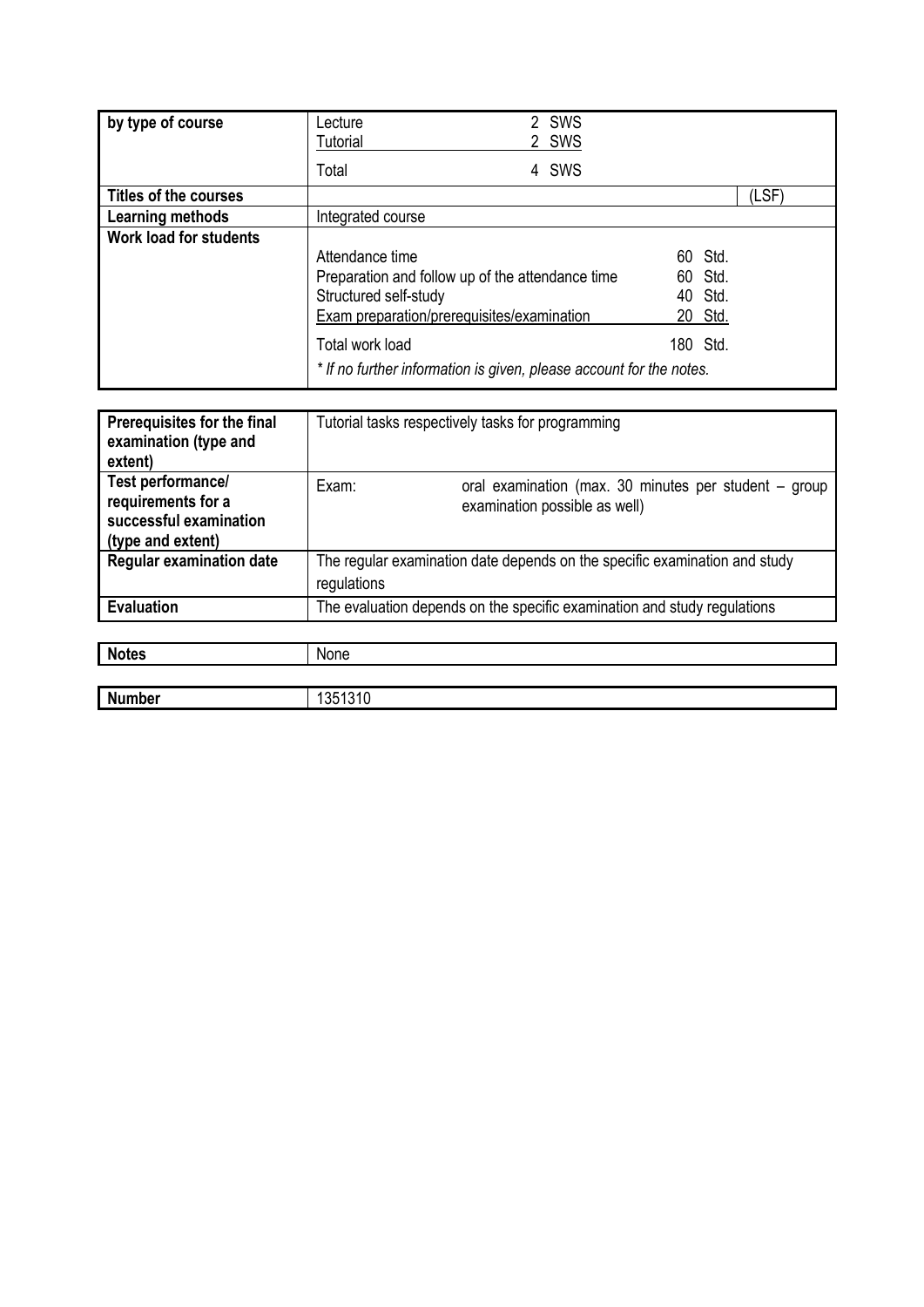| <b>Category</b>          | <b>Content</b>                                   |
|--------------------------|--------------------------------------------------|
| Name (German)            | Deutsch für Internationale Masterstudiengänge A1 |
| <b>Subtitle</b>          |                                                  |
| Name (English)           | German for international Master's courses A1     |
| <b>Credit points and</b> | 6 credit points                                  |
| total work load          | 180 hours                                        |
| <b>Contact person</b>    | Language Center, Head of the German Department   |
| Language                 | German                                           |
| Admission restriction    | None                                             |

| Level                          | (CEF)<br>Level A1 |
|--------------------------------|-------------------|
| <b>Mandatory prerequisites</b> | None              |
| Recommended prerequisites      | None              |

| -<br>- - - - - -<br>.<br>auon | ----<br>nesters<br><br>351                 |
|-------------------------------|--------------------------------------------|
| -<br>orm<br>1 <b>CLIII</b>    | ۱۸ľ<br>.<br>nmer<br>nei<br>Juli"<br>Ш<br>. |

| Learning and qualification<br>objectives (competences) | The course focuses on the acquisition of basic grammatical structures and correct<br>spelling as well as on practising pronunciation and intonation. Furthermore, the<br>course aims at acquiring basic vocabulary and communication skills enabling<br>students to understand simple texts and to communicate their ideas by using<br>simple structures and a limited range of vocabulary.                                                                                                                                                                                                                                                              |
|--------------------------------------------------------|----------------------------------------------------------------------------------------------------------------------------------------------------------------------------------------------------------------------------------------------------------------------------------------------------------------------------------------------------------------------------------------------------------------------------------------------------------------------------------------------------------------------------------------------------------------------------------------------------------------------------------------------------------|
| <b>Course contents</b>                                 | The course enables students to<br>cope with familiar everyday situations in their university environment<br>appropriately;<br>reply to questions and ask for/ provide simple information;<br>- read simple texts written in standard language and dealing with topics they<br>are familiar with:<br>- write simple texts and speak about topics of personal interest they are familiar<br>with and to express their own impressions and opinions.<br>Students learn and practise communication strategies such as paraphrasing,<br>inferring the meaning of unknown vocabulary from the context, and learning<br>strategies, such as using a dictionary. |
| <b>Recommended literature</b>                          | None                                                                                                                                                                                                                                                                                                                                                                                                                                                                                                                                                                                                                                                     |

| Semester periods per week<br>by type of course | Language course A1.1.<br>Language course A1.2 | 4 h/ week<br>4 h/ week |       |
|------------------------------------------------|-----------------------------------------------|------------------------|-------|
|                                                | Total                                         | 8 h/ week              |       |
| Work load for students                         |                                               |                        |       |
|                                                | Course attendance                             |                        | 118h  |
|                                                | Preparation                                   |                        | 56 h  |
|                                                | Preparation for the examination               |                        | 6 h   |
|                                                | Total work load                               |                        | 180 h |
|                                                |                                               |                        |       |

| Prerequisites for the final<br>examination (type and | Regular attendance, at least 80% |                                     |
|------------------------------------------------------|----------------------------------|-------------------------------------|
| extent)                                              |                                  |                                     |
| Test performance/                                    | 1 <sup>st</sup> Exam:            | written examination (60-90 minutes) |
| requirements for a<br>successful examination         | 2 <sup>nd</sup> Exam:            | oral examination (15 minutes)       |
| (type and extent)                                    |                                  |                                     |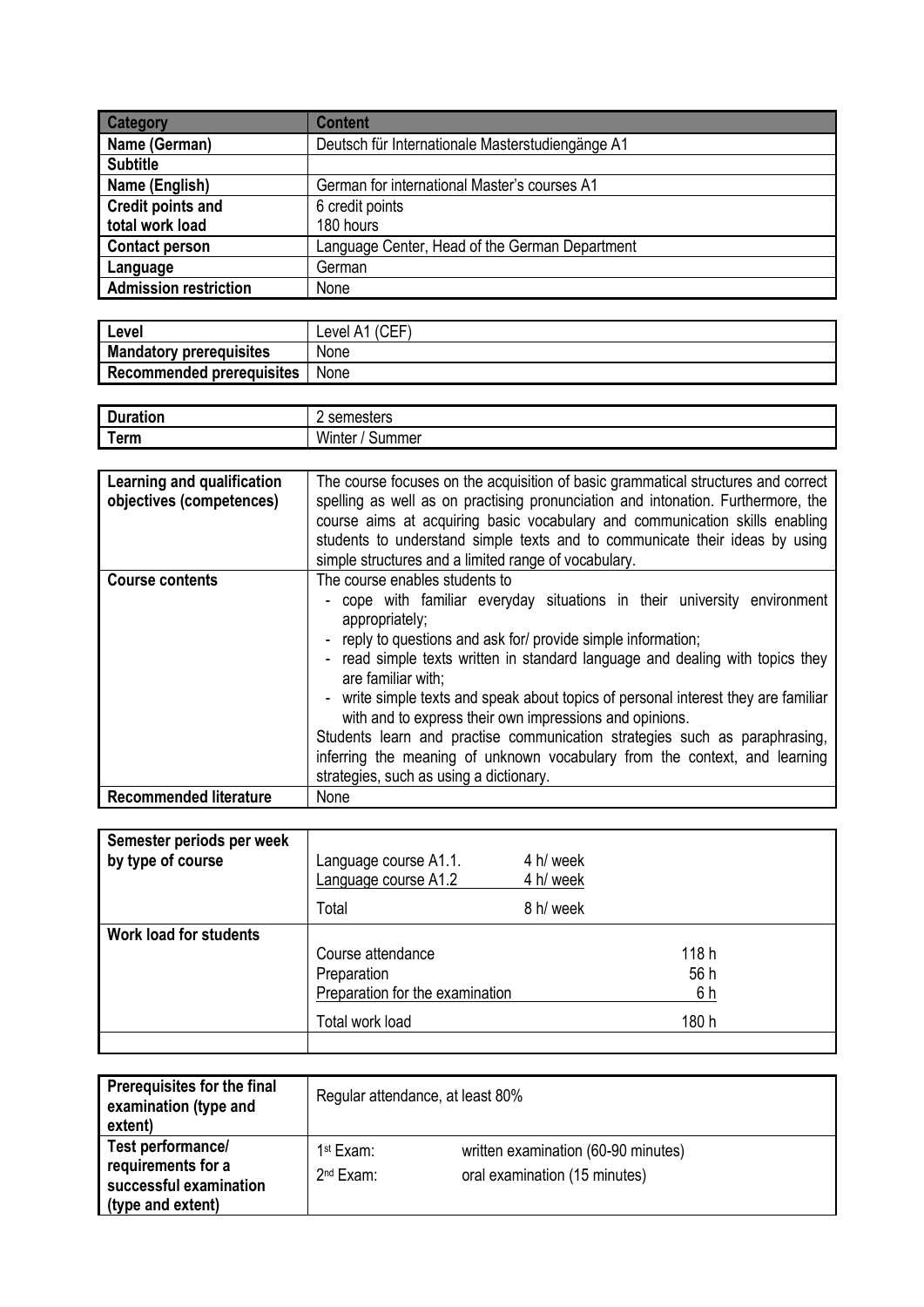| . .<br>.nber<br>N<br>. | '09090<br>. . |
|------------------------|---------------|
|                        |               |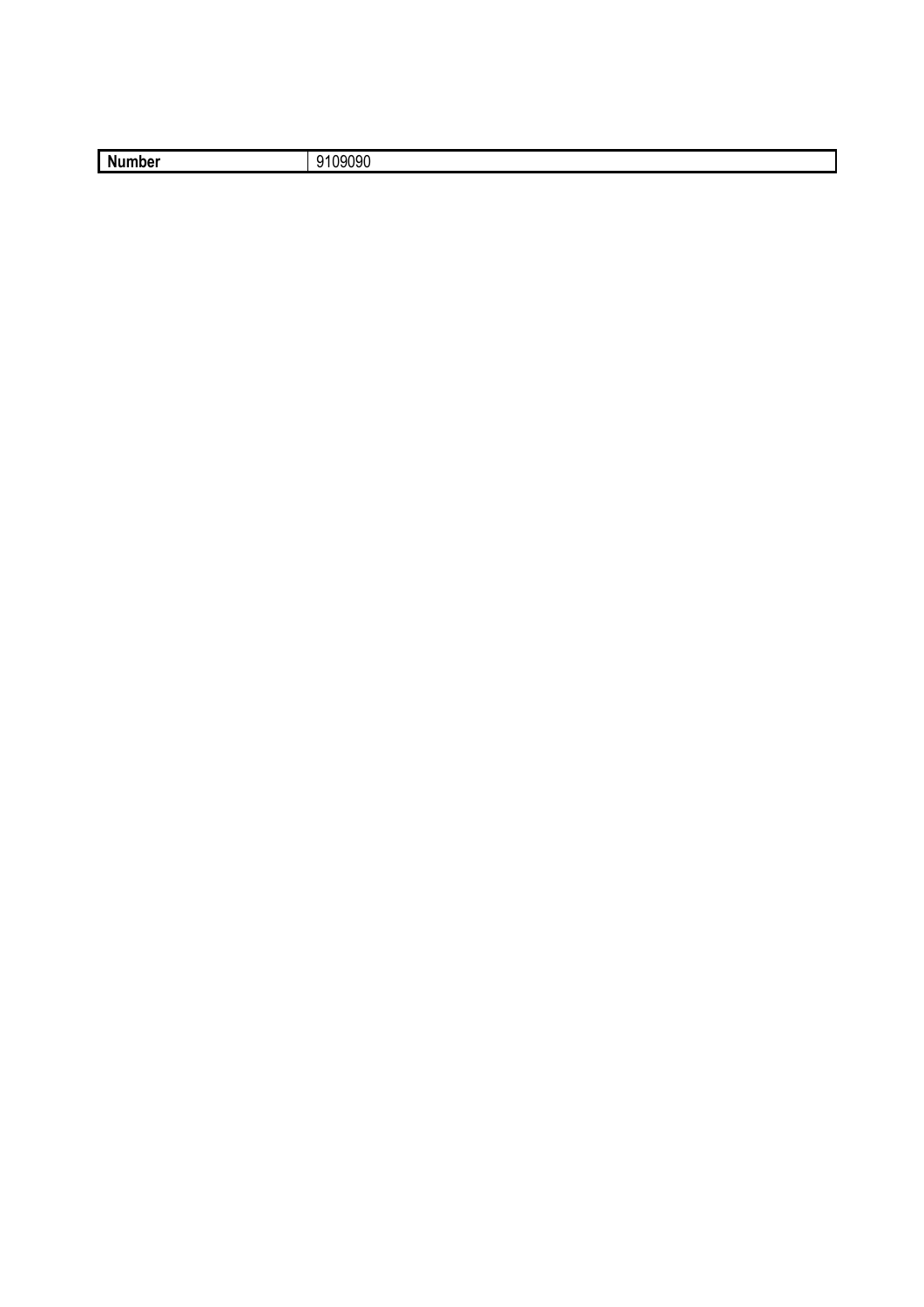| <b>Category</b>          | <b>Content</b>                                     |
|--------------------------|----------------------------------------------------|
| Name (German)            | Deutsch für Internationale Masterstudiengänge A2.1 |
| <b>Subtitle</b>          |                                                    |
| Name (English)           | German for international Master's courses A2.1     |
| <b>Credit points and</b> | 6 credit points                                    |
| total work load          | 180 hours                                          |
| <b>Contact person</b>    | Language Center, Head of the German Department     |
| Language                 | German                                             |
| Admission restriction    | None                                               |

| Level                            | Level A2.1 (CEF)                                                                  |
|----------------------------------|-----------------------------------------------------------------------------------|
| <b>Mandatory prerequisites</b>   | Language skills at level A1 CEF which have to be proven in a placement test or by |
|                                  | equivalent certificates                                                           |
| <b>Recommended prerequisites</b> | None                                                                              |
|                                  |                                                                                   |

| R<br><br>.     | ווהאו                                                      |
|----------------|------------------------------------------------------------|
| $\sim$<br>Term | max<br>comoctor<br>each<br>ın<br>semester<br>וחו<br>וה והו |

| Learning and qualification<br>objectives (competences) | The course focuses on the acquisition of additional basic grammatical structures<br>and correct spelling as well as practising pronunciation and intonation.<br>Furthermore, the course aims at extending basic vocabulary and communication<br>skills enabling students to understand coherent texts and to communicate their                                                                                                                                                                                                                                                                                                                                                                                  |  |  |  |
|--------------------------------------------------------|-----------------------------------------------------------------------------------------------------------------------------------------------------------------------------------------------------------------------------------------------------------------------------------------------------------------------------------------------------------------------------------------------------------------------------------------------------------------------------------------------------------------------------------------------------------------------------------------------------------------------------------------------------------------------------------------------------------------|--|--|--|
| <b>Course contents</b>                                 | ideas using a limited range of vocabulary.<br>The course enables students to<br>cope with more complex everyday situations in their university environment<br>appropriately;<br>reply to questions and ask for/ provide more detailed information;<br>- read texts written in standard language and dealing with topics they are<br>familiar with;<br>write more complex texts and speak about topics of personal interest they are<br>familiar with and to express their own impressions and opinions.<br>Students continue practising communication strategies such as paraphrasing,<br>inferring the meaning of unknown vocabulary from the context, and learning<br>strategies, such as using a dictionary. |  |  |  |
| <b>Recommended literature</b>                          | None                                                                                                                                                                                                                                                                                                                                                                                                                                                                                                                                                                                                                                                                                                            |  |  |  |

| Semester periods per week     | Language course A 2.1.                                                                               | 4 h / week                          |
|-------------------------------|------------------------------------------------------------------------------------------------------|-------------------------------------|
| by type of course             | Total                                                                                                | 4 h / week                          |
| <b>Work load for students</b> | Course attendance<br>Preparation<br>Self-study<br>Preparation for the examination<br>Total work load | 56 h<br>56 h<br>62h<br>6 h<br>180 h |

| <b>Prerequisites for the final</b><br>examination (type and<br>extent) | (at least $80\%$ )                             | Regular attendance (at least 80%) and successful completion of self-study tasks |
|------------------------------------------------------------------------|------------------------------------------------|---------------------------------------------------------------------------------|
| Test performance/<br>requirements for a<br>successful examination      | 1 <sup>st</sup> Exam:<br>2 <sup>nd</sup> Exam: | written examination (60-90 minutes)<br>oral exam (15 minutes)                   |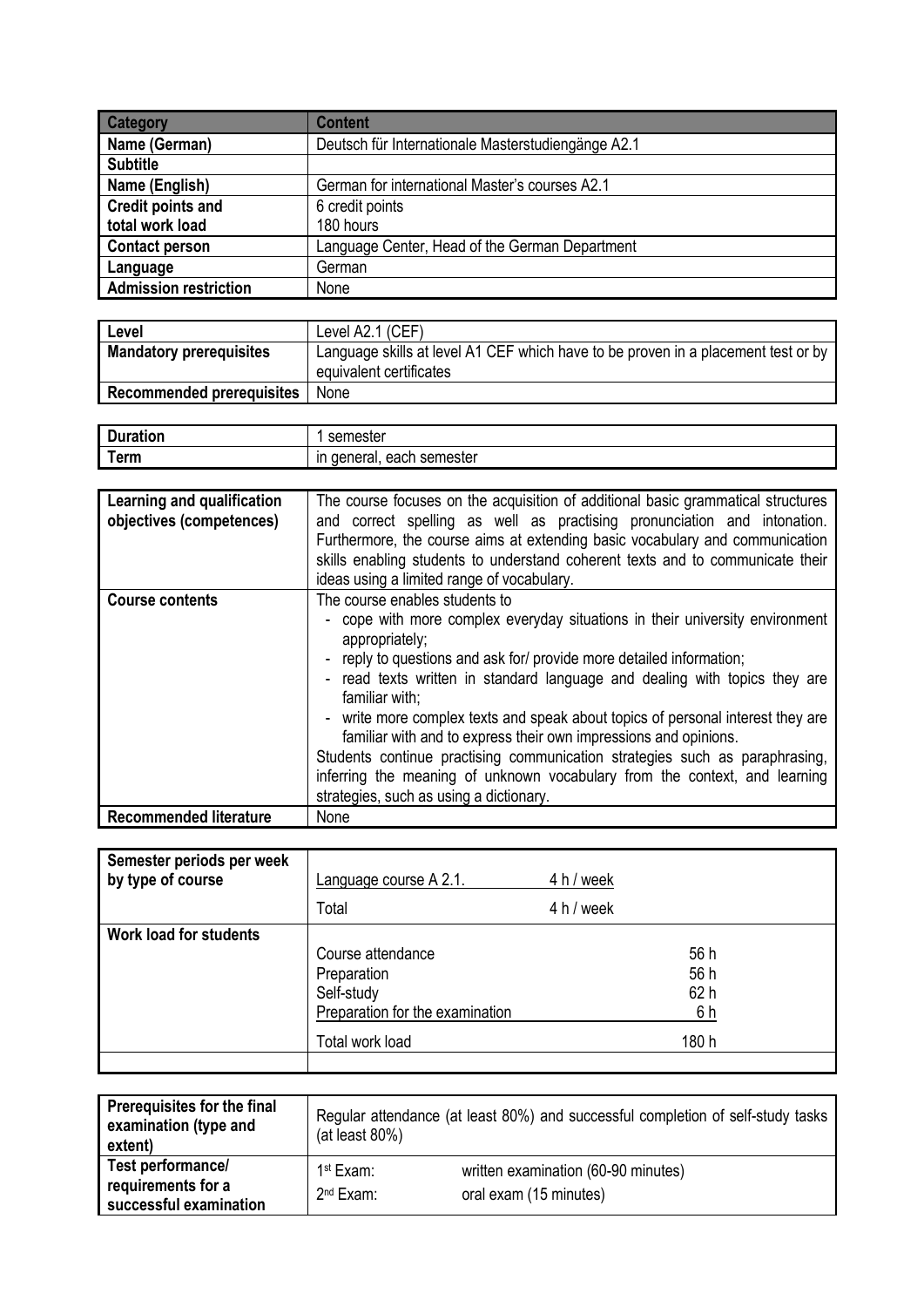| (type and extent) |  |
|-------------------|--|
|                   |  |

| --<br>- - - -<br>N. | ъ<br>v<br>. . |
|---------------------|---------------|
| mpe                 | u             |
|                     |               |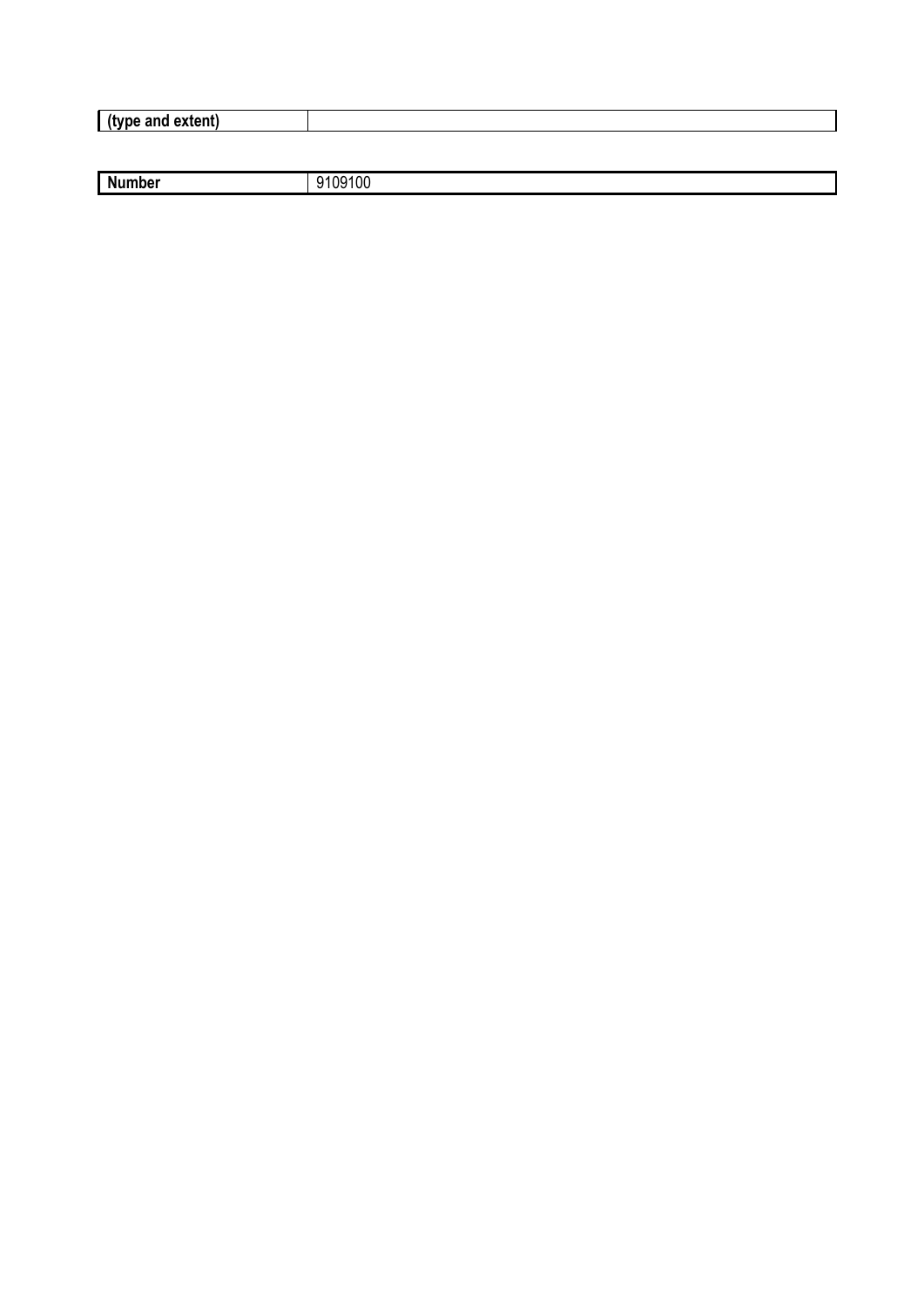| Category                            | <b>Content</b>                                      |
|-------------------------------------|-----------------------------------------------------|
| Name (German)                       | Digitale Datenübertragung                           |
| <b>Subtitle</b>                     |                                                     |
| Name (English)                      | <b>Digital Communications</b>                       |
| <b>Credit points and total work</b> | 6                                                   |
| load                                | 180 hours                                           |
| <b>Contact person</b>               | Prof. Volker Kühn                                   |
| Language                            | English, German                                     |
|                                     | Will be announced until the second week of classes. |
| Admission restriction               | None                                                |

| Level                            | Master programme – continuing                                     |
|----------------------------------|-------------------------------------------------------------------|
| <b>Mandatory prerequisites</b>   | None                                                              |
| <b>Recommended prerequisites</b> | Skills based on the module Nachrichtentechnik (1300940, Bachelor) |

| <b>Assignment to curricula</b>             | M.Sc. Electrical Engineering - 2015-03-09<br>M.Sc. Elektrotechnik - 2013-07-31<br>M.Sc. Informationstechnik/Technische Informatik - 2013-09-09 |
|--------------------------------------------|------------------------------------------------------------------------------------------------------------------------------------------------|
| <b>Connection to subsequent</b><br>modules | None                                                                                                                                           |

| -                   | nester                         |
|---------------------|--------------------------------|
| - - -               | $ -$                           |
| auon                | SUI                            |
| orm<br><b>ALLII</b> | semester<br>acr<br>sur<br>nmer |

| Learning and qualification<br>objectives (competences) | Expertise:<br>Knowledge of state-of-the-art data communication techniques<br>$\sim$<br>Ability to apply theoretical knowledge to practical communication systems<br>Implementation of communication system on a dedicated hardware platform |  |  |
|--------------------------------------------------------|---------------------------------------------------------------------------------------------------------------------------------------------------------------------------------------------------------------------------------------------|--|--|
|                                                        | (project)<br>Organisation and execution of projects                                                                                                                                                                                         |  |  |
|                                                        | Cooperation and team spirit                                                                                                                                                                                                                 |  |  |
| <b>Course contents</b>                                 | Brief repetition of foundations of digital data transmission (system model, digital                                                                                                                                                         |  |  |
|                                                        | modulation, Matched filter, Nyquist criteria)                                                                                                                                                                                               |  |  |
|                                                        | Frequency-selective channels                                                                                                                                                                                                                |  |  |
|                                                        | Transmission strategies for frequency-selective channels                                                                                                                                                                                    |  |  |
|                                                        | - Single-carrier transmission (linear and nonlinear equalization,<br>Viterbi                                                                                                                                                                |  |  |
|                                                        | algorithm) – 2nd generation mobile radio systems                                                                                                                                                                                            |  |  |
|                                                        | Multi-carrier transmission like OFDM - 4th generation mobile radio systems                                                                                                                                                                  |  |  |
|                                                        | Spread spectrum transmission (CDMA) - 3rd generation mobile radio systems                                                                                                                                                                   |  |  |
| <b>Recommended literature</b>                          | None                                                                                                                                                                                                                                        |  |  |

| Semester periods per week     |                                                                  |              |  |
|-------------------------------|------------------------------------------------------------------|--------------|--|
| by type of course             | _ecture                                                          | 3 SWS        |  |
|                               | Project                                                          | 2 SWS        |  |
|                               | Total                                                            | 5 SWS        |  |
| Titles of the courses         | Project/Digitale Datenübertragung<br>(LSF)                       |              |  |
|                               | Lecture/Digitale Datenübertragung                                |              |  |
| <b>Learning methods</b>       | Listening and taking notes, team work, self-study, project work  |              |  |
| <b>Work load for students</b> |                                                                  |              |  |
|                               | Attendance time                                                  | hours<br>70. |  |
|                               | Preparation and follow up of the attendance time<br>hours<br>20. |              |  |
|                               | Structured self-study                                            | 50<br>hours  |  |
|                               | Exam preparation/prerequisites/examination                       | 40 hours     |  |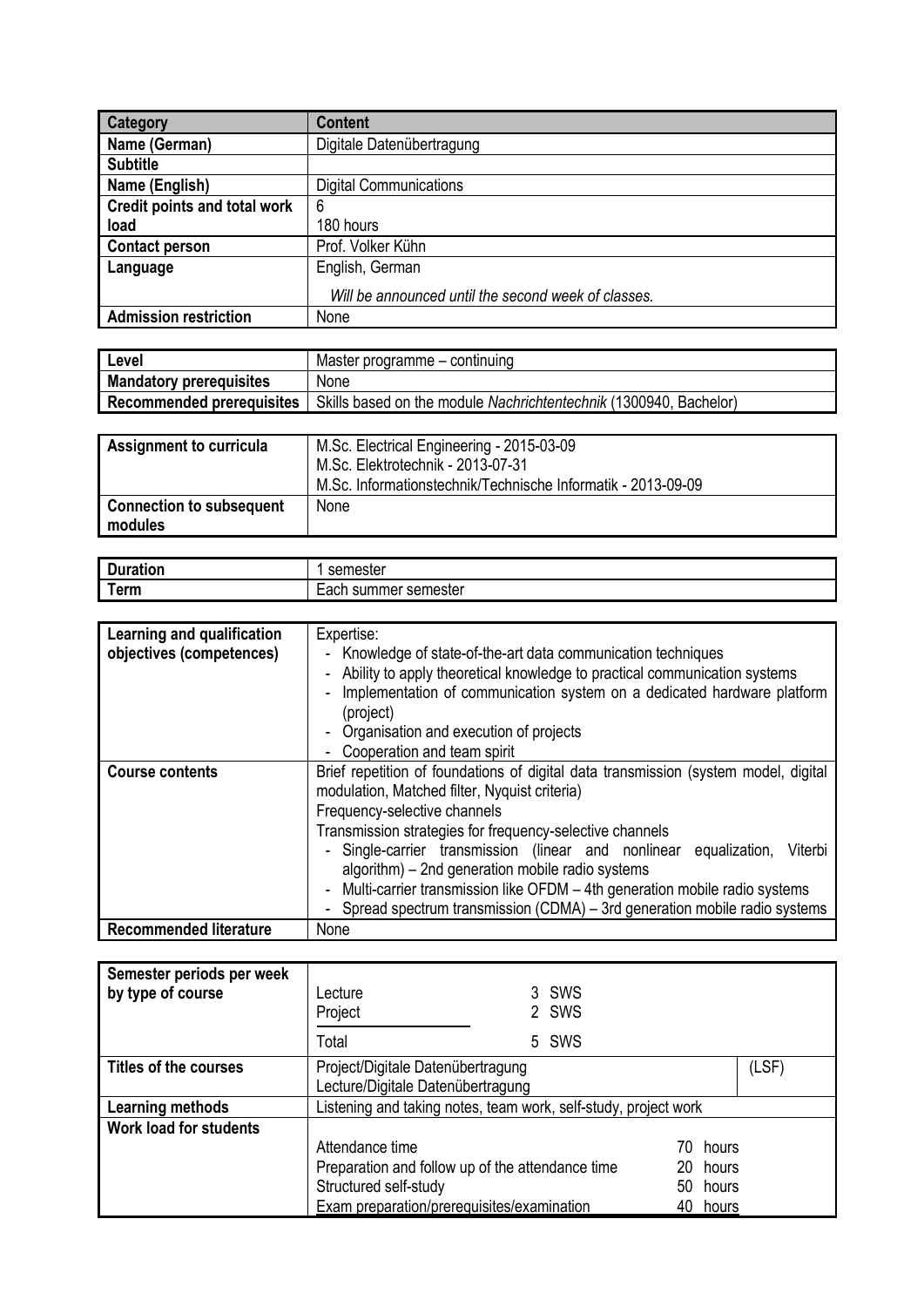| Total work load                                                                | 180 hours |
|--------------------------------------------------------------------------------|-----------|
| <sup>*</sup> If no further information is given, please account for the notes. |           |

| Prerequisites for the final<br>examination (type and<br>extent)                        | None                                                                                      |
|----------------------------------------------------------------------------------------|-------------------------------------------------------------------------------------------|
| Test performance/<br>requirements for a<br>successful examination<br>(type and extent) | Exam:<br>oral examination (30 minutes)                                                    |
| <b>Regular examination date</b>                                                        | The regular examination date depends on the specific examination and study<br>regulations |
| <b>Evaluation</b>                                                                      | The evaluation depends on the specific examination and study regulations                  |
|                                                                                        |                                                                                           |
| <b>Notes</b>                                                                           | None                                                                                      |
|                                                                                        |                                                                                           |
| <b>Number</b>                                                                          | 1351290                                                                                   |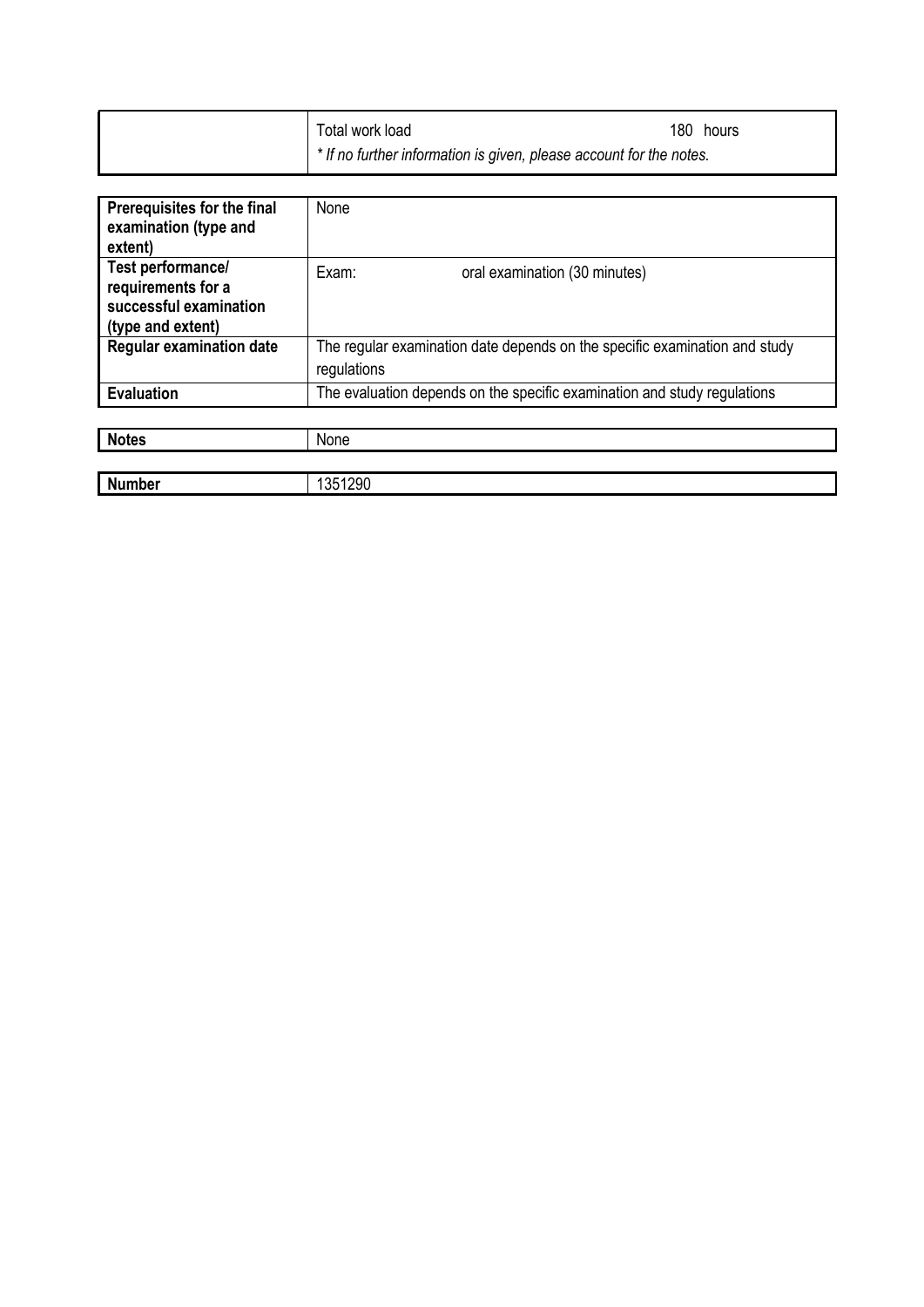| Category                            | <b>Content</b>                                      |
|-------------------------------------|-----------------------------------------------------|
| Name (German)                       | Digitale Signalverarbeitung                         |
| <b>Subtitle</b>                     |                                                     |
| Name (English)                      | <b>Digital Signal Processing</b>                    |
| <b>Credit points and total work</b> | 6                                                   |
| load                                | 180 hours                                           |
| <b>Contact person</b>               | Prof. Sascha Spors                                  |
| Language                            | English, German                                     |
|                                     | Will be announced until the second week of classes. |
| <b>Admission restriction</b>        | None                                                |

| Level                          | Master programme – fundamental |
|--------------------------------|--------------------------------|
| <b>Mandatory prerequisites</b> | None                           |
| Recommended prerequisites      | None                           |

| <b>Assignment to curricula</b>  | M.Sc. Electrical Engineering - 2015-03-09    |
|---------------------------------|----------------------------------------------|
|                                 | M.Sc. Mathematik - 2015-03-20                |
|                                 | M.Sc. Mechatronik - 2015-03-09               |
|                                 | M.Sc. Wirtschaftsingenieurwesen - 2015-05-12 |
| <b>Connection to subsequent</b> | None                                         |
| modules                         |                                              |

| -<br>------<br>---- | 11                              |
|---------------------|---------------------------------|
| -<br>$  -$<br>ווויט | winter<br>sen<br>acı<br>Tiester |

| Learning and qualification    | Technical:                                                                                                                                                                 |  |
|-------------------------------|----------------------------------------------------------------------------------------------------------------------------------------------------------------------------|--|
| objectives (competences)      | Foundations of discrete and quantized signals and systems. Design and<br>evaluation of algorithms for digital signal processing. Spectral analysis of<br>discrete signals. |  |
|                               | Personal and social:                                                                                                                                                       |  |
|                               | Independence and self-responsibility                                                                                                                                       |  |
|                               | General study and work techniques, self-organisation                                                                                                                       |  |
|                               | Organisation and implementation of projects                                                                                                                                |  |
|                               | Cooperation and capacity for teamwork                                                                                                                                      |  |
|                               | Interdisciplinary thinking                                                                                                                                                 |  |
| <b>Course contents</b>        | Spectral analysis of deterministic signals                                                                                                                                 |  |
|                               | Random signals and LTI systems                                                                                                                                             |  |
|                               | Spectral estimation of random signals                                                                                                                                      |  |
|                               | Quantization of signals                                                                                                                                                    |  |
|                               | Realization of non-recursive filters                                                                                                                                       |  |
|                               | Realization of recursive filters                                                                                                                                           |  |
|                               | Design of digital filters                                                                                                                                                  |  |
|                               | Multirate systems                                                                                                                                                          |  |
| <b>Recommended literature</b> | None                                                                                                                                                                       |  |

| Semester periods per week<br>by type of course | Lecture<br><b>Tutorial</b><br>Internship                                      | 3 SWS<br>1 SWS<br>SWS |       |
|------------------------------------------------|-------------------------------------------------------------------------------|-----------------------|-------|
|                                                | Total                                                                         | 5 SWS                 |       |
| <b>Titles of the courses</b>                   | Internship/Digitale Signalverarbeitung<br>Lecture/Digitale Signalverarbeitung |                       | (LSF) |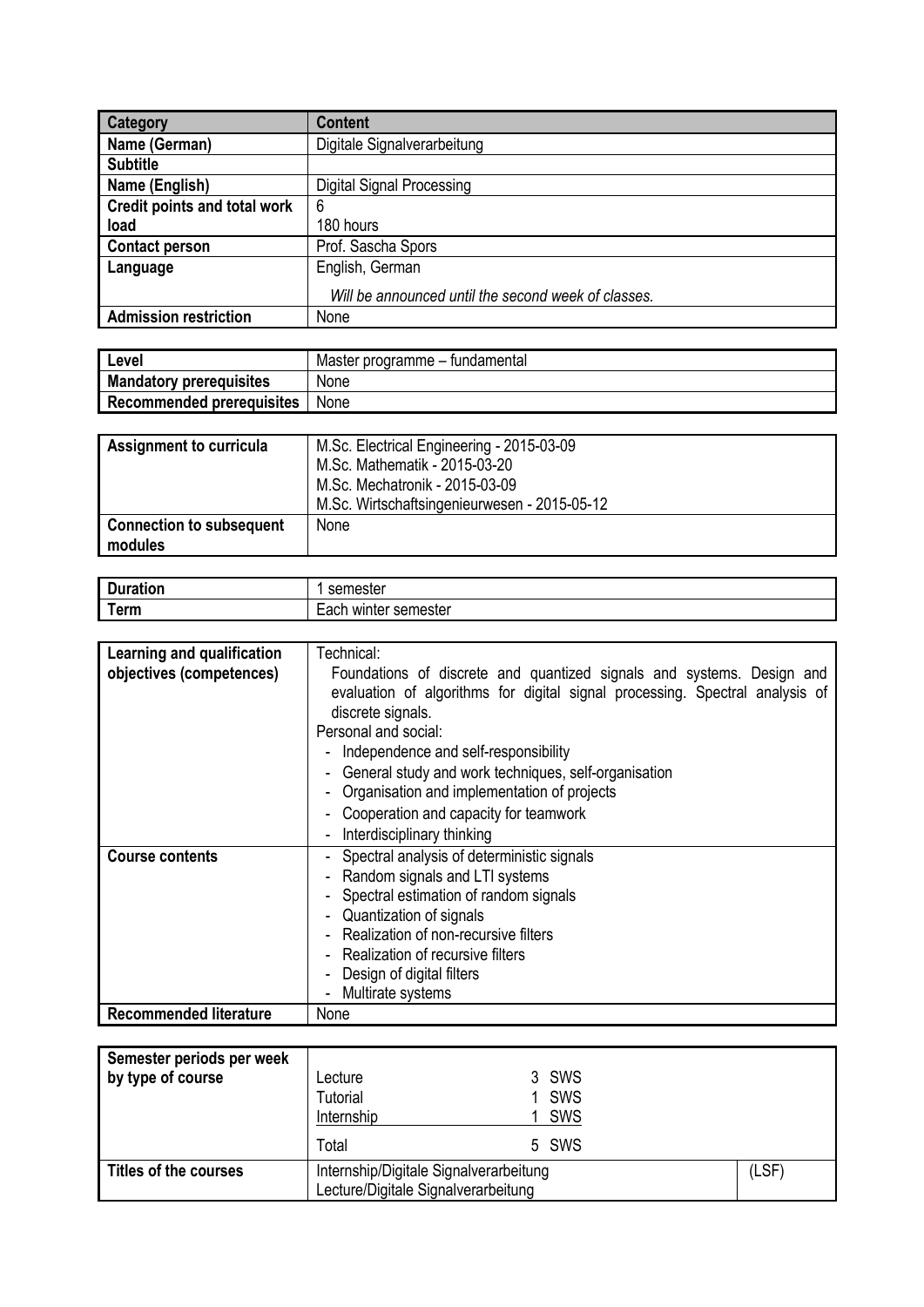|                               | Tutorial/Digitale Signalverarbeitung                                                                                                       |     |                                           |  |
|-------------------------------|--------------------------------------------------------------------------------------------------------------------------------------------|-----|-------------------------------------------|--|
| Learning methods              | Listening and taking notes, self-study, project work, solving problems, teamwork                                                           |     |                                           |  |
| <b>Work load for students</b> | Attendance time<br>Preparation and follow up of the attendance time<br>Structured self-study<br>Exam preparation/prerequisites/examination | 70. | hours<br>40 hours<br>30 hours<br>40 hours |  |
|                               | Total work load<br>* If no further information is given, please account for the notes.                                                     |     | 180 hours                                 |  |

| Prerequisites for the final<br>examination (type and<br>extent)                        | Successful passing of all lab experiments                                                 |  |
|----------------------------------------------------------------------------------------|-------------------------------------------------------------------------------------------|--|
| Test performance/<br>requirements for a<br>successful examination<br>(type and extent) | Exam:<br>oral examination (30 minutes)                                                    |  |
| <b>Regular examination date</b>                                                        | The regular examination date depends on the specific examination and study<br>regulations |  |
| <b>Evaluation</b>                                                                      | The evaluation depends on the specific examination and study regulations                  |  |
|                                                                                        |                                                                                           |  |
| <b>Notes</b>                                                                           | None                                                                                      |  |

| NOTES         | <b>None</b> |
|---------------|-------------|
|               |             |
| <b>Number</b> | 351280      |
|               |             |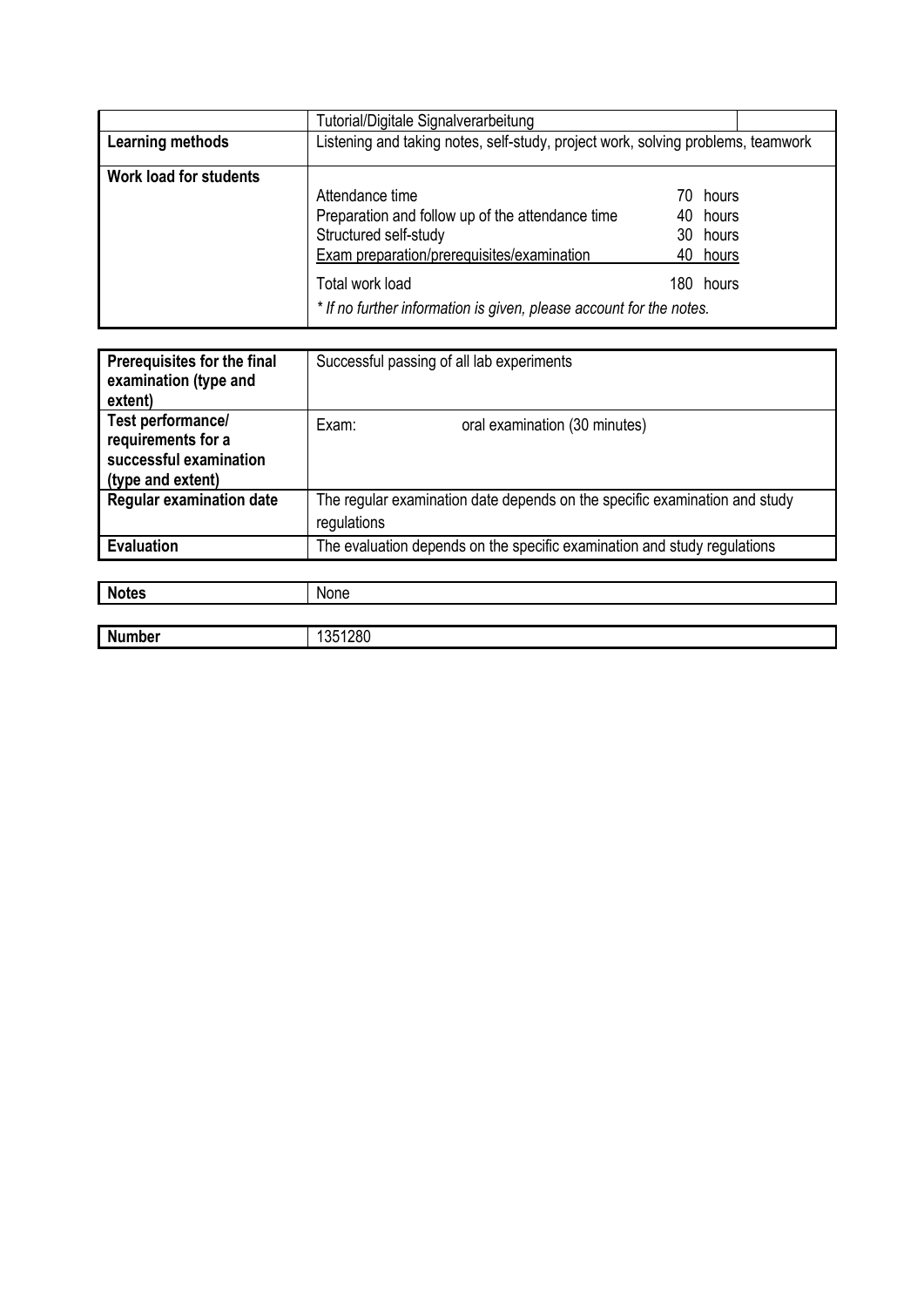| Category                            | <b>Content</b>                  |
|-------------------------------------|---------------------------------|
| Name (German)                       | Dynamic Behavior of AC Machines |
| <b>Subtitle</b>                     |                                 |
| Name (English)                      | Dynamic Behavior of AC Machines |
| <b>Credit points and total work</b> | 6                               |
| load                                | 180 hours                       |
| <b>Contact person</b>               | Prof. Eckel                     |
| Language                            | English                         |
| Admission restriction               | None                            |

| Level                            | Master programme - fundamental                                               |
|----------------------------------|------------------------------------------------------------------------------|
| <b>Mandatory prerequisites</b>   | None                                                                         |
| <b>Recommended prerequisites</b> | Knowledge of the steady-state behavior of induction machines and synchronous |
|                                  | machines                                                                     |
|                                  |                                                                              |
| <b>Assignment to curricula</b>   | M.Sc. Electrical Engineering - 2015-03-09                                    |
| <b>Connection to subsequent</b>  | None                                                                         |
| modules                          |                                                                              |

| $\mathsf{I}$ | ----    |
|--------------|---------|
| L.T.         | winter  |
| Term         | semeste |
| a ka         | acı     |

| Learning and qualification    | Knowledge:                                                                           |  |  |  |  |
|-------------------------------|--------------------------------------------------------------------------------------|--|--|--|--|
|                               |                                                                                      |  |  |  |  |
| objectives (competences)      | Dynamic behavior of three phase AC machines<br>$\blacksquare$                        |  |  |  |  |
|                               | Application:                                                                         |  |  |  |  |
|                               | - Simulation tools for drive systems                                                 |  |  |  |  |
|                               | Analysis:                                                                            |  |  |  |  |
|                               | - Dynamic behavior of electric machines                                              |  |  |  |  |
|                               | - Synthesis, judgement                                                               |  |  |  |  |
|                               | Simulations models for electric machines                                             |  |  |  |  |
|                               | Personal and social:                                                                 |  |  |  |  |
|                               | Independence and self-responsibility                                                 |  |  |  |  |
|                               | General study and work techniques, self-organisation<br>$\qquad \qquad \blacksquare$ |  |  |  |  |
|                               | Cooperation and capacity for teamwork<br>$\overline{\phantom{a}}$                    |  |  |  |  |
|                               | Scientific discourse in English language                                             |  |  |  |  |
| <b>Course contents</b>        | Mathematical description of the dynamic behavior of AC machines                      |  |  |  |  |
|                               | Modelling of AC machines                                                             |  |  |  |  |
|                               | Simulation of AC machines with Matlab/Simulink                                       |  |  |  |  |
|                               | Analysis of special operating points                                                 |  |  |  |  |
|                               |                                                                                      |  |  |  |  |
| <b>Recommended literature</b> | Leonhard "Control of Electrical Drives"                                              |  |  |  |  |

| Semester periods per week<br>by type of course | Lecture<br><b>Tutorial</b>                                                              | <b>SWS</b><br>3 SWS |             |       |
|------------------------------------------------|-----------------------------------------------------------------------------------------|---------------------|-------------|-------|
|                                                | Total                                                                                   | 4 SWS               |             |       |
| <b>Titles of the courses</b>                   | Tutorial "Dynamic Behavior of AC machines"<br>Lecture "Dynamic Behavior of AC machines" |                     |             | (LSF) |
| Learning methods                               |                                                                                         |                     |             |       |
| <b>Work load for students</b>                  |                                                                                         |                     |             |       |
|                                                | Attendance time                                                                         |                     | 56<br>hours |       |
|                                                | Preparation and follow up of the attendance time                                        |                     | 64<br>hours |       |
|                                                | Exam preparation/prerequisites/examination                                              |                     | 60<br>hours |       |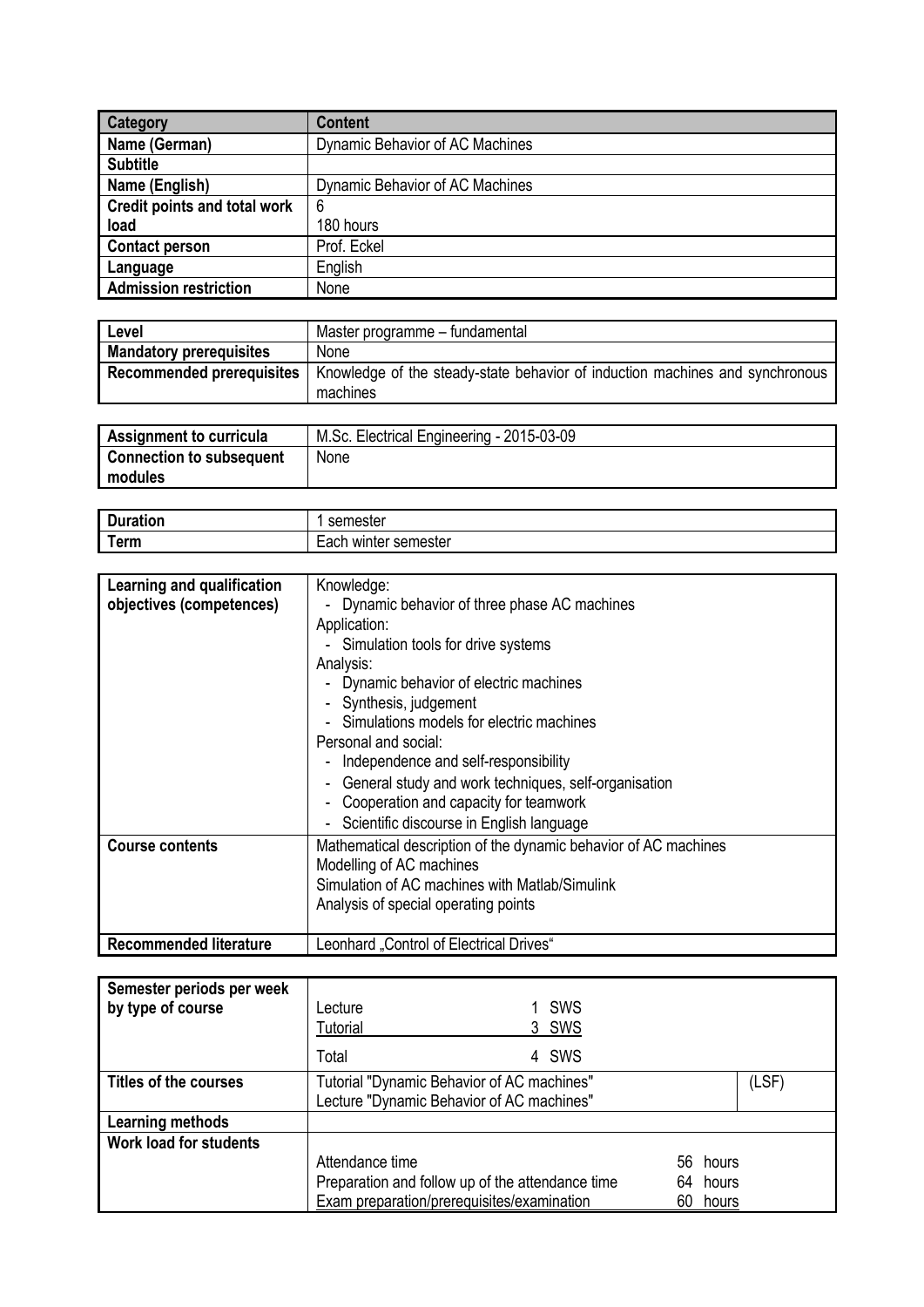| Total work load                                                     | 180 hours |
|---------------------------------------------------------------------|-----------|
| * If no further information is given, please account for the notes. |           |

| <b>Prerequisites for the final</b><br>examination (type and<br>extent)                 | Solving all simulation problems                                                           |  |  |
|----------------------------------------------------------------------------------------|-------------------------------------------------------------------------------------------|--|--|
| Test performance/<br>requirements for a<br>successful examination<br>(type and extent) | Exam:<br>written examination (90 minutes)                                                 |  |  |
| <b>Regular examination date</b>                                                        | The regular examination date depends on the specific examination and study<br>regulations |  |  |
| <b>Evaluation</b>                                                                      | The evaluation depends on the specific examination and study regulations                  |  |  |
|                                                                                        |                                                                                           |  |  |
| <b>Notes</b>                                                                           | None                                                                                      |  |  |
|                                                                                        |                                                                                           |  |  |
| <b>Number</b>                                                                          | 1351380                                                                                   |  |  |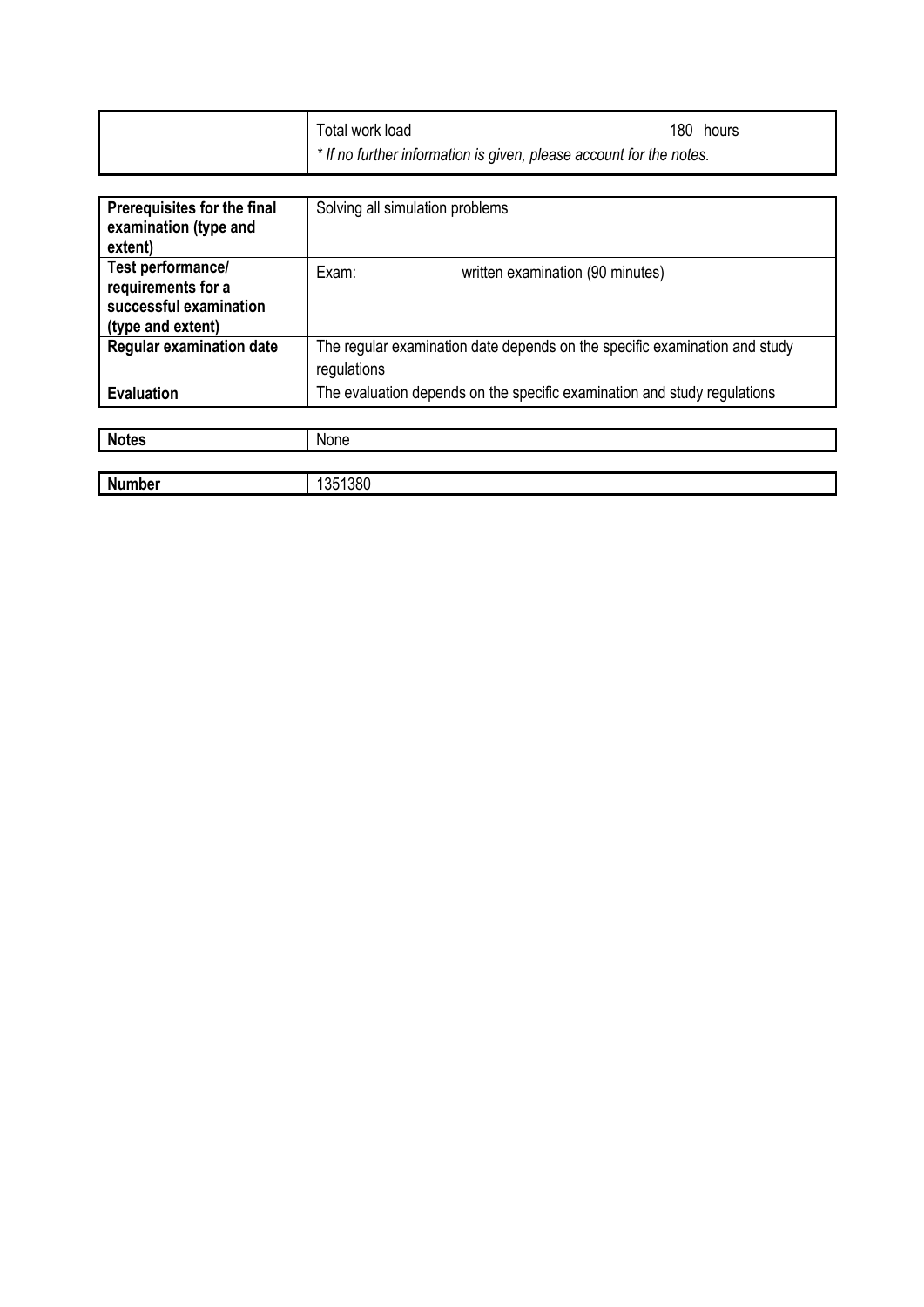| Category                            | <b>Content</b>                                 |
|-------------------------------------|------------------------------------------------|
| Name (German)                       | Echtzeitsysteme                                |
| <b>Subtitle</b>                     |                                                |
| Name (English)                      | Real-Time Systems                              |
| <b>Credit points and total work</b> | 6                                              |
| load                                | 180 hours                                      |
| <b>Contact person</b>               | Prof. Dr. Dirk Timmermann/Dr. Frank Golatowski |
| Language                            | German                                         |
| Admission restriction               | None                                           |

| Level                          | Bachelor study course – fundamental |
|--------------------------------|-------------------------------------|
| <b>Mandatory prerequisites</b> | None                                |
| Recommended prerequisites      | Digitale Systeme / Digital Systems  |

| <b>Assignment to curricula</b>  | B.Sc. Elektrotechnik - 2012-09-24                            |
|---------------------------------|--------------------------------------------------------------|
|                                 | B.Sc. Informationstechnik/Technische Informatik - 2012-09-24 |
|                                 | B.Sc. Mechatronik - 2015-03-09                               |
|                                 | M.Sc. Electrical Engineering - 2015-03-09                    |
|                                 | M.Sc. Elektrotechnik - 2013-07-31                            |
|                                 | M.Sc. Informationstechnik/Technische Informatik - 2013-09-09 |
| <b>Connection to subsequent</b> | None                                                         |
| modules                         |                                                              |

| -             | .                         |
|---------------|---------------------------|
| יוטוי.        | lestel                    |
| ----<br>1 GHT | winter<br>semester<br>acn |

| Learning and qualification    | Professional competence:                                                         |  |  |  |  |
|-------------------------------|----------------------------------------------------------------------------------|--|--|--|--|
| objectives (competences)      | Applicants get introduced into analysis, design, and development of hard real-   |  |  |  |  |
|                               | time systems. Course focusses on algorithms, methods, and programming            |  |  |  |  |
|                               | principles that help to ensure deterministic execution of real-time programs.    |  |  |  |  |
|                               | Technical competence:                                                            |  |  |  |  |
|                               | Design and analysis of real-time systems                                         |  |  |  |  |
|                               | Social skills                                                                    |  |  |  |  |
|                               | teach students to individual work on technical topics                            |  |  |  |  |
|                               | promoting personal responsibility                                                |  |  |  |  |
|                               | ability to cooperate and work in small teams                                     |  |  |  |  |
| <b>Course contents</b>        | Introduction and Terminology                                                     |  |  |  |  |
|                               | Design and features of real-times systems and real-time operating systems        |  |  |  |  |
|                               | Design and analysis of real-time systems                                         |  |  |  |  |
|                               | Development of real-time systems (co-routine, interrupt systems, forground-      |  |  |  |  |
|                               | and background-systems, real-time operating systems)                             |  |  |  |  |
|                               | Processes, tasks, and threads, interprocess communikaction                       |  |  |  |  |
|                               | Resource management in real-time systems                                         |  |  |  |  |
|                               | Semaphore protocols, priority inversion and priority inheritance                 |  |  |  |  |
|                               | <b>Classification of RTOS</b>                                                    |  |  |  |  |
|                               | <b>RTOS</b> extensions                                                           |  |  |  |  |
|                               | - Real-Time POSIX and POSIX profiles                                             |  |  |  |  |
|                               | Real-Time system performance                                                     |  |  |  |  |
|                               | Schedulinganalysis, performance measurements                                     |  |  |  |  |
|                               | Test, Code analysis, worst-case execution time analysis                          |  |  |  |  |
|                               | model-based development of real-time                                             |  |  |  |  |
| <b>Recommended literature</b> | Burns and Wellings "Real-Time Systems and Programming Languages"                 |  |  |  |  |
|                               | http://www.imd.uni-rostock.de/lehre/lehrangebot/dr-f-golatowski/echtzeitsysteme/ |  |  |  |  |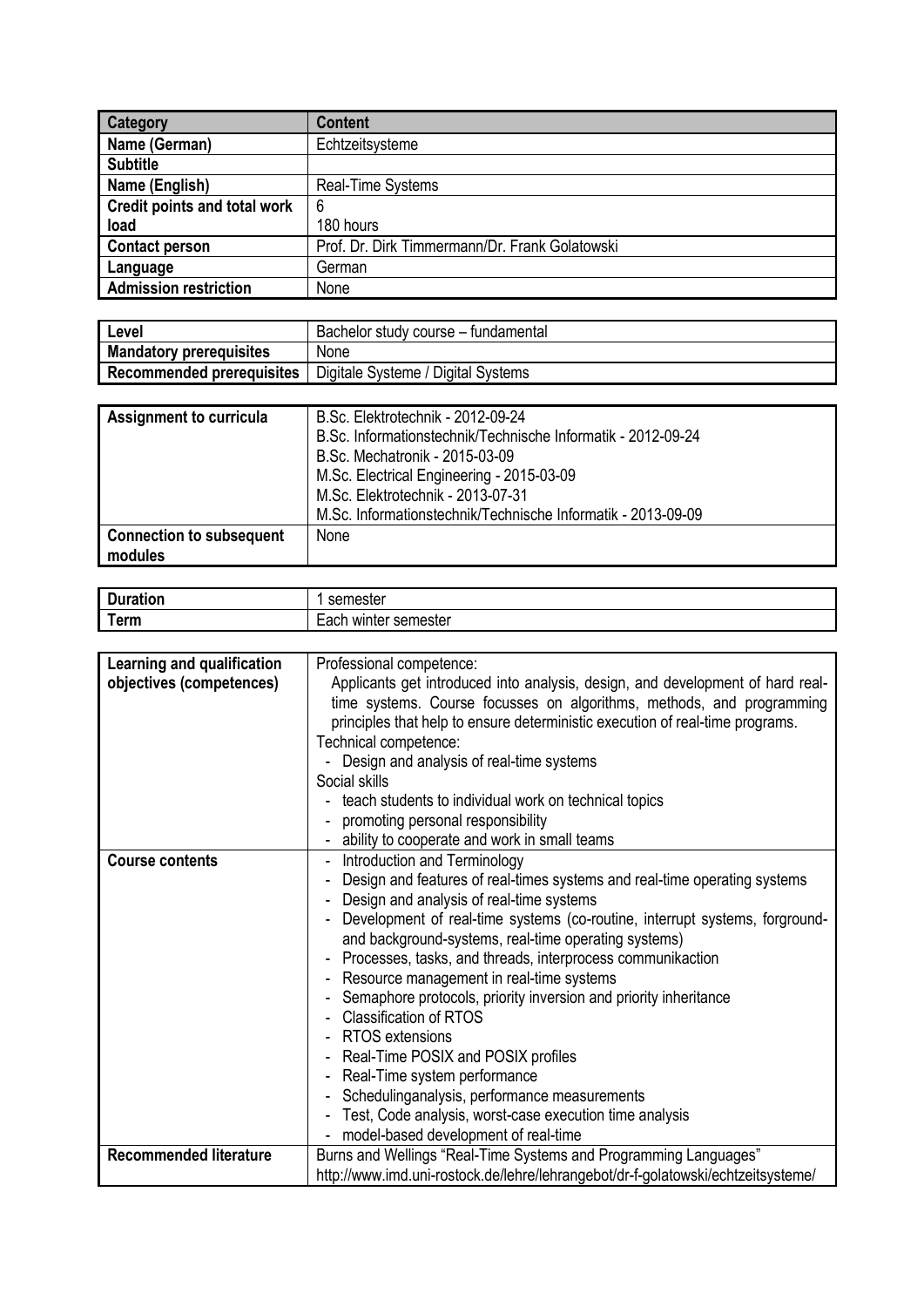| Semester periods per week<br>by type of course | Lecture<br>Seminar<br>Internship                                                                                                           | 2 SWS<br><b>SWS</b><br>SWS                   |       |
|------------------------------------------------|--------------------------------------------------------------------------------------------------------------------------------------------|----------------------------------------------|-------|
|                                                | Total                                                                                                                                      | 4 SWS                                        |       |
| <b>Titles of the courses</b>                   | Internship/Echtzeitsysteme<br>Seminar/Echtzeitsysteme<br>Lecture/Echtzeitsysteme                                                           |                                              | (LSF) |
| <b>Learning methods</b>                        | Presentations, Self-study                                                                                                                  |                                              |       |
| <b>Work load for students</b>                  | Attendance time<br>Preparation and follow up of the attendance time<br>Structured self-study<br>Exam preparation/prerequisites/examination | 60 hours<br>40 hours<br>40 hours<br>40 hours |       |
|                                                | Total work load                                                                                                                            | 180 hours                                    |       |
|                                                | * If no further information is given, please account for the notes.                                                                        |                                              |       |

| Prerequisites for the final<br>examination (type and<br>extent)                        | None                                                                     |                                                                            |
|----------------------------------------------------------------------------------------|--------------------------------------------------------------------------|----------------------------------------------------------------------------|
| Test performance/<br>requirements for a<br>successful examination<br>(type and extent) | Exam:                                                                    | written examination (120 minutes)<br>or<br>oral examination (30 minutes)   |
|                                                                                        |                                                                          | Will be announced at the latest the second week of classes.                |
| <b>Regular examination date</b>                                                        | regulations                                                              | The regular examination date depends on the specific examination and study |
| <b>Evaluation</b>                                                                      | The evaluation depends on the specific examination and study regulations |                                                                            |

| <b>Notes</b>  | None                              |
|---------------|-----------------------------------|
|               |                                   |
| <b>Number</b> | $\mathbf{a} = \mathbf{a}$<br>บะมเ |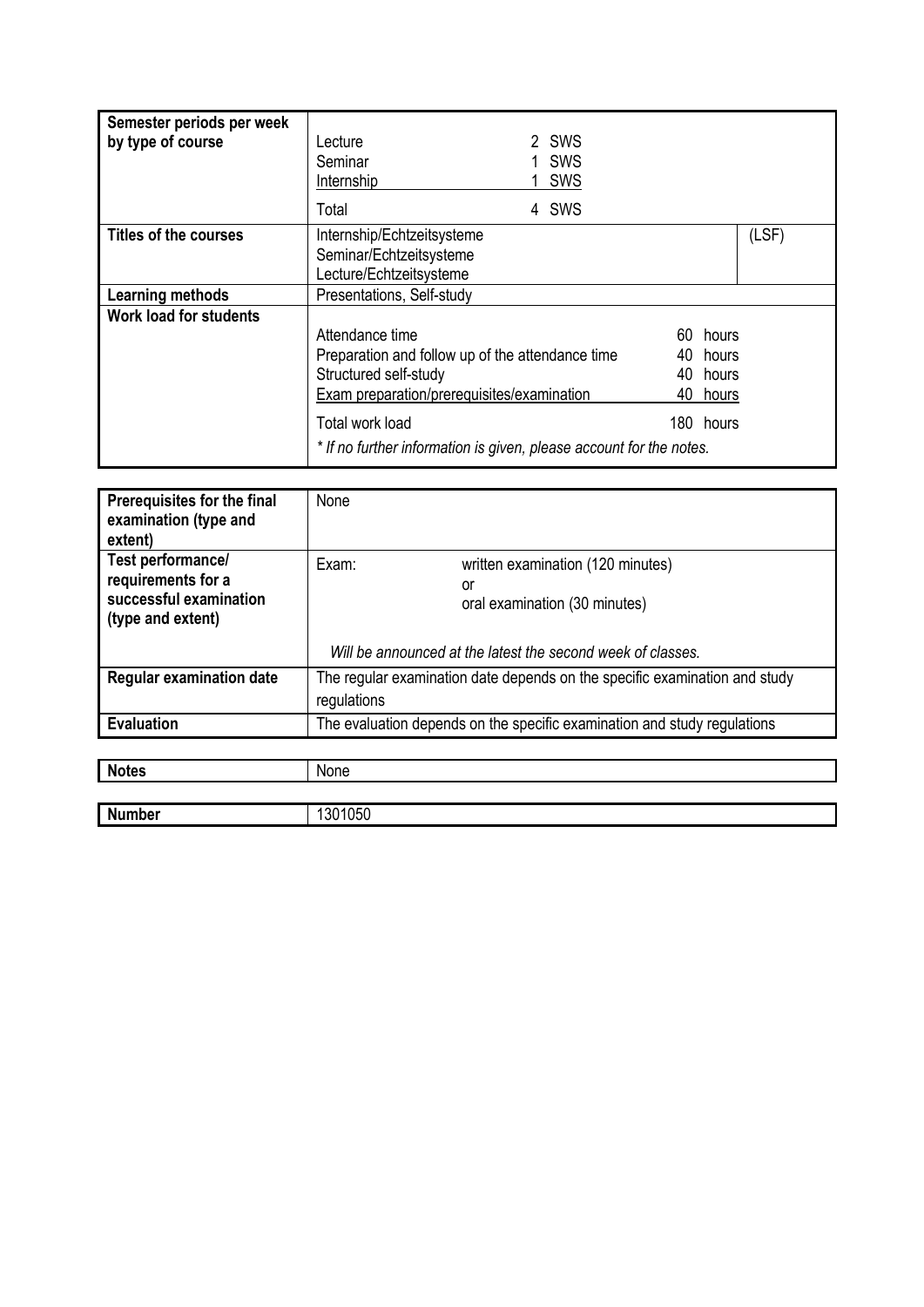| Category                            | <b>Content</b>                          |
|-------------------------------------|-----------------------------------------|
| Name (German)                       | Eingebettete Multi-Prozessor-Systeme    |
| <b>Subtitle</b>                     |                                         |
| Name (English)                      | <b>Embedded Multi-Processor Systems</b> |
| <b>Credit points and total work</b> | 6                                       |
| load                                | 180 hours                               |
| <b>Contact person</b>               | Prof. Haubelt                           |
| Language                            | German                                  |
| Admission restriction               | None                                    |

| Level                          | Master programme – continuing |
|--------------------------------|-------------------------------|
| <b>Mandatory prerequisites</b> | None                          |
| Recommended prerequisites      | None                          |

| <b>Assignment to curricula</b>  | M.Sc. Electrical Engineering - 2015-03-09                    |
|---------------------------------|--------------------------------------------------------------|
|                                 | M.Sc. Elektrotechnik - 2013-07-31                            |
|                                 | M.Sc. Informationstechnik/Technische Informatik - 2013-09-09 |
|                                 | M.Sc. Mechatronik - 2015-03-09                               |
|                                 | M.Sc. Wirtschaftsingenieurwesen - 2013-09-09                 |
|                                 | M.Sc. Wirtschaftsingenieurwesen - 2015-05-12                 |
| <b>Connection to subsequent</b> | None                                                         |
| modules                         |                                                              |

| -<br>.<br>טע<br>auul. | semester                               |
|-----------------------|----------------------------------------|
| 'erm                  | -<br>semester<br>- -<br>summer<br>∟ac⊓ |

| Learning and qualification<br>objectives (competences) | - Ability to rate the performance and efficiency of modern multi-processor<br>system architectures<br>Ability to rate, apply and extend design methodologies for embedded multi-<br>processor systems with respect to performance and limitations                                                                                                                                                                                                                                                                                                                                                                                                                                                                                                                                                                                                                                                                                                                                                                       |
|--------------------------------------------------------|-------------------------------------------------------------------------------------------------------------------------------------------------------------------------------------------------------------------------------------------------------------------------------------------------------------------------------------------------------------------------------------------------------------------------------------------------------------------------------------------------------------------------------------------------------------------------------------------------------------------------------------------------------------------------------------------------------------------------------------------------------------------------------------------------------------------------------------------------------------------------------------------------------------------------------------------------------------------------------------------------------------------------|
|                                                        | Reproduction, comprehension, application:<br>- Communication synthesis, verification<br>Analysis:<br>- Multi-processor systems architectures, design space exploration<br>Synthesis:<br>Design methodologies<br>Personal and social:                                                                                                                                                                                                                                                                                                                                                                                                                                                                                                                                                                                                                                                                                                                                                                                    |
| <b>Course contents</b>                                 | Self-reliance and personal responsibility<br>Embedded multi-processor systems are optimized with respect to multiple and<br>often conflicting design goals while simultaneously underlying stringent<br>constraints, e.g., area, costs, performance, and energy consumption. The design<br>of such complex systems results in several new problems. In particular, 1) the<br>selection of processors, memories, and communication resources; 2) the<br>hardware/software partitioning of the specification; 3) the automatic synthesis of<br>interfaces and communication resources; 4) the verification. In this module the<br>following topics are covered:<br>Overview and comparison of architectures for MPSoCs (Multi-Processor<br>System on Chip) and NoCs (Network on Chip)<br>Methodologies for the design of multi-processor systems<br>· Hardware/software partitioning / task distribution<br>· Quality estimation methods<br>· Performance analysis<br>Communication synthesis<br>• Types of communication |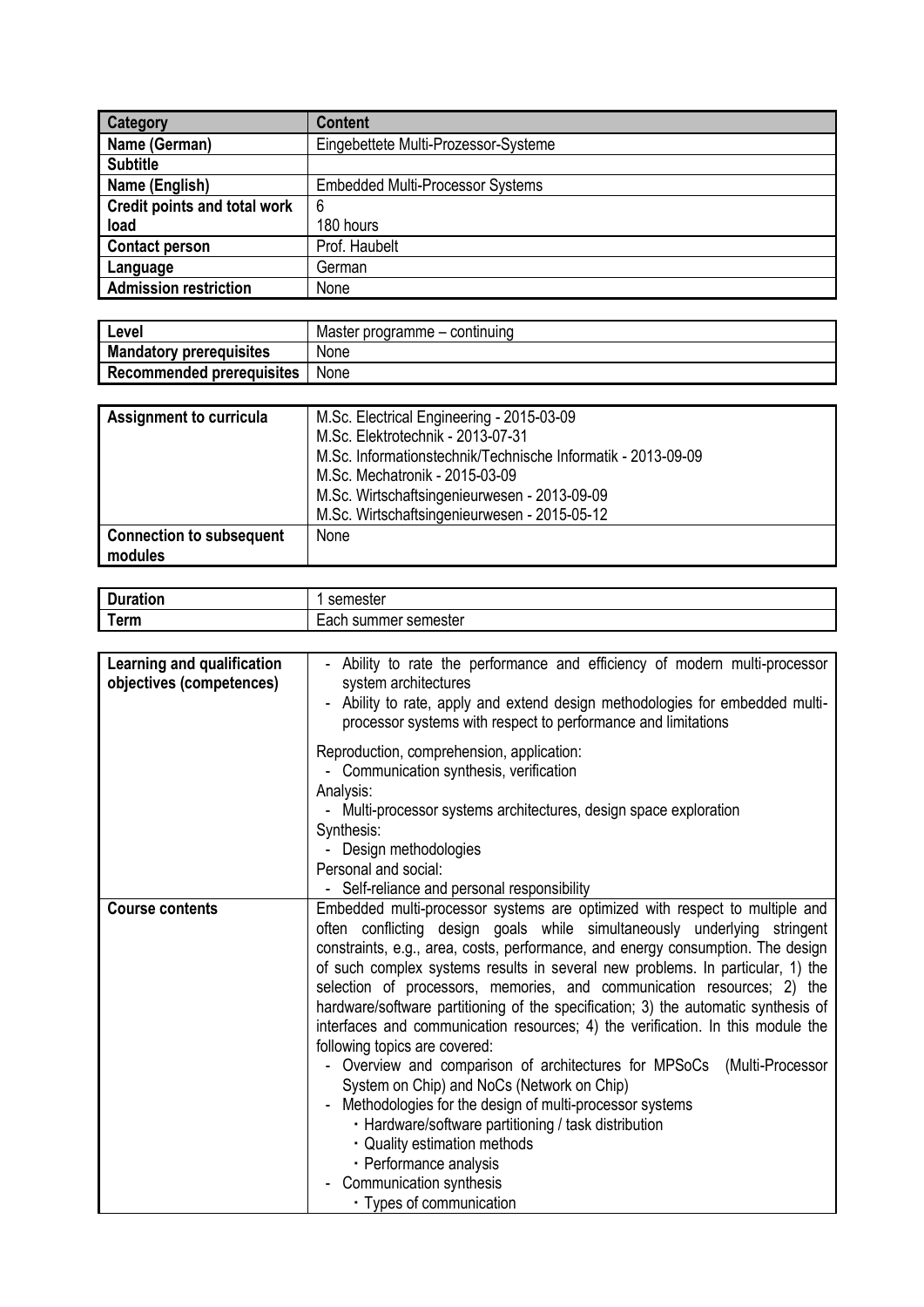|                        | · Synchronization<br>• Synthesis<br>- Design space exploration<br>Verification and virtual prototyping<br>÷. |
|------------------------|--------------------------------------------------------------------------------------------------------------|
| Recommended literature | None                                                                                                         |

| Semester periods per week<br>by type of course | Lecture<br><b>Tutorial</b>                                                                | 3 SWS<br>2 SWS |  |
|------------------------------------------------|-------------------------------------------------------------------------------------------|----------------|--|
|                                                | Total                                                                                     | 5 SWS          |  |
| Titles of the courses                          | Lecture/Eingebettete Multiprozessorsysteme<br>Tutorial/Eingebettete Multiprozessorsysteme | (LSF)          |  |
| Learning methods                               | Active listening and taking notes, self-study, consultation                               |                |  |
| <b>Work load for students</b>                  |                                                                                           |                |  |
|                                                | Attendance time                                                                           | hours<br>70.   |  |
|                                                | Preparation and follow up of the attendance time                                          | 40 hours       |  |
|                                                | Structured self-study                                                                     | 30 hours       |  |
|                                                | Exam preparation/prerequisites/examination                                                | 40<br>hours    |  |
|                                                | Total work load                                                                           | 180 hours      |  |
|                                                | * If no further information is given, please account for the notes.                       |                |  |

| <b>Prerequisites for the final</b><br>examination (type and<br>extent)                 | None                                                                                      |
|----------------------------------------------------------------------------------------|-------------------------------------------------------------------------------------------|
| Test performance/<br>requirements for a<br>successful examination<br>(type and extent) | Exam:<br>oral examination (30 minutes)                                                    |
| <b>Regular examination date</b>                                                        | The regular examination date depends on the specific examination and study<br>regulations |
| <b>Evaluation</b>                                                                      | The evaluation depends on the specific examination and study regulations                  |

| <b>Notes</b>  | None   |
|---------------|--------|
|               |        |
| <b>Number</b> | 350930 |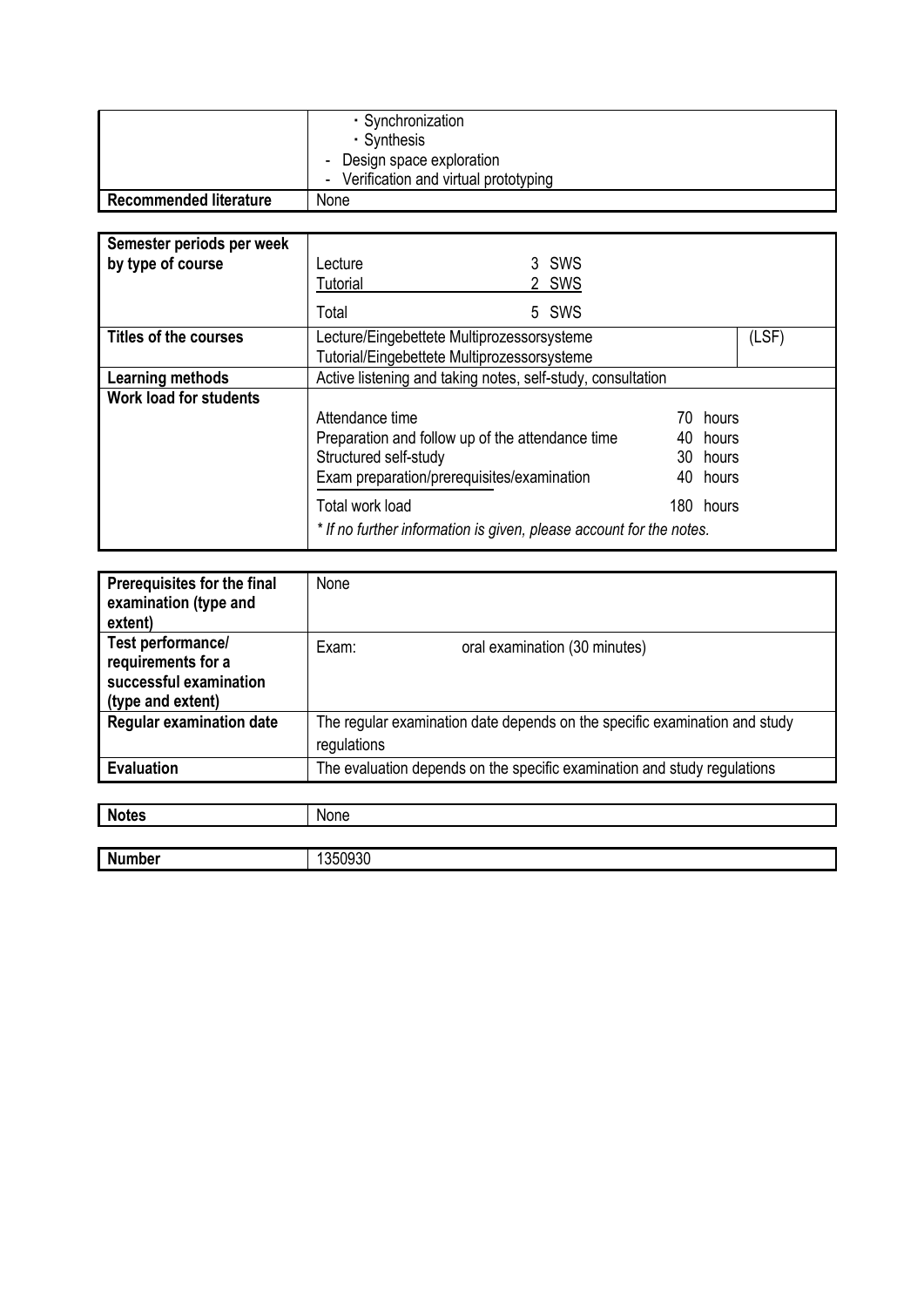| Category                     | <b>Content</b>                                    |
|------------------------------|---------------------------------------------------|
| Name (German)                | Electrical Power Systems - Control and Protection |
| <b>Subtitle</b>              |                                                   |
| Name (English)               | Electrical Power Systems - Control and Protection |
| Credit points and total work | 6                                                 |
| load                         | 180 hours                                         |
| <b>Contact person</b>        | Prof. H. Weber                                    |
| Language                     | English                                           |
| <b>Admission restriction</b> | None                                              |

| Level                            | Master programme – continuing                                  |
|----------------------------------|----------------------------------------------------------------|
| <b>Mandatory prerequisites</b>   | <b>None</b>                                                    |
| <b>Recommended prerequisites</b> | Basics on Electrical Energy Technics, Electrical Energy Supply |

| <b>Assignment to curricula</b>  | M.Sc. Electrical Engineering - 2015-03-09<br>M.Sc. Elektrotechnik - 2013-07-31<br>M.Sc. Wirtschaftsingenieurwesen - 2015-05-12 |
|---------------------------------|--------------------------------------------------------------------------------------------------------------------------------|
|                                 | M.Sc. Wirtschaftsingenieurwesen - 2013-09-09                                                                                   |
| <b>Connection to subsequent</b> | None                                                                                                                           |
| modules                         |                                                                                                                                |

| -                      | ,,,,,,                                         |
|------------------------|------------------------------------------------|
| $\sim$<br>⊺orm<br>'GHI | WII<br>ilei<br>nester<br><br>$\mathbf{u}$<br>. |

| Learning and qualification    | Application:                                                                                                                                                                                                                                                                                                                                                                                               |  |  |  |  |
|-------------------------------|------------------------------------------------------------------------------------------------------------------------------------------------------------------------------------------------------------------------------------------------------------------------------------------------------------------------------------------------------------------------------------------------------------|--|--|--|--|
| objectives (competences)      | Construction and operation of protection devices                                                                                                                                                                                                                                                                                                                                                           |  |  |  |  |
|                               | Analysis:                                                                                                                                                                                                                                                                                                                                                                                                  |  |  |  |  |
|                               | - Structure and operation of Primary and Secondary Control Systems                                                                                                                                                                                                                                                                                                                                         |  |  |  |  |
|                               | Personal and social competence:                                                                                                                                                                                                                                                                                                                                                                            |  |  |  |  |
|                               | Independence and self-responsibility                                                                                                                                                                                                                                                                                                                                                                       |  |  |  |  |
|                               | General study and work techniques, self-organisation                                                                                                                                                                                                                                                                                                                                                       |  |  |  |  |
|                               | Organisation and implementation of projects                                                                                                                                                                                                                                                                                                                                                                |  |  |  |  |
|                               | Cooperation and capacity for teamwork                                                                                                                                                                                                                                                                                                                                                                      |  |  |  |  |
|                               | - Presenting and communicating                                                                                                                                                                                                                                                                                                                                                                             |  |  |  |  |
|                               | - Scientific discourse in English                                                                                                                                                                                                                                                                                                                                                                          |  |  |  |  |
| <b>Course contents</b>        | Control of power plants and power systems - Modelling of power plants and plant<br>control - Primary control in electrical systems - Secondary control in electrical<br>systems - Tertiary control and marked rules Protection of power systems -<br>Phenomena of switching operation and electric arc - Switching devices - Voltage<br>and current transformer Protection principles and protection units |  |  |  |  |
| <b>Recommended literature</b> | None                                                                                                                                                                                                                                                                                                                                                                                                       |  |  |  |  |

| Semester periods per week<br>by type of course | _ecture<br><b>Tutorial</b><br>Internship                           | 3 SWS<br>SWS<br>1 SWS |       |
|------------------------------------------------|--------------------------------------------------------------------|-----------------------|-------|
|                                                | Total                                                              | 5 SWS                 |       |
| Titles of the courses                          |                                                                    |                       | (LSF) |
| Learning methods                               | Listening and Writing, solving problems, self-studies, experiments |                       |       |
| <b>Work load for students</b>                  |                                                                    |                       |       |
|                                                | Attendance time                                                    | hours<br>70.          |       |
|                                                | Preparation and follow up of the attendance time<br>40             |                       | hours |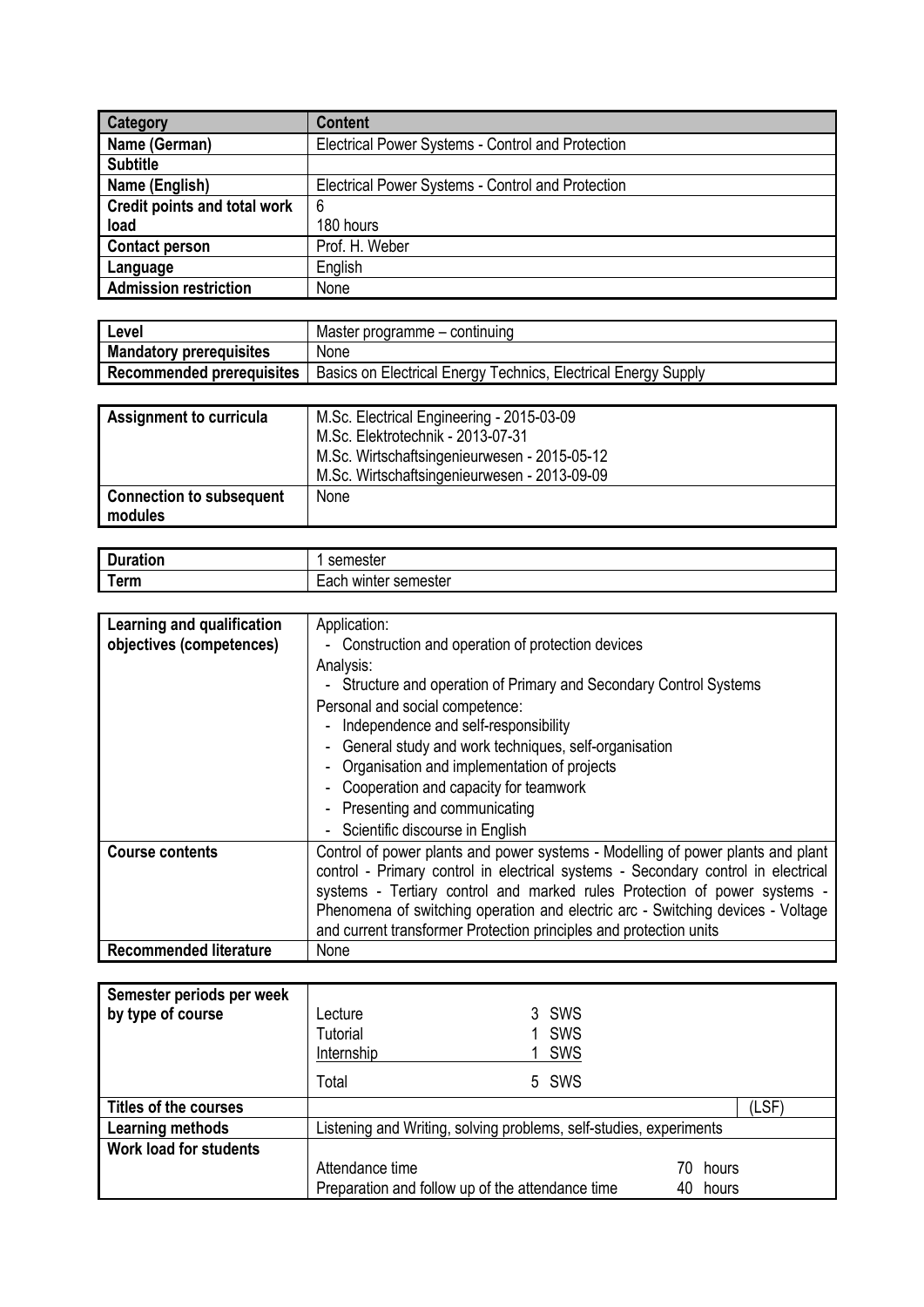| Structured self-study<br>Exam preparation/prerequisites/examination | 10 hours<br>60 hours |
|---------------------------------------------------------------------|----------------------|
| Total work load                                                     | 180 hours            |
| * If no further information is given, please account for the notes. |                      |

| <b>Prerequisites for the final</b><br>examination (type and<br>extent)                 | Successful participation in lab experiments                                               |  |
|----------------------------------------------------------------------------------------|-------------------------------------------------------------------------------------------|--|
| Test performance/<br>requirements for a<br>successful examination<br>(type and extent) | Exam:<br>oral examination (30 minutes)                                                    |  |
| <b>Regular examination date</b>                                                        | The regular examination date depends on the specific examination and study<br>regulations |  |
| <b>Evaluation</b>                                                                      | The evaluation depends on the specific examination and study regulations                  |  |
|                                                                                        |                                                                                           |  |
| <b>Notes</b>                                                                           | None                                                                                      |  |

| $\mathbf{A}$<br>Number | 250050<br>າ ວວບສວບ |
|------------------------|--------------------|
|                        |                    |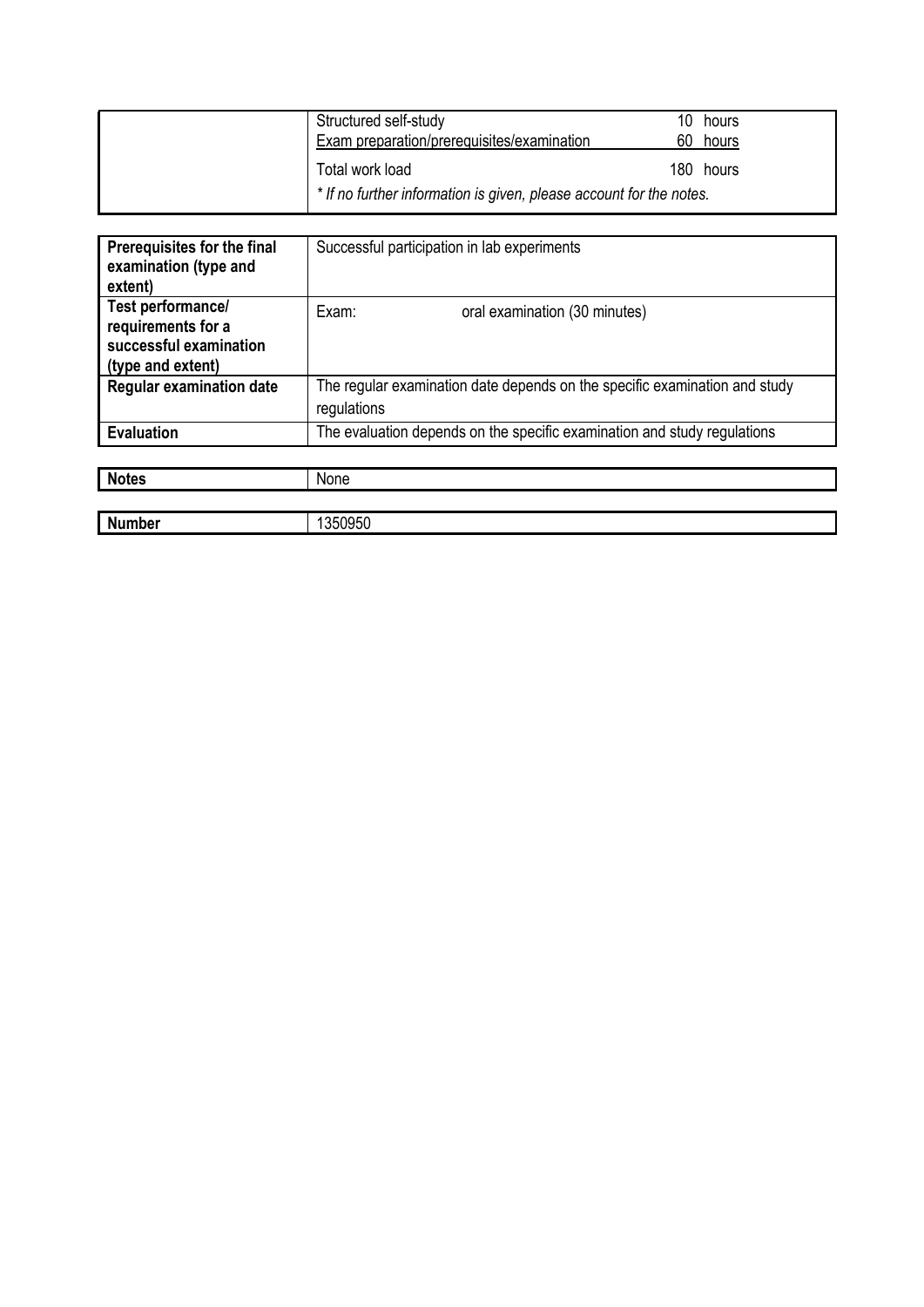| Category                     | <b>Content</b>                                 |
|------------------------------|------------------------------------------------|
| Name (German)                | Electrical Power Systems - Disturbed Operation |
| <b>Subtitle</b>              |                                                |
| Name (English)               | Electrical Power Systems - Disturbed Operation |
| Credit points and total work | 6                                              |
| load                         | 180 hours                                      |
| <b>Contact person</b>        | Prof. H. Weber                                 |
| Language                     | English                                        |
| <b>Admission restriction</b> | None                                           |

| Level                            | Master programme – continuing                                 |
|----------------------------------|---------------------------------------------------------------|
| <b>Mandatory prerequisites</b>   | None                                                          |
| <b>Recommended prerequisites</b> | Basics of Electrical Power Engineering, Electric Power Supply |

| <b>Assignment to curricula</b>             | M.Sc. Electrical Engineering - 2015-03-09<br>M.Sc. Elektrotechnik - 2013-07-31<br>M.Sc. Wirtschaftsingenieurwesen - 2013-09-09<br>M.Sc. Wirtschaftsingenieurwesen - 2015-05-12 |
|--------------------------------------------|--------------------------------------------------------------------------------------------------------------------------------------------------------------------------------|
| <b>Connection to subsequent</b><br>modules | None                                                                                                                                                                           |

| <b>Duration</b>           | - - - - - -                    |
|---------------------------|--------------------------------|
| ration.                   | יייייוסטנטו                    |
| Ш<br>$\mathbf{r}$<br>Term | semester<br>- -<br>summer<br>~ |

| Learning and qualification    | Application:                                                               |  |  |
|-------------------------------|----------------------------------------------------------------------------|--|--|
| objectives (competences)      | - Symmetrical Components                                                   |  |  |
|                               | Analysis:                                                                  |  |  |
|                               | Disturbed operation of electrical power systems                            |  |  |
|                               | Synthesis:                                                                 |  |  |
|                               | Equivalent circuits of equipments of electrical power systems              |  |  |
|                               | Personal and social:                                                       |  |  |
|                               | Independence and self-responsibility<br>٠                                  |  |  |
|                               | General study and work techniques, self-organisation                       |  |  |
|                               | Cooperation and capacity for teamwork                                      |  |  |
|                               | Scientific discourse in English language                                   |  |  |
| <b>Course contents</b>        | Introduction to symmetrical components<br>-                                |  |  |
|                               | Transformation of three phase systems<br>۰                                 |  |  |
|                               | Calculation of nonsymmetrical faults                                       |  |  |
|                               | Single pole ground fault                                                   |  |  |
|                               | Electrical parameters of overhead lines and cables Mutual interferences in |  |  |
|                               | three phase systems                                                        |  |  |
| <b>Recommended literature</b> | None                                                                       |  |  |

| Semester periods per week<br>by type of course | Lecture<br><b>Tutorial</b><br>Internship                                                     | 3 SWS<br>SWS<br>SWS                       |
|------------------------------------------------|----------------------------------------------------------------------------------------------|-------------------------------------------|
|                                                | Total                                                                                        | 5 SWS                                     |
| Titles of the courses                          |                                                                                              | (LSF)                                     |
| Learning methods                               | Listening and taking notes, solving problems, self-study, experiments                        |                                           |
| Work load for students                         | Attendance time<br>Preparation and follow up of the attendance time<br>Structured self-study | 70<br>hours<br>40<br>hours<br>10<br>hours |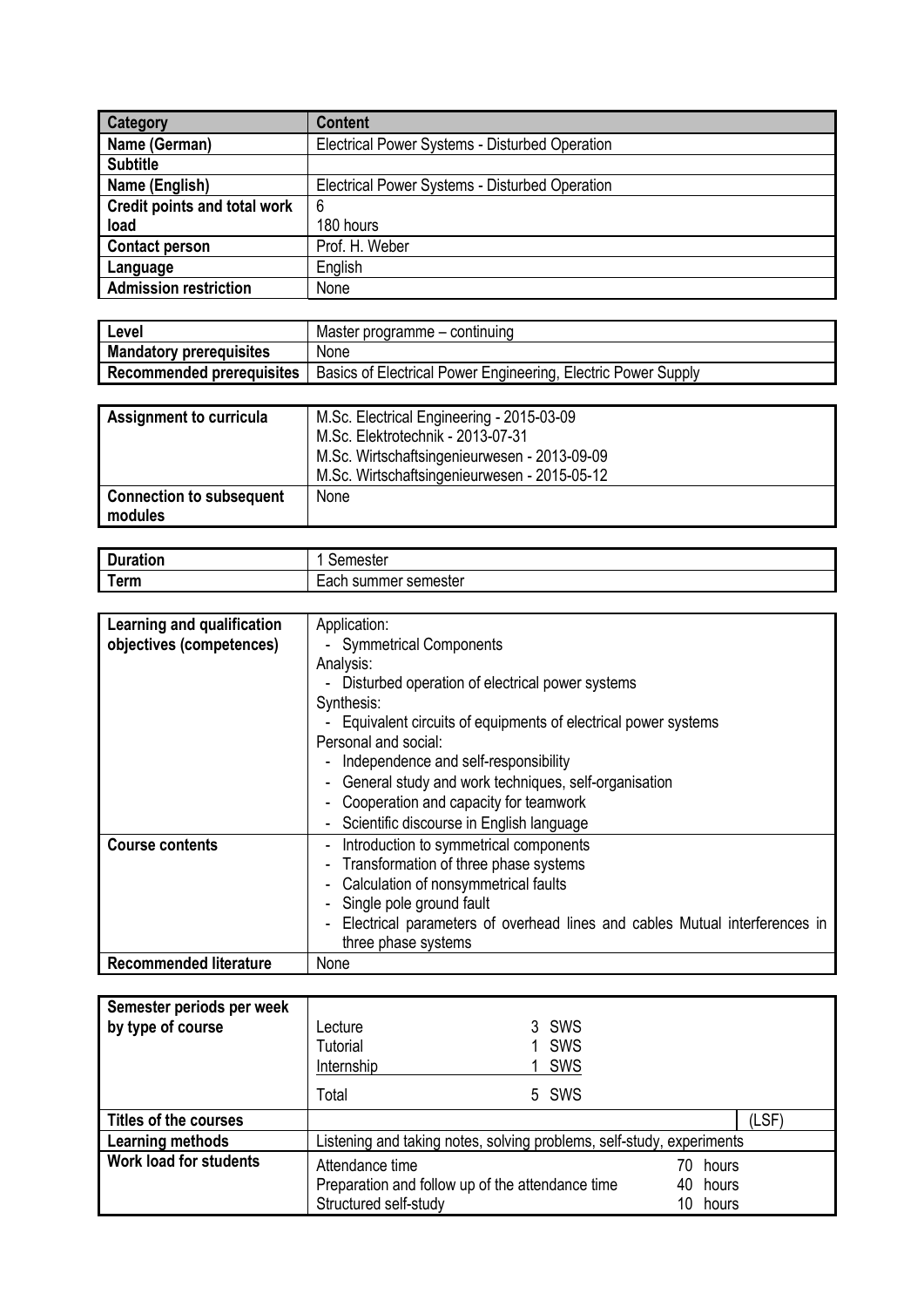| Exam preparation/prerequisites/examination                          | 60  | hours |
|---------------------------------------------------------------------|-----|-------|
| Total work load                                                     | 180 | hours |
| * If no further information is given, please account for the notes. |     |       |

| Prerequisites for the final<br>examination (type and<br>extent)                        | Successful participation in experiments                                                   |  |
|----------------------------------------------------------------------------------------|-------------------------------------------------------------------------------------------|--|
| Test performance/<br>requirements for a<br>successful examination<br>(type and extent) | Exam:<br>oral examination (30 minutes)                                                    |  |
| <b>Regular examination date</b>                                                        | The regular examination date depends on the specific examination and study<br>regulations |  |
| <b>Evaluation</b>                                                                      | The evaluation depends on the specific examination and study regulations                  |  |

| <b>Notes</b>  | None    |
|---------------|---------|
|               |         |
| <b>Number</b> | 1350960 |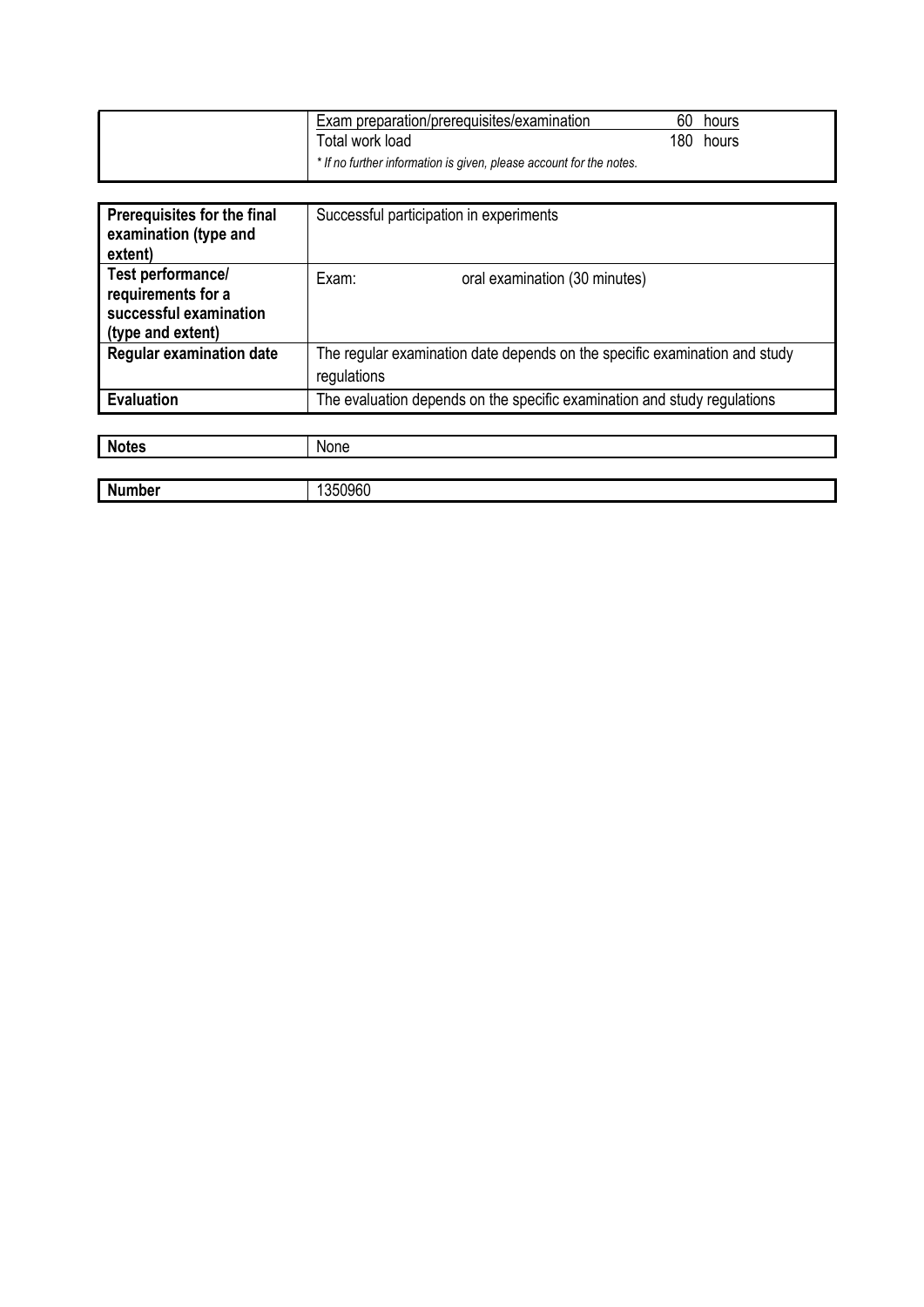| Category                                 | <b>Content</b>                                                                |  |
|------------------------------------------|-------------------------------------------------------------------------------|--|
| Name (German)                            | Electrical Power Systems - symmetrischer Betrieb                              |  |
| <b>Subtitle</b>                          |                                                                               |  |
| Name (English)                           | Electrical Power Systems - Symmetrical Operation                              |  |
| <b>Credit points and total work</b>      | 6                                                                             |  |
| load                                     | 180 hours                                                                     |  |
| <b>Contact person</b>                    | Prof. Dr. Harald Weber                                                        |  |
|                                          | English                                                                       |  |
| Language<br><b>Admission restriction</b> |                                                                               |  |
|                                          | None                                                                          |  |
| Level                                    | Master programme - fundamental                                                |  |
| <b>Mandatory prerequisites</b>           | None                                                                          |  |
| <b>Recommended prerequisites</b>         | Basic knowledge of energy supply, e.g. module "Grundlagen der Elektrischen    |  |
|                                          | Energieversorgung                                                             |  |
|                                          |                                                                               |  |
| <b>Assignment to curricula</b>           | M.Sc. Electrical Engineering - 2015-03-09                                     |  |
| <b>Connection to subsequent</b>          | None                                                                          |  |
| modules                                  |                                                                               |  |
| <b>Duration</b>                          | 1 semester                                                                    |  |
| <b>Term</b>                              | Each winter semester                                                          |  |
|                                          |                                                                               |  |
| Learning and qualification               | Comprehensive view to the electrical power system                             |  |
| objectives (competences)                 | Basic knowledge of the function of the electrical power system in Germany     |  |
|                                          | and Europe                                                                    |  |
|                                          | Knowledge of the special operational characteristics of the renewable energy  |  |
|                                          | supply                                                                        |  |
|                                          | Overview of the technical, economical and legal frame requirements of         |  |
|                                          | electrical power systems                                                      |  |
|                                          | Insight to the technical and economical optimal operation of electrical power |  |
|                                          | systems                                                                       |  |
|                                          | Ability to use all important methods of calculations for electrical power     |  |
|                                          | systems, overview of the state of the art software packages                   |  |
| <b>Course contents</b>                   | Historical development and future requirements                                |  |
|                                          | $Q$ tructure of the electrical nouver outlete                                 |  |

| <b>Course contents</b>        | - Historical development and future requirements                                               |
|-------------------------------|------------------------------------------------------------------------------------------------|
|                               | - Structure of the electrical power system                                                     |
|                               | - Basics about energy economy and the trade of electrical energy                               |
|                               | - Structure of the electrical power system, power plants and switch yards                      |
|                               | Investment and cost calculations for the electrical power supply                               |
|                               | - The electrical power system in symmetrical operation:                                        |
|                               | - Load flow calculation                                                                        |
|                               | - Operation of a three phase overhead line and cables                                          |
|                               | - Short circuit calculation                                                                    |
|                               | - State Estimation                                                                             |
|                               | - Optimal operation of electrical power systems, loss reduction                                |
| <b>Recommended literature</b> | VDEW: Die Elektrizitätswirtschaft in der Bundesrepublik Deutschland, VDEW-<br>Verlag           |
|                               | Hütte: Taschenbuch der Technik, Elektrische Energietechnik, Band 3 (Netze),<br>Springer-Verlag |
|                               | Handschin: Elektrische Energieübertragungssysteme, ELTEX Studientext, Hüthig                   |
| Samastar nariode nar waak     | $1 - 2 = 1 - 1 = 2$<br>$\Omega$ $\Omega$                                                       |

| Semester periods per week<br>by type of course | .ecture<br>utorial<br>Total                                | 3 SWS<br><b>SWS</b><br>4 SWS |       |
|------------------------------------------------|------------------------------------------------------------|------------------------------|-------|
| Titles of the courses                          | Lecture "Electrical Power Systems - symmetrical operation" |                              | (LSF) |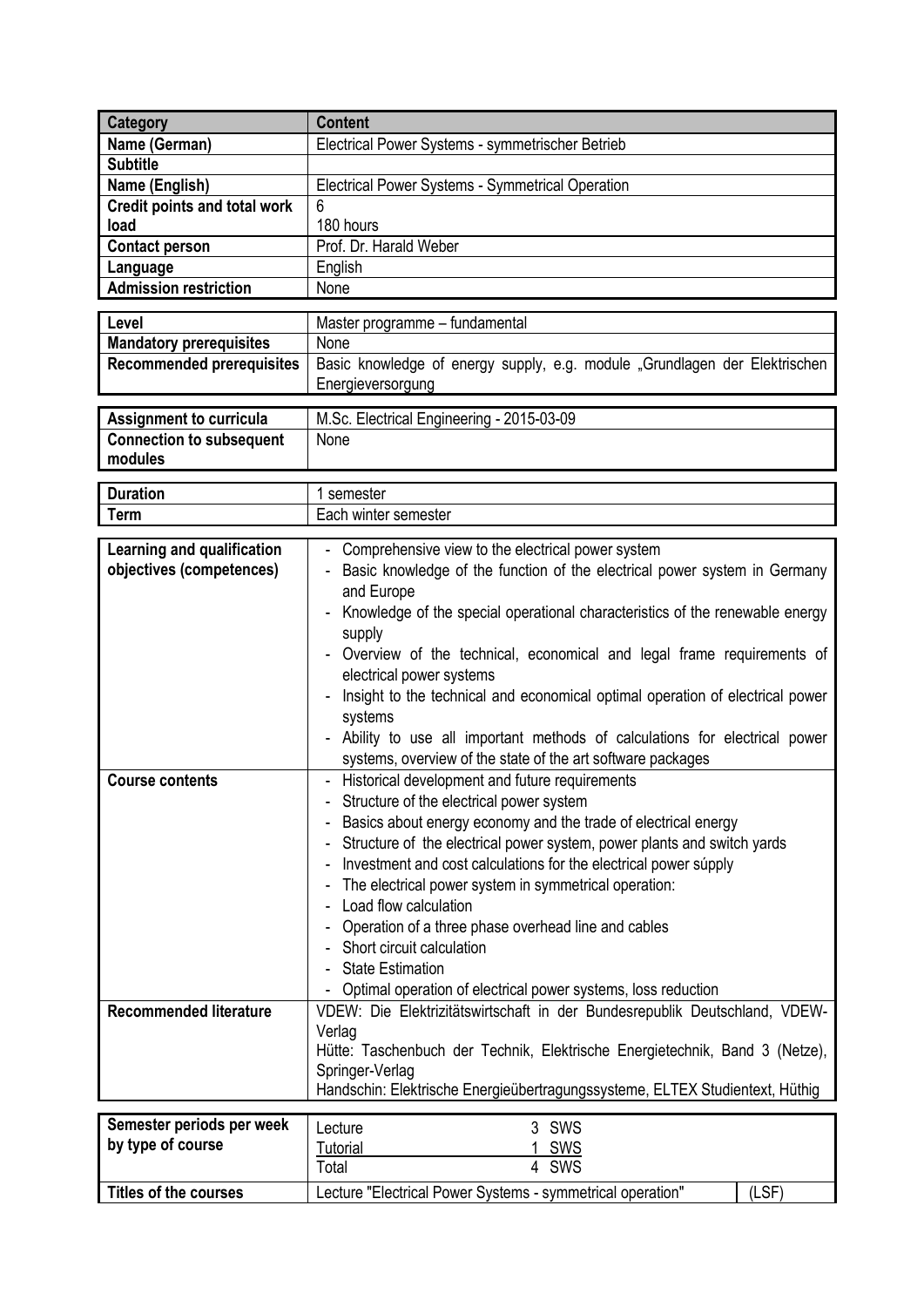|                               | Tutorial "Electrical Power Systems - symmetrical operation"         |  |           |
|-------------------------------|---------------------------------------------------------------------|--|-----------|
| Learning methods              |                                                                     |  |           |
| <b>Work load for students</b> | Attendance time                                                     |  | 56 hours  |
|                               | Preparation and follow up of the attendance time                    |  | 64 hours  |
|                               | Exam preparation/prerequisites/examination                          |  | 60 hours  |
|                               | Total work load                                                     |  | 180 hours |
|                               | * If no further information is given, please account for the notes. |  |           |

| Prerequisites for the final<br>examination (type and<br>extent)                        | None                                                                                      |
|----------------------------------------------------------------------------------------|-------------------------------------------------------------------------------------------|
| Test performance/<br>requirements for a<br>successful examination<br>(type and extent) | Exam:<br>written examination (90 minutes)                                                 |
| <b>Regular examination date</b>                                                        | The regular examination date depends on the specific examination and study<br>regulations |
| <b>Evaluation</b>                                                                      | The evaluation depends on the specific examination and study regulations                  |
| <b>Notes</b>                                                                           | None                                                                                      |
| <b>Number</b>                                                                          | 1351390                                                                                   |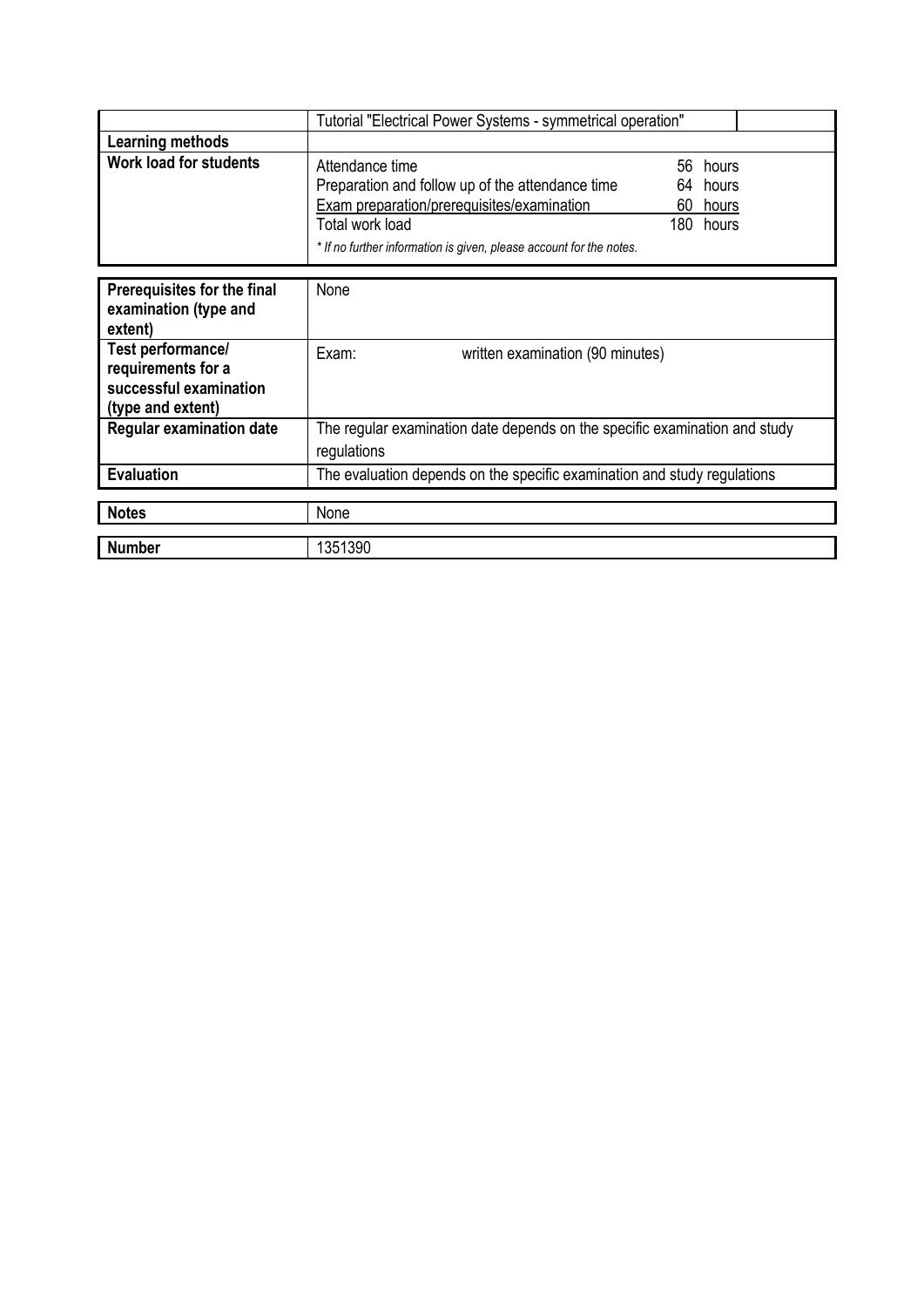| Category                     | <b>Content</b>                                             |
|------------------------------|------------------------------------------------------------|
| Name (German)                | Fehlerdiagnose und Fehlertoleranz in technischen Systemen  |
| <b>Subtitle</b>              |                                                            |
| Name (English)               | Fault diagnosis and fault tolerance in technical systems   |
| <b>Credit points and</b>     | 6                                                          |
| total work load              | 180 hours                                                  |
| <b>Contact person</b>        | Prof. Torsten Jeinsch IEF/IAT/Chair of Control engineering |
| Language                     | German/English                                             |
| <b>Admission restriction</b> |                                                            |

| Level                            | Master programme – continuing                                                                                                                                                                                                                           |
|----------------------------------|---------------------------------------------------------------------------------------------------------------------------------------------------------------------------------------------------------------------------------------------------------|
| <b>Mandatory prerequisites</b>   | None                                                                                                                                                                                                                                                    |
| <b>Recommended prerequisites</b> | Basic knowledge of mathematical representation of dynamic systems, analysis of<br>dynamic systems and control, e.g. the topics which are discussed in following<br>B.Sc. lectures:<br>- Fundamentals of control engineering<br>- Model-based automation |
|                                  |                                                                                                                                                                                                                                                         |

| <b>Assignment to curricula</b>  | M.Sc. Computational Science and Engineering - 2015-04-13<br>M.Sc. Electrical Engineering - 2015-03-09<br>M.Sc. Informationstechnik/Technische Informatik - 2013-09-09<br>M.Sc. Mechatronik - 2015-03-09<br>M.Sc. Wirtschaftsingenieurwesen - 2013-09-09 |  |
|---------------------------------|---------------------------------------------------------------------------------------------------------------------------------------------------------------------------------------------------------------------------------------------------------|--|
|                                 | M.Sc. Wirtschaftsingenieurwesen - 2015-05-12                                                                                                                                                                                                            |  |
| <b>Connection to subsequent</b> | none                                                                                                                                                                                                                                                    |  |
| modules                         |                                                                                                                                                                                                                                                         |  |
|                                 |                                                                                                                                                                                                                                                         |  |
| <b>Duration</b>                 | semester                                                                                                                                                                                                                                                |  |
| <b>Term</b>                     | Winter semesters                                                                                                                                                                                                                                        |  |

| Learning and qualification<br>objectives (competences) | The main objective of this lecture is to cover the applications of control and<br>optimization theory in fault diagnosis and fault-tolerant control of technical<br>systems. The students will become familiar with different approaches to solve the<br>diagnosis and fault-tolerant problems and learn their functionalities and<br>constraints. In addition to the well-developed theories, the open problems and<br>future trends will be discussed in this lecture. During this course, the students<br>should be able apply and evaluate the fault diagnosis and fault-tolerant control in<br>selected applications in maritime systems and automotive industry. |
|--------------------------------------------------------|------------------------------------------------------------------------------------------------------------------------------------------------------------------------------------------------------------------------------------------------------------------------------------------------------------------------------------------------------------------------------------------------------------------------------------------------------------------------------------------------------------------------------------------------------------------------------------------------------------------------------------------------------------------------|
|                                                        | Personal and social skills:                                                                                                                                                                                                                                                                                                                                                                                                                                                                                                                                                                                                                                            |
|                                                        | Independence and self-responsibility, self-organisation, project management                                                                                                                                                                                                                                                                                                                                                                                                                                                                                                                                                                                            |
|                                                        | and implementation, cooperation and team working, presentation and<br>communication skills, interdisciplinary thinking                                                                                                                                                                                                                                                                                                                                                                                                                                                                                                                                                 |
| <b>Course contents</b>                                 | Applications of model-based and data-driven diagnosis techniques, analysis of the                                                                                                                                                                                                                                                                                                                                                                                                                                                                                                                                                                                      |
|                                                        | technical systems, parameter estimation, residual generation, synthesis of fault                                                                                                                                                                                                                                                                                                                                                                                                                                                                                                                                                                                       |
|                                                        | tolerant system are the further topics which are covered in this lecture.                                                                                                                                                                                                                                                                                                                                                                                                                                                                                                                                                                                              |
| <b>Recommended literature</b>                          | R.C. Dorf. R.H. Bishop: Modern control systems, 2005                                                                                                                                                                                                                                                                                                                                                                                                                                                                                                                                                                                                                   |
|                                                        | S.X. Ding, Model-based fault diagnosis techniques, 2013                                                                                                                                                                                                                                                                                                                                                                                                                                                                                                                                                                                                                |
|                                                        | S.X. Ding, Data-driven Design of Fault Diagnosis and Fault-tolerant Control                                                                                                                                                                                                                                                                                                                                                                                                                                                                                                                                                                                            |
|                                                        | Systems, 2014                                                                                                                                                                                                                                                                                                                                                                                                                                                                                                                                                                                                                                                          |
|                                                        | M. Baseseville I. Nikiforov: Detection of Abrupt Changes – Theory and Application,<br>1993.                                                                                                                                                                                                                                                                                                                                                                                                                                                                                                                                                                            |
|                                                        | M. Blanke, M. Kinnaert, J. Lunze, M. Staroswiecki, Diagnosis and fault-tolerant                                                                                                                                                                                                                                                                                                                                                                                                                                                                                                                                                                                        |
|                                                        | control, 2006                                                                                                                                                                                                                                                                                                                                                                                                                                                                                                                                                                                                                                                          |
|                                                        | E. Russel, L.H. Chiang, R.D. Braatz, Data-driven methods for fault detection and<br>diagnosis in chemical processes, 2000                                                                                                                                                                                                                                                                                                                                                                                                                                                                                                                                              |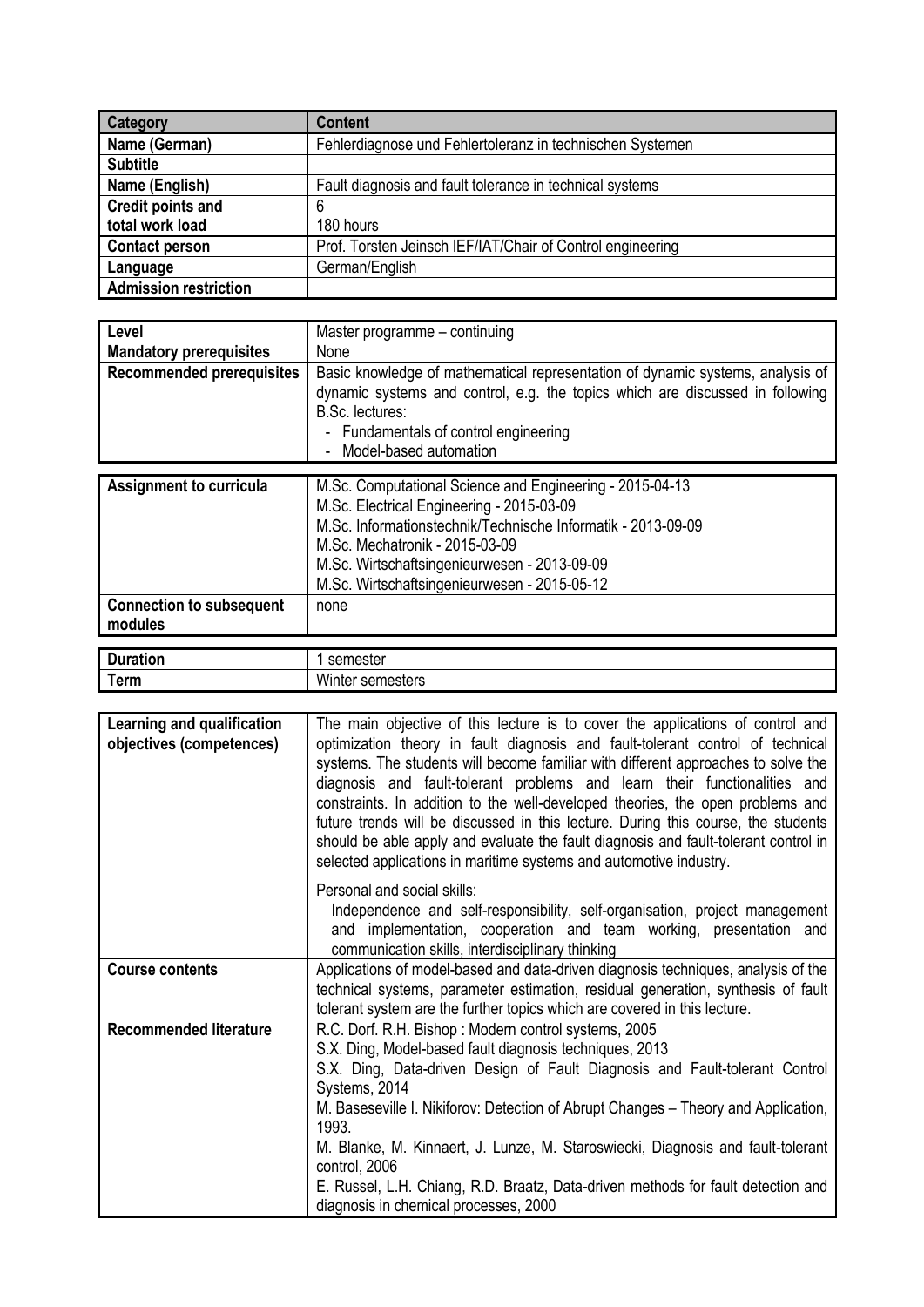| 1993<br>echnischer<br>Svsteme.<br>--------<br>l Fehlerdiagnose<br>ın<br>Jberwachung<br>∵uno.<br>тес<br>mann |
|-------------------------------------------------------------------------------------------------------------|
|                                                                                                             |

| Semester periods per week     |                                                      |       |          |
|-------------------------------|------------------------------------------------------|-------|----------|
| by type of course             | 2 SWS<br>Lecture                                     |       |          |
|                               | 2 SWS<br>Seminar                                     |       |          |
|                               | SWS<br>Internship                                    |       |          |
|                               | 5 SWS<br>Total                                       |       |          |
| Titles of the courses         |                                                      |       | (LSF)    |
| Learning methods              | Tutorial, lecture, consultation, internship, seminar |       |          |
| <b>Work load for students</b> | Attendance time                                      |       | 70 hours |
|                               | Preparation and follow up of the attendance time     |       | 40 hours |
|                               | Structured self-study                                |       | 30 hours |
|                               | Exam preparation/prerequisites/examination           |       | 40 hours |
|                               | Total work load                                      | 180 - | hours    |

| Prerequisites for the final<br>examination (type and<br>extent)                        | None                                                                                      |                                                                         |
|----------------------------------------------------------------------------------------|-------------------------------------------------------------------------------------------|-------------------------------------------------------------------------|
| Test performance/<br>requirements for a<br>successful examination<br>(type and extent) | Exam:                                                                                     | oral examination (30 minutes)<br>or<br>written examination (90 minutes) |
| <b>Regular examination date</b>                                                        | The regular examination date depends on the specific examination and study<br>regulations |                                                                         |
| <b>Evaluation</b>                                                                      | The evaluation depends on the specific examination and study regulations                  |                                                                         |
| <b>Notes</b>                                                                           | None                                                                                      |                                                                         |
| <b>Number</b>                                                                          | 1350670                                                                                   |                                                                         |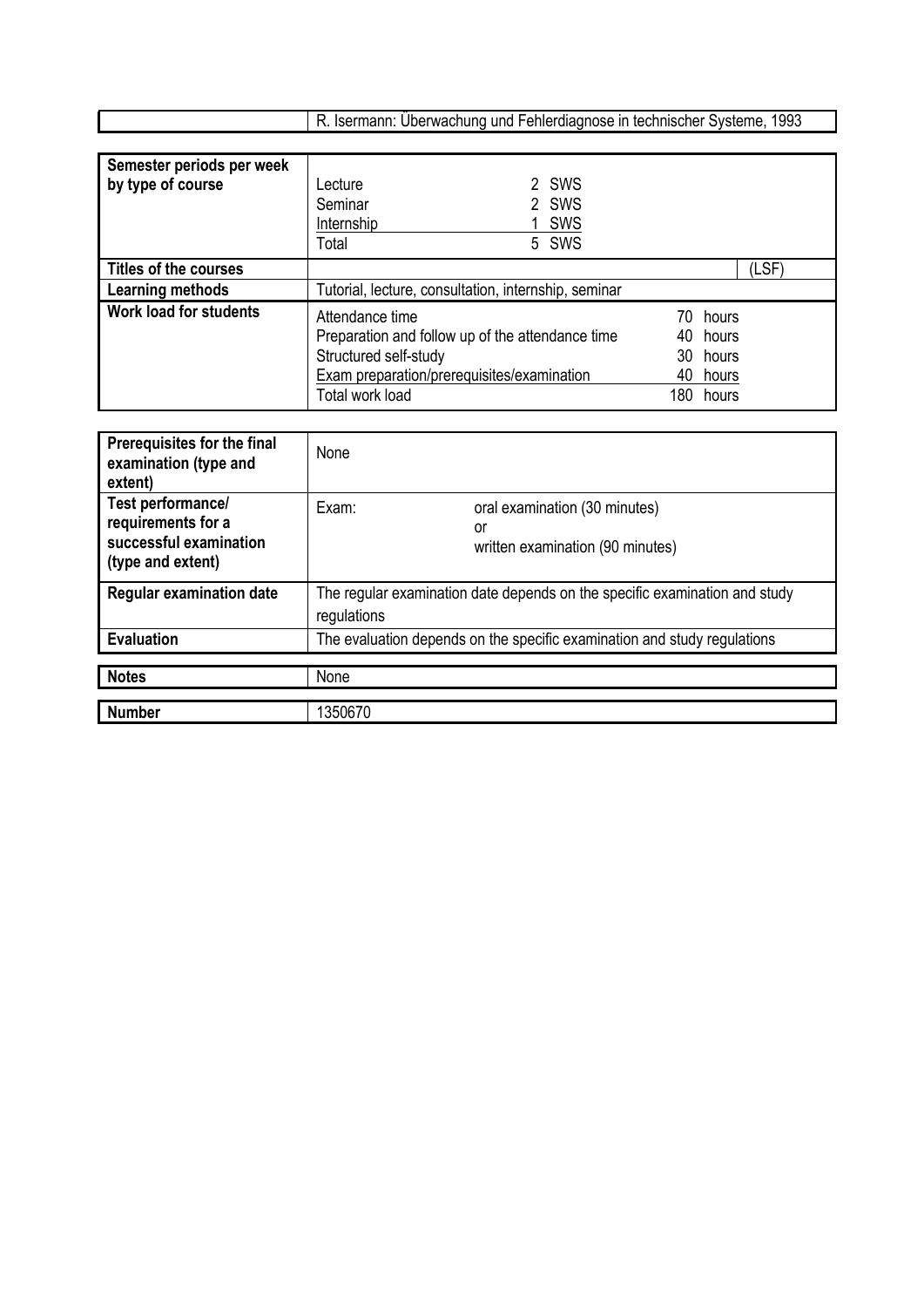| <b>Category</b>                     | <b>Content</b>                                                                                    |  |  |  |
|-------------------------------------|---------------------------------------------------------------------------------------------------|--|--|--|
| Name (German)                       | <b>High Voltage and Current Systems</b>                                                           |  |  |  |
| <b>Subtitle</b>                     |                                                                                                   |  |  |  |
| Name (English)                      | <b>High Voltage and Current Systems</b>                                                           |  |  |  |
| <b>Credit points and total work</b> | 6                                                                                                 |  |  |  |
| load                                | 180 hours                                                                                         |  |  |  |
| <b>Contact person</b>               | Prof. Dr. Schoenemann                                                                             |  |  |  |
| Language                            | English                                                                                           |  |  |  |
| <b>Admission restriction</b>        | None                                                                                              |  |  |  |
| Level                               | Master programme - spezialising                                                                   |  |  |  |
| <b>Mandatory prerequisites</b>      | None                                                                                              |  |  |  |
| <b>Recommended prerequisites</b>    | Basics of electrical power engineering                                                            |  |  |  |
|                                     |                                                                                                   |  |  |  |
| <b>Assignment to curricula</b>      | M.Sc. Electrical Engineering - 2015-03-09                                                         |  |  |  |
|                                     | M.Sc. Elektrotechnik - 2013-07-31                                                                 |  |  |  |
|                                     | M.Sc. Wirtschaftsingenieurwesen - 2015-05-12                                                      |  |  |  |
|                                     | M.Sc. Wirtschaftsingenieurwesen - 2013-09-09                                                      |  |  |  |
| <b>Connection to subsequent</b>     | None                                                                                              |  |  |  |
| modules                             |                                                                                                   |  |  |  |
| <b>Duration</b>                     | 1 semester                                                                                        |  |  |  |
| <b>Term</b>                         | Each winter semester                                                                              |  |  |  |
|                                     |                                                                                                   |  |  |  |
| Learning and qualification          | Comprehension:                                                                                    |  |  |  |
| objectives (competences)            | - Beanspruchung elektrischer Komponenten,                                                         |  |  |  |
|                                     | Application:                                                                                      |  |  |  |
|                                     | Elektrische Kontakte und Verbindungen, Lichtbogen und Plasma                                      |  |  |  |
|                                     | Analysis:<br>Felder,                                                                              |  |  |  |
|                                     | Durchschlagprozesses,<br>- Physik des<br>Ermittlung<br>elektrischer                               |  |  |  |
|                                     | Hochspannungsprüf- und Messtechnik, Methodik der Teilentladungsanalyse<br>Evaluation:             |  |  |  |
|                                     | Eigenschaften von Isolierstoffen                                                                  |  |  |  |
|                                     | Personal and social:                                                                              |  |  |  |
|                                     | Independence and self-responsibility<br>$\sim$                                                    |  |  |  |
|                                     | General study and work techniques, self-organisation                                              |  |  |  |
|                                     | Presenting and communicating                                                                      |  |  |  |
|                                     | Scientific discourse in English language                                                          |  |  |  |
|                                     | Interdisciplinary thinking                                                                        |  |  |  |
| <b>Course contents</b>              | Einführung Hochspannungs- und Hochstromtechnik                                                    |  |  |  |
|                                     | Ermittlung und Bewertung elektrischer Felder                                                      |  |  |  |
|                                     | Dielektrische Eigenschaften von Isolierstoffen (gasförmig, flüssig, fest)                         |  |  |  |
|                                     | Hochspannungsprüf- und Messtechnik                                                                |  |  |  |
|                                     | eilentladungsanalyse (Methodik, Anwendung)                                                        |  |  |  |
|                                     | Elektrische Kontakte und Verbindungen                                                             |  |  |  |
|                                     | Grundlagen Kontakthysik, Alterungsverhalten, Anwendungen                                          |  |  |  |
|                                     | Thermische Beanspruchung, Auslegungsgrundsätze, Theorie Wärmenetz<br>$\qquad \qquad \blacksquare$ |  |  |  |
|                                     | Lichtbogen und Plasma<br>Schaltlichtbogen                                                         |  |  |  |
| <b>Recommended literature</b>       | None                                                                                              |  |  |  |
|                                     |                                                                                                   |  |  |  |
| Semester periods per week           | 3 SWS<br>Lecture                                                                                  |  |  |  |
| by type of course                   | SWS<br>Tutorial                                                                                   |  |  |  |
|                                     | SWS<br>Internship                                                                                 |  |  |  |
|                                     | 5 SWS<br>Total                                                                                    |  |  |  |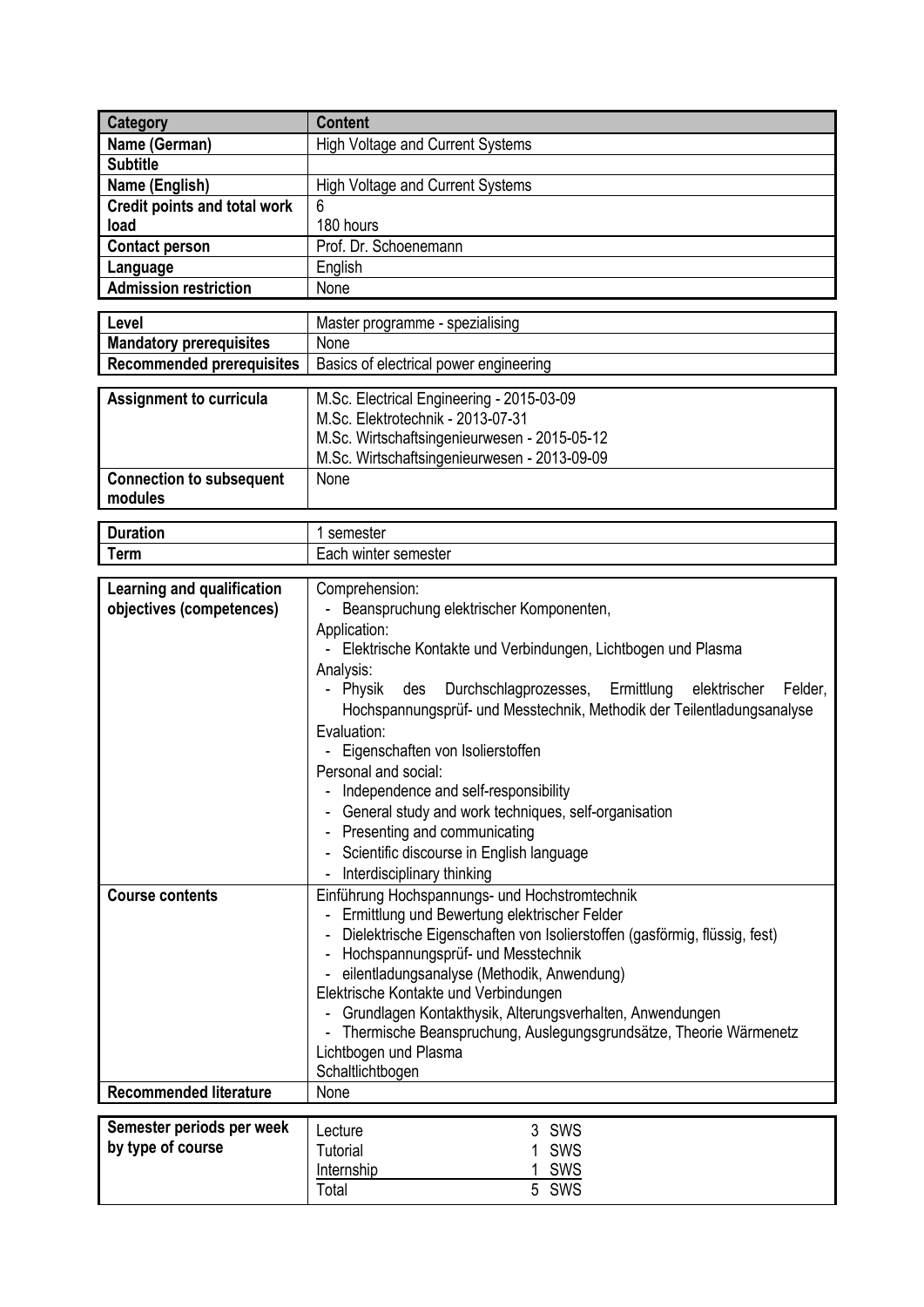| Titles of the courses         | Lecture/Einführung Hochspannungs- und Hochstromtechnik<br>(LSF)       |  |           |  |
|-------------------------------|-----------------------------------------------------------------------|--|-----------|--|
| Learning methods              | Listening and taking notes, solving problems, self-study, experiments |  |           |  |
| <b>Work load for students</b> | Attendance time                                                       |  | 70 hours  |  |
|                               | Preparation and follow up of the attendance time                      |  | 40 hours  |  |
|                               | Structured self-study                                                 |  | 10 hours  |  |
|                               | Exam preparation/prerequisites/examination                            |  | 60 hours  |  |
|                               | Total work load                                                       |  | 180 hours |  |
|                               | * If no further information is given, please account for the notes.   |  |           |  |

| Prerequisites for the final<br>examination (type and<br>extent)                        | None                                                                                      |
|----------------------------------------------------------------------------------------|-------------------------------------------------------------------------------------------|
| Test performance/<br>requirements for a<br>successful examination<br>(type and extent) | Exam:<br>oral examination (30 minutes)                                                    |
| <b>Regular examination date</b>                                                        | The regular examination date depends on the specific examination and study<br>regulations |
| <b>Evaluation</b>                                                                      | The evaluation depends on the specific examination and study regulations                  |
| <b>Notes</b>                                                                           | None                                                                                      |
| <b>Number</b>                                                                          | 1350980                                                                                   |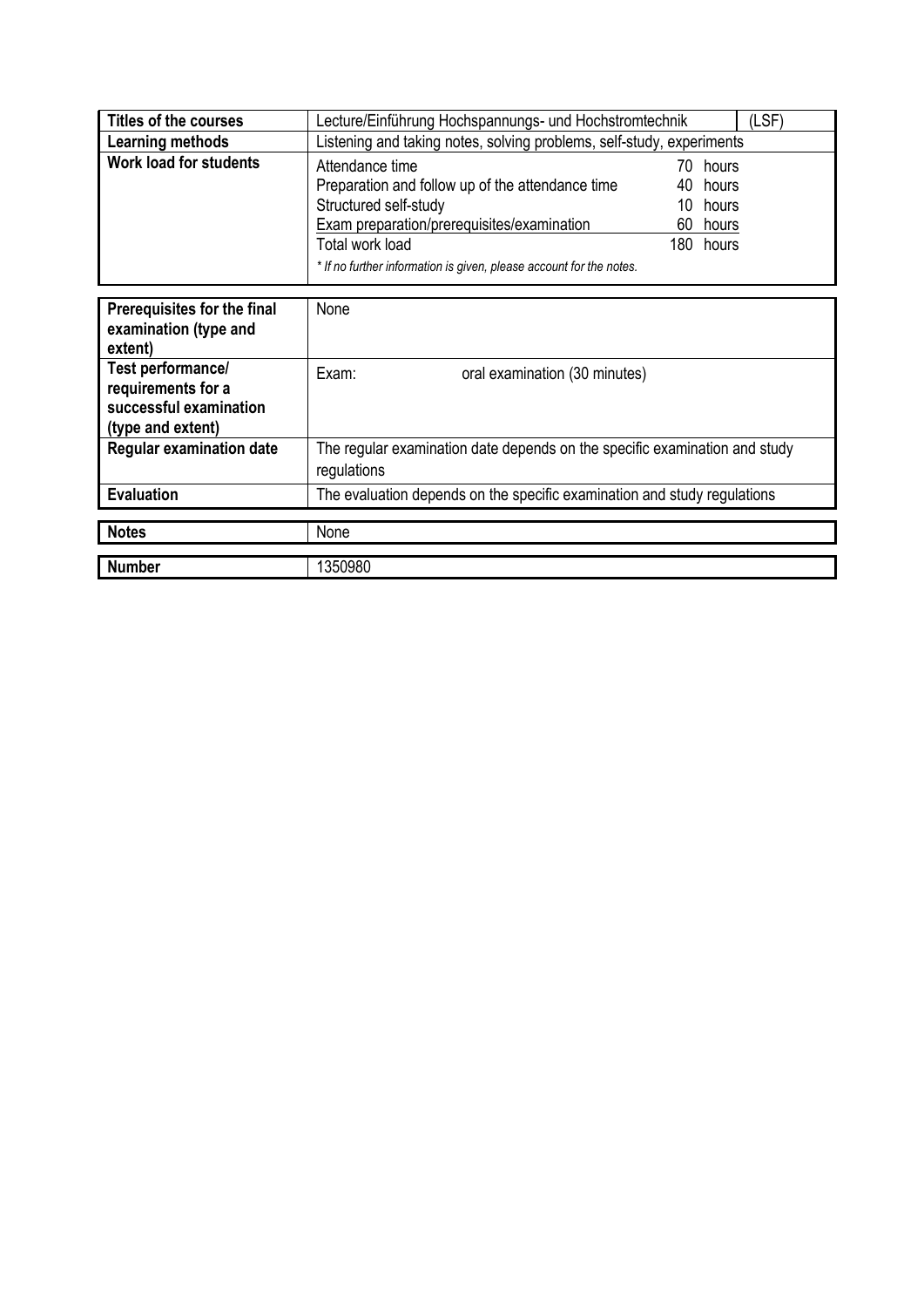| <b>Category</b>                            | <b>Content</b>                                                                                                                             |
|--------------------------------------------|--------------------------------------------------------------------------------------------------------------------------------------------|
| Name (German)                              | Hochtemperaturelektronik - Konstruktion und Fertigung                                                                                      |
| <b>Subtitle</b>                            |                                                                                                                                            |
| Name (English)                             | High Temperature Electronics - Design and Manufacturing                                                                                    |
| <b>Credit points and total work</b>        | 6                                                                                                                                          |
| load                                       | 180 hours                                                                                                                                  |
| <b>Contact person</b>                      | Prof. Nowottnick                                                                                                                           |
| Language                                   | German / English                                                                                                                           |
| <b>Admission restriction</b>               | None                                                                                                                                       |
| Level                                      | Master programme – continuing                                                                                                              |
| <b>Mandatory prerequisites</b>             | None                                                                                                                                       |
| <b>Recommended prerequisites</b>           | basic knowledge of Material Science, Electronic Technology and Electronic                                                                  |
|                                            | Appliances                                                                                                                                 |
|                                            |                                                                                                                                            |
| <b>Assignment to curricula</b>             | M.Sc. Electrical Engineering - 2015-03-09                                                                                                  |
|                                            | M.Sc. Elektrotechnik - 2013-07-31                                                                                                          |
|                                            | M.Sc. Mathematik - 2015-03-20                                                                                                              |
|                                            | M.Sc. Wirtschaftsingenieurwesen - 2015-05-12                                                                                               |
|                                            | M.Sc. Wirtschaftsingenieurwesen - 2013-09-09                                                                                               |
| <b>Connection to subsequent</b><br>modules | None                                                                                                                                       |
|                                            |                                                                                                                                            |
| <b>Duration</b>                            | 1 semester                                                                                                                                 |
| <b>Term</b>                                | Each summer semester                                                                                                                       |
|                                            |                                                                                                                                            |
| Learning and qualification                 | design of components for high operating temperatures, development of                                                                       |
| objectives (competences)                   | alternative technologies, handling of measuring and test systems, application<br>of quality criteria and compliance with legal regulations |
|                                            | Application:                                                                                                                               |
|                                            | - measuring and testing, quality control                                                                                                   |
|                                            | Analysis:                                                                                                                                  |
|                                            | - design for high temperature electronics                                                                                                  |
|                                            | Synthesis:                                                                                                                                 |
|                                            | development of new technologies                                                                                                            |
|                                            | Personal and social:                                                                                                                       |
|                                            | independence and self-responsibility, general learning and work techniques,                                                                |
|                                            | self-organization, project organization and implementation, presenting and                                                                 |
|                                            | communicating, interdisciplinary thinking                                                                                                  |
| <b>Course contents</b>                     | application areas of HTE - material selection for HTE - semiconductors for HTE -                                                           |
|                                            | substrate materials for HTE, cooling concepts - design rules for assemblies -                                                              |
|                                            | joining technologies for HTE - particularity of manufacturing - processes (master                                                          |
|                                            | forming, shaping, joining, cutting, coating and changing of material properties) -                                                         |
|                                            | testing of reliability – environmental aspects (energy consumption, recycling)                                                             |
| <b>Recommended literature</b>              | W. Scheel: Electronics Assembly Technology, 2nd Edition, Electrochemical                                                                   |
|                                            | Publications, 2004; lecture notes                                                                                                          |
| Semester periods per week                  | 2 SWS<br>Lecture                                                                                                                           |
| by type of course                          | Internship<br>SWS                                                                                                                          |
|                                            |                                                                                                                                            |
|                                            | 3 SWS<br>Total                                                                                                                             |
| <b>Titles of the courses</b>               | (LSF)                                                                                                                                      |
| <b>Learning methods</b>                    | Listening and taking notes, self-study, study of literature, presentation, discussion,<br>trials                                           |
| <b>Work load for students</b>              | Attendance time<br>42 hours                                                                                                                |
|                                            |                                                                                                                                            |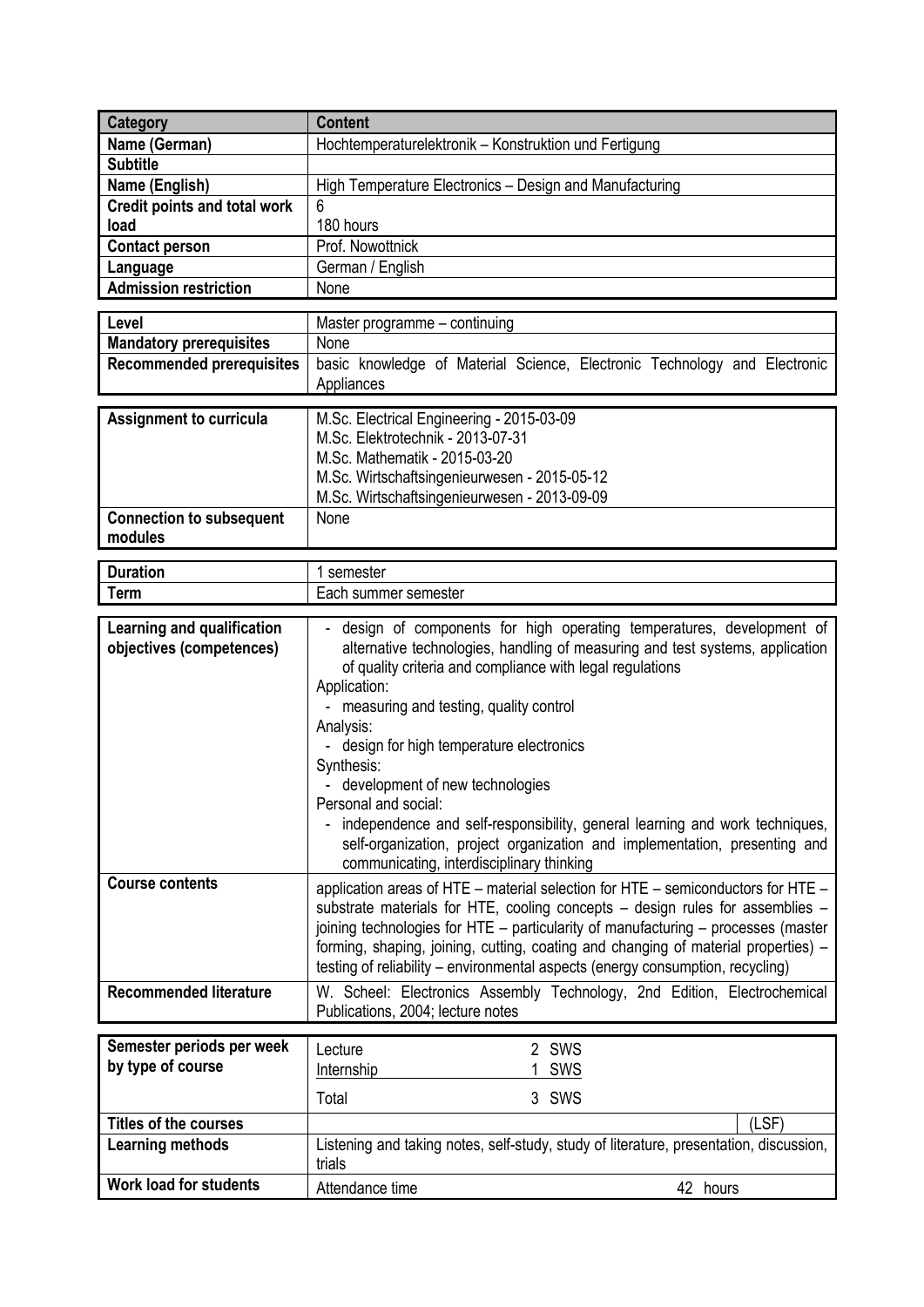| Preparation and follow up of the attendance time                    | 48 hours  |
|---------------------------------------------------------------------|-----------|
| Structured self-study                                               | 28 hours  |
| Exam preparation/prerequisites/examination                          | 62 hours  |
| Total work load                                                     | 180 hours |
| * If no further information is given, please account for the notes. |           |

| Prerequisites for the final<br>examination (type and<br>extent) | None        |                                                                                                              |
|-----------------------------------------------------------------|-------------|--------------------------------------------------------------------------------------------------------------|
| Test performance/<br>requirements for a                         | 1. exam:    | report / documentation (research on availability /<br>applications of high temperature electronics/14 hours) |
| successful examination<br>(type and extent)                     | $2.$ exam:  | presentation / questioning (20 minutes)                                                                      |
| <b>Regular examination date</b>                                 | regulations | The regular examination date depends on the specific examination and study                                   |
| <b>Evaluation</b>                                               |             | The evaluation depends on the specific examination and study regulations                                     |
| <b>Notes</b>                                                    | None        |                                                                                                              |
| <b>Number</b>                                                   | 1350990     |                                                                                                              |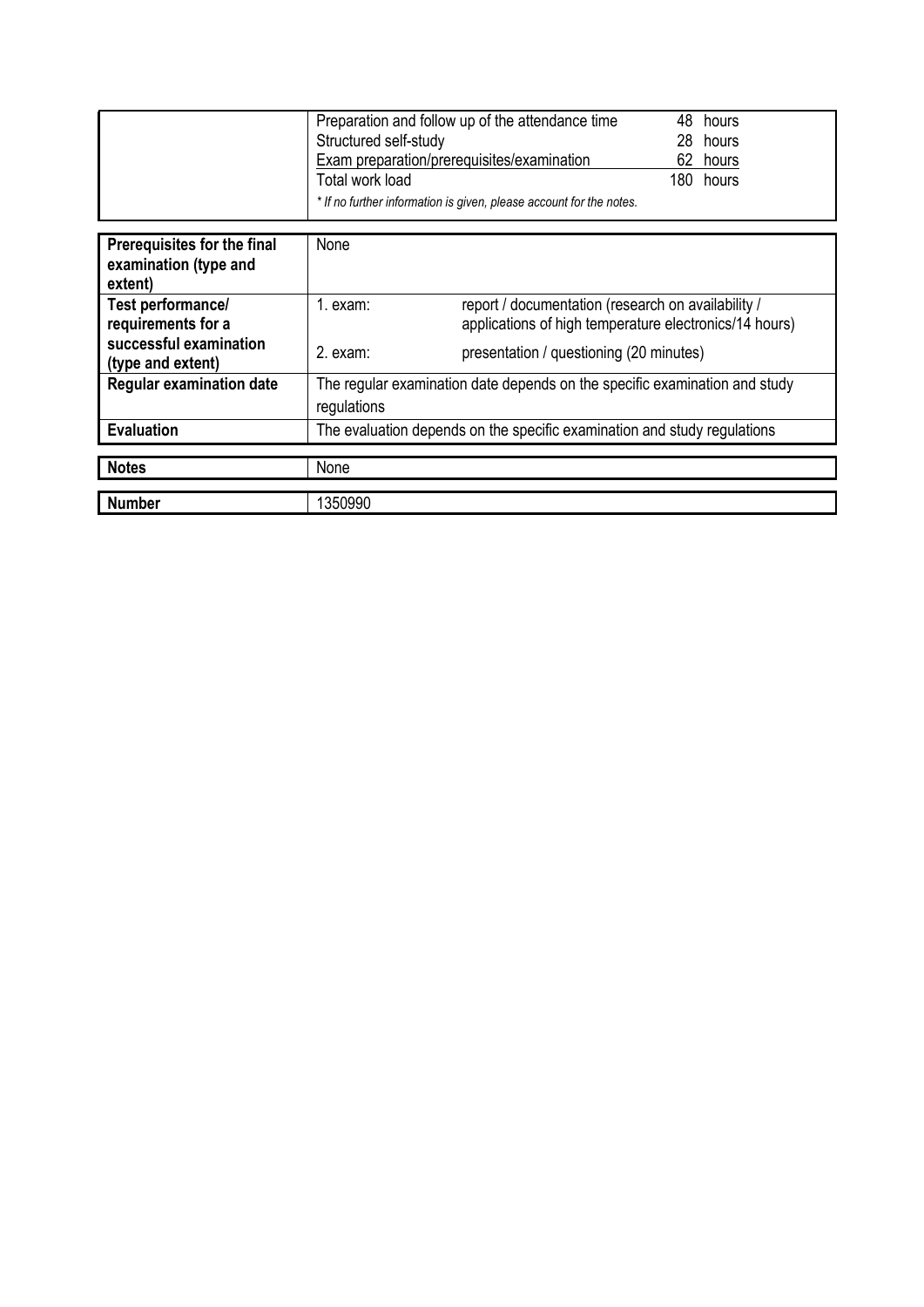| <b>Category</b>                     | <b>Content</b>                                                                        |  |  |
|-------------------------------------|---------------------------------------------------------------------------------------|--|--|
| Name (German)                       | Intelligente Prozessinformationsverarbeitung                                          |  |  |
| <b>Subtitle</b>                     |                                                                                       |  |  |
| Name (English)                      | Intelligent Process Information Technologies                                          |  |  |
| <b>Credit points and total work</b> | 6                                                                                     |  |  |
| load                                | 180 hours                                                                             |  |  |
| <b>Contact person</b>               | Prof. Dr.-Ing. Norbert Stoll, PD Dr.-Ing. habil. Bernd Göde, PD Dr.-Ing. habil. Mohit |  |  |
|                                     | Kumar                                                                                 |  |  |
| Language                            | German                                                                                |  |  |
| <b>Admission restriction</b>        | None                                                                                  |  |  |
|                                     |                                                                                       |  |  |
| Level                               | Master programme - continuing                                                         |  |  |
| <b>Mandatory prerequisites</b>      | Modul Grundlagen der Automatisierung                                                  |  |  |
| <b>Recommended prerequisites</b>    | None                                                                                  |  |  |
|                                     |                                                                                       |  |  |
| <b>Assignment to curricula</b>      | M.Sc. Electrical Engineering - 2015-03-09                                             |  |  |
|                                     | M.Sc. Elektrotechnik - 2013-07-31                                                     |  |  |
|                                     | M.Sc. Informationstechnik/Technische Informatik - 2013-09-09                          |  |  |
|                                     | M.Sc. Mechatronik - 2015-03-09                                                        |  |  |
|                                     | M.Sc. Wirtschaftsingenieurwesen - 2013-09-09                                          |  |  |
|                                     | M.Sc. Wirtschaftsingenieurwesen - 2015-05-12                                          |  |  |
| <b>Connection to subsequent</b>     | None                                                                                  |  |  |
| modules                             |                                                                                       |  |  |
| <b>Duration</b>                     | 1 semester                                                                            |  |  |
| <b>Term</b>                         | Each winter semester                                                                  |  |  |
|                                     |                                                                                       |  |  |
| Learning and qualification          | Application and analysis:                                                             |  |  |
| objectives (competences)            | Broadening and deepening knwoledge, instrumental expertise, systemic                  |  |  |
|                                     | competencies                                                                          |  |  |
|                                     | Personal and social:                                                                  |  |  |
|                                     | Independence and self-responsibility                                                  |  |  |
|                                     | General study and work techniques, self-organisation                                  |  |  |
|                                     | Presenting and communicating<br>$\sim$                                                |  |  |
|                                     | Interdisciplinary thinking                                                            |  |  |
| <b>Course contents</b>              | Informationsprozesse mit relativer Nähe zum Stoff- und Energiefluss -                 |  |  |
|                                     | Strukturierte PIV-Komponenten zwischen der Feld- und Administrationsebene in          |  |  |
|                                     | komplexen hierarchischen Systemen der Betriebsautomation - Strukturierte              |  |  |
|                                     | Kommunikationssysteme<br><b>Telematik</b><br>verteilten<br>und<br>der                 |  |  |
|                                     | Prozessinformationsverarbeitung - Internettechnologie und Web Engineering in          |  |  |
|                                     | Lösungen der Prozessinformationsverarbeitung - Potenzial und Grundlagen von           |  |  |
|                                     | Prozessdatenbanken, datenbankgestütztes Informationsmanagement in der                 |  |  |
|                                     | verteilten PIV,<br><b>DBMS</b><br>als Kommunikationsinstrument<br>kooperierender      |  |  |
|                                     | Rechenprozesse<br>Datenbankgestützte<br>Prozessaufzeichnungen,                        |  |  |
|                                     | Verifikationsmethoden<br>Prozessvisualisierung,<br>für                                |  |  |
|                                     | Prozessdatenbankaufzeichnungen - Methoden und Beispiele zur Problemanalyse            |  |  |
|                                     | des<br>Konzeptentwicklung<br>für<br>Projekte<br>automationsbezogenen<br>und           |  |  |
|                                     | Informationsmanagements - Trend zu prozessorientierten Informationssystemen           |  |  |
|                                     | für die Workflowautomation, Prozessanalyse, grafische Modellierung, neue Mittel       |  |  |
|                                     | und Methoden zur Prozessablaufautomation der Workflow-Ebene, standardisierte          |  |  |
|                                     | verallgemeinerte Geschäftsprozessautomation (BPM, BPMS, BPMN), Vergleich              |  |  |
|                                     | mit anderen Ablaufsteuerungs- bzw. -modellierungssprachen der strukturierten          |  |  |
|                                     | Betriebsautomation, Lösungsbeispiele der komplexen Laborautomation -                  |  |  |
|                                     | Grundlegende Verfahren und Prinzipien der Artificial Intelligence (neuronale Netze    |  |  |
|                                     | und Fuzzy Methoden) - Algorithmen mit Bezug zu Anwendungen mit                        |  |  |
|                                     | Echtzeitbezug - Mathematische Algorithmen zur Extraktion quantifizierbarer            |  |  |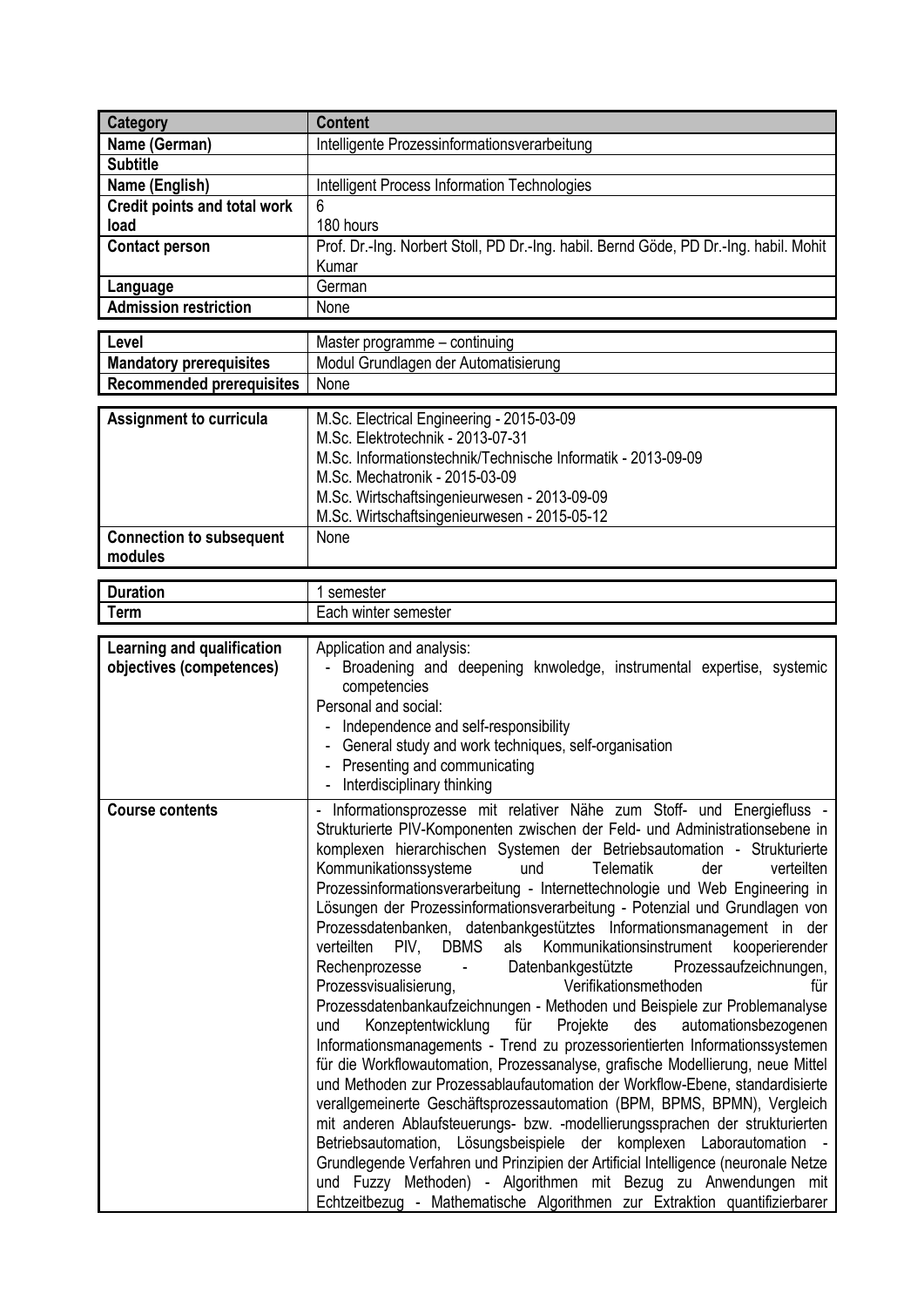|                               | Information aus komplexen Systemen - Interaktion zwischen verschiedenen<br>Teildisziplinen - Lernalgorithmen für Modellierung und Data Mining - Methoden<br>aus den Bereichen Machine Learning und Stochastik - Beispiele für die<br>Anwendung der Artificial Intelligence |
|-------------------------------|----------------------------------------------------------------------------------------------------------------------------------------------------------------------------------------------------------------------------------------------------------------------------|
|                               |                                                                                                                                                                                                                                                                            |
| <b>Recommended literature</b> | Steiner, R.: Grundkurs Relationale Datenbanken: Einführung in die Praxis der                                                                                                                                                                                               |
|                               | Datenbankentwicklung für Ausbildung, Studium und IT-Beruf. Vieweg+Teubner                                                                                                                                                                                                  |
|                               | Verlag / GWV Fachverlage GmbH, Wiesbaden, 2009 ISBN 978-3-8348-0710-6                                                                                                                                                                                                      |
|                               | Weske, M.: Business process management : concepts, languages, architectures.                                                                                                                                                                                               |
|                               | Springer Verlag Berlin, 2012 ISBN 3-642-28615-1, 978-3-642-28615-5                                                                                                                                                                                                         |
|                               | Baun, C.: Computernetze kompakt. Springer Verlag, 2012. ISBN 978-3-642-28987                                                                                                                                                                                               |
|                               | Schill, A., Springer, T.: Verteilte Systeme: Grundlagen und Basistechnologien.                                                                                                                                                                                             |
|                               |                                                                                                                                                                                                                                                                            |
|                               | Springer Verlag Berlin Heidelberg, 2012 ISBN 978-3-642-25796-4                                                                                                                                                                                                             |
|                               | Furrer, F. J.: Ethernet-TCP-IP für die Industrieautomation. Hüthig Verlag,                                                                                                                                                                                                 |
|                               | Heidelberg 2000 ISBN 3-7785-2779-7                                                                                                                                                                                                                                         |
|                               | L. Rutkowski: Computational Intelligence: Methods and Techniques. Springer,                                                                                                                                                                                                |
|                               | 2008. ISBN-13: 978-3540762874                                                                                                                                                                                                                                              |
|                               |                                                                                                                                                                                                                                                                            |
|                               | Kruse, R. u.a.: Computational Intelligence: Eine methodische Einführung in                                                                                                                                                                                                 |
|                               | Künstliche Neuronale Netze, Evolutionär Algorithmen, Fuzzy-Systeme und Bayes-                                                                                                                                                                                              |
|                               | Netze. Vieweg + Teubner Verlag, 2012, ISBN-13: 978-3834812759                                                                                                                                                                                                              |

| Semester periods per week<br>by type of course | Lecture<br>Seminar<br>Total                                                                                                                                                                                                          | 2 SWS<br>2 SWS<br>4 SWS |                                                    |
|------------------------------------------------|--------------------------------------------------------------------------------------------------------------------------------------------------------------------------------------------------------------------------------------|-------------------------|----------------------------------------------------|
| Titles of the courses                          | Seminar/Intelligente Prozessinformationsverarbeitung<br>Seminar/Intelligente Prozessinformationsverarbeitung<br>Lecture/Intelligente Prozessinformationsverarbeitung                                                                 |                         | (LSF)                                              |
| <b>Learning methods</b>                        | Listening and taking notes, self-study, solving problems, project work                                                                                                                                                               |                         |                                                    |
| <b>Work load for students</b>                  | Attendance time<br>Preparation and follow up of the attendance time<br>structured self-study<br>Exam preparation/prerequisites/examination<br>Total work load<br>* If no further information is given, please account for the notes. | 48<br>180               | 56 hours<br>56 hours<br>hours<br>20 hours<br>hours |

| Prerequisites for the final<br>examination (type and<br>extent)                        | None                                                                                      |  |
|----------------------------------------------------------------------------------------|-------------------------------------------------------------------------------------------|--|
| Test performance/<br>requirements for a<br>successful examination<br>(type and extent) | Exam:<br>written examination (90 minutes)<br>or<br>oral examination (30 minutes)          |  |
|                                                                                        | Will be announced at the latest the second week of classes.                               |  |
| <b>Regular examination date</b>                                                        | The regular examination date depends on the specific examination and study<br>regulations |  |
| <b>Evaluation</b>                                                                      | The evaluation depends on the specific examination and study regulations                  |  |
| <b>Notes</b>                                                                           | None                                                                                      |  |
| <b>Number</b>                                                                          | 1351000                                                                                   |  |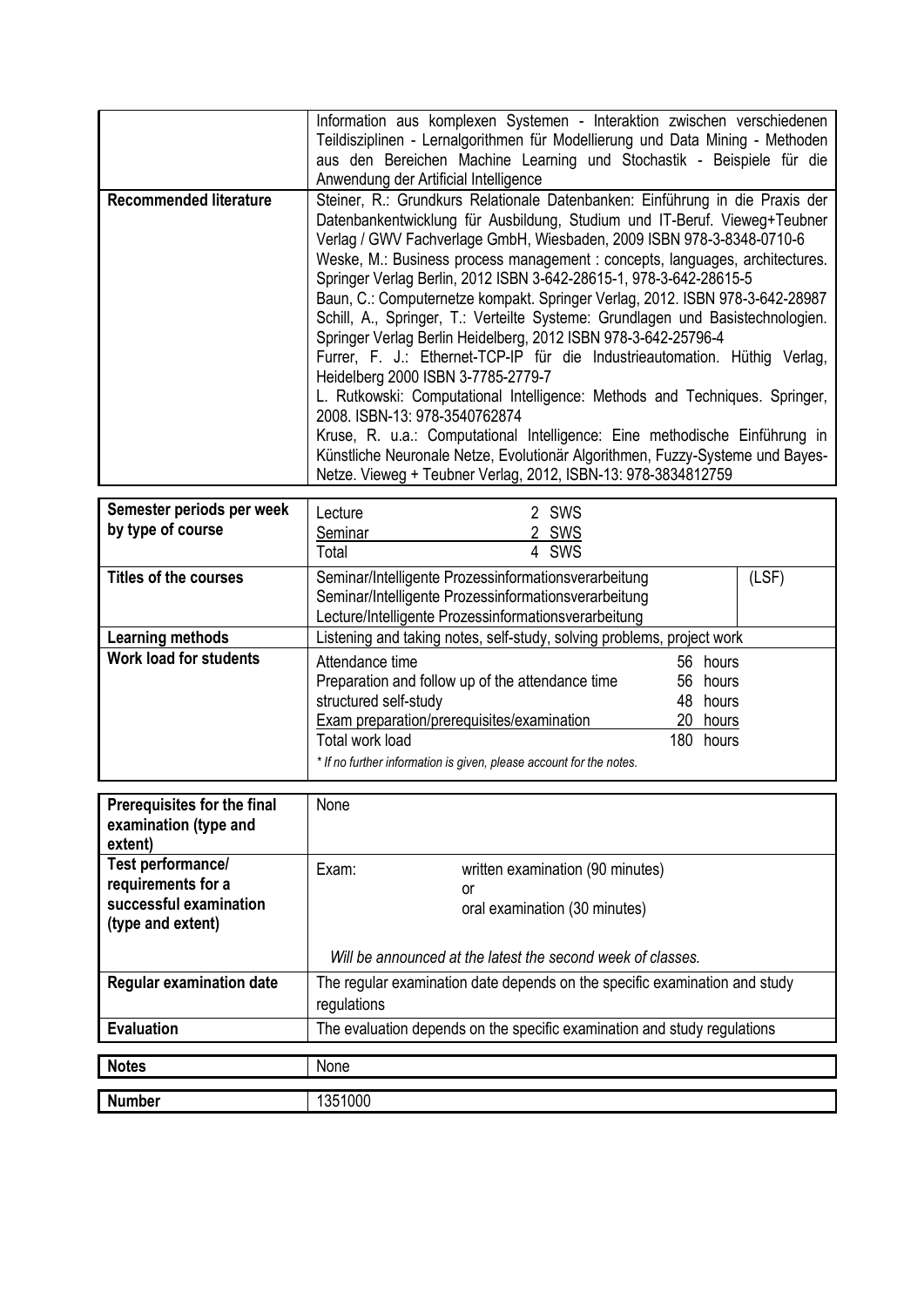| Category                     | <b>Content</b>                                      |
|------------------------------|-----------------------------------------------------|
| Name (German)                | Interface-Elektronik und Schaltkreisentwurf         |
| <b>Subtitle</b>              |                                                     |
| Name (English)               | Interface-Electronics and Integrated Circuit Design |
| Credit points and total work | 6                                                   |
| load                         | 180 hours                                           |
| <b>Contact person</b>        | Prof. Beikirch                                      |
| Language                     | German                                              |
| <b>Admission restriction</b> | None                                                |

| Level                            | Master programme - specialising                                                  |
|----------------------------------|----------------------------------------------------------------------------------|
| <b>Mandatory prerequisites</b>   | None                                                                             |
| <b>Recommended prerequisites</b> | Basic knowledge of electrical engineering and microelectronic circuits, in-depth |
|                                  | knowledge of electronic parts and circuits                                       |
|                                  |                                                                                  |
| <b>Assignment to curricula</b>   | M.Sc. Electrical Engineering - 2015-03-09                                        |
|                                  | M.Sc. Elektrotechnik - 2013-07-31                                                |
|                                  | M.Co. Informationate eleminizizzation la Informatily 0012.00.00                  |

|                                            | M.Sc. Informationstechnik/Technische Informatik - 2013-09-09<br>M.Sc. Mechatronik - 2015-03-09 |
|--------------------------------------------|------------------------------------------------------------------------------------------------|
| <b>Connection to subsequent</b><br>modules | None                                                                                           |

| -<br>- - - - - - |                                                                             |
|------------------|-----------------------------------------------------------------------------|
| -<br>$  -$<br>ыш | ----------<br>----<br>יי<br>neste<br>ser<br>71.<br>ш<br>ىدىن<br>71 J<br>. . |

| Learning and qualification    | - ability to design / implement robust and reliable signal conditioning and -                                                                                                                                                                                                  |
|-------------------------------|--------------------------------------------------------------------------------------------------------------------------------------------------------------------------------------------------------------------------------------------------------------------------------|
| objectives (competences)      | acquisition (sub-) systems for interface circuits - acquisition of integrated                                                                                                                                                                                                  |
|                               | circuit design skills, especially for analogue integrated circuits                                                                                                                                                                                                             |
| <b>Course contents</b>        | Modul part 1: Interface Electronics                                                                                                                                                                                                                                            |
|                               | interface-circuits, terms, history, process interfaces: signal conditioning, signal<br>processing chain, signal acquisition techniques, bus interfaces: basic principles,<br>transceiver circuits, transmission lines, field bus systems, serial interfaces                    |
|                               | Modul part 2: Circuit Design                                                                                                                                                                                                                                                   |
|                               | Design of custom analogue and mixed analogue/digital integrated circuits,<br>Standard-cell and full-custom layout, CAD-systems and design automation,<br>Simulation, layout und verifikation of integrated circuits,<br>Exercises on the design of analogue and mixed designs, |
| <b>Recommended literature</b> | None                                                                                                                                                                                                                                                                           |

| Semester periods per week<br>by type of course | Lecture<br>Exercises/tutorial<br>Total                                                                          | 3 SWS<br>3 SWS<br>6 SWS                                               |  |
|------------------------------------------------|-----------------------------------------------------------------------------------------------------------------|-----------------------------------------------------------------------|--|
| <b>Titles of the courses</b>                   | winter, 1 summer)<br>Tutorial/Interface-Elektronik und Schaltkreisentwurf - SKE (1<br>winter, 2 summer)         | Lecture/Interface-Elektronik und Schaltkreisentwurf - SKE (2<br>(LSF) |  |
| <b>Learning methods</b>                        | Listening and taking notes, solving problems, self-study                                                        |                                                                       |  |
| <b>Work load for students</b>                  | Attendance time<br>Preparation and follow up of the attendance time<br>Structured self-study<br>Practical phase | 84 hours<br>28 hours<br>34 hours<br>hours<br>14                       |  |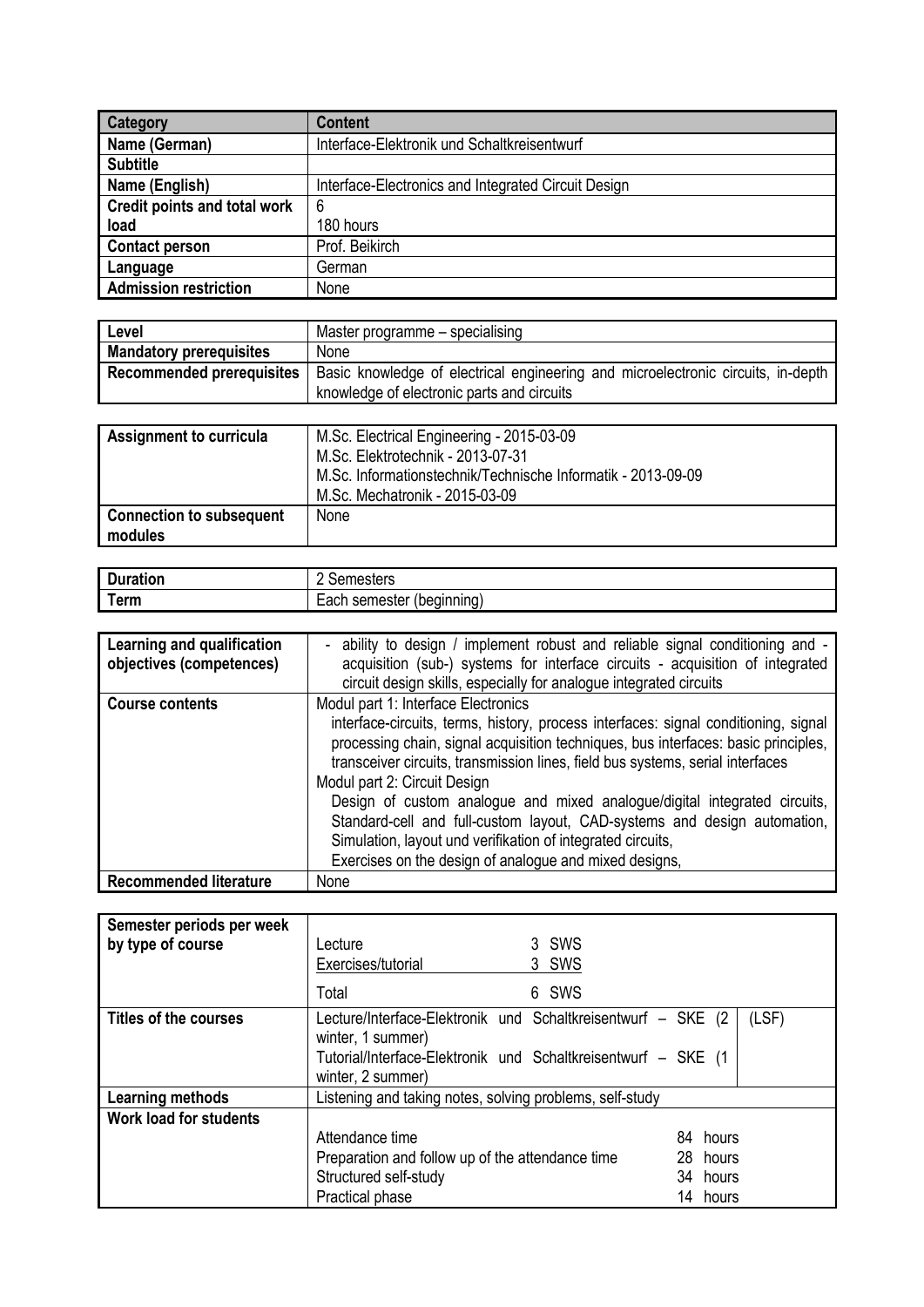| Exam preparation/prerequisites/examination                          | 20 hours  |
|---------------------------------------------------------------------|-----------|
| Total work load                                                     | 180 hours |
| * If no further information is given, please account for the notes. |           |

| Prerequisites for the final<br>examination (type and<br>extent)   | None                                      |                                                                            |
|-------------------------------------------------------------------|-------------------------------------------|----------------------------------------------------------------------------|
| Test performance/                                                 | . exam:                                   | written examination (90 minutes)                                           |
| requirements for a<br>successful examination<br>(type and extent) | $2.$ exam:                                | project report                                                             |
| <b>Regular examination date</b>                                   | regulations                               | The regular examination date depends on the specific examination and study |
| <b>Evaluation</b>                                                 |                                           | The evaluation depends on the specific examination and study regulations   |
|                                                                   |                                           |                                                                            |
| <b>Notes</b>                                                      | Practical phase = supervised project work |                                                                            |
|                                                                   |                                           |                                                                            |

| <b>Number</b> | .<br>-<br>טו טו ככו |
|---------------|---------------------|
|               |                     |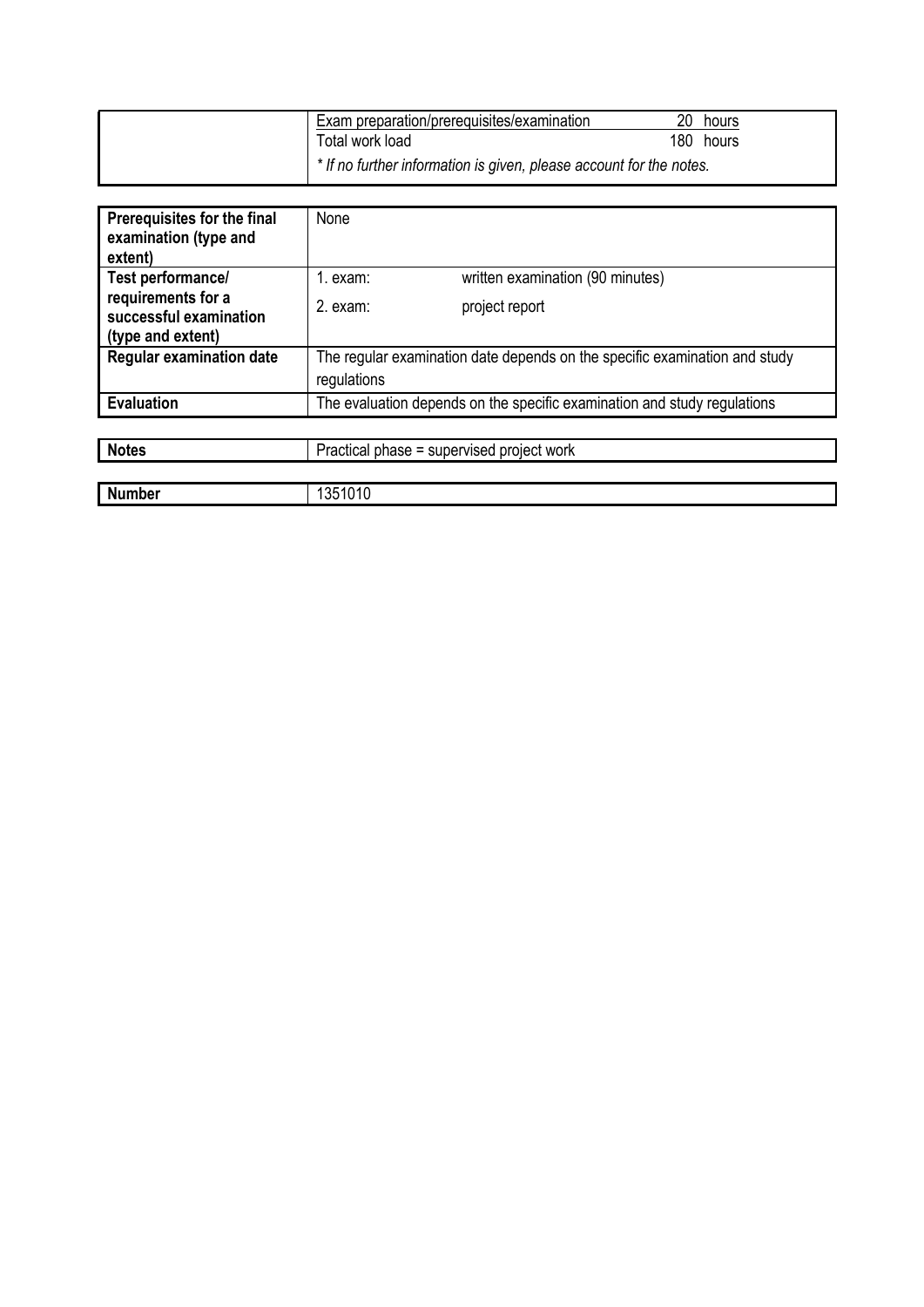| Category                            | <b>Content</b>                                      |
|-------------------------------------|-----------------------------------------------------|
| Name (German)                       | Kanalcodierung                                      |
| <b>Subtitle</b>                     |                                                     |
| Name (English)                      | <b>Error Control Coding</b>                         |
| <b>Credit points and total work</b> | 6                                                   |
| load                                | 180 hours                                           |
| <b>Contact person</b>               | Prof. Volker Kühn                                   |
| Language                            | English, German                                     |
|                                     | Will be announced until the second week of classes. |
| <b>Admission restriction</b>        | None                                                |

| Level                          | Master programme – continuing                                                                    |
|--------------------------------|--------------------------------------------------------------------------------------------------|
| <b>Mandatory prerequisites</b> | None                                                                                             |
|                                | Recommended prerequisites   Knowledge based on the module Nachrichtentechnik (1300940, Bachelor) |

| <b>Assignment to curricula</b>  | M.Sc. Electrical Engineering - 2015-03-09                    |
|---------------------------------|--------------------------------------------------------------|
|                                 |                                                              |
|                                 | M.Sc. Elektrotechnik - 2013-07-31                            |
|                                 | M.Sc. Informationstechnik/Technische Informatik - 2013-09-09 |
|                                 | M.Sc. Wirtschaftsingenieurwesen - 2013-09-09                 |
|                                 | M.Sc. Wirtschaftsingenieurwesen - 2015-05-12                 |
| <b>Connection to subsequent</b> | None                                                         |
| modules                         |                                                              |

| -<br>.<br>чи. | semester                       |
|---------------|--------------------------------|
| 'erm          | -<br>winter<br>Each<br>semeste |

| Learning and qualification    | Ability to apply information theoretical results onto practical communication       |
|-------------------------------|-------------------------------------------------------------------------------------|
| objectives (competences)      | systems                                                                             |
|                               | - Acquisition of knowledge of error control coding in communication systems         |
|                               | Implementation of encoding and decoding algorithms in Matlab                        |
| <b>Course contents</b>        | Brief repetition of foundations of digital data transmission (system model, digital |
|                               | modulation)                                                                         |
|                               | Information theory                                                                  |
|                               | - Entropy, mutual information, chain rule, data processing theoreme                 |
|                               | - Channel coding theoreme of Shannon                                                |
|                               | <b>Error Correcting Codes</b>                                                       |
|                               | - Linear blockcodes                                                                 |
|                               | - Convolutional codes and Viterbi decoding                                          |
|                               | - Concatenated codes and turbo decoding                                             |
|                               | - LDPC codes and belief propagation decoding                                        |
|                               | - EXIT chart analysis                                                               |
|                               | <b>Coded Modulation</b>                                                             |
|                               | - Bit-interleaved coded modulation                                                  |
|                               | - Multi-level codes                                                                 |
|                               | Automatic repeat request (type-I and type-II hybrid ARQ)                            |
| <b>Recommended literature</b> | None                                                                                |

| Semester periods per week<br>by type of course | Lecture<br>Project<br>Total                      | 3 SWS<br>2 SWS<br>5 SWS |       |
|------------------------------------------------|--------------------------------------------------|-------------------------|-------|
| <b>Titles of the courses</b>                   | Project/Kanalcodierung<br>Lecture/Kanalcodierung |                         | (LSF) |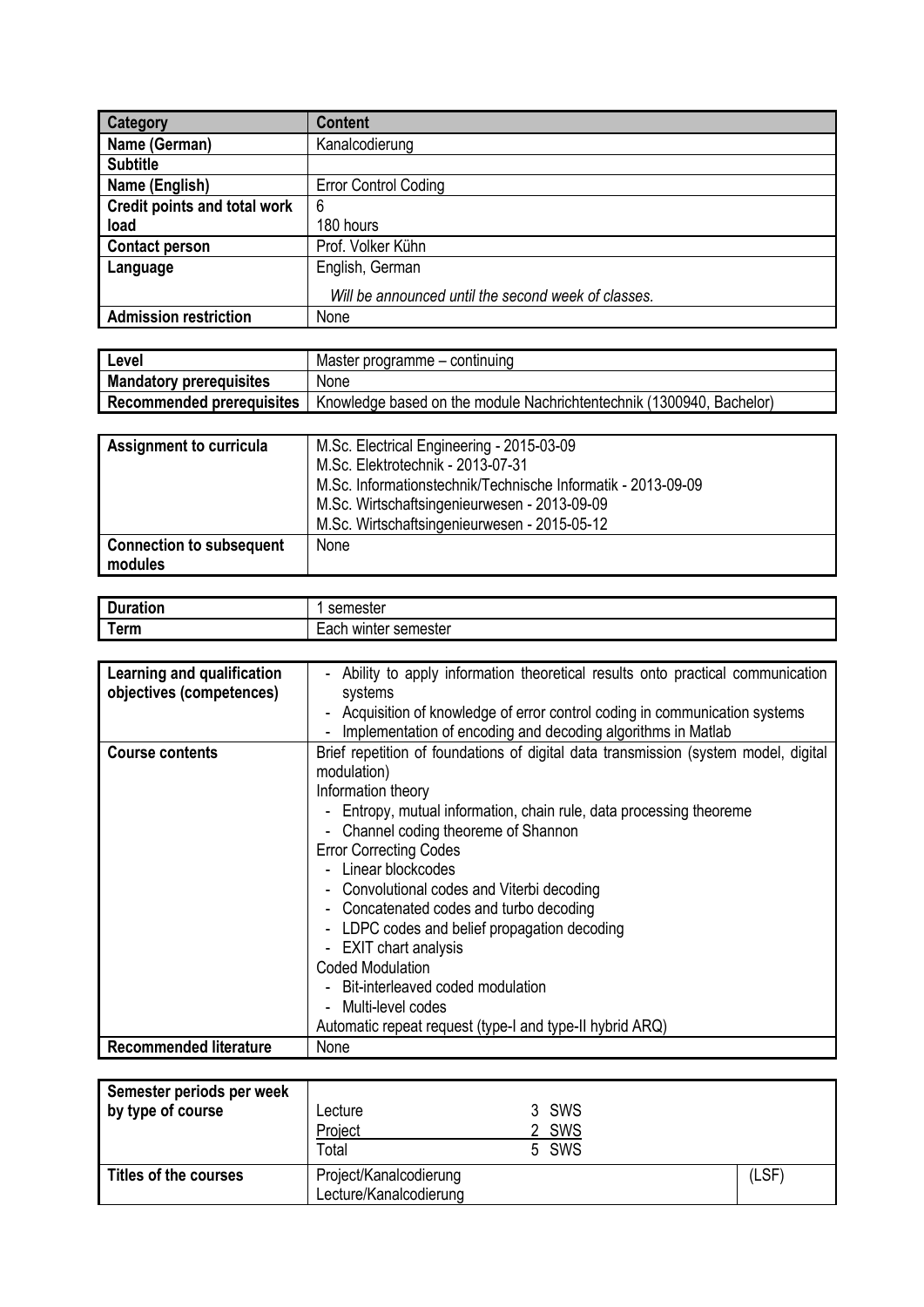| <b>Learning methods</b>       | Listening and taking notes, teamwork, self-study, projekt work      |           |  |
|-------------------------------|---------------------------------------------------------------------|-----------|--|
| <b>Work load for students</b> |                                                                     |           |  |
|                               | Attendance time                                                     | 70 hours  |  |
|                               | Preparation and follow up of the attendance time                    | 40 hours  |  |
|                               | Structured self-study                                               | 30 hours  |  |
|                               | Exam preparation/prerequisites/examination                          | 40 hours  |  |
|                               | Total work load                                                     | 180 hours |  |
|                               | * If no further information is given, please account for the notes. |           |  |

| Prerequisites for the final<br>examination (type and<br>extent)                        | None                                                                                      |
|----------------------------------------------------------------------------------------|-------------------------------------------------------------------------------------------|
| Test performance/<br>requirements for a<br>successful examination<br>(type and extent) | oral examination (30 minutes)<br>Exam:                                                    |
| <b>Regular examination date</b>                                                        | The regular examination date depends on the specific examination and study<br>regulations |
| <b>Evaluation</b>                                                                      | The evaluation depends on the specific examination and study regulations                  |

| <b>Notes</b>  | None                 |
|---------------|----------------------|
|               |                      |
| <b>Number</b> | 251020<br>ູບປ<br>∪∠∪ |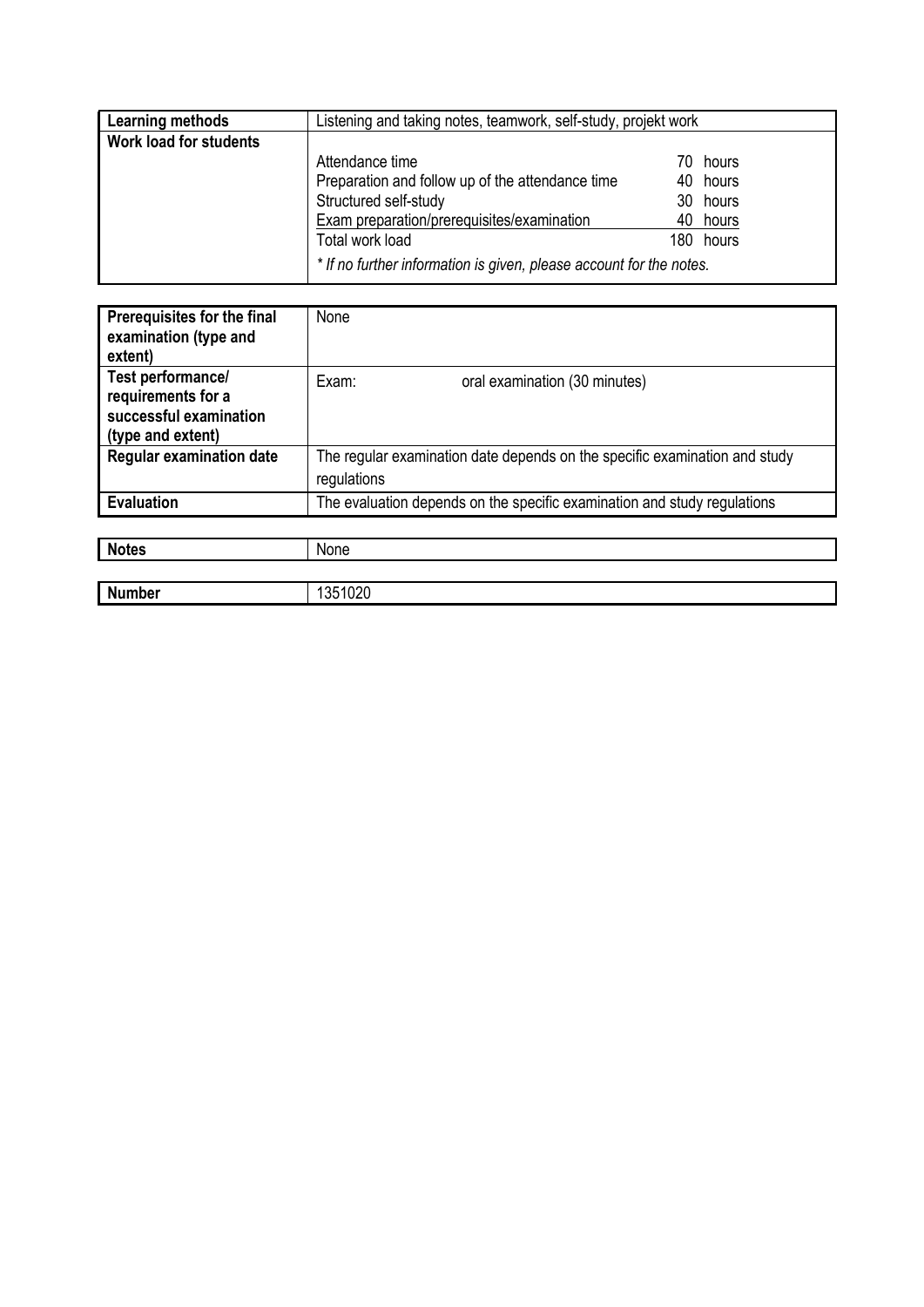| 1301070 | Kommunikationssysteme<br>Modullöschung wurde im FR 12/15<br>beschlossen, muss noch durch den AS | Dr. Richter |
|---------|-------------------------------------------------------------------------------------------------|-------------|
|         | Module was decided to get deleted                                                               |             |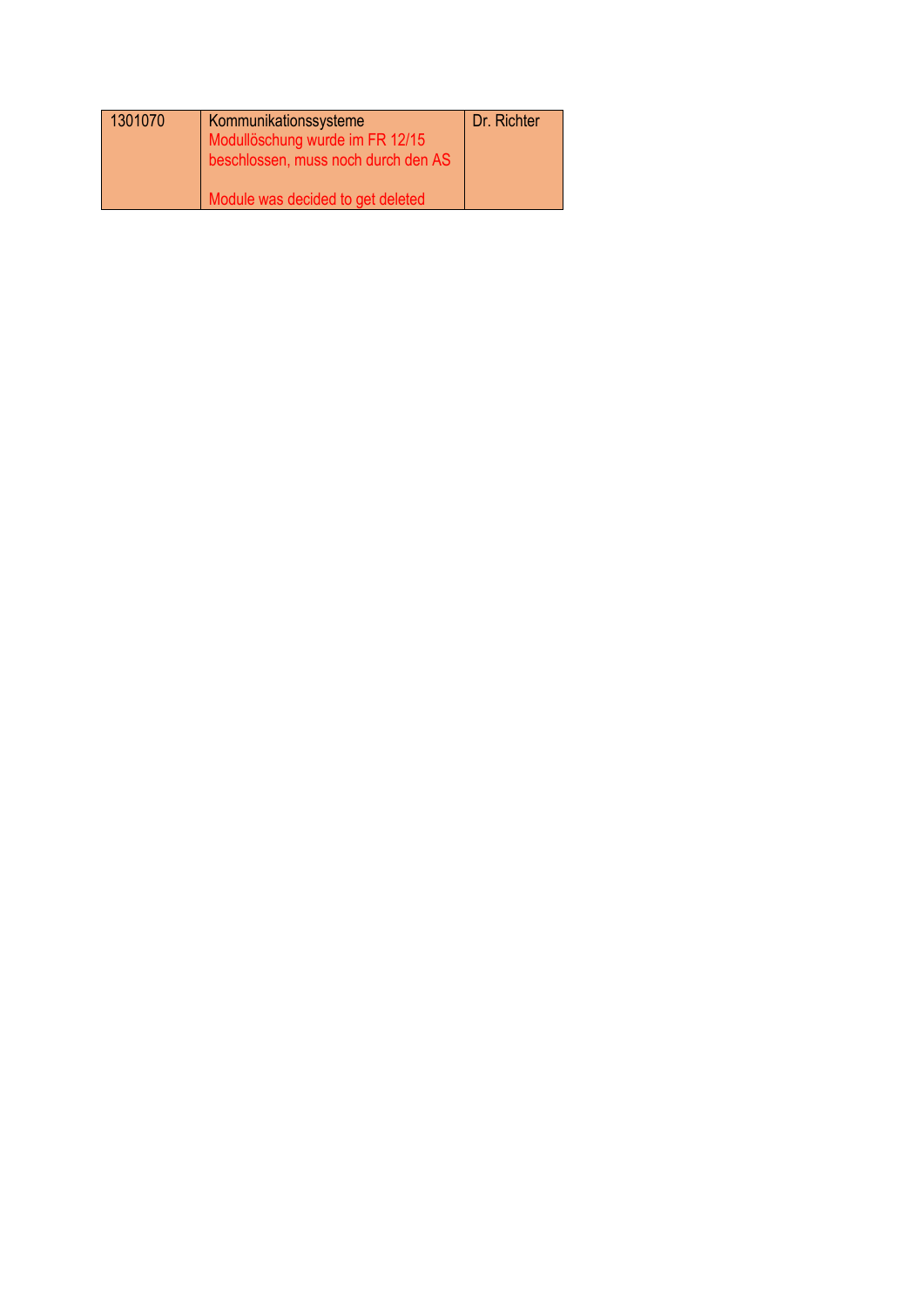| <b>Category</b>                     | <b>Content</b>                                                                     |
|-------------------------------------|------------------------------------------------------------------------------------|
| Name (German)                       | <b>Masterarbeit Electrical Engineering</b>                                         |
| <b>Subtitle</b>                     |                                                                                    |
| Name (English)                      | <b>Master Thesis Electrical Engineering</b>                                        |
| <b>Credit points and total work</b> | 30                                                                                 |
| load                                | 900 hours                                                                          |
| <b>Contact person</b>               | <b>Supervisor of Master Thesis</b>                                                 |
| Language                            | German/English                                                                     |
|                                     | Will be announced until the second week of classes.                                |
| <b>Admission restriction</b>        | None                                                                               |
|                                     |                                                                                    |
| Level                               | Master programme – continuing                                                      |
| <b>Mandatory prerequisites</b>      | None                                                                               |
| <b>Recommended prerequisites</b>    | Topic centred                                                                      |
|                                     |                                                                                    |
| <b>Assignment to curricula</b>      | M.Sc. Electrical Engineering - 2015-03-09                                          |
| <b>Connection to subsequent</b>     | None                                                                               |
| modules                             |                                                                                    |
| <b>Duration</b>                     | 1 Semester                                                                         |
| <b>Term</b>                         | Each Semester                                                                      |
|                                     |                                                                                    |
| Learning and qualification          | Expertise:                                                                         |
| objectives (competences)            | Comprehensive and independent processing of a chosen scientific topic under        |
|                                     | supervision of a mentor                                                            |
|                                     | Methods:                                                                           |
|                                     | Literature research                                                                |
|                                     | Selection and application of appropriate tools and methods for solving the problem |
|                                     | Rules of good scientific practise, handling with citation and plagiarism           |
|                                     | Preparation of a topic in oral and written form                                    |
|                                     | Social:                                                                            |
|                                     | Usage of supervision and consultation                                              |
|                                     | Ability to present own results<br>Personal:                                        |
|                                     | Organisation of an independent scientific work in a predefined period              |
|                                     | Time management                                                                    |
| <b>Course contents</b>              | The master thesis is a scientific work created under supervision. It aims to prove |
|                                     | the students ability to apply knowledge for solving problems in electrical         |
|                                     | engineering on the due date.                                                       |
|                                     | For completing the master thesis 6 months are scheduled.                           |
| <b>Recommended literature</b>       | Topic centred                                                                      |
|                                     |                                                                                    |
| Semester periods per week           |                                                                                    |
| by type of course                   | 0 SWS<br>Total                                                                     |
|                                     |                                                                                    |
|                                     | * If no further information is given, please account for the notes.                |
| <b>Titles of the courses</b>        | (LSF)                                                                              |
| <b>Learning methods</b>             |                                                                                    |
| <b>Work load for students</b>       |                                                                                    |
|                                     | 0 Std.<br>Total work load                                                          |
|                                     | * If no further information is given, please account for the notes.                |
|                                     |                                                                                    |
| Prerequisites for the final         | None                                                                               |
|                                     |                                                                                    |

**examination (type and** 

**extent)**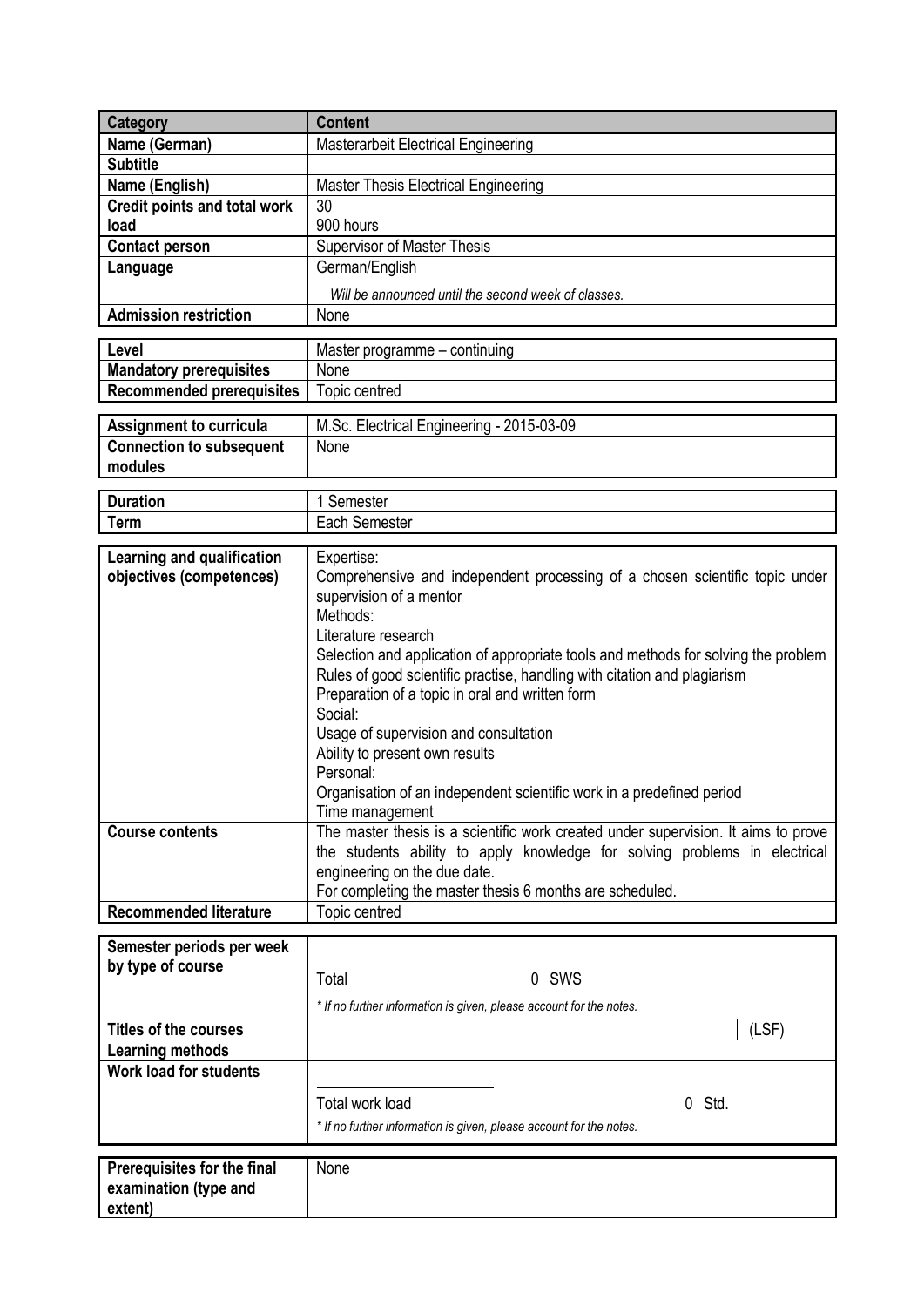| Test performance/                                                 | 1. exam:    | thesis (20 weeks)                                                          |
|-------------------------------------------------------------------|-------------|----------------------------------------------------------------------------|
| requirements for a<br>successful examination<br>(type and extent) | 2. exam:    | colloquium (40 minutes)                                                    |
| <b>Regular examination date</b>                                   | regulations | The regular examination date depends on the specific examination and study |
| <b>Evaluation</b>                                                 |             | The evaluation depends on the specific examination and study regulations   |
|                                                                   |             |                                                                            |
| <b>Notes</b>                                                      | none        |                                                                            |
|                                                                   |             |                                                                            |
| <b>Number</b>                                                     | 1351420     |                                                                            |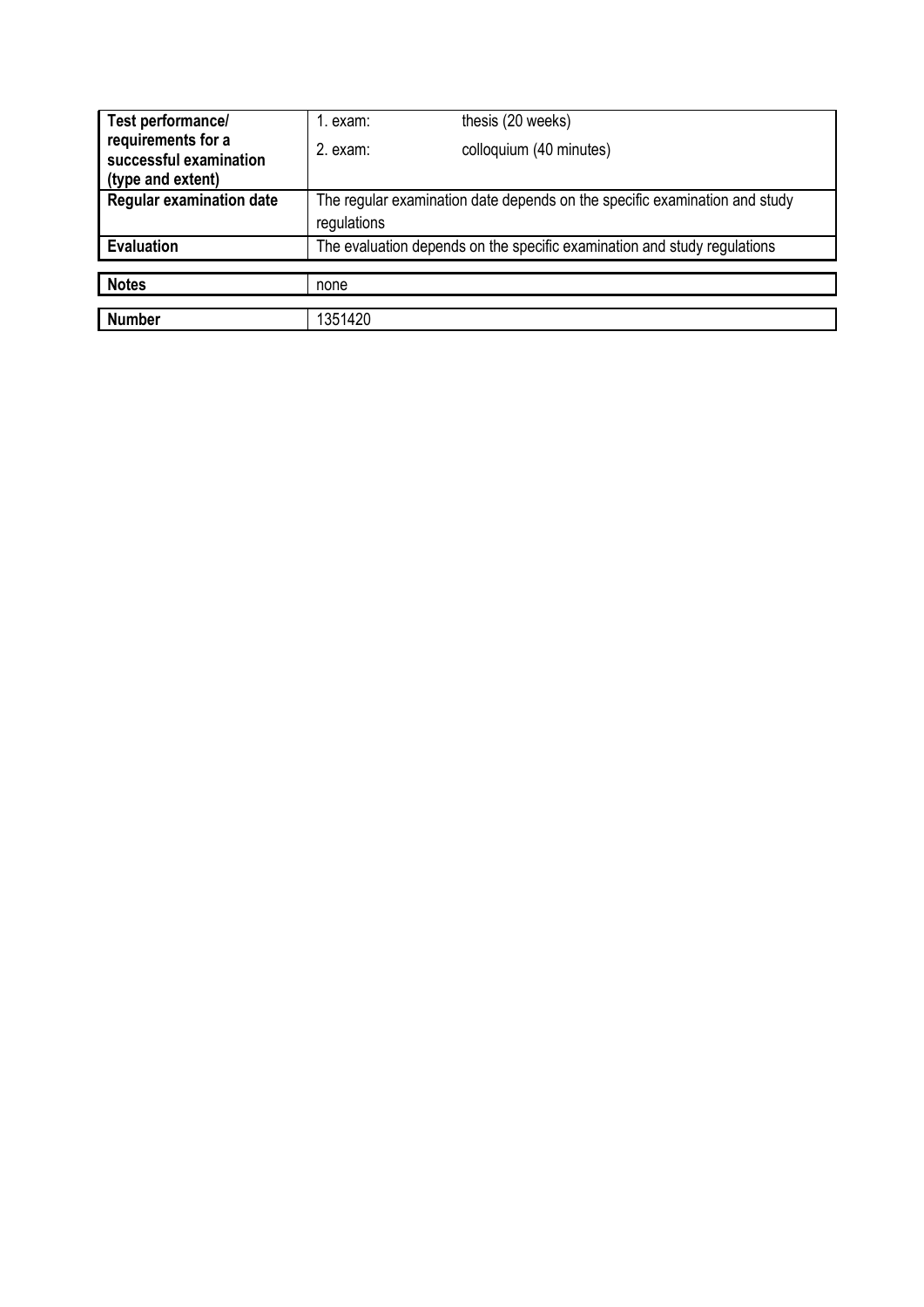| Category                            | <b>Content</b>                     |
|-------------------------------------|------------------------------------|
| Name (German)                       | Mobilkommunikation                 |
| <b>Subtitle</b>                     |                                    |
| Name (English)                      | <b>Mobile Radio Communications</b> |
| <b>Credit points and total work</b> | 6                                  |
| load                                | 180 hours                          |
| <b>Contact person</b>               | Prof. Tobias Weber                 |
| Language                            | German                             |
| <b>Admission restriction</b>        | None                               |

| Level                          | Master programme – fundamental |
|--------------------------------|--------------------------------|
| <b>Mandatory prerequisites</b> | None                           |
| Recommended prerequisites      | None                           |

| <b>Assignment to curricula</b>             | M.Sc. Electrical Engineering - 2015-03-09<br>M.Sc. Elektrotechnik - 2013-07-31<br>M.Sc. Informationstechnik/Technische Informatik - 2013-09-09 |
|--------------------------------------------|------------------------------------------------------------------------------------------------------------------------------------------------|
| <b>Connection to subsequent</b><br>modules | None                                                                                                                                           |

| -               | $\sim$ $\sim$ $\sim$ $\sim$ $\sim$ |
|-----------------|------------------------------------|
| --------        | nester                             |
| rauon           | 5UI.                               |
| -               | winter                             |
| orm             | Each                               |
| 1 <b>61 111</b> | semester                           |

| Learning and qualification    | Expertise:                                                                                                                                                                                                                                                                        |
|-------------------------------|-----------------------------------------------------------------------------------------------------------------------------------------------------------------------------------------------------------------------------------------------------------------------------------|
| objectives (competences)      | Knowledge of information theoretical basics and their application to problems<br>in the field of mobile radio communications<br>Knowledge and analysis of stochastic channel models<br>- Familiarity with mobile radio channel modelling techniques                               |
|                               | - Selection and assessment of approriate transmission techniques for mobile                                                                                                                                                                                                       |
|                               | radio applications                                                                                                                                                                                                                                                                |
|                               | - Assessment and knowledge of transmission techniques                                                                                                                                                                                                                             |
|                               | Soft skills:                                                                                                                                                                                                                                                                      |
|                               | General study and work techniques, self-organization                                                                                                                                                                                                                              |
| <b>Course contents</b>        | - system architecture, queueing theory<br>- System modelling                                                                                                                                                                                                                      |
|                               | - Channel capacity: SISO channel cpapacity, waterfilling, MIMO channel<br>capacity with and without transmitter side channel state information, capacity<br>of stochastic channels<br>- Channel models: linear time variant channels, WSSUS channel model, MIMO<br>channel models |
|                               | - System implementation: OFDM, MIMO transmission techniques, joint<br>detection, joint transmission, channel estimation                                                                                                                                                           |
|                               | Diversity, space-time-coding                                                                                                                                                                                                                                                      |
| <b>Recommended literature</b> | Goldsmith: Wireless Communications, Cambridge, 2005.                                                                                                                                                                                                                              |
|                               | Molisch: Wireless Communications, Wiley, 2005.                                                                                                                                                                                                                                    |
|                               | Tse, Viswanath: Fundamentals of Wireless Communication, Cambridge, 2005<br>Kühn: Wireless Communications over MIMO Channels, Wiley, 2006                                                                                                                                          |

| Semester periods per week<br>by type of course | -ecture<br><b>utorial</b><br>Total | 3 SWS<br>2 SWS<br>5 SWS                                            |       |
|------------------------------------------------|------------------------------------|--------------------------------------------------------------------|-------|
| Titles of the courses                          |                                    |                                                                    | (LSF) |
| Learning methods                               |                                    | Listening, taking notes, solving problems, self-study, discussions |       |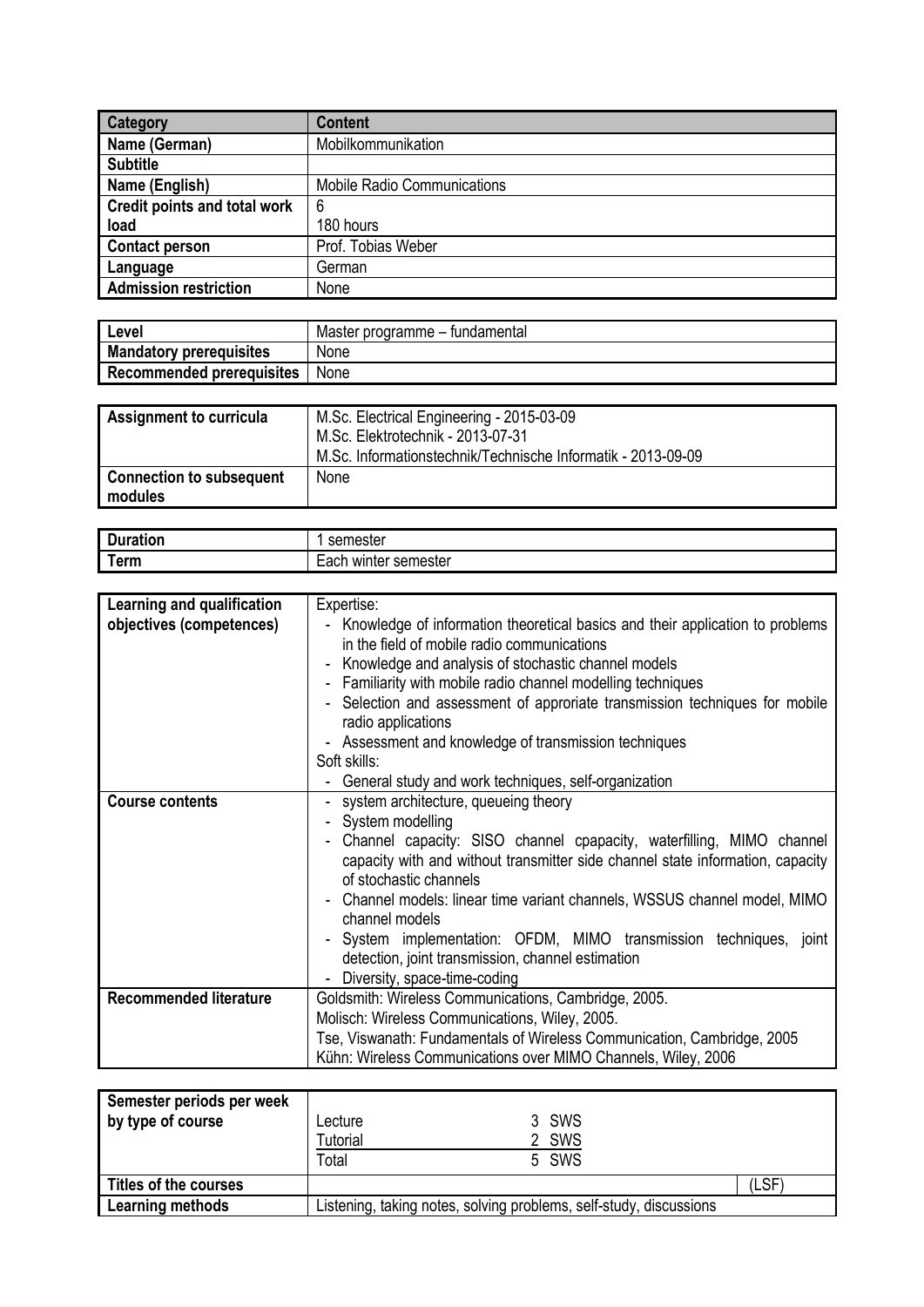| <b>Work load for students</b> |                                                                     |  |           |  |
|-------------------------------|---------------------------------------------------------------------|--|-----------|--|
|                               | Attendance time                                                     |  | 70 hours  |  |
|                               | Preparation and follow up of the attendance time                    |  | 45 hours  |  |
|                               | Structured self-study                                               |  | 40 hours  |  |
|                               | Exam preparation/prerequisites/examination                          |  | 25 hours  |  |
|                               | Total work load                                                     |  | 180 hours |  |
|                               | * If no further information is given, please account for the notes. |  |           |  |

| Prerequisites for the final<br>examination (type and<br>extent)                        | None                                                                                      |
|----------------------------------------------------------------------------------------|-------------------------------------------------------------------------------------------|
| Test performance/<br>requirements for a<br>successful examination<br>(type and extent) | Exam:<br>oral examination (30 minutes)                                                    |
| <b>Regular examination date</b>                                                        | The regular examination date depends on the specific examination and study<br>regulations |
| <b>Evaluation</b>                                                                      | The evaluation depends on the specific examination and study regulations                  |

| Notes<br>. | .<br>IΜ<br>эне. |
|------------|-----------------|
|            |                 |

|               | 1230 |
|---------------|------|
| <b>Number</b> | .35  |
|               |      |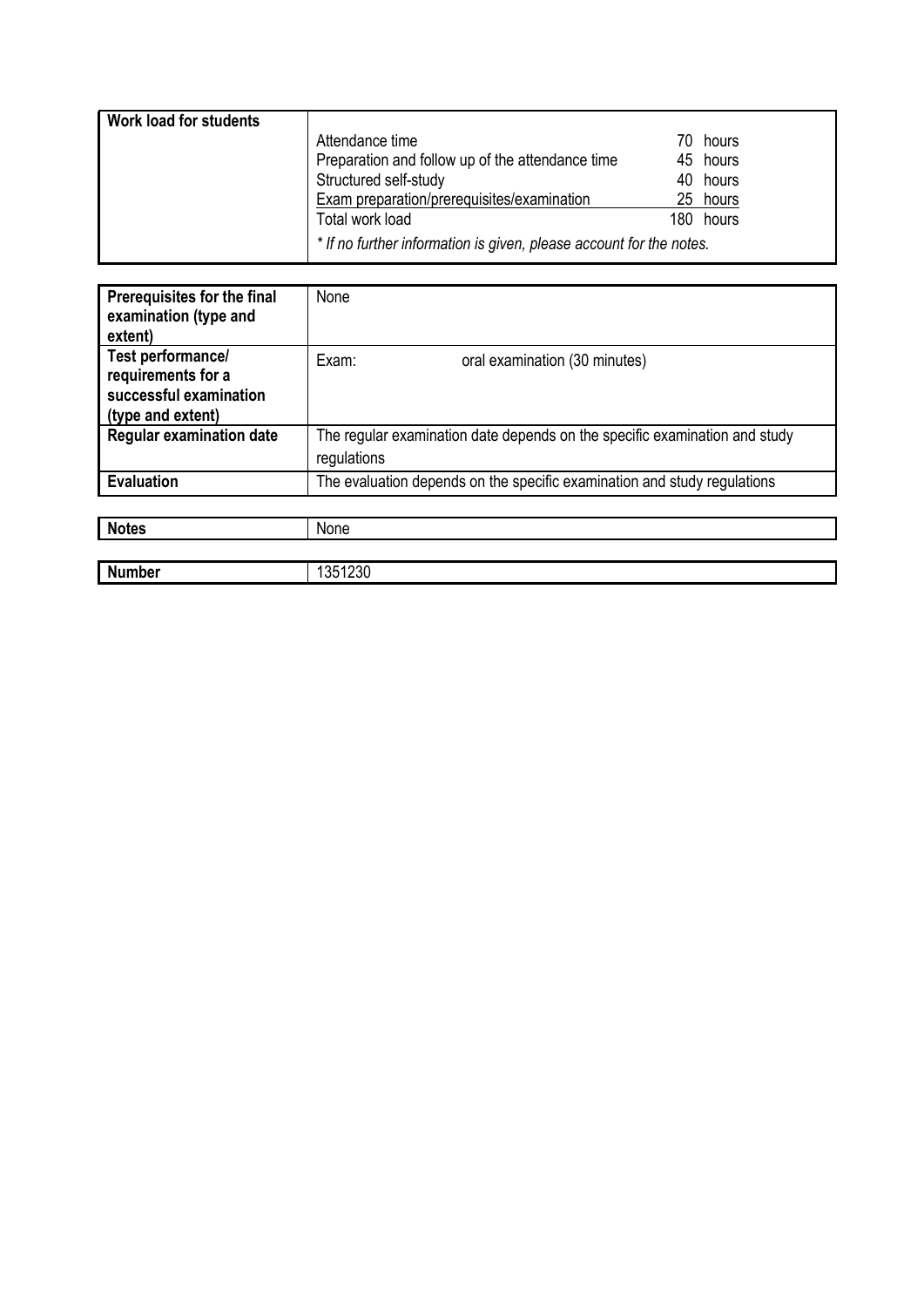| Category                            | <b>Content</b>                                 |  |  |
|-------------------------------------|------------------------------------------------|--|--|
| Name (German)                       | Modeling and Simulation of Mechatronic Systems |  |  |
| <b>Subtitle</b>                     |                                                |  |  |
| Name (English)                      | Modeling and Simulation of Mechatronic Systems |  |  |
| <b>Credit points and total work</b> | 6                                              |  |  |
| load                                | 180 hours                                      |  |  |
| <b>Contact person</b>               | Dr. - Ing. Tamara Bechtold                     |  |  |
| Language                            | English                                        |  |  |
| Admission restriction               | None                                           |  |  |

| Level                          | Master programme – specialising                                                                                                                                                                              |  |  |  |
|--------------------------------|--------------------------------------------------------------------------------------------------------------------------------------------------------------------------------------------------------------|--|--|--|
| <b>Mandatory prerequisites</b> | None                                                                                                                                                                                                         |  |  |  |
|                                | Recommended prerequisites   Attendees are requested to have the basic topics of mathematics presend that are<br>necessary for the lecture. These are linear algebra and (partial) differential<br>equations. |  |  |  |
|                                |                                                                                                                                                                                                              |  |  |  |

| <b>Assignment to curricula</b>  | M.Sc. Computational Science and Engineering - 2015-04-13 |  |  |  |
|---------------------------------|----------------------------------------------------------|--|--|--|
|                                 | M.Sc. Electrical Engineering - 2015-03-09                |  |  |  |
|                                 | M.Sc. Mathematik - 2015-03-20                            |  |  |  |
|                                 | M.Sc. Mechatronik - 2015-03-09                           |  |  |  |
|                                 | M.Sc. Wirtschaftsingenieurwesen - 2015-05-12             |  |  |  |
| <b>Connection to subsequent</b> | None                                                     |  |  |  |
| modules                         |                                                          |  |  |  |

| R<br>. <b>.</b><br>ILIUI | .                               |
|--------------------------|---------------------------------|
| -<br>Term                | -<br>winter<br>semester<br>cacn |

| Learning and qualification    | Broadening and deepening of knowledge of fields of                                   |  |  |  |
|-------------------------------|--------------------------------------------------------------------------------------|--|--|--|
| objectives (competences)      | Modeling and numerical simulation techniques                                         |  |  |  |
|                               | Applying simulation tools                                                            |  |  |  |
|                               | Competences:                                                                         |  |  |  |
|                               | Numerical solution of partial differential equations, finite elements method,        |  |  |  |
|                               | finite difference method, method of weighted residuals                               |  |  |  |
|                               | Handle industry relevant software tools for the simulation of complex system         |  |  |  |
|                               | models, e.g. usage of ANSYS, Simplorer, Maxwell                                      |  |  |  |
|                               | Personal and social:                                                                 |  |  |  |
|                               | Consistency check of simulation results<br>۰                                         |  |  |  |
|                               | Presentation of project and defence                                                  |  |  |  |
| <b>Course contents</b>        | In this lecture the basic methods, as required for the simulation of micro-          |  |  |  |
|                               | mechatronic systems, are discussed. Furthermore, a simulation project, using an      |  |  |  |
|                               | industry-relevant simulation software, is carried out.                               |  |  |  |
|                               | Course topics are as follows:                                                        |  |  |  |
|                               | 1. Modeling: Partial differential equations, Buckingham Pi-Theorem                   |  |  |  |
|                               | 2. Meshing of the computational domain                                               |  |  |  |
|                               | 3. Finite difference method for numerical solution of partial differential equations |  |  |  |
|                               | 4. Method of weighted residuals                                                      |  |  |  |
|                               | 5. Finite Element Method                                                             |  |  |  |
|                               | 6. Solution methods for linear systems                                               |  |  |  |
|                               | 7. Post Processing                                                                   |  |  |  |
|                               | 8. Application of industry-relevant simulation software                              |  |  |  |
| <b>Recommended literature</b> | S. Howison, "Practical Applied Mathematics Modelling, Analysis, Approximation",      |  |  |  |
|                               | Oxford University Press (2004).                                                      |  |  |  |
|                               | H. K. Versteeg, W. Malalasekera, "An Introduction to Computational Fluid             |  |  |  |
|                               | Dynamics", Pearson Education Limited, (2nd edition 2007).                            |  |  |  |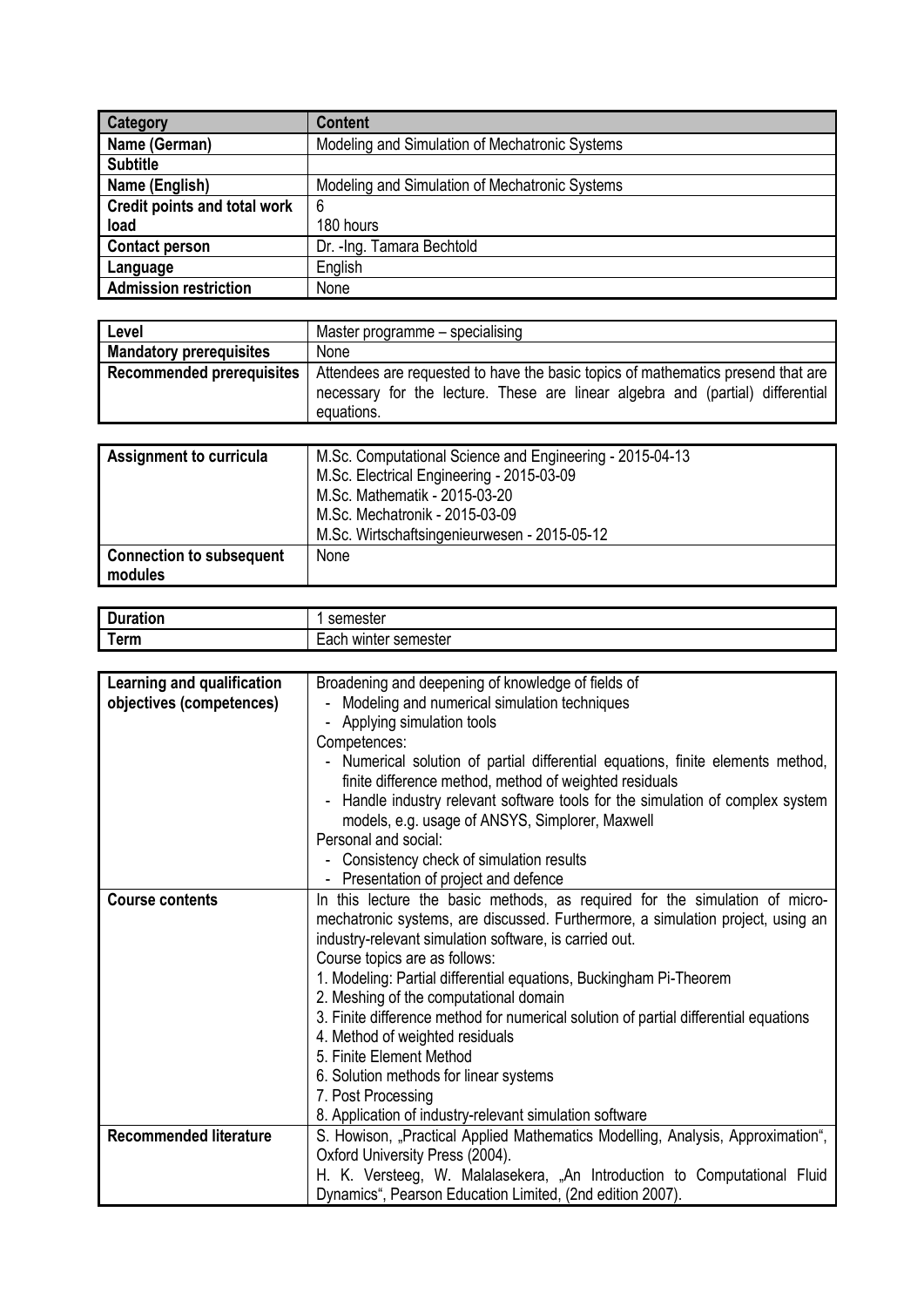| G. Smith, Numerical Solution of Partial Differential Equations: Finite Diference |
|----------------------------------------------------------------------------------|
| Methods, Oxford University Press, 1985.                                          |
| The Finite Element Method, Volume 1: The Basis, O. C. Zienkiewicz and R. L.      |
| Taylor, edited by McGraw-Hill, Oxford (2000).                                    |
| Finite Elements Analysis for Heat Transfer, H. C. Huang, A. S. Usmani, Springer  |
| Verlag Berlin Heidelberg (1994)                                                  |

| Semester periods per week<br>by type of course | Lecture<br>Tutorial<br>Project                   | 2 SWS<br>SWS<br>SWS                                                 |     |           |
|------------------------------------------------|--------------------------------------------------|---------------------------------------------------------------------|-----|-----------|
|                                                | Total                                            | 4 SWS                                                               |     |           |
| Titles of the courses                          |                                                  |                                                                     |     | (LSF)     |
| Learning methods                               | Integrated course                                |                                                                     |     |           |
| Work load for students                         |                                                  |                                                                     |     |           |
|                                                | Attendance time                                  |                                                                     | 60. | hours     |
|                                                | Preparation and follow up of the attendance time |                                                                     |     | 60 hours  |
|                                                | Structured self-study                            |                                                                     |     | 40 hours  |
|                                                | Exam preparation/prerequisites/examination       |                                                                     | 20  | hours     |
|                                                | Total work load                                  | * If no further information is given, please account for the notes. |     | 180 hours |

| Prerequisites for the final<br>examination (type and<br>extent)                        | Preparation and defence of simulation projects                                            |
|----------------------------------------------------------------------------------------|-------------------------------------------------------------------------------------------|
| Test performance/<br>requirements for a<br>successful examination<br>(type and extent) | Exam:<br>written examination (150 minutes)                                                |
| <b>Regular examination date</b>                                                        | The regular examination date depends on the specific examination and study<br>regulations |
| <b>Evaluation</b>                                                                      | The evaluation depends on the specific examination and study regulations                  |

| <b>Notes</b>  | None   |
|---------------|--------|
|               |        |
| <b>Number</b> | 351320 |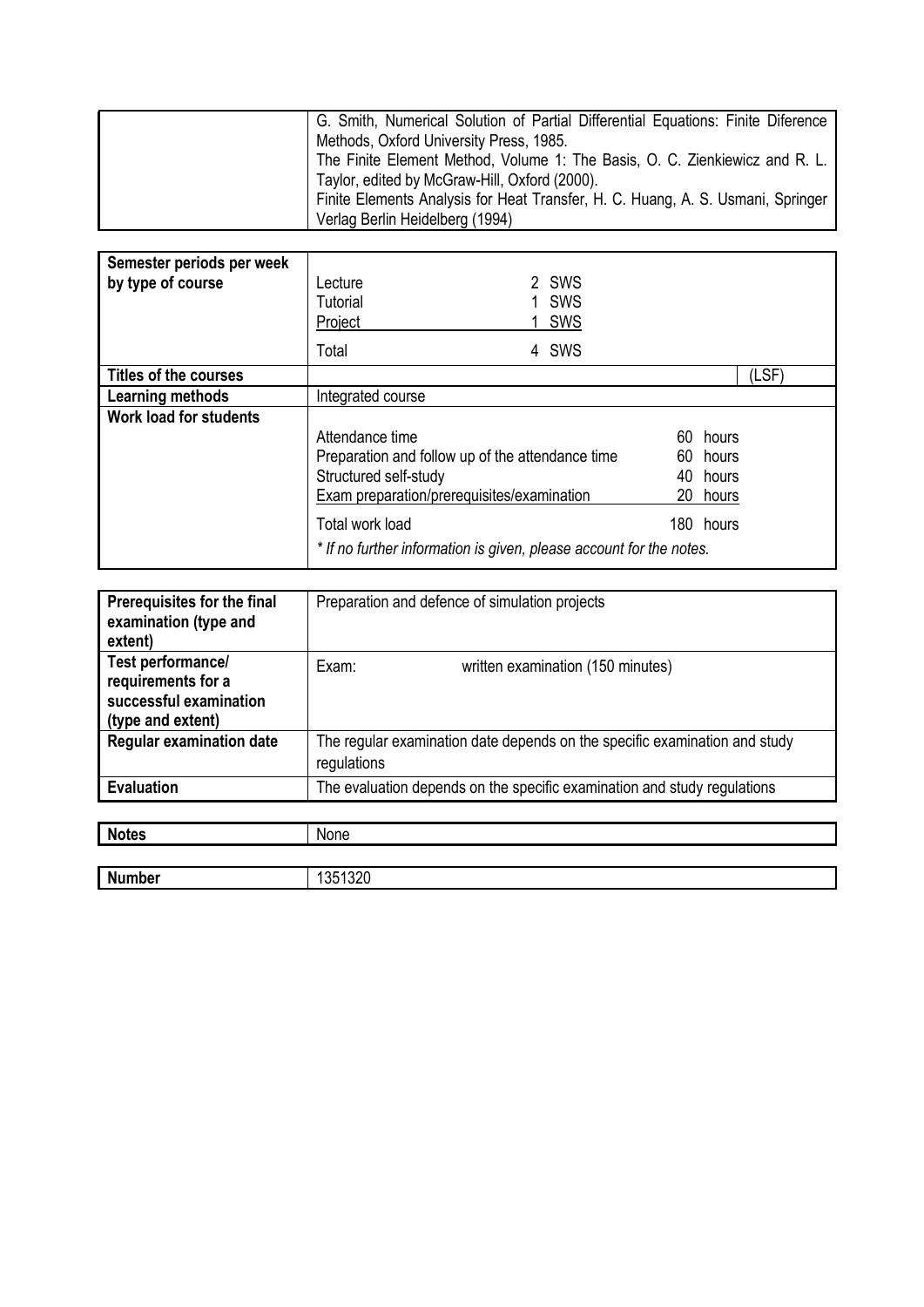| Category                     | <b>Content</b>                  |
|------------------------------|---------------------------------|
| Name (German)                | <b>Modern Wind Turbines</b>     |
| <b>Subtitle</b>              | Technology and economic aspects |
| Name (English)               | <b>Modern Wind Turbines</b>     |
| Credit points and total work | 6                               |
| load                         | 180 hours                       |
| <b>Contact person</b>        | Prof. Dr. Uwe Ritschel          |
| Language                     | English                         |
| <b>Admission restriction</b> | None                            |

| Level                            | Master programme – fundamental                       |
|----------------------------------|------------------------------------------------------|
| <b>Mandatory prerequisites</b>   | <b>None</b>                                          |
| <b>Recommended prerequisites</b> | Technical mechanics and eletrical engineering basics |

| Assignment to curricula         | M.Sc. Electrical Engineering - 2015-03-09 |
|---------------------------------|-------------------------------------------|
| <b>Connection to subsequent</b> | None                                      |
| modules                         |                                           |

|         | maxmax                                 |
|---------|----------------------------------------|
| ------- | ser                                    |
| . וטו   | nester                                 |
| erm.    | semester<br>.or<br>sur<br>nmer<br>⊏au⊦ |

| Learning and qualification    | Basic understanding of functionality and design of wind turbines; Overview of   |  |
|-------------------------------|---------------------------------------------------------------------------------|--|
| objectives (competences)      | technolgy of modern wind turbines, normative foundation for the design, and     |  |
|                               | industrial and economic aspect of use of wind energy.                           |  |
| <b>Course contents</b>        | Topics covered are:                                                             |  |
|                               | Introduction: modern wind turbines and future energy supply                     |  |
|                               | Wind as energy resource                                                         |  |
|                               | History of wind turbines                                                        |  |
|                               | - Rotor blades                                                                  |  |
|                               | - Drive train and power system                                                  |  |
|                               | - Tower and foundation                                                          |  |
|                               | - Mechanical models for wind turbines                                           |  |
|                               | Aerodynamics of wind turbines                                                   |  |
|                               | Operation and control concepts                                                  |  |
|                               | - Simulation and Loads                                                          |  |
|                               | - Windfarms and economic aspects                                                |  |
|                               | - Offshore wind energy                                                          |  |
|                               | Industrial development and production process                                   |  |
| <b>Recommended literature</b> | (2008). Windkraftanlagen: Grundlagen,<br>Technik,<br>Erich<br>Hau<br>Einsatz,   |  |
|                               | Wirtschaftlichkeit (4. Auflage). Springer                                       |  |
|                               | Robert Gasch, Jochen Twele (2013). Windkraftanlagen: Grundlagen, Entwurf,       |  |
|                               | Planung und Betrieb (8. Auflage). Springer                                      |  |
|                               | Alois Schaffarczyk (2012). Einführung in die Windenergietechnik. Hanser         |  |
|                               | Tony Burton et al. (2011). Wind Energy Handbook (2. Auflage). Wiley             |  |
|                               |                                                                                 |  |
|                               | For the books of Hau and Gasch/Twele also English versions are available in the |  |
|                               | library                                                                         |  |

| Semester periods per week<br>by type of course | Lecture<br><b>Tutorial</b><br>Total | 2 SWS<br>2 SWS<br>4 SWS |      |
|------------------------------------------------|-------------------------------------|-------------------------|------|
|                                                |                                     |                         |      |
| Titles of the courses                          |                                     |                         | (LSF |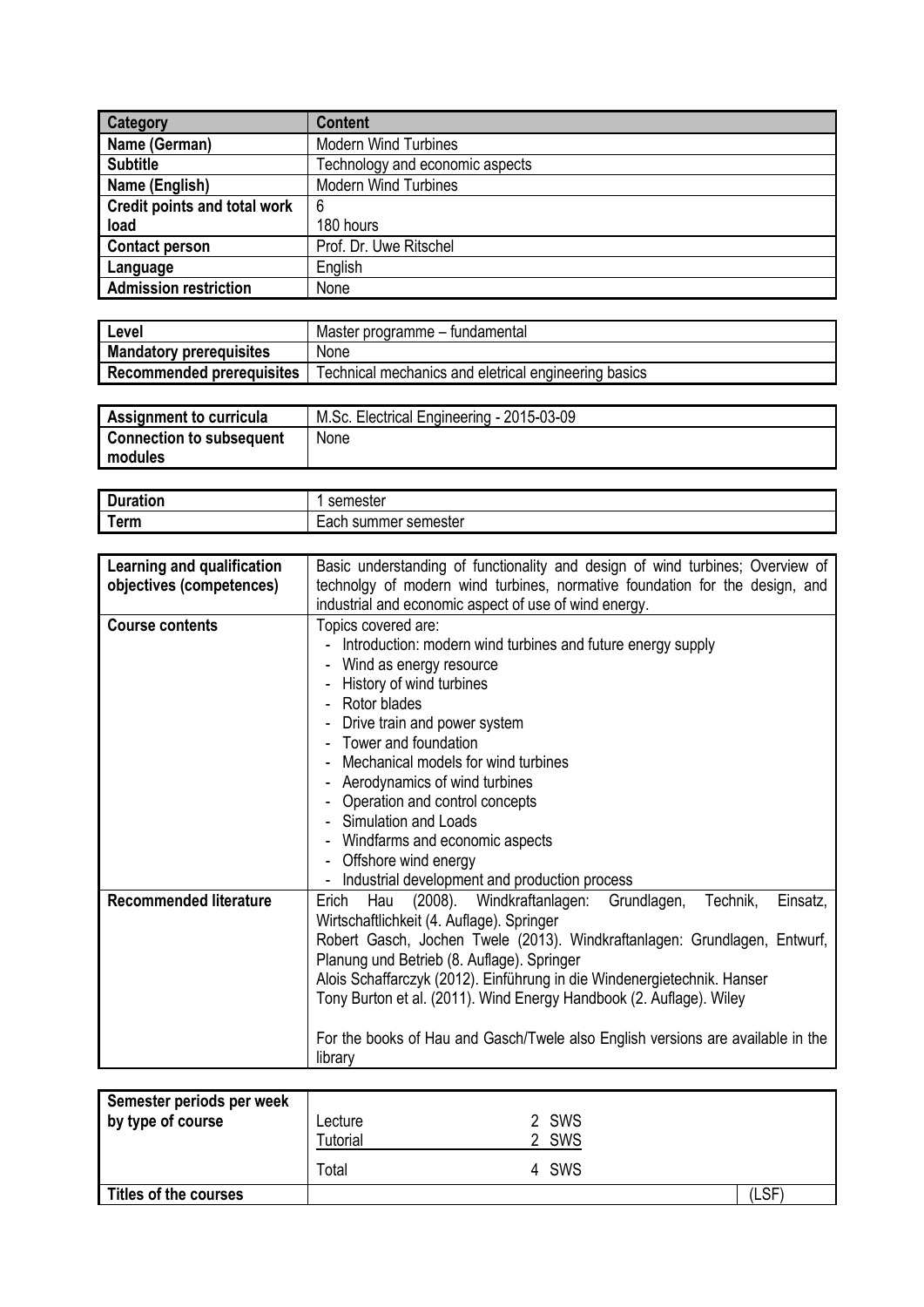| Learning methods       |                                                                     |           |
|------------------------|---------------------------------------------------------------------|-----------|
| Work load for students |                                                                     |           |
|                        | Attendance time                                                     | 56 hours  |
|                        | Preparation and follow up of the attendance time                    | 34 hours  |
|                        | Structured self-study                                               | 60 hours  |
|                        | Exam preparation/prerequisites/examination                          | 30 hours  |
|                        | Total work load                                                     | 180 hours |
|                        | * If no further information is given, please account for the notes. |           |

| Prerequisites for the final<br>examination (type and<br>extent)                        |                                                                                           |
|----------------------------------------------------------------------------------------|-------------------------------------------------------------------------------------------|
| Test performance/<br>requirements for a<br>successful examination<br>(type and extent) | written examination (90 minutes)<br>Exam:                                                 |
| <b>Regular examination date</b>                                                        | The regular examination date depends on the specific examination and study<br>regulations |
| <b>Evaluation</b>                                                                      | The evaluation depends on the specific examination and study regulations                  |

| <b>Notes</b>  | None    |
|---------------|---------|
|               |         |
| <b>Number</b> | 1551420 |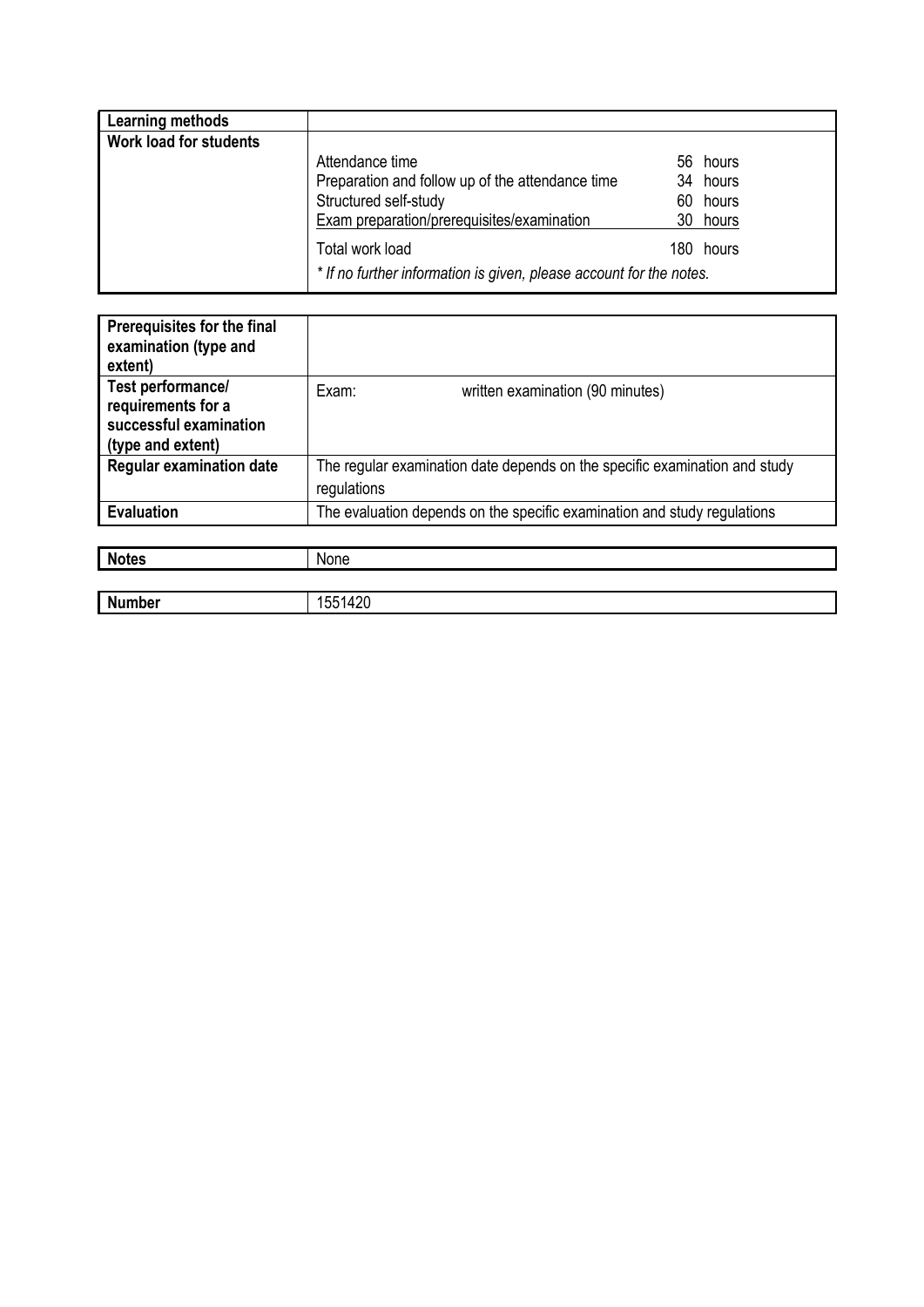| Category                            | <b>Content</b>                                 |
|-------------------------------------|------------------------------------------------|
| Name (German)                       | Numerical Simulation of Electromagnetic Fields |
| <b>Subtitle</b>                     |                                                |
| Name (English)                      | Numerical Simulation of Electromagnetic Fields |
| <b>Credit points and total work</b> | 6                                              |
| load                                | 180 hours                                      |
| <b>Contact person</b>               | Prof. Dr. Ursula van Rienen                    |
| Language                            | English                                        |
| <b>Admission restriction</b>        | None                                           |

| Level                            | Bachelor study course – continuing                                                              |  |
|----------------------------------|-------------------------------------------------------------------------------------------------|--|
| <b>Mandatory prerequisites</b>   | None                                                                                            |  |
| <b>Recommended prerequisites</b> | und 2, Mathematik für<br>Mathematik für Elektrotechnik und Informatik 1                         |  |
|                                  | Elektrotechnik 3, Numerik und Stochastik für Ingenieure, Grundlagen der<br>Elektrotechnik 1 - 3 |  |

| <b>Assignment to curricula</b>             | B.Sc. Elektrotechnik - 2012-09-24<br>M.Sc. Electrical Engineering - 2015-03-09<br>M.Sc. Elektrotechnik - 2013-07-31 |
|--------------------------------------------|---------------------------------------------------------------------------------------------------------------------|
| <b>Connection to subsequent</b><br>modules | None                                                                                                                |

| -                        | semester                   |
|--------------------------|----------------------------|
| <b>Arm</b><br><b>AUL</b> | winter<br>semester<br>⊨ach |

| Learning and qualification<br>objectives (competences) | Specialist expertise:<br>Thorough understanding of the theoretical foundation of numerical methods                                                     |  |
|--------------------------------------------------------|--------------------------------------------------------------------------------------------------------------------------------------------------------|--|
|                                                        | for the simulation of electromagnetic fields                                                                                                           |  |
|                                                        | Methodical expertise:                                                                                                                                  |  |
|                                                        | - Qualified application of numerical methods as the finite element method, the<br>finite integration technology and the boundary element method        |  |
|                                                        | Ability to solve practical problems together with a team with the help of<br>numerical methods (commercial software), document the process and present |  |
|                                                        | the results                                                                                                                                            |  |
|                                                        | Personal and social:                                                                                                                                   |  |
|                                                        | Independence and self-reliance                                                                                                                         |  |
|                                                        | General study and work techniques, self-organization<br>۰                                                                                              |  |
|                                                        | Organization and implementation of projects                                                                                                            |  |
|                                                        | Cooperation and capacity for teamwork                                                                                                                  |  |
|                                                        | Presenting and communicating<br>$\blacksquare$                                                                                                         |  |
|                                                        | Scientific discourse in English language                                                                                                               |  |
| <b>Course contents</b>                                 | Exemplary approach of numerical methods as the finite integration, finite<br>$\overline{\phantom{a}}$                                                  |  |
|                                                        | elements, and boundary elements to different extents                                                                                                   |  |
| <b>Recommended literature</b>                          | None                                                                                                                                                   |  |

| Semester periods per week<br>by type of course | Lecture<br><b>Tutorial</b><br>Project                                                                                                                                       | 2 SWS<br>1 SWS<br>2 SWS |       |
|------------------------------------------------|-----------------------------------------------------------------------------------------------------------------------------------------------------------------------------|-------------------------|-------|
|                                                | Total                                                                                                                                                                       | 5 SWS                   |       |
| <b>Titles of the courses</b>                   | Project/Numerical Simulation of electromagnetic Fields<br>Lecture/Numerical Simulation of electromagnetic Fields<br>Tutorial/Numerical Simulation of electromagnetic Fields |                         | (LSF) |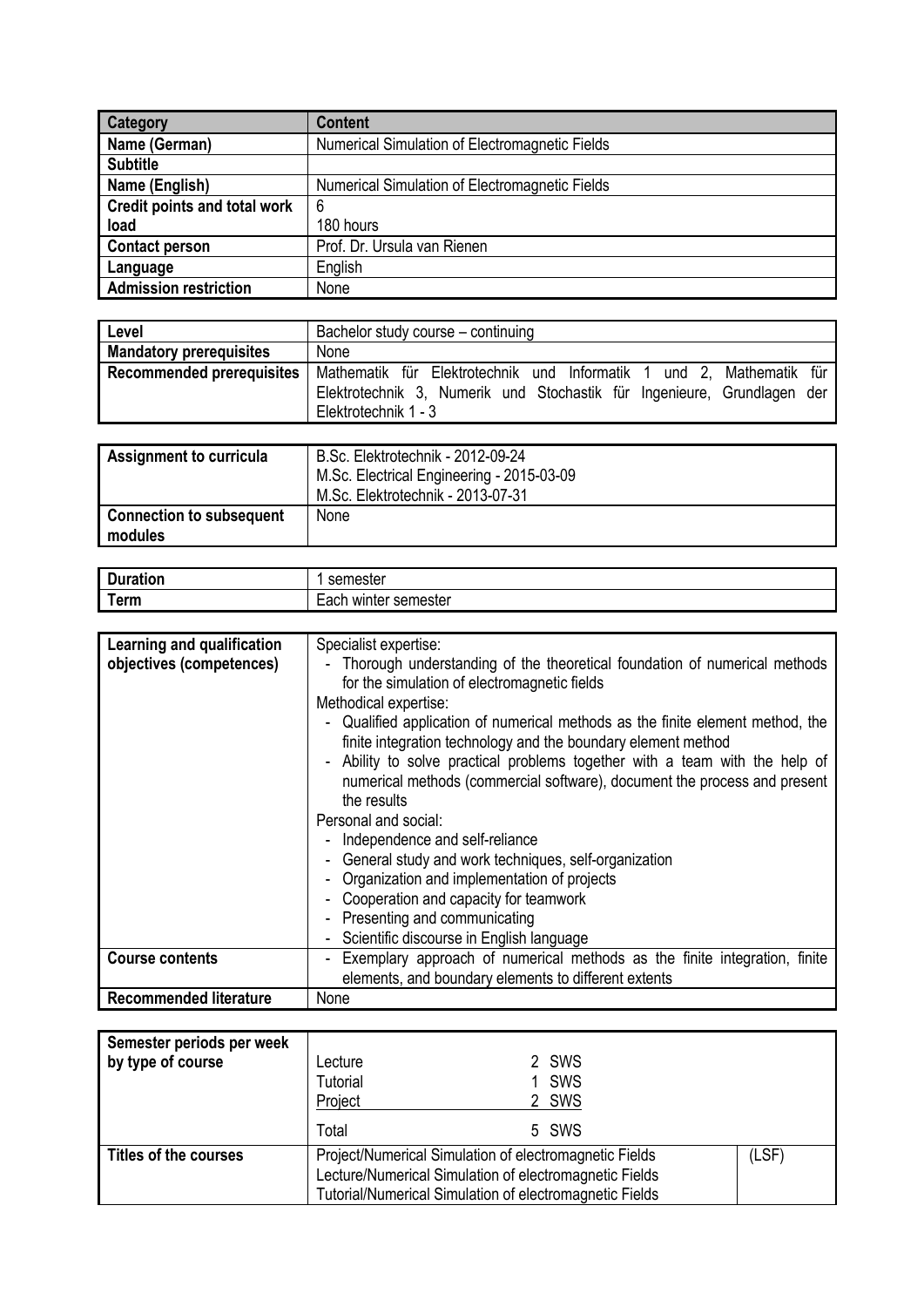| Learning methods              | Listening and taking notes, solving problems, self-study, computer experiments |  |           |
|-------------------------------|--------------------------------------------------------------------------------|--|-----------|
| <b>Work load for students</b> |                                                                                |  |           |
|                               | Attendance time                                                                |  | 75 hours  |
|                               | Preparation and follow up of the attendance time                               |  | 40 hours  |
|                               | Structured self-study                                                          |  | 30 hours  |
|                               | Exam preparation/prerequisites/examination                                     |  | 35 hours  |
|                               | Total work load                                                                |  | 180 hours |
|                               | * If no further information is given, please account for the notes.            |  |           |

| Prerequisites for the final<br>examination (type and<br>extent)   | None                                                                       |                                                                         |
|-------------------------------------------------------------------|----------------------------------------------------------------------------|-------------------------------------------------------------------------|
| Test performance/                                                 | 1. exam:                                                                   | written examination (60 minutes)                                        |
| requirements for a<br>successful examination<br>(type and extent) | $2.$ exam:                                                                 | project report (successful project work and concluding<br>presentation) |
| <b>Regular examination date</b>                                   | The regular examination date depends on the specific examination and study |                                                                         |
|                                                                   | regulations                                                                |                                                                         |
| <b>Evaluation</b>                                                 | The evaluation depends on the specific examination and study regulations   |                                                                         |

| <b>Notes</b>  | None                                |
|---------------|-------------------------------------|
|               |                                     |
| <b>Number</b> | 1301100<br>$\overline{\phantom{a}}$ |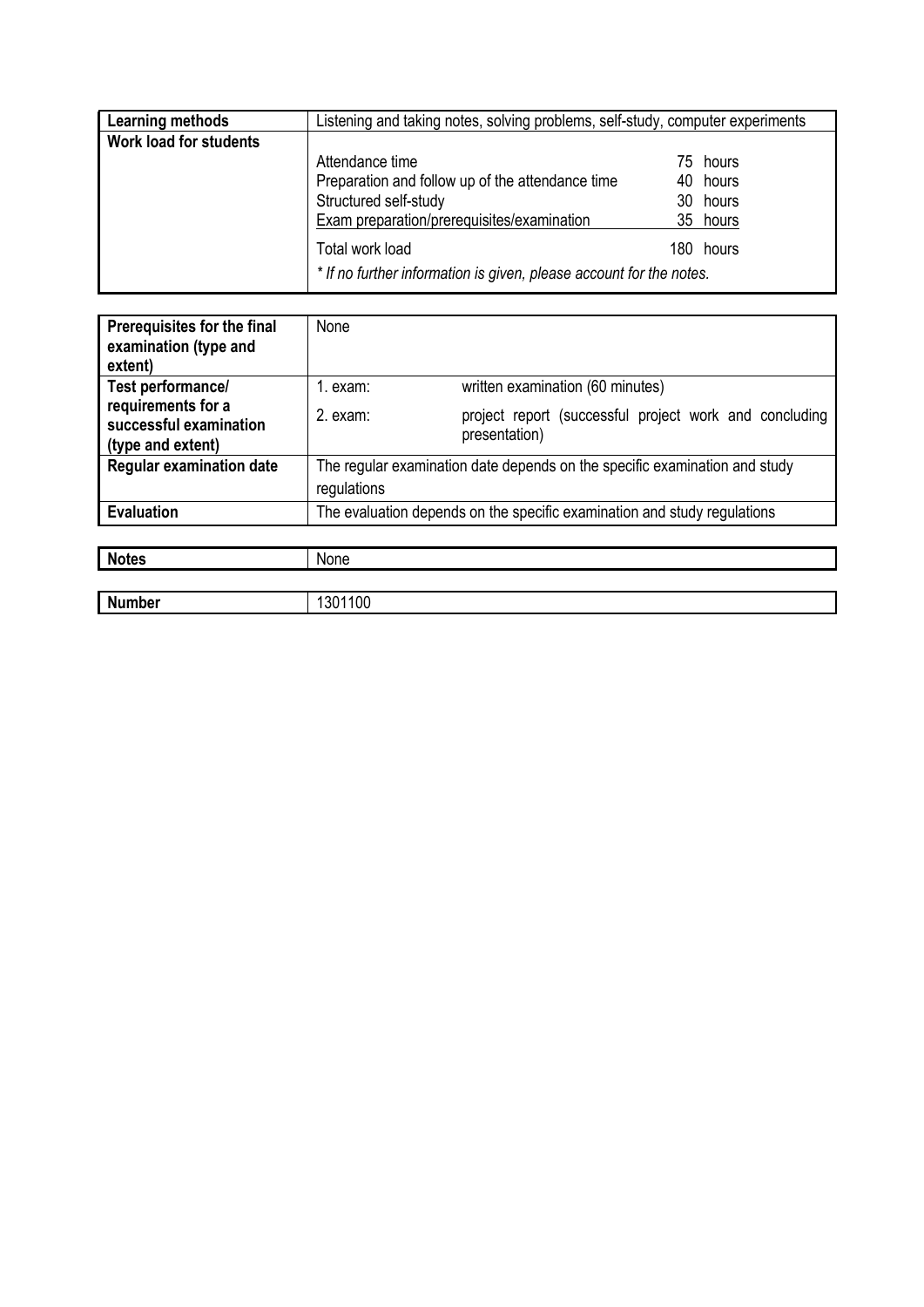| <b>Category</b>                     | <b>Content</b>                                                                             |  |
|-------------------------------------|--------------------------------------------------------------------------------------------|--|
| Name (German)                       | <b>Photonische Systeme</b>                                                                 |  |
| <b>Subtitle</b>                     | Ausgewählte photonische Mess- und Übertragungssysteme                                      |  |
| Name (English)                      | <b>Photonic Systems</b>                                                                    |  |
| <b>Credit points and total work</b> | 6                                                                                          |  |
| load                                | 180 hours                                                                                  |  |
| <b>Contact person</b>               | Prof. Damaschke                                                                            |  |
| Language                            | German                                                                                     |  |
| <b>Admission restriction</b>        | none                                                                                       |  |
|                                     |                                                                                            |  |
| Level                               | Master programme - continuing                                                              |  |
| <b>Mandatory prerequisites</b>      | None                                                                                       |  |
| <b>Recommended prerequisites</b>    | <b>Technische Optik</b>                                                                    |  |
| <b>Assignment to curricula</b>      | M.Sc. Computational Science and Engineering - 2015-04-13                                   |  |
|                                     | M.Sc. Electrical Engineering - 2015-03-09                                                  |  |
|                                     | M.Sc. Elektrotechnik - 2013-07-31                                                          |  |
| <b>Connection to subsequent</b>     | None                                                                                       |  |
| modules                             |                                                                                            |  |
|                                     |                                                                                            |  |
| <b>Duration</b>                     | 1 semester                                                                                 |  |
| <b>Term</b>                         | Each winter semester                                                                       |  |
| Learning and qualification          | Expertise:                                                                                 |  |
| objectives (competences)            | - Wiedergabe und Verständnis grundlegender Begriffe                                        |  |
|                                     | - Verständnis photonischer Modellvorstellungen                                             |  |
|                                     | - Verständnis und Analyse<br>komplexer optischer<br>photonischer<br>und                    |  |
|                                     | Erscheinungen und Systeme                                                                  |  |
|                                     | theoretische und praktische Synthese und Beurteilung einfacher photonischer                |  |
|                                     | Systeme                                                                                    |  |
|                                     | Personal and social:                                                                       |  |
|                                     | Umgang mit empfindlichen optischen Komponenten                                             |  |
|                                     | - Beachtung Laserschutzbestimmungen                                                        |  |
| <b>Course contents</b>              | Optische und photonische Grundbegriffe<br>$\sim$                                           |  |
|                                     | - Modellvorstellungen: Geometrische Optik, Skalare<br>Beugungstheorie,                     |  |
|                                     | Elektromagnetiche Wellen, Streutheorien Quantenbeschreibung, Photonen-                     |  |
|                                     | Materie-Interaktion                                                                        |  |
|                                     | Photonische Systeme: Laser, Lichtwellenleiter, Quantenoptik, Photonische<br>$\blacksquare$ |  |
|                                     | Messsysteme, photonische Kristalle, Hologramme                                             |  |
|                                     | Anwendung photonischer Konzepte in Mess- und Übertragungssystemen                          |  |
| <b>Recommended literature</b>       | E. Hecht: Optik, Oldenbourg Verlag                                                         |  |
|                                     | Albrecht et al.: Laser Doppler and Phase Doppler Measurement Techniques,                   |  |
|                                     | Springer Verlag                                                                            |  |
|                                     | Fomin: Speckle Photography for Fluid Mechanics Measurements, Springer Verlag               |  |
|                                     | Raffel et al.: Particle Image Velocimetry, Springer Verlag                                 |  |
|                                     | Schnars, Jueptner: Digital Holography, Springer Verlag                                     |  |
|                                     | Lourtioz: Photonic Crystals, Springer Verlag                                               |  |
| Semester periods per week           |                                                                                            |  |
| by type of course                   | 2 SWS<br>Lecture                                                                           |  |
|                                     | 2 SWS<br>Seminar                                                                           |  |
|                                     | <u>1 SWS</u><br>Internship                                                                 |  |
|                                     | 5 SWS<br>Total                                                                             |  |
| <b>Titles of the courses</b>        | (LSF)                                                                                      |  |
|                                     |                                                                                            |  |
| <b>Learning methods</b>             | Listening and taking notes, solving problems, self-study, teamwork, giving a               |  |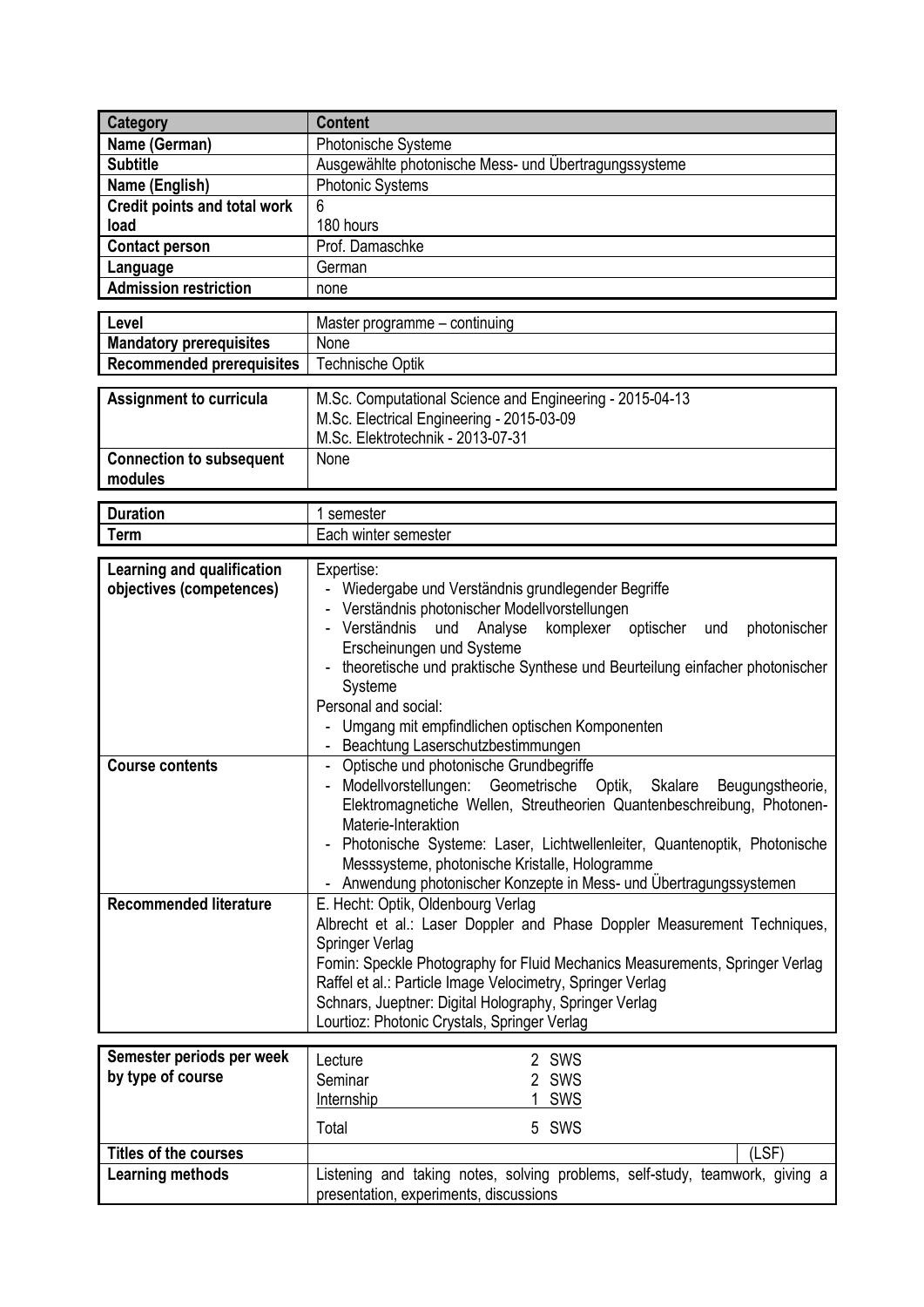| <b>Work load for students</b>                                     | Attendance time<br>hours<br>70.<br>Preparation and follow up of the attendance time<br>30<br>hours<br>Structured self-study<br>50 hours<br>Exam preparation/prerequisites/examination<br>30 hours<br>Total work load<br>180 hours<br>* If no further information is given, please account for the notes. |
|-------------------------------------------------------------------|----------------------------------------------------------------------------------------------------------------------------------------------------------------------------------------------------------------------------------------------------------------------------------------------------------|
| <b>Prerequisites for the final</b>                                | Attendance at experiments in internship and seminars                                                                                                                                                                                                                                                     |
| examination (type and<br>extent)                                  |                                                                                                                                                                                                                                                                                                          |
| <b>Test performance/</b>                                          | $1.$ exam:<br>oral examination (30 minutes)                                                                                                                                                                                                                                                              |
| requirements for a<br>successful examination<br>(type and extent) | presentation (20 minutes)<br>2. exam:                                                                                                                                                                                                                                                                    |
| <b>Regular examination date</b>                                   | The regular examination date depends on the specific examination and study                                                                                                                                                                                                                               |
|                                                                   | regulations                                                                                                                                                                                                                                                                                              |
| <b>Evaluation</b>                                                 | The evaluation depends on the specific examination and study regulations                                                                                                                                                                                                                                 |
| <b>Notes</b>                                                      |                                                                                                                                                                                                                                                                                                          |
|                                                                   | None                                                                                                                                                                                                                                                                                                     |
| <b>Number</b>                                                     | 1351090                                                                                                                                                                                                                                                                                                  |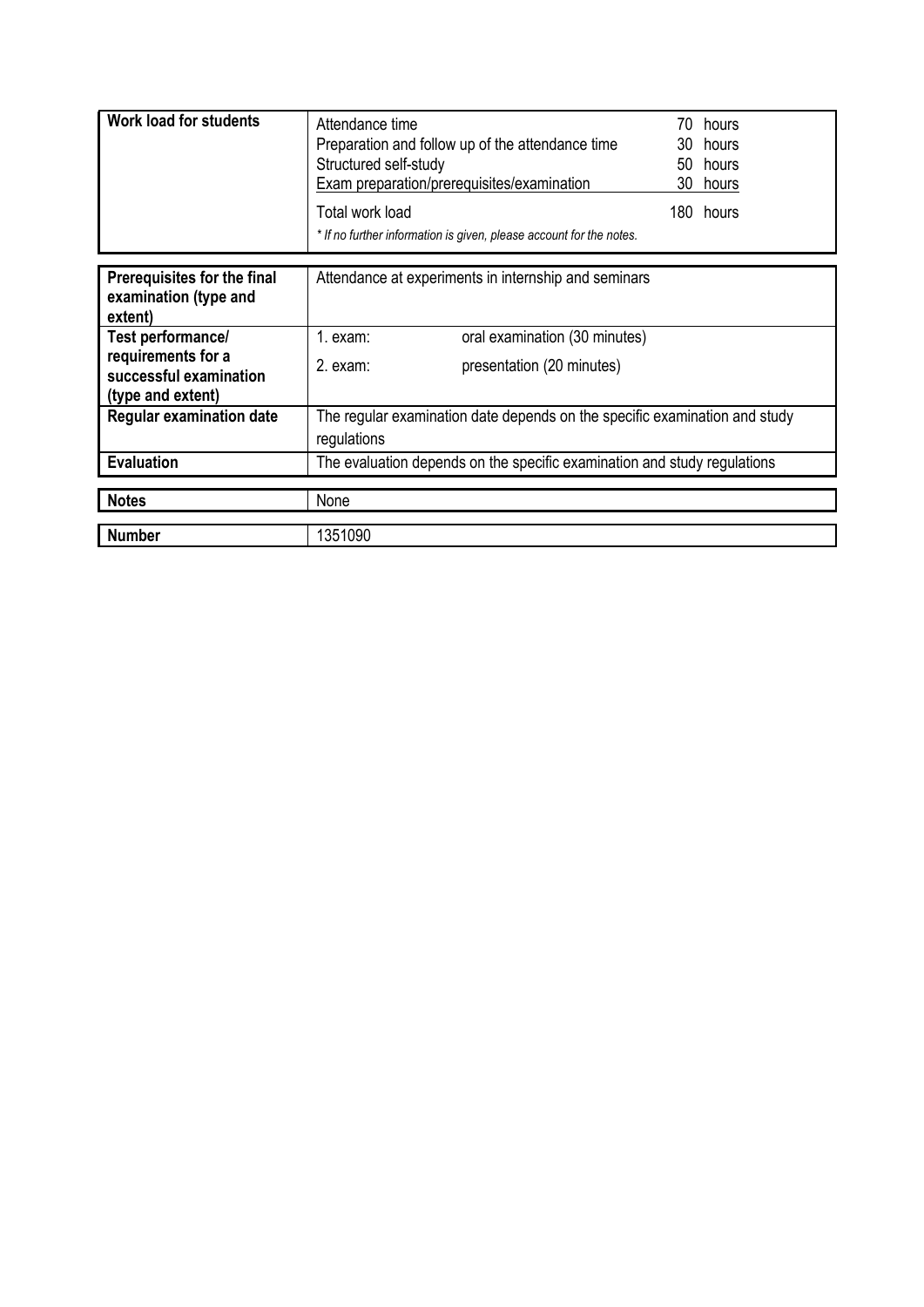| Category                     | <b>Content</b>                                       |
|------------------------------|------------------------------------------------------|
| Name (German)                | <b>Power Electronics for Electrical Power Supply</b> |
| <b>Subtitle</b>              |                                                      |
| Name (English)               | <b>Power Electronics for Electrical Power Supply</b> |
| Credit points and total work | 6                                                    |
| load                         | 180 hours                                            |
| <b>Contact person</b>        | Prof. Eckel                                          |
| Language                     | English                                              |
| <b>Admission restriction</b> | None                                                 |

| Level                          | Master programme – fundamental       |
|--------------------------------|--------------------------------------|
| <b>Mandatory prerequisites</b> | None                                 |
| Recommended prerequisites      | Basic knowledge of power electronics |

| <b>Assignment to curricula</b>  | M.Sc. Electrical Engineering - 2015-03-09 |
|---------------------------------|-------------------------------------------|
| <b>Connection to subsequent</b> | None                                      |
| modules                         |                                           |

| -<br>יוטוי.         | nesiei<br>55                    |
|---------------------|---------------------------------|
| ----<br><b>PULL</b> | winter<br>acı<br>nester<br>ser: |

| Learning and qualification    | Knowledge:                                                                                               |  |  |  |  |
|-------------------------------|----------------------------------------------------------------------------------------------------------|--|--|--|--|
| objectives (competences)      | - Power electronic topologies and their applications in electrical power<br>generation and distribution. |  |  |  |  |
|                               | Application:                                                                                             |  |  |  |  |
|                               | - Dimensioning of power electronic converters                                                            |  |  |  |  |
|                               | Analysis:                                                                                                |  |  |  |  |
|                               | - Characteristics of different converter topologies                                                      |  |  |  |  |
|                               | Personal and social:                                                                                     |  |  |  |  |
|                               | - Independence and self-responsibility                                                                   |  |  |  |  |
|                               | General study and work techniques, self-organisation                                                     |  |  |  |  |
|                               | - Cooperation and capacity for teamwork                                                                  |  |  |  |  |
|                               | Scientific discourse in English language                                                                 |  |  |  |  |
| <b>Course contents</b>        | Basic power electronic topologies                                                                        |  |  |  |  |
|                               | Two level and three level voltage source inverters                                                       |  |  |  |  |
|                               | Application in electrical power generation and distribution                                              |  |  |  |  |
|                               |                                                                                                          |  |  |  |  |
| <b>Recommended literature</b> | Mohan, Undeland, Robbins: Power Electronics: Converters, Applications and                                |  |  |  |  |
|                               | Design                                                                                                   |  |  |  |  |

| Semester periods per week<br>by type of course | Lecture<br><b>Tutorial</b>                                                                                                           | 3 SWS<br>SWS                                     |  |
|------------------------------------------------|--------------------------------------------------------------------------------------------------------------------------------------|--------------------------------------------------|--|
|                                                | Total                                                                                                                                | 4 SWS                                            |  |
| Titles of the courses                          | (LSF)<br>Lecture "Power Electronics for Electrical Power Supply"<br><b>Übung "Power Electronics for Electrical Power Supply"</b>     |                                                  |  |
| Learning methods                               |                                                                                                                                      |                                                  |  |
| <b>Work load for students</b>                  | Attendance time<br>Preparation and follow up of the attendance time<br>Exam preparation/prerequisites/examination<br>Total work load | 56 hours<br>64 hours<br>60 hours<br>180<br>hours |  |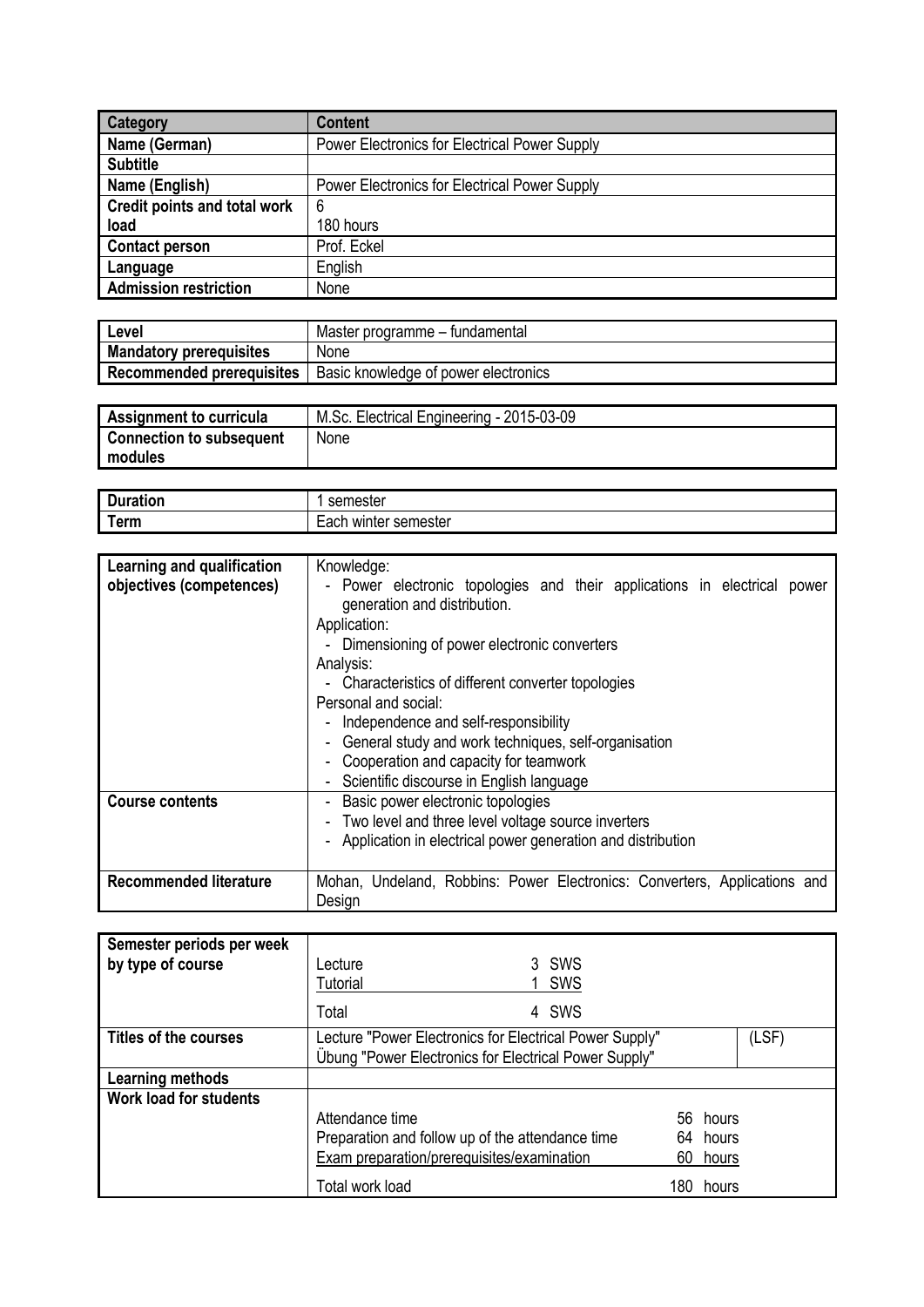| * If no further information is given, please account for the notes. |
|---------------------------------------------------------------------|
|                                                                     |

| Prerequisites for the final<br>examination (type and<br>extent)                        | None                                                                                      |  |  |
|----------------------------------------------------------------------------------------|-------------------------------------------------------------------------------------------|--|--|
| Test performance/<br>requirements for a<br>successful examination<br>(type and extent) | Exam:<br>written examination (90 minutes)                                                 |  |  |
| <b>Regular examination date</b>                                                        | The regular examination date depends on the specific examination and study<br>regulations |  |  |
| <b>Evaluation</b>                                                                      | The evaluation depends on the specific examination and study regulations                  |  |  |
| <b>Notes</b>                                                                           | None                                                                                      |  |  |
| <b>Number</b>                                                                          | 1351400                                                                                   |  |  |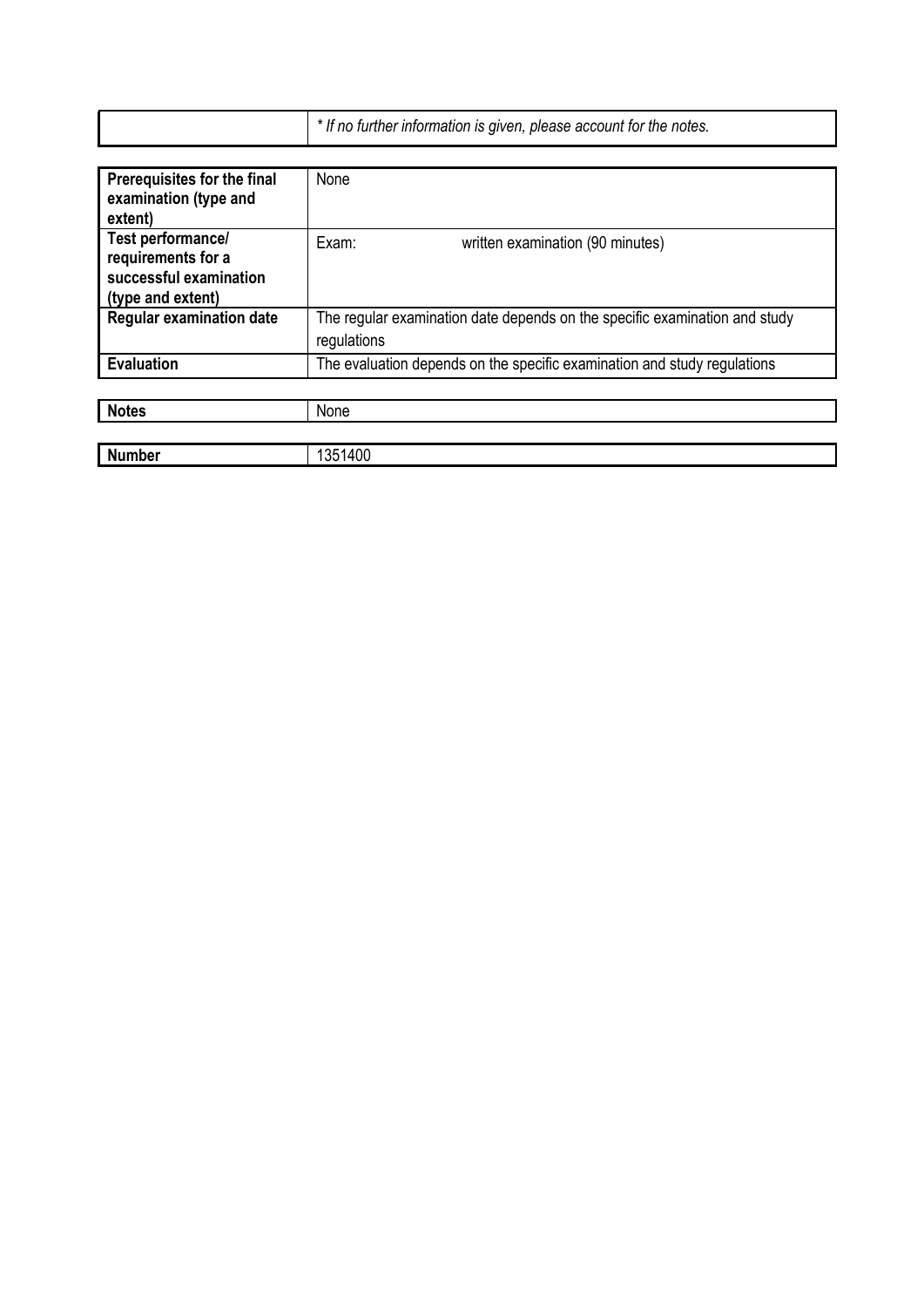| Category                            | <b>Content</b>                          |
|-------------------------------------|-----------------------------------------|
| Name (German)                       | Programmierbare Integrierte Schaltungen |
| <b>Subtitle</b>                     |                                         |
| Name (English)                      | Programmable Integrated Circuits        |
| <b>Credit points and total work</b> | 6 credit points                         |
| load                                | 180 hours                               |
| <b>Contact person</b>               | Dr. Kirchner                            |
| Language                            | English, German                         |
| <b>Admission restriction</b>        | None                                    |

| Level                            | Master programme – specialising                                                     |  |  |
|----------------------------------|-------------------------------------------------------------------------------------|--|--|
| <b>Mandatory prerequisites</b>   | None                                                                                |  |  |
| <b>Recommended prerequisites</b> | Basic skills in analysis and synthesis of analogue and digital electronic circuits. |  |  |

| <b>Assignment to curricula</b>             | M.Sc. Computational Science and Engineering - 2015-04-13<br>M.Sc. Electrical Engineering - 2015-03-09<br>M.Sc. Elektrotechnik - 2013-07-31<br>M.Sc. Informationstechnik/Technische Informatik - 2013-09-09 |
|--------------------------------------------|------------------------------------------------------------------------------------------------------------------------------------------------------------------------------------------------------------|
| <b>Connection to subsequent</b><br>modules | None                                                                                                                                                                                                       |

| -                  | nesters                                                                            |
|--------------------|------------------------------------------------------------------------------------|
| auon.              | <u>.</u>                                                                           |
| -<br>orm<br>ווויסי | . <b>.</b><br>nester<br>יהי<br>, semeste,<br>–dül '<br>and the control of the con- |

| Learning and qualification    | Competence to implement primarily digital systems into programmable logic    |  |  |  |
|-------------------------------|------------------------------------------------------------------------------|--|--|--|
| objectives (competences)      | devices using different implementation tools and simulators.                 |  |  |  |
| <b>Course contents</b>        | - Structure of simple and complex Programmable Logic Devices (PLD).          |  |  |  |
|                               | Mapping of digital modules to PLD.                                           |  |  |  |
|                               | - Field Programmable Gate Arrays.                                            |  |  |  |
|                               | - Design input methods.                                                      |  |  |  |
|                               | - Hardware Description Languages.                                            |  |  |  |
|                               | - Simulation of digital designs. Functional, Gate-level-, Timing-simulation. |  |  |  |
|                               | - Special problems in digital design.                                        |  |  |  |
|                               | - Practical exercises using CPLD and FPGA.                                   |  |  |  |
| <b>Recommended literature</b> | Lecture scripts                                                              |  |  |  |
|                               | P. Ashenden: The System Designers Guide to VHD-AMS                           |  |  |  |
|                               | P. Ashenden: Digital Design - An Embedded Systems Approach Using Verilog     |  |  |  |

| Semester periods per week<br>by type of course | Lectures<br><b>Tutorial</b>                                                             | 3 SWS<br>2 SWS |       |
|------------------------------------------------|-----------------------------------------------------------------------------------------|----------------|-------|
|                                                | Total                                                                                   | 5 SWS          |       |
| Titles of the courses                          | Lectures: Lect1: 1 SWS, Lect2: 2SWS<br>(LSF)                                            |                |       |
|                                                | Tutorial: Lect1: 1 SWS, Lect2: 1SWS                                                     |                |       |
| Learning methods                               | Listening and taking notes, solving problems, self-study                                |                |       |
| <b>Work load for students</b>                  | Attendance time                                                                         | 70 hours       |       |
|                                                | Structured self-study                                                                   | 34 hours       |       |
|                                                | Exam preparation/prerequisites/examination                                              | 76 -           | hours |
|                                                | Total work load<br>* If no further information are given, please account for the notes. | 180 hours      |       |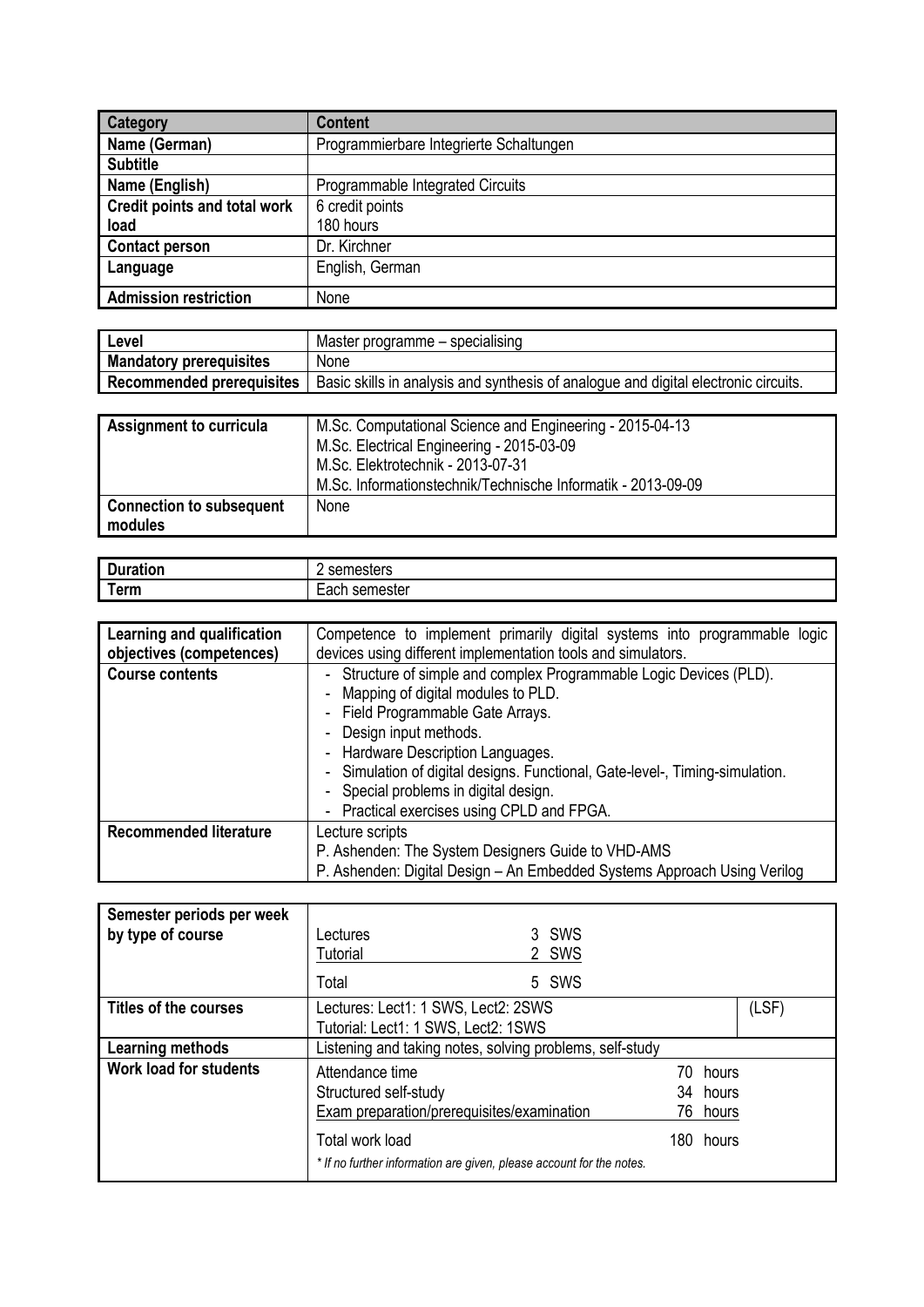| <b>Prerequisites for the final</b><br>examination (type and<br>extent) | Project report                                                             |
|------------------------------------------------------------------------|----------------------------------------------------------------------------|
| Test performance/                                                      | 1 <sup>st</sup> examination: oral examination (20 minutes)                 |
| requirements for a                                                     | 2 <sup>nd</sup> examination: project report (60 hours)                     |
| successful examination                                                 |                                                                            |
| (type and extent)                                                      |                                                                            |
| <b>Regular examination date</b>                                        | The regular examination date depends on the specific examination and study |
|                                                                        | regulations                                                                |
| <b>Evaluation</b>                                                      | The evaluation depends on the specific examination and study regulations   |
|                                                                        |                                                                            |

| <b>Notes</b>  | None    |
|---------------|---------|
|               |         |
| <b>Number</b> | 1351100 |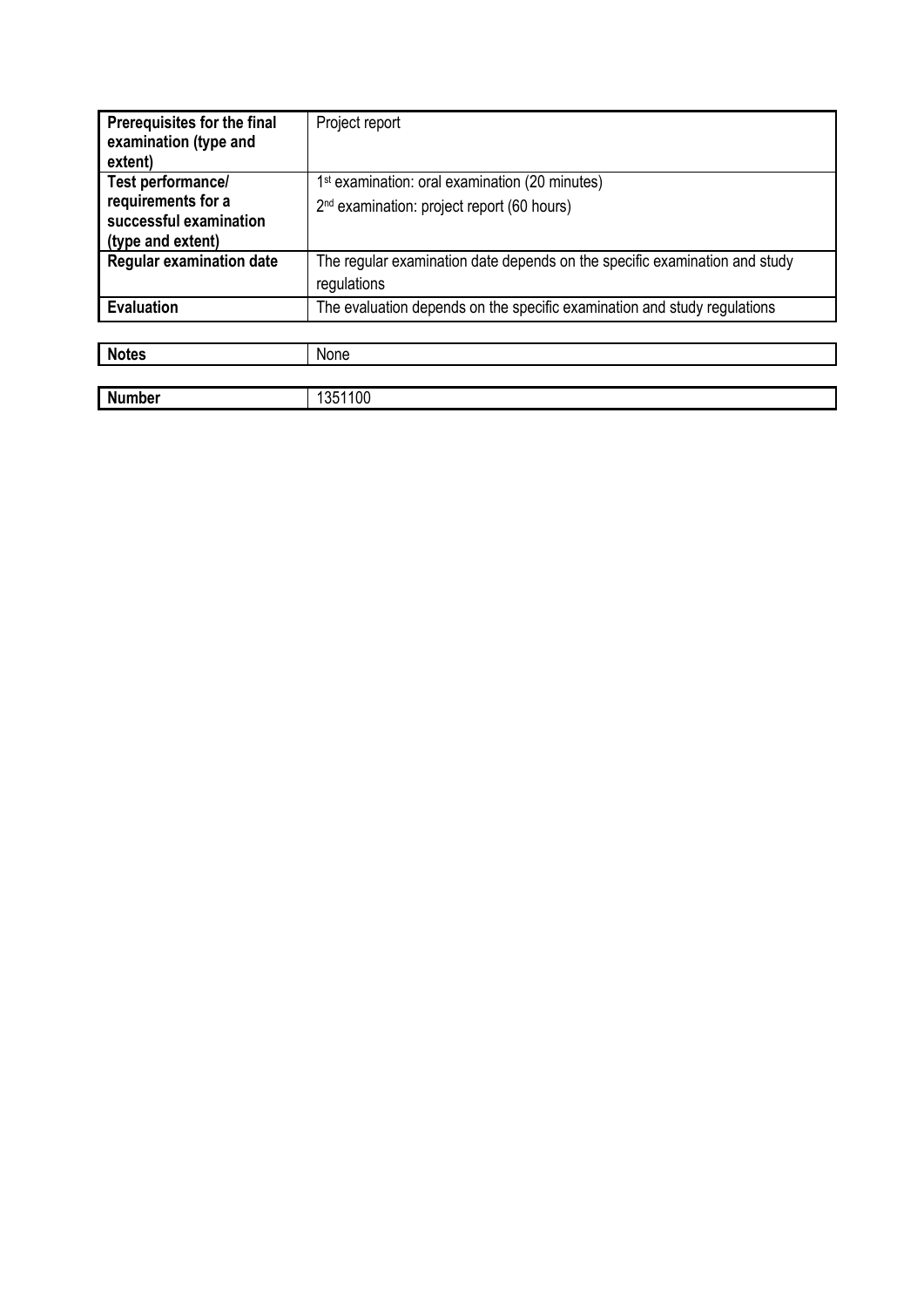| Category                            | <b>Content</b>                           |  |  |
|-------------------------------------|------------------------------------------|--|--|
| Name (German)                       | <b>Project Seminar Virtual Acoustics</b> |  |  |
| <b>Subtitle</b>                     |                                          |  |  |
| Name (English)                      | <b>Project Seminar Virtual Acoustics</b> |  |  |
| <b>Credit points and total work</b> | 6                                        |  |  |
| load                                | 180 hours                                |  |  |
| <b>Contact person</b>               | Prof. Sascha Spors                       |  |  |
| Language                            | English, German                          |  |  |
| Admission restriction               | None                                     |  |  |

| Level                          | Master programme – specialising |  |  |
|--------------------------------|---------------------------------|--|--|
| <b>Mandatory prerequisites</b> | None                            |  |  |
| Recommended prerequisites      | None                            |  |  |

| <b>Assignment to curricula</b>             | M.Sc. Electrical Engineering - 2015-03-09<br>M.Sc. Elektrotechnik - 2013-07-31<br>M.Sc. Informationstechnik/Technische Informatik - 2013-09-09 |
|--------------------------------------------|------------------------------------------------------------------------------------------------------------------------------------------------|
| <b>Connection to subsequent</b><br>modules | None                                                                                                                                           |

| $\overline{\phantom{a}}$<br>.<br>auon. | semester<br>ser            |
|----------------------------------------|----------------------------|
| orm<br><b>GUIL</b>                     | semester<br>summer<br>each |

| Learning and qualification<br>objectives (competences) | Autonomous familiarisation and preperation of a specific topic from virtual<br>acoustics. Presentation of a complex technical topic in a talk. Preperation of a<br>written summary.                                                                                                                        |
|--------------------------------------------------------|------------------------------------------------------------------------------------------------------------------------------------------------------------------------------------------------------------------------------------------------------------------------------------------------------------|
|                                                        | Personal and social:<br>Independence and self-responsibility<br>- General study and work techniques, self-organisation<br>- Organisation and implementation of projects<br>- Presenting and communicating<br>- Scientific discourse in English language                                                    |
| <b>Course contents</b>                                 | Review of literature and presentation of a selected topic in the field of virtual<br>acoustics. Topics from the field of human auditory perception, sound field<br>analysis, binaural synthesis, sound field synthesis and evaluation of spatial audio<br>are handed out at the beginning of the semester. |
| <b>Recommended literature</b>                          | None                                                                                                                                                                                                                                                                                                       |

| Semester periods per week<br>by type of course | Lecture<br>Seminar<br>Internship                                                                                     | <b>SWS</b><br>2 SWS<br>SWS |       |
|------------------------------------------------|----------------------------------------------------------------------------------------------------------------------|----------------------------|-------|
|                                                | Total                                                                                                                | 4 SWS                      |       |
| <b>Titles of the courses</b>                   |                                                                                                                      |                            | (LSF) |
| Learning methods                               | Listening and taking notes, discussion, self-study, solving problems, teamwork,<br>giving presentations, experiments |                            |       |
| <b>Work load for students</b>                  |                                                                                                                      |                            |       |
|                                                | Attendance time                                                                                                      | 56.<br>hours               |       |
|                                                | Preparation and follow up of the attendance time                                                                     | 60 hours                   |       |
|                                                | Structured self-study                                                                                                | 40<br>hours                |       |
|                                                | Exam preparation/prerequisites/examination                                                                           | 24 hours                   |       |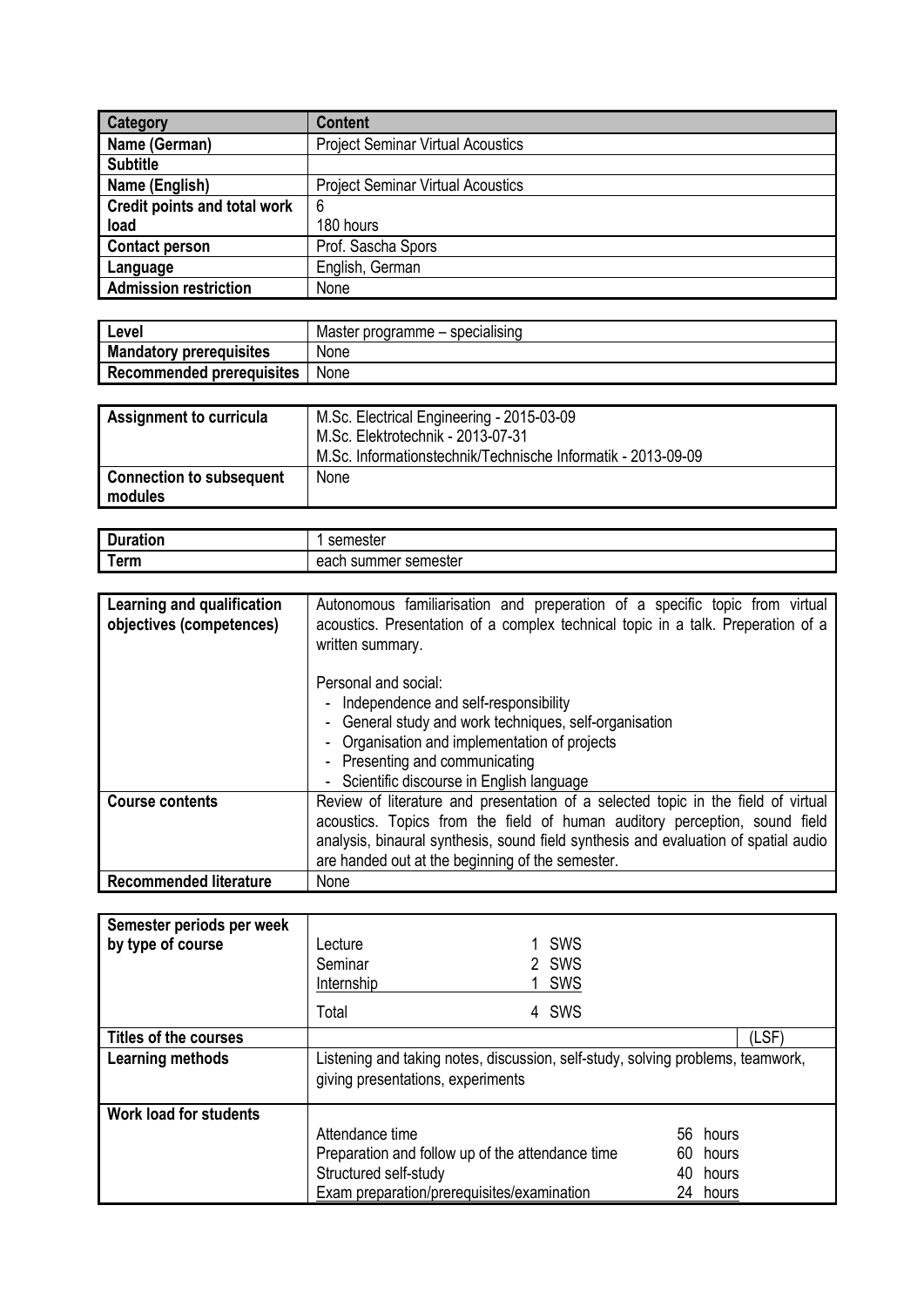| Total work load                                                     | 180 hours |
|---------------------------------------------------------------------|-----------|
| * If no further information is given, please account for the notes. |           |

| <b>Prerequisites for the final</b><br>examination (type and<br>extent) | None                                                                                      |                                                                          |
|------------------------------------------------------------------------|-------------------------------------------------------------------------------------------|--------------------------------------------------------------------------|
| Test performance/<br>requirements for a                                | 1. exam:                                                                                  | other exam (successful passing of the evaluated practial<br>experiments) |
| successful examination<br>(type and extent)                            | $2.$ exam:                                                                                | presentation (on a selected topic, 30 minutes)                           |
| <b>Regular examination date</b>                                        | The regular examination date depends on the specific examination and study<br>regulations |                                                                          |
| <b>Evaluation</b>                                                      | The evaluation depends on the specific examination and study regulations                  |                                                                          |
|                                                                        |                                                                                           |                                                                          |
| <b>Notes</b>                                                           | None                                                                                      |                                                                          |
|                                                                        |                                                                                           |                                                                          |
| <b>Number</b>                                                          | 1351110                                                                                   |                                                                          |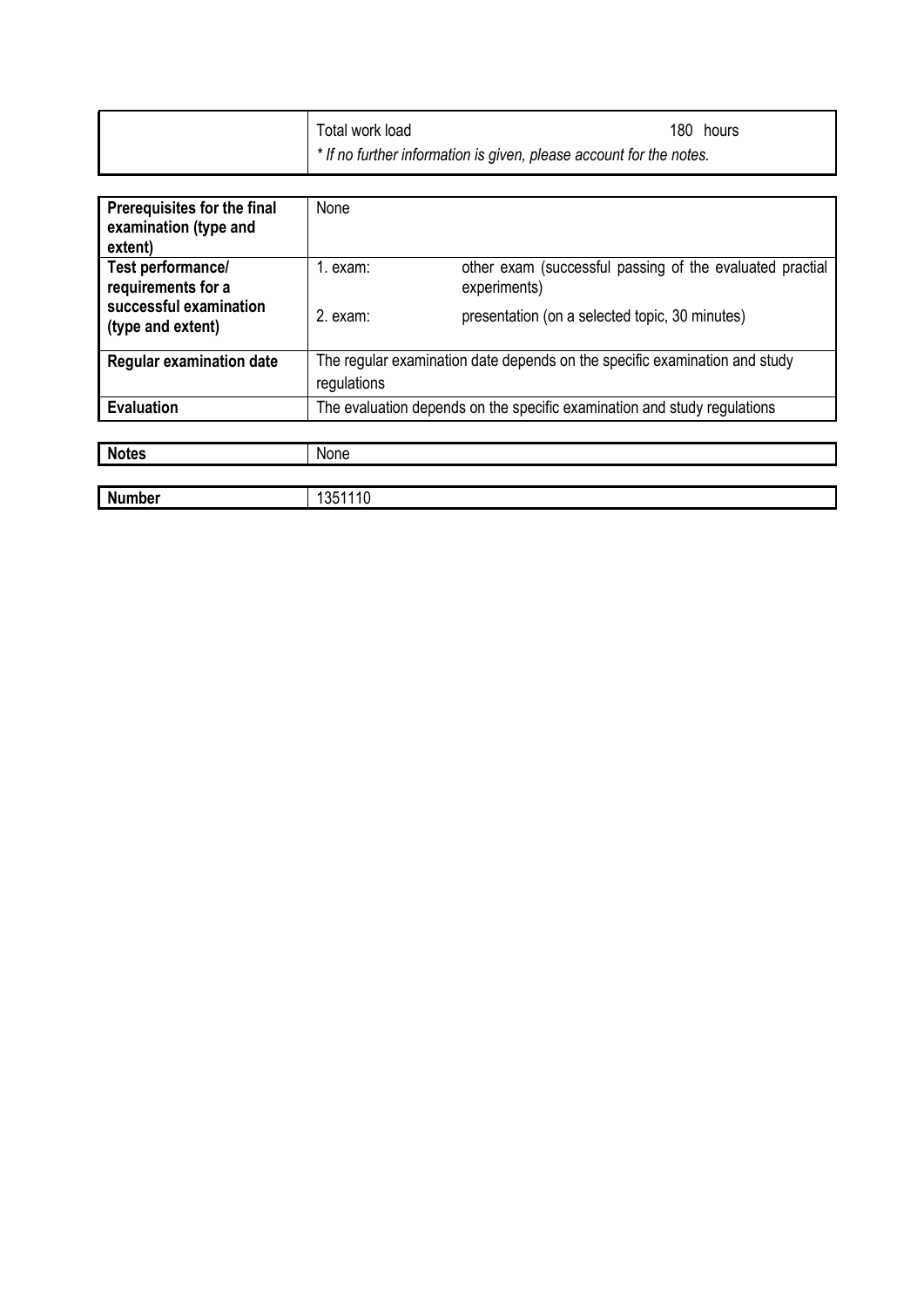| Category                            | <b>Content</b>                                      |
|-------------------------------------|-----------------------------------------------------|
| Name (German)                       | Projektseminar Eingebettete Systeme                 |
| <b>Subtitle</b>                     |                                                     |
| Name (English)                      | <b>Project Seminar Embedded Systems</b>             |
| <b>Credit points and total work</b> | 6                                                   |
| load                                | 180 hours                                           |
| <b>Contact person</b>               | Prof. Haubelt                                       |
| Language                            | German, English                                     |
|                                     | Will be announced until the second week of classes. |
| Admission restriction               | None                                                |

| Level                          | Master programme – continuing |
|--------------------------------|-------------------------------|
| <b>Mandatory prerequisites</b> | None                          |
| Recommended prerequisites      | None                          |

| <b>Assignment to curricula</b>             | M.Sc. Electrical Engineering - 2015-03-09<br>M.Sc. Elektrotechnik - 2013-07-31<br>M.Sc. Informationstechnik/Technische Informatik - 2013-09-09 |
|--------------------------------------------|------------------------------------------------------------------------------------------------------------------------------------------------|
| <b>Connection to subsequent</b><br>modules | None                                                                                                                                           |

| -<br>--------<br>auun.<br>. . | .<br>пеэтег<br>351        |
|-------------------------------|---------------------------|
| -<br>orm<br><u>enn</u>        | –a∪il Semester<br>- - - - |

| Learning and qualification    | Independent acquisition of research topics                                          |
|-------------------------------|-------------------------------------------------------------------------------------|
| objectives (competences)      | - Conducting literature studies                                                     |
|                               | - Giving scientific talks                                                           |
|                               | - Writing small research reports                                                    |
|                               | Personal and social skills:                                                         |
|                               | - Self-reliance and personal responsibility, capacity for teamwork, Presentation    |
|                               | and communication                                                                   |
| <b>Course contents</b>        | The seminar permits a practical training of scientific work in small groups based   |
|                               | on a state-of-the-art research topic. Different topics will be provided by research |
|                               | groups at the institute MD.                                                         |
| <b>Recommended literature</b> | <b>None</b>                                                                         |

| Semester periods per week<br>by type of course | Seminar<br>Consultation<br>Total                                          | 2 SWS<br>1 SWS<br>3 SWS |           |
|------------------------------------------------|---------------------------------------------------------------------------|-------------------------|-----------|
| <b>Titles of the courses</b>                   |                                                                           |                         | (LSF)     |
| Learning methods                               | self-study, consultation, giving a talk, project work, literature studies |                         |           |
| Work load for students                         |                                                                           |                         |           |
|                                                | Attendance time                                                           |                         | 42 hours  |
|                                                | Preparation and follow up of the attendance time                          |                         | 84 hours  |
|                                                | Exam preparation/prerequisites/examination                                |                         | 54 hours  |
|                                                | Total work load                                                           |                         | 180 hours |
|                                                | * If no further information is given, please account for the notes.       |                         |           |

| <b>Prerequisites for the final</b> | None |
|------------------------------------|------|
| examination (type and              |      |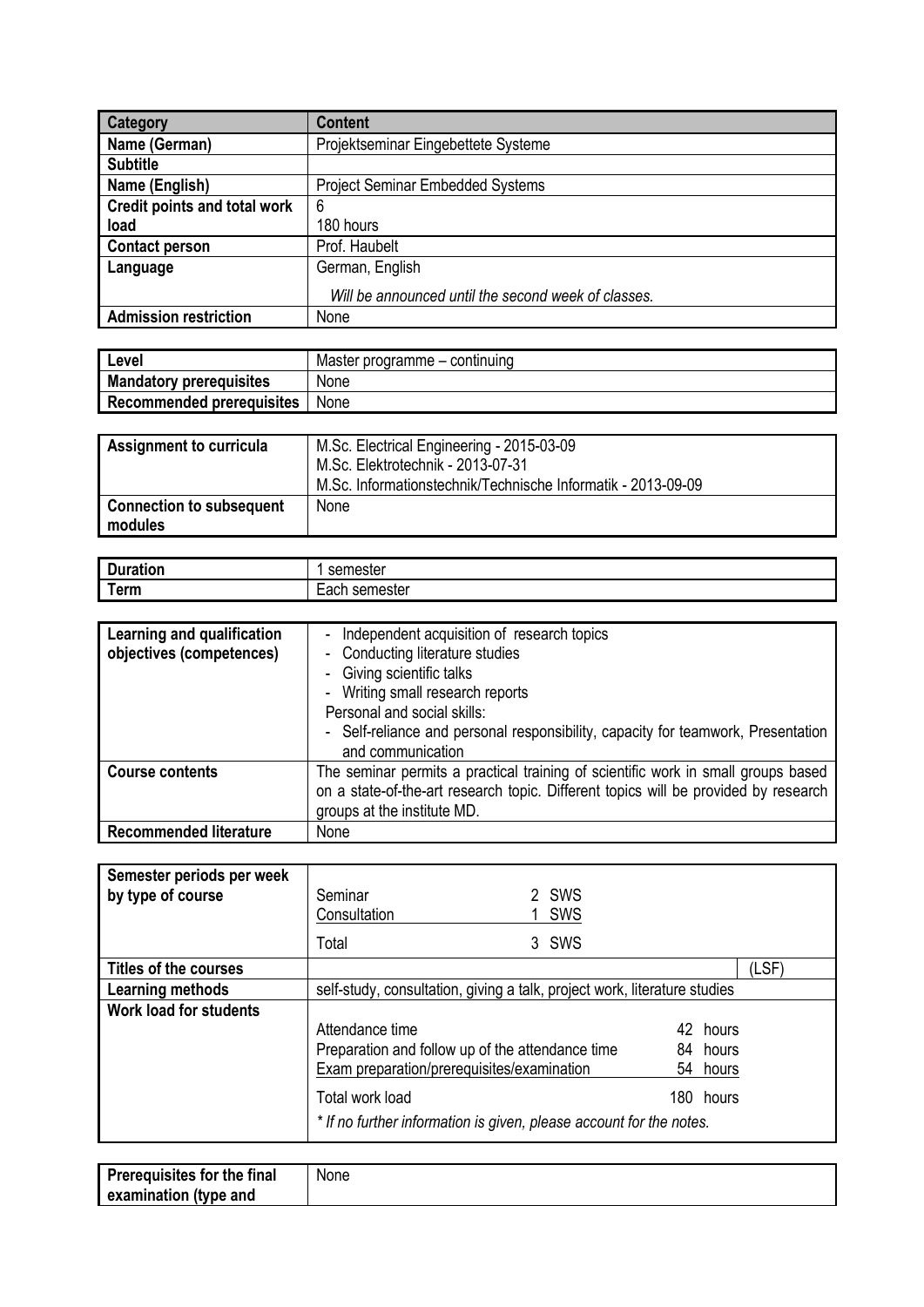| extent)                                     |                                                                            |                                                                          |
|---------------------------------------------|----------------------------------------------------------------------------|--------------------------------------------------------------------------|
| Test performance/<br>requirements for a     | 1. exam:                                                                   | (30 minutes, with subsequent scientific<br>Presentation<br>discussion)   |
| successful examination<br>(type and extent) | $2.$ exam:                                                                 | report (approx. 5-20 pages)                                              |
| <b>Regular examination date</b>             | The regular examination date depends on the specific examination and study |                                                                          |
|                                             | regulations                                                                |                                                                          |
| <b>Evaluation</b>                           |                                                                            | The evaluation depends on the specific examination and study regulations |
|                                             |                                                                            |                                                                          |

| <b>Notes</b>  | None    |
|---------------|---------|
|               |         |
| <b>Number</b> | 1351120 |

 $\blacksquare$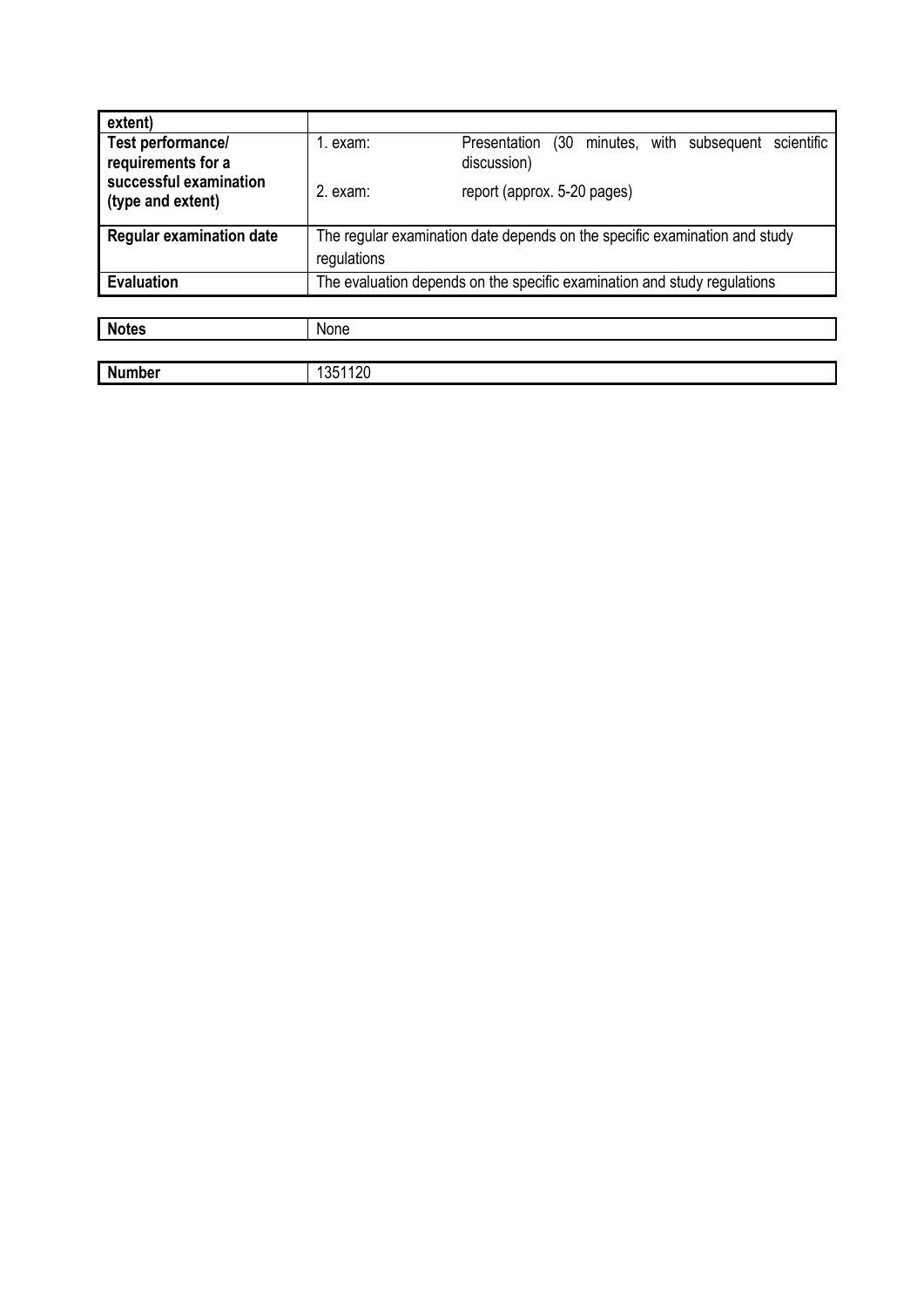| Category                            | <b>Content</b>                              |
|-------------------------------------|---------------------------------------------|
| Name (German)                       | Projektseminar Funkkommunikation            |
| <b>Subtitle</b>                     |                                             |
| Name (English)                      | <b>Project Seminar Radio Communications</b> |
| <b>Credit points and total work</b> | 6                                           |
| load                                | 180 hours                                   |
| <b>Contact person</b>               | Prof. Tobias Weber                          |
| Language                            | English                                     |
| Admission restriction               | None                                        |

| Level                          | Master programme – continuing |
|--------------------------------|-------------------------------|
| <b>Mandatory prerequisites</b> | None                          |
| Recommended prerequisites      | None                          |

| <b>Assignment to curricula</b>             | M.Sc. Electrical Engineering - 2015-03-09<br>M.Sc. Elektrotechnik - 2013-07-31<br>M.Sc. Informationstechnik/Technische Informatik - 2013-09-09 |
|--------------------------------------------|------------------------------------------------------------------------------------------------------------------------------------------------|
| <b>Connection to subsequent</b><br>modules | None                                                                                                                                           |

| $\overline{\phantom{a}}$<br>.<br>auon. | semester<br>ser            |
|----------------------------------------|----------------------------|
| orm<br><b>GUIL</b>                     | semester<br>summer<br>each |

| Learning and qualification    | Expertise:                                                                                                                                                                                                                                                                                                                                                                                                                                       |  |  |
|-------------------------------|--------------------------------------------------------------------------------------------------------------------------------------------------------------------------------------------------------------------------------------------------------------------------------------------------------------------------------------------------------------------------------------------------------------------------------------------------|--|--|
| objectives (competences)      | studying and analyzing a specified scientific publication<br>understanding and describing complex technical backgrounds<br>carrying out complementary experimental and theoretical investigations<br>giving a presentation<br>Soft skills:<br>- self-dependence<br>General study and work techniques, self-organization<br>cooperation and ability to work in a team<br>presenting and communicating<br>scientific discourse in English language |  |  |
| <b>Course contents</b>        | Extension of the basic theoretical knowledge in the field of radio communications                                                                                                                                                                                                                                                                                                                                                                |  |  |
|                               | through a lecture and later application of this theory in a project work done by the<br>students. Anually changing application examples from the areas of multiuser<br>communications, radar technology, radio navigation and metrology will<br>considered. Related to this basics from estimation theory, information theory,<br>microwave technology and communications will be covered by the lecture.                                        |  |  |
| <b>Recommended literature</b> | will be announced in the first lecture                                                                                                                                                                                                                                                                                                                                                                                                           |  |  |

| Semester periods per week<br>by type of course | Lecture<br>Internship                                                      | 3 SWS<br>SWS |  |
|------------------------------------------------|----------------------------------------------------------------------------|--------------|--|
|                                                | Total                                                                      | 4 SWS        |  |
| <b>Titles of the courses</b>                   |                                                                            | (LSF)        |  |
| <b>Learning methods</b>                        | Listening, taking notes, self studies, experiements, giving a presentation |              |  |
| <b>Work load for students</b>                  |                                                                            |              |  |
|                                                | Attendance time                                                            | 56 hours     |  |
|                                                | Preparation and follow up of the attendance time<br>50 hours               |              |  |
|                                                | Structured self-study                                                      | 50 hours     |  |
|                                                | Exam preparation/prerequisites/examination                                 | 24 hours     |  |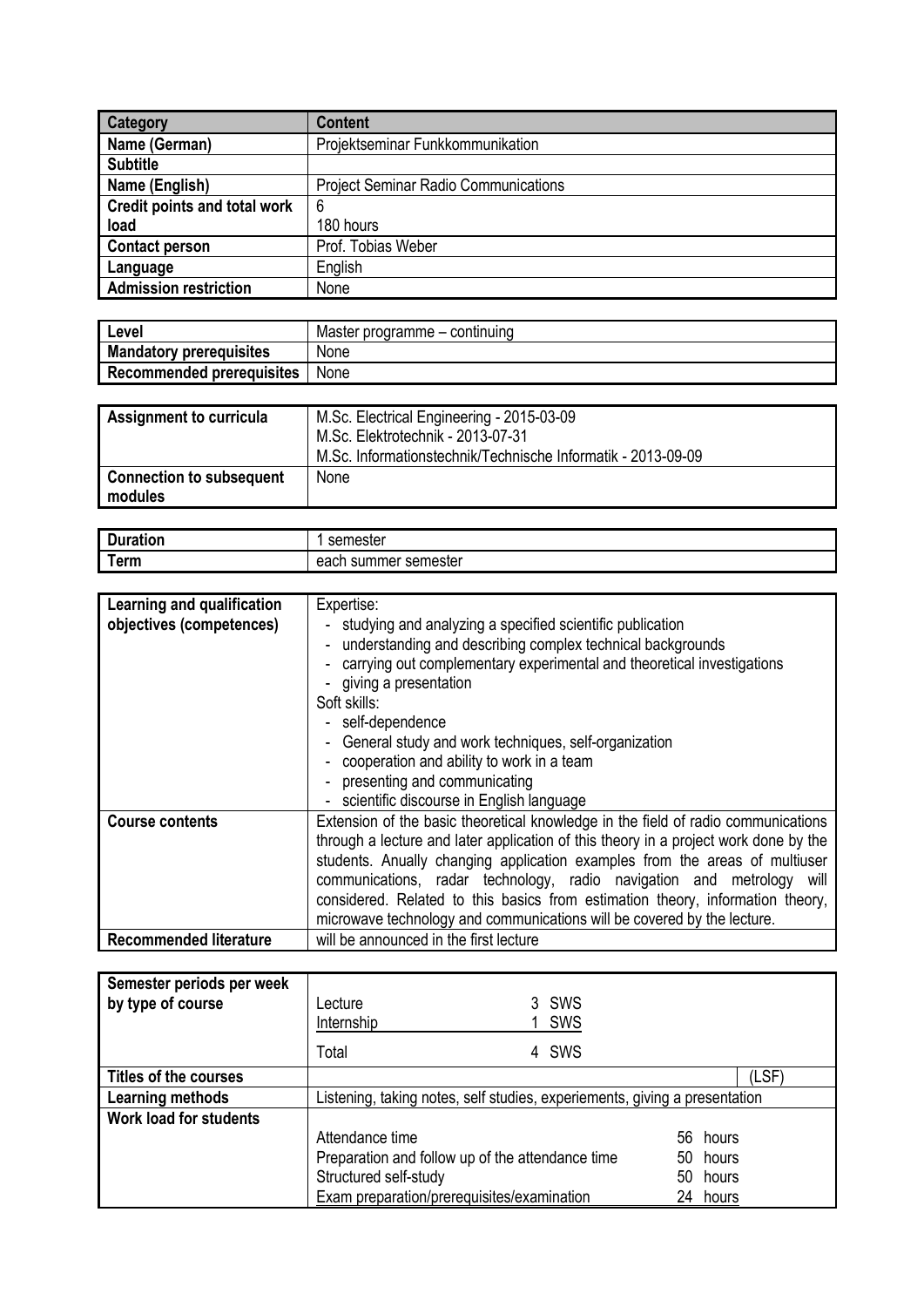| Total work load                                                     | 180 hours |
|---------------------------------------------------------------------|-----------|
| * If no further information is given, please account for the notes. |           |

| Prerequisites for the final<br>examination (type and<br>extent)                        | None                                                                                      |  |  |
|----------------------------------------------------------------------------------------|-------------------------------------------------------------------------------------------|--|--|
| Test performance/<br>requirements for a<br>successful examination<br>(type and extent) | Exam:<br>presentation (30 minutes)                                                        |  |  |
| <b>Regular examination date</b>                                                        | The regular examination date depends on the specific examination and study<br>regulations |  |  |
| <b>Evaluation</b>                                                                      | The evaluation depends on the specific examination and study regulations                  |  |  |
|                                                                                        |                                                                                           |  |  |
| <b>Notes</b>                                                                           | None                                                                                      |  |  |
|                                                                                        |                                                                                           |  |  |
| <b>Number</b>                                                                          | 1351140                                                                                   |  |  |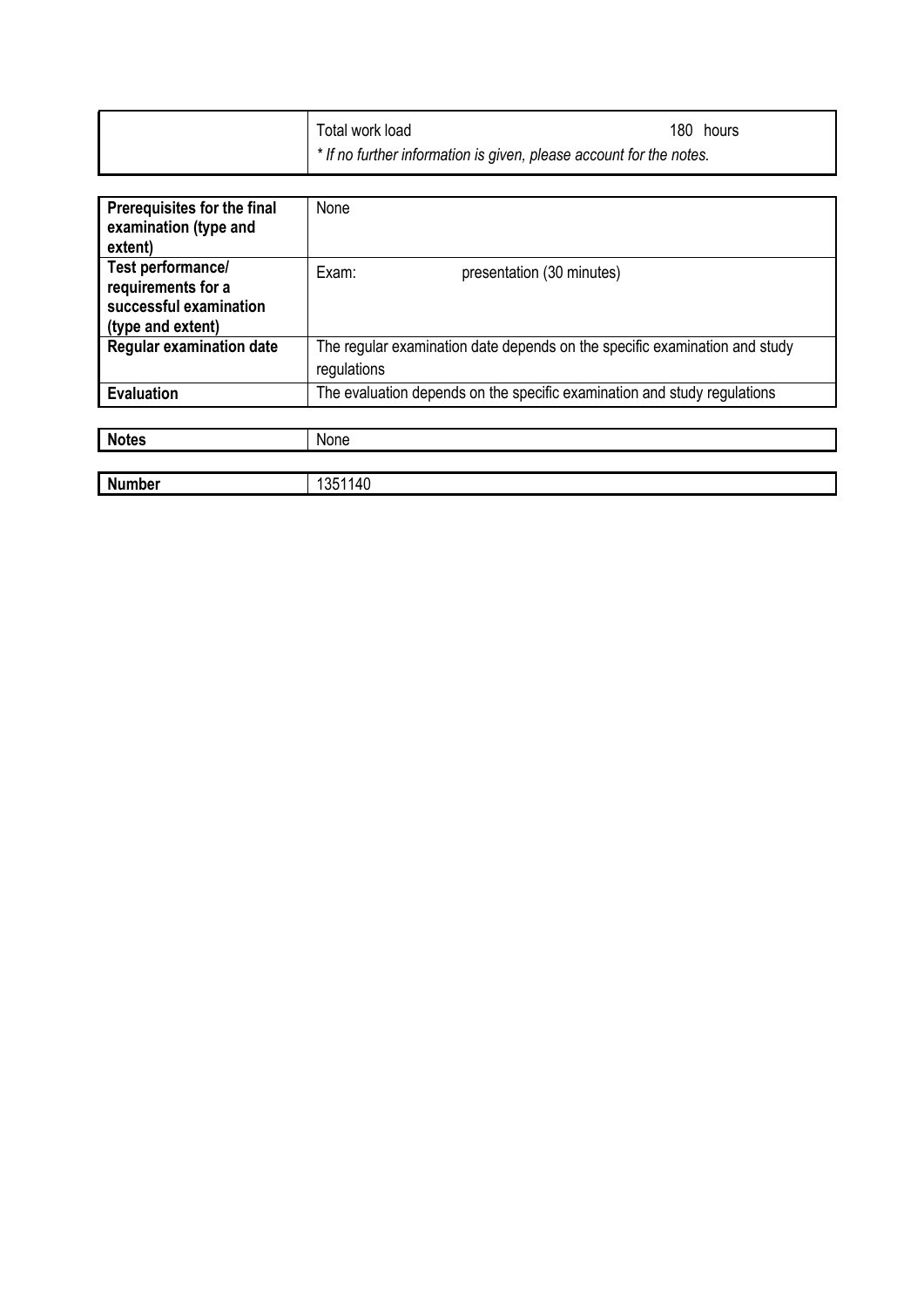| <b>Category</b>                     | <b>Content</b>                                      |
|-------------------------------------|-----------------------------------------------------|
| Name (German)                       | Projektseminar Leistungselektronik                  |
| <b>Subtitle</b>                     |                                                     |
| Name (English)                      | <b>Project Seminar Power Electronics</b>            |
| <b>Credit points and total work</b> | 6                                                   |
| load                                | 180 hours                                           |
| <b>Contact person</b>               | Prof. Eckel                                         |
| Language                            | German, English                                     |
|                                     | Will be announced until the second week of classes. |
| <b>Admission restriction</b>        | None                                                |

| Level                     | Master programme – continuing                                                    |
|---------------------------|----------------------------------------------------------------------------------|
| Mandatory prerequisites   | None                                                                             |
| Recommended prerequisites | basics of power electronics e.g. "Power Electronic for Electrical Energy Supply" |

| <b>Assignment to curricula</b>             | M.Sc. Electrical Engineering - 2015-03-09    |
|--------------------------------------------|----------------------------------------------|
|                                            | M.Sc. Elektrotechnik - 2013-07-31            |
|                                            | M.Sc. Mechatronik - 2015-03-09               |
|                                            | M.Sc. Wirtschaftsingenieurwesen - 2015-05-12 |
|                                            | M.Sc. Wirtschaftsingenieurwesen - 2013-09-09 |
| <b>Connection to subsequent</b><br>modules | None                                         |

| -           | 0.00000000                     |
|-------------|--------------------------------|
| .           | nester                         |
| TIOL.       | əu                             |
| <b>lerm</b> | semester<br>sur<br>acr<br>nmer |

| Learning and qualification<br>objectives (competences) | Application:<br>Dimensioning of power electronic circuits<br>Analysis:<br>- Operating principle of inverters<br>Synthesis:<br>- Power electronic topologies<br>Personal and social:<br>Independence and self-responsibility<br>- General study and work techniques, self-organisation<br>Organisation and implementation of projects<br>Cooperation and capacity for teamwork |
|--------------------------------------------------------|-------------------------------------------------------------------------------------------------------------------------------------------------------------------------------------------------------------------------------------------------------------------------------------------------------------------------------------------------------------------------------|
|                                                        | Presenting and communicating                                                                                                                                                                                                                                                                                                                                                  |
| <b>Course contents</b>                                 | Current issues in power electronics for drives, energy generation and energy<br>distribution.                                                                                                                                                                                                                                                                                 |
| <b>Recommended literature</b>                          | None                                                                                                                                                                                                                                                                                                                                                                          |

| Semester periods per week     |                                                                                |            |  |
|-------------------------------|--------------------------------------------------------------------------------|------------|--|
| by type of course             | Lecture                                                                        | <b>SWS</b> |  |
|                               | Seminar                                                                        | 2 SWS      |  |
|                               | Total                                                                          | 3 SWS      |  |
| <b>Titles of the courses</b>  | Lecture/Seminar Leistungselektronik<br>(LSF)                                   |            |  |
| Learning methods              | Listening and taking notes, asking questions, self-study, teamwork, presenting |            |  |
| <b>Work load for students</b> |                                                                                |            |  |
|                               | Attendance time                                                                | 42 hours   |  |
|                               | Structured self-study                                                          | 10 hours   |  |
|                               | Exam preparation/prerequisites/examination<br>128 hours                        |            |  |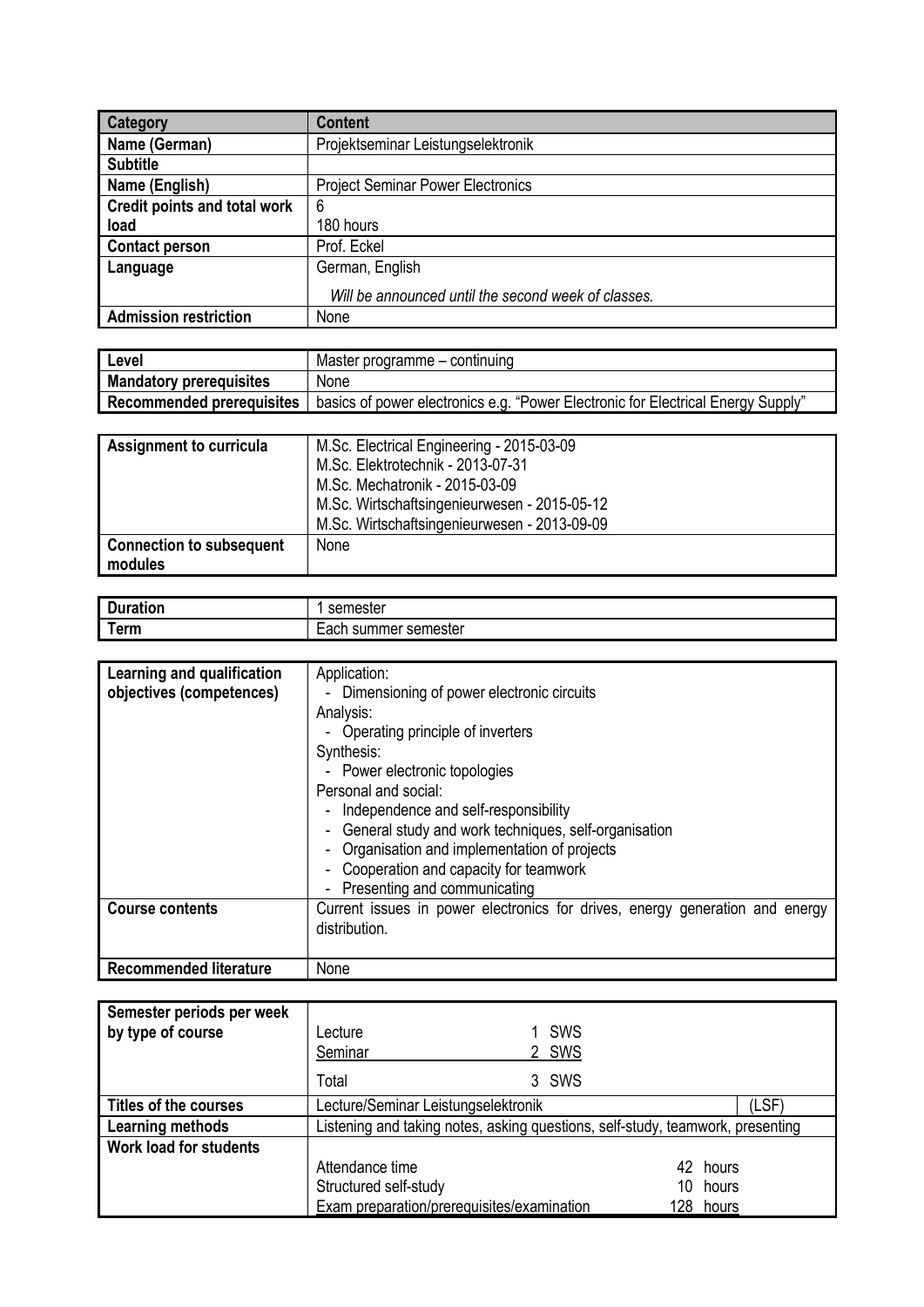| Total work load                                                     | 180 hours |
|---------------------------------------------------------------------|-----------|
| * If no further information is given, please account for the notes. |           |

| <b>Prerequisites for the final</b><br>examination (type and<br>extent) | None                                                                                      |                                                                          |
|------------------------------------------------------------------------|-------------------------------------------------------------------------------------------|--------------------------------------------------------------------------|
| Test performance/                                                      | l. exam:                                                                                  | report (on the conducted project approx. 5-10 pages)                     |
| requirements for a<br>successful examination<br>(type and extent)      | $2.$ exam:                                                                                | presentation (of the conducted project 20 minutes)                       |
| <b>Regular examination date</b>                                        | The regular examination date depends on the specific examination and study<br>regulations |                                                                          |
| <b>Evaluation</b>                                                      |                                                                                           | The evaluation depends on the specific examination and study regulations |
|                                                                        |                                                                                           |                                                                          |
| <b>Notes</b>                                                           | None                                                                                      |                                                                          |
|                                                                        |                                                                                           |                                                                          |
| <b>Number</b>                                                          | 1351150                                                                                   |                                                                          |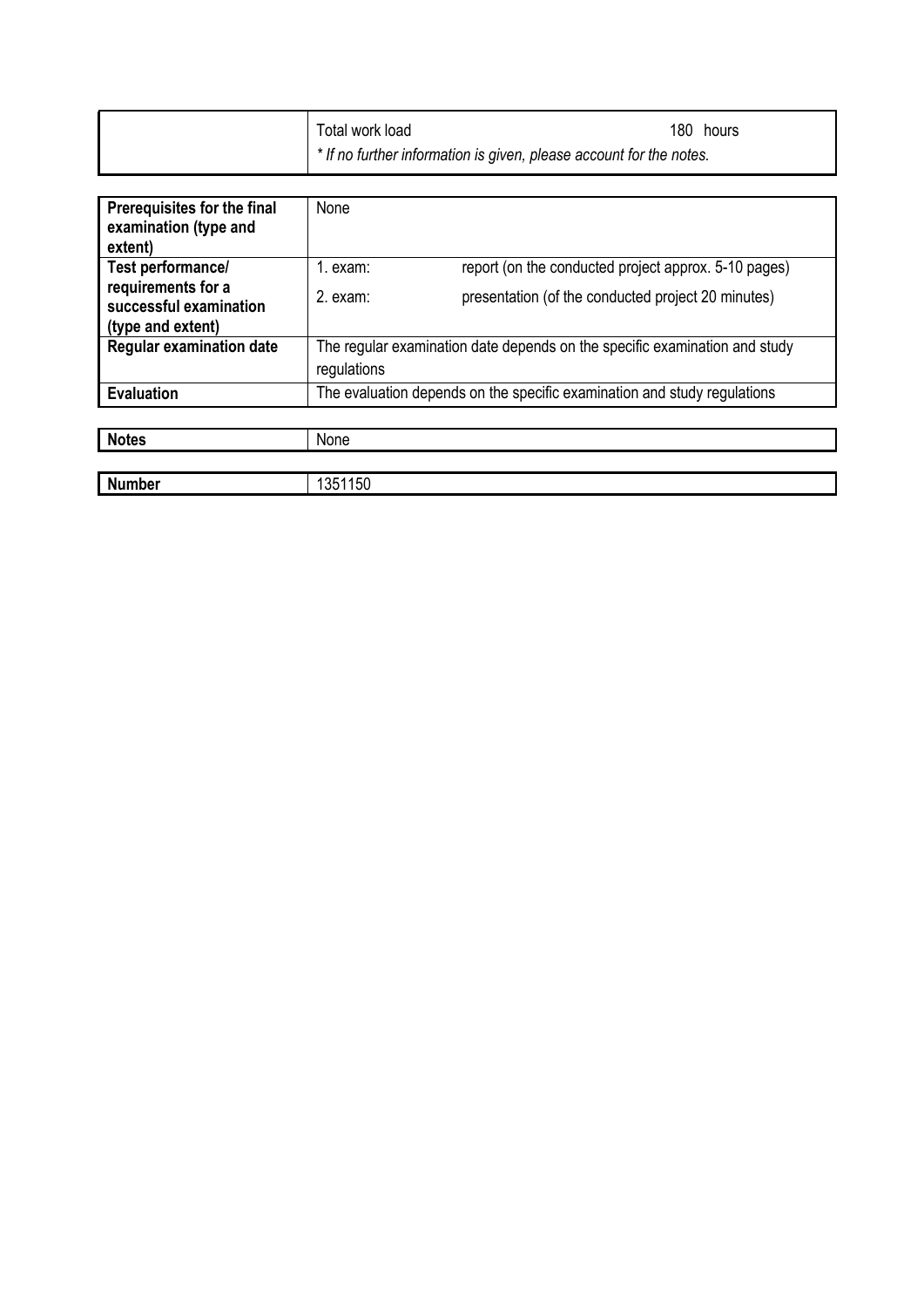| Category                            | <b>Content</b>             |
|-------------------------------------|----------------------------|
| Name (German)                       | Radio Navigation and Radar |
| <b>Subtitle</b>                     |                            |
| Name (English)                      | Radio Navigation and Radar |
| <b>Credit points and total work</b> | 6                          |
| load                                | 180 hours                  |
| <b>Contact person</b>               | Prof. Tobias Weber         |
| Language                            | English                    |
| <b>Admission restriction</b>        | None                       |

| Level                          | Master programme – fundamental |
|--------------------------------|--------------------------------|
| <b>Mandatory prerequisites</b> | None                           |
| Recommended prerequisites      | None                           |

| <b>Assignment to curricula</b>             | M.Sc. Electrical Engineering - 2015-03-09<br>M.Sc. Elektrotechnik - 2013-07-31<br>M.Sc. Informationstechnik/Technische Informatik - 2013-09-09<br>M.Sc. Mathematik - 2015-03-20 |
|--------------------------------------------|---------------------------------------------------------------------------------------------------------------------------------------------------------------------------------|
| <b>Connection to subsequent</b><br>modules | None                                                                                                                                                                            |

| tion.<br>╺   | пеые   |
|--------------|--------|
| $\vert$ Term | hester |
| -            | ser    |
| sur          | nmei   |

| Learning and qualification    | Expertise:                                                                           |  |
|-------------------------------|--------------------------------------------------------------------------------------|--|
| objectives (competences)      | application of methodes from estimation theory to problems in the field of           |  |
|                               | radar and localization                                                               |  |
|                               | knowledge of subspace based spectral estimation methods and their                    |  |
|                               | application to direction of arrival and delay estimation                             |  |
|                               | in depth knowledge of the basic localization methods TOA and TDOA                    |  |
|                               | analysis, assessment and synthesis of radar waveforms and by this of radar           |  |
|                               | techniques and localization techniques                                               |  |
|                               | Personal and social:                                                                 |  |
|                               | General study and work techniques, self-organization                                 |  |
|                               | Scientific discourse in English language                                             |  |
| <b>Course contents</b>        | <b>Estimation theory</b>                                                             |  |
|                               | basic terms of estimation theory                                                     |  |
|                               | - subspace based estimation techniques (MUSIC, ESPRIT)                               |  |
|                               | Radio navigation                                                                     |  |
|                               | - TOA- and TDOA-technique                                                            |  |
|                               | - tracking with the Kalman-filter                                                    |  |
|                               | Radar                                                                                |  |
|                               | - radar cross section                                                                |  |
|                               | target detection                                                                     |  |
|                               | - radar waveforms                                                                    |  |
|                               | - FMC-radar                                                                          |  |
|                               | - impulse radar                                                                      |  |
|                               | <b>SAR</b>                                                                           |  |
| <b>Recommended literature</b> | Steven M. Kay: Statistical Signal Processing. Upper Saddle River: Prentice Hall,     |  |
|                               | 1993.                                                                                |  |
|                               | NadavLevanon: Radar Principles. New York: Wiley, 1988.                               |  |
|                               | Merill I. Skolnik: Introduction to Radar Systems. 3. edition, New York: McGraw-Hill, |  |
|                               | 2001.                                                                                |  |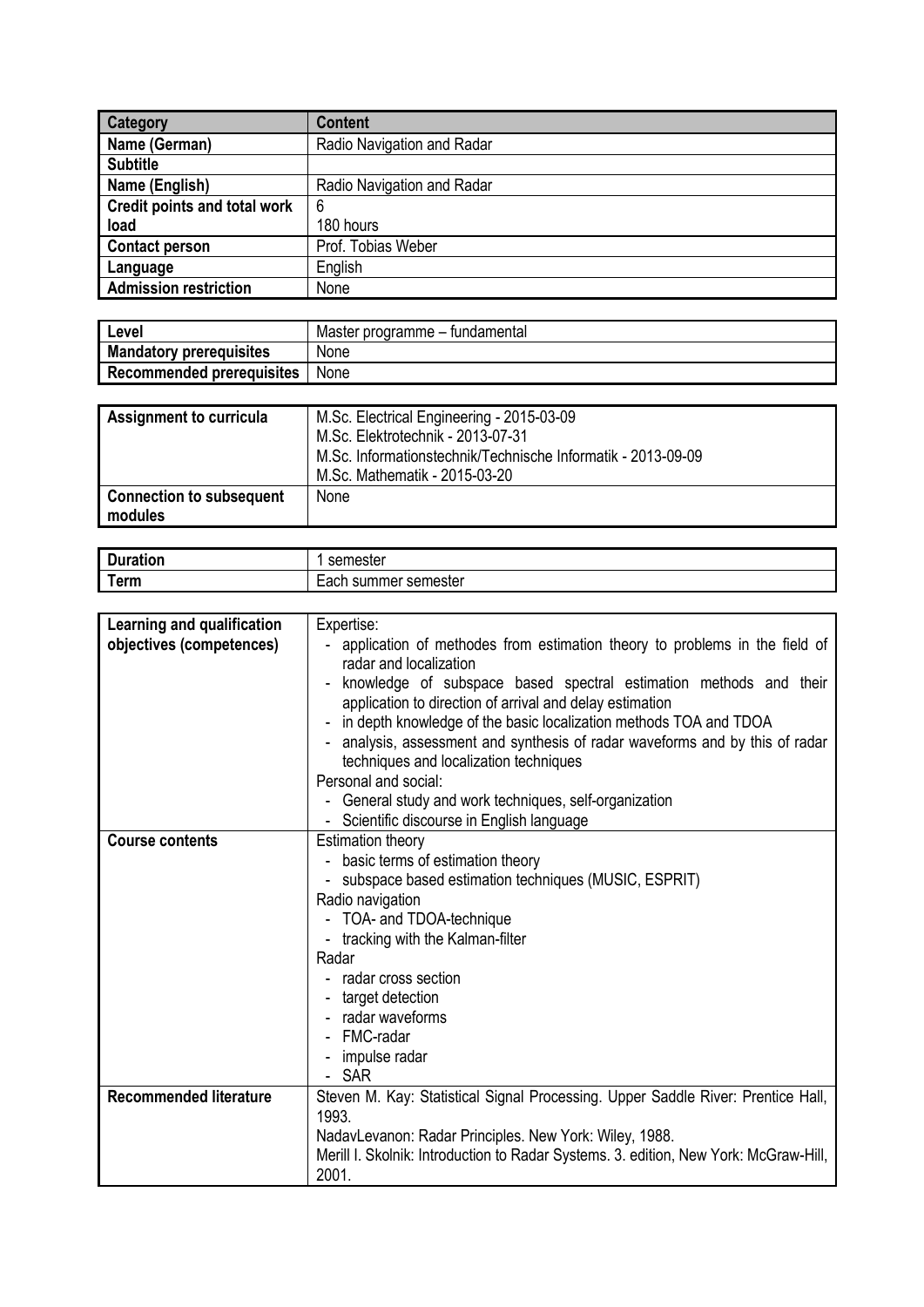| Semester periods per week<br>by type of course | Lecture<br><b>Tutorial</b><br>Internship         | 3 SWS<br>SWS<br>SWS                                                   |          |
|------------------------------------------------|--------------------------------------------------|-----------------------------------------------------------------------|----------|
|                                                | Total                                            | 5 SWS                                                                 |          |
| <b>Titles of the courses</b>                   |                                                  |                                                                       | (LSF)    |
| Learning methods                               |                                                  | listening, taking notes, solving problems, self studies, experiements |          |
| Work load for students                         |                                                  |                                                                       |          |
|                                                | Attendance time                                  | 70.                                                                   | hours    |
|                                                | Preparation and follow up of the attendance time |                                                                       | 36 hours |
|                                                | Structured self-study                            |                                                                       | 50 hours |
|                                                | Exam preparation/prerequisites/examination       |                                                                       | 24 hours |
|                                                | Total work load                                  | 180                                                                   | hours    |
|                                                |                                                  | * If no further information is given, please account for the notes.   |          |

| <b>Prerequisites for the final</b><br>examination (type and<br>extent)                 | None                                                                                      |  |
|----------------------------------------------------------------------------------------|-------------------------------------------------------------------------------------------|--|
| Test performance/<br>requirements for a<br>successful examination<br>(type and extent) | oral examination (30 minutes)<br>Exam:                                                    |  |
| <b>Regular examination date</b>                                                        | The regular examination date depends on the specific examination and study<br>regulations |  |
| <b>Evaluation</b>                                                                      | The evaluation depends on the specific examination and study regulations                  |  |
|                                                                                        |                                                                                           |  |
| <b>Notes</b>                                                                           | None                                                                                      |  |
|                                                                                        |                                                                                           |  |
| <b>Number</b>                                                                          | 1351170                                                                                   |  |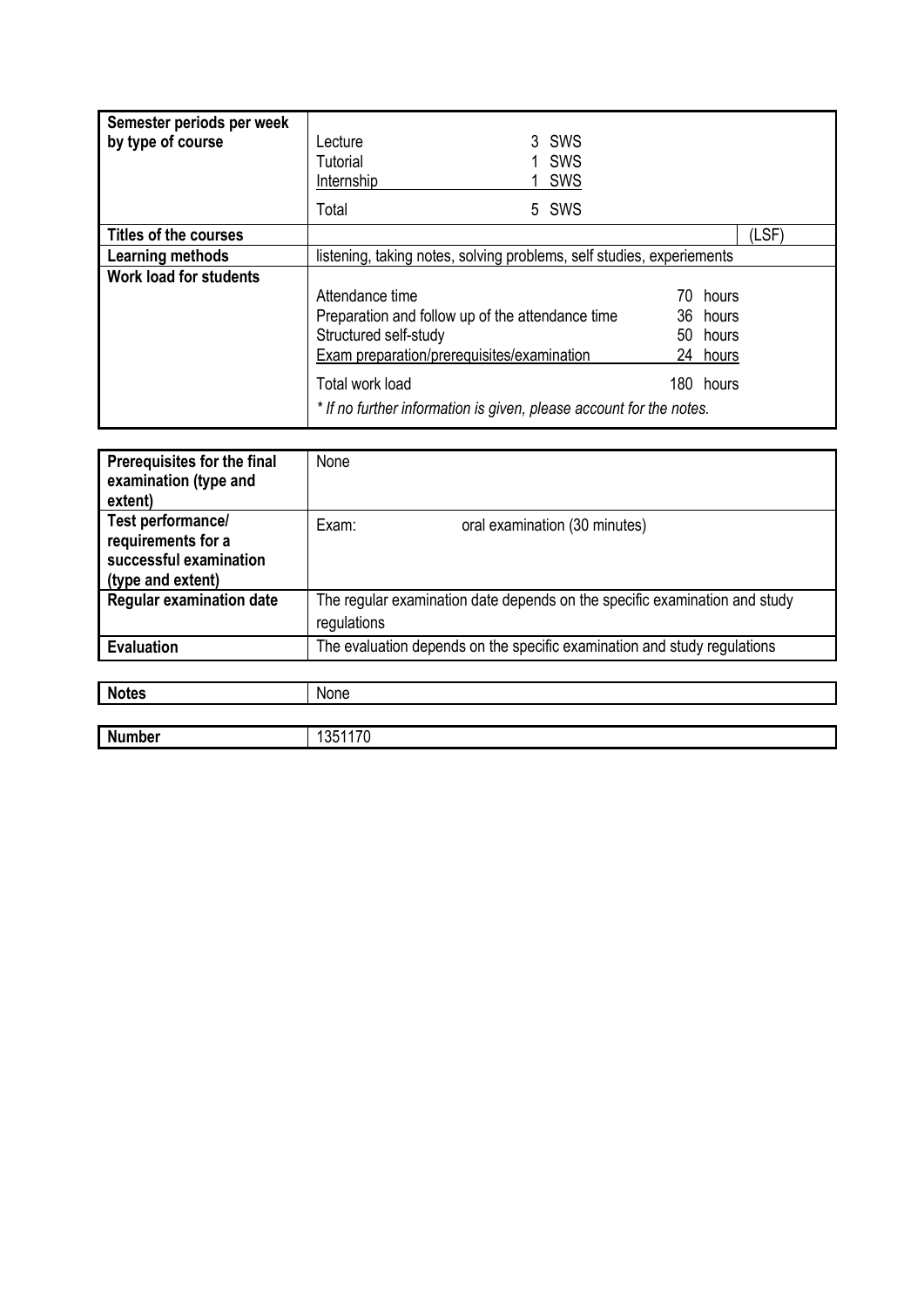| Category                            | <b>Content</b>           |
|-------------------------------------|--------------------------|
| Name (German)                       | Renewable Energy Sources |
| <b>Subtitle</b>                     |                          |
| Name (English)                      | Renewable Energy Sources |
| <b>Credit points and total work</b> | 6                        |
| load                                | 180 hours                |
| <b>Contact person</b>               | Prof. H. Weber           |
| Language                            | English                  |
| <b>Admission restriction</b>        | None                     |

| Level                            | Master programme – fundamental   |
|----------------------------------|----------------------------------|
| <b>Mandatory prerequisites</b>   | None                             |
| <b>Recommended prerequisites</b> | Basics of electrical engineering |

| <b>Assignment to curricula</b>  | M.Sc. Electrical Engineering - 2015-03-09    |
|---------------------------------|----------------------------------------------|
|                                 | M.Sc. Elektrotechnik - 2013-07-31            |
|                                 | M.Sc. Mechatronik - 2015-03-09               |
|                                 | M.Sc. Physik - 2015-05-12                    |
|                                 | M.Sc. Wirtschaftsingenieurwesen - 2013-09-09 |
|                                 | M.Sc. Wirtschaftsingenieurwesen - 2015-05-12 |
| <b>Connection to subsequent</b> | None                                         |
| modules                         |                                              |

| $\overline{\phantom{a}}$<br>Duration | .nester<br>~~<br>эeг     |
|--------------------------------------|--------------------------|
| erm                                  | ⊧winter semester<br>∟ach |

| Learning and qualification | - Ability to choose the suitable engery sources regarding the operational                |  |  |
|----------------------------|------------------------------------------------------------------------------------------|--|--|
| objectives (competences)   | conditions                                                                               |  |  |
|                            | - Ability to approximately dimensioning renewable engergy sources to generate            |  |  |
|                            | electricity                                                                              |  |  |
|                            | Understanding:                                                                           |  |  |
|                            | - Understanding fundamental problem of energy supply                                     |  |  |
|                            | Application:                                                                             |  |  |
|                            | - Knowledge of physical and technical basics for the use of renewable energy             |  |  |
|                            | Analysis:                                                                                |  |  |
|                            | Composition, construction and mode of operation of facilities for the use of             |  |  |
|                            | solar and wind energy                                                                    |  |  |
|                            | Personal and social:                                                                     |  |  |
|                            | Independence and self-responsibility                                                     |  |  |
|                            | General study and work techniques, self-organisation                                     |  |  |
|                            | Cooperation and capacity for teamwork                                                    |  |  |
|                            | Scientific discourse in English language                                                 |  |  |
| <b>Course contents</b>     | Introduction                                                                             |  |  |
|                            | primary energy sources                                                                   |  |  |
|                            | energy conversion                                                                        |  |  |
|                            | - Solar energy                                                                           |  |  |
|                            | • physical principles                                                                    |  |  |
|                            | · solar thermal systems                                                                  |  |  |
|                            | · photovoltaics                                                                          |  |  |
|                            | - Wind energy                                                                            |  |  |
|                            | · Basics                                                                                 |  |  |
|                            | • wind turbines                                                                          |  |  |
|                            | Power electronics and electrical machines for wind, hydro and solar<br>• Grid connection |  |  |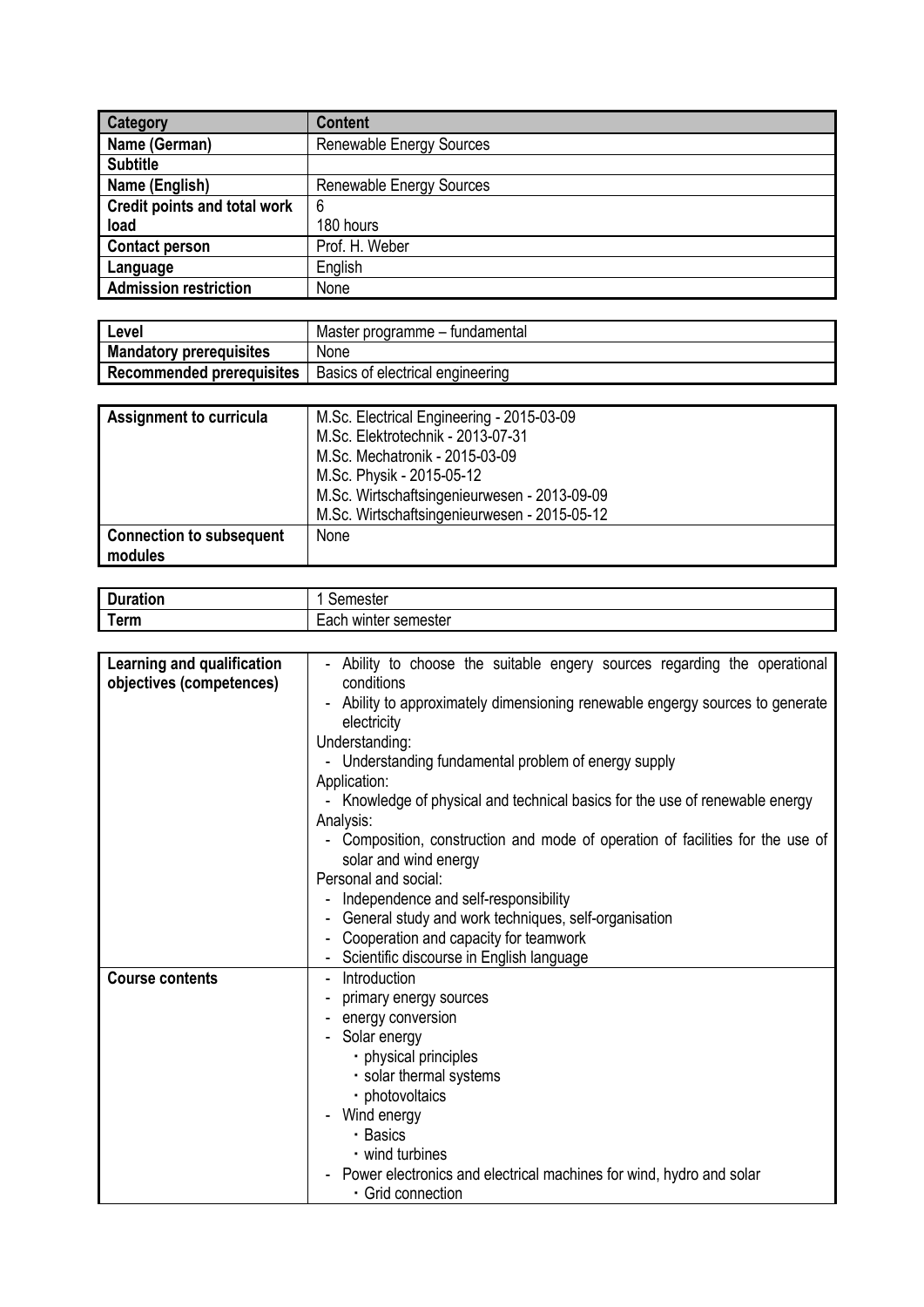|                                    | Storage 1<br>technology |
|------------------------------------|-------------------------|
| .<br><b>Recommended literature</b> | None                    |

| Semester periods per week<br>by type of course | Lecture<br><b>Tutorial</b><br>Total                                            | 3 SWS<br>SWS<br>SWS<br>4 |          |       |
|------------------------------------------------|--------------------------------------------------------------------------------|--------------------------|----------|-------|
| <b>Titles of the courses</b>                   | Lectures/Renewable Energy Sources<br><b>Exercises/Renewable Energy Sources</b> |                          |          | (LSF) |
| Learning methods                               | Listening and taking notes, self-study, solving problems                       |                          |          |       |
| <b>Work load for students</b>                  |                                                                                |                          |          |       |
|                                                | Attendance time                                                                |                          | 56 hours |       |
|                                                | Preparation and follow up of the attendance time                               |                          | 40 hours |       |
|                                                | Structured self-study                                                          |                          | 24 hours |       |
|                                                | Exam preparation/prerequisites/examination                                     |                          | 60 hours |       |
|                                                | Total work load                                                                |                          | 180 Std. |       |
|                                                | * If no further information is given, please account for the notes.            |                          |          |       |

| Prerequisites for the final<br>examination (type and<br>extent)                        | None                                                                                      |
|----------------------------------------------------------------------------------------|-------------------------------------------------------------------------------------------|
| Test performance/<br>requirements for a<br>successful examination<br>(type and extent) | oral examination (30 minutes)<br>Exam:                                                    |
| <b>Regular examination date</b>                                                        | The regular examination date depends on the specific examination and study<br>regulations |
| <b>Evaluation</b>                                                                      | The evaluation depends on the specific examination and study regulations                  |

| <b>Notes</b>  | None    |
|---------------|---------|
|               |         |
| <b>Number</b> | 1351180 |

Π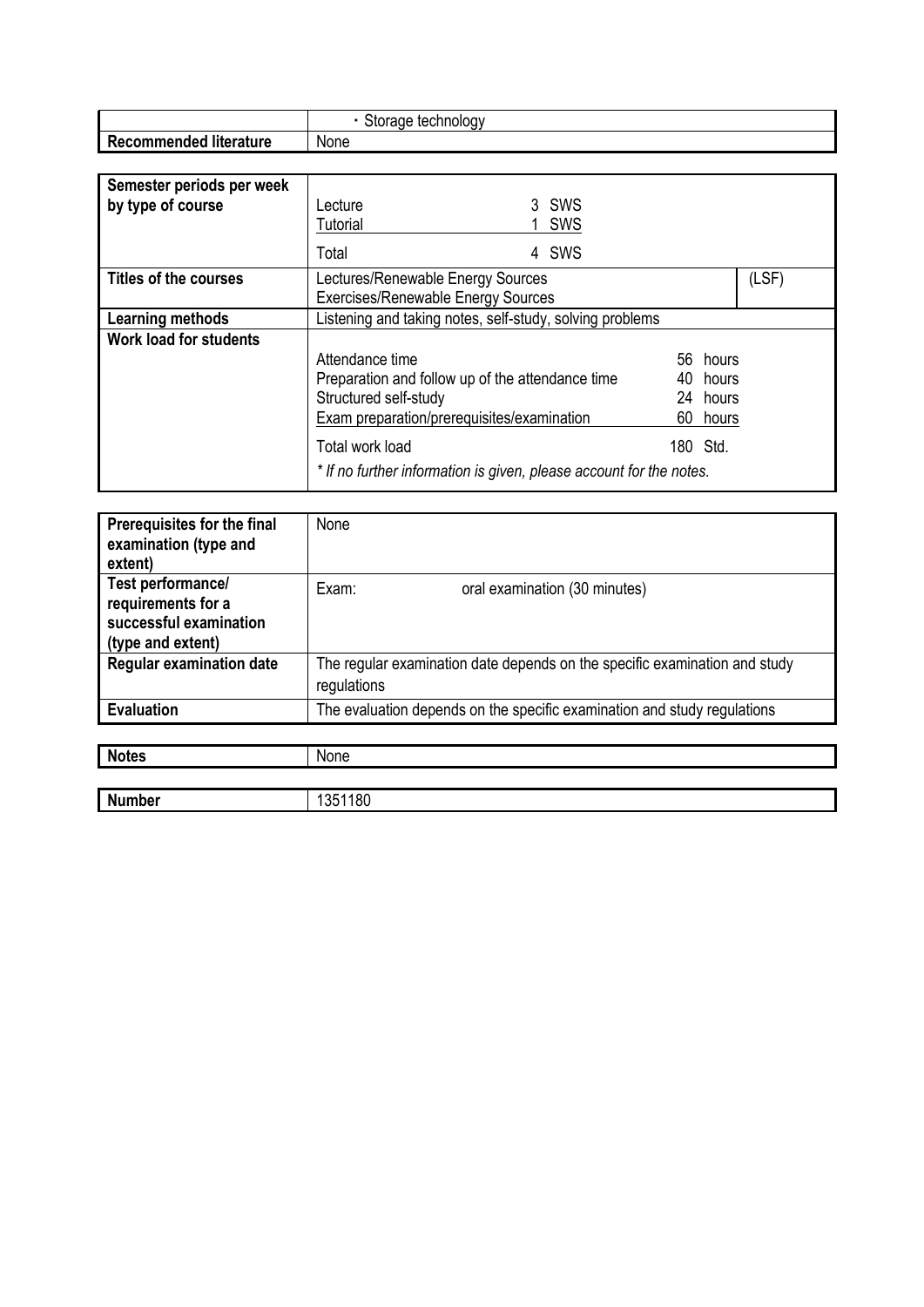| Category                            | <b>Content</b>                             |
|-------------------------------------|--------------------------------------------|
| Name (German)                       | Selected Topics in Audio Signal Processing |
| <b>Subtitle</b>                     |                                            |
| Name (English)                      | Selected Topics in Audio Signal Processing |
| <b>Credit points and total work</b> | 6                                          |
| load                                | 180 hours                                  |
| <b>Contact person</b>               | Prof. Sascha Spors                         |
| Language                            | English, German                            |
| <b>Admission restriction</b>        | None                                       |

| Level                          | Master programme – continuing |
|--------------------------------|-------------------------------|
| <b>Mandatory prerequisites</b> | None                          |
| Recommended prerequisites      | None                          |

| <b>Assignment to curricula</b>             | M.Sc. Electrical Engineering - 2015-03-09<br>M.Sc. Elektrotechnik - 2013-07-31<br>M.Sc. Informationstechnik/Technische Informatik - 2013-09-09 |
|--------------------------------------------|------------------------------------------------------------------------------------------------------------------------------------------------|
| <b>Connection to subsequent</b><br>modules | None                                                                                                                                           |

| $\overline{\phantom{a}}$ | $ -$     |
|--------------------------|----------|
| auor.                    | 1estel   |
| --                       | winter   |
| orm                      | semester |
| . GIIII                  | eacr.    |

| Learning and qualification<br>objectives (competences) | Expertise:<br>Foundations of sound propagation in rooms. Understanding and application of<br>techniques for the spatial analysis and synthesis of sound fields. Construction<br>and practical limits of microphone and loudspeaker arrays.                                                                                                                                                                                                      |  |  |  |  |
|--------------------------------------------------------|-------------------------------------------------------------------------------------------------------------------------------------------------------------------------------------------------------------------------------------------------------------------------------------------------------------------------------------------------------------------------------------------------------------------------------------------------|--|--|--|--|
|                                                        | Personal and social:                                                                                                                                                                                                                                                                                                                                                                                                                            |  |  |  |  |
|                                                        | Independence and self-responsibility<br>$\blacksquare$                                                                                                                                                                                                                                                                                                                                                                                          |  |  |  |  |
|                                                        | General study and work techniques, self-organisation                                                                                                                                                                                                                                                                                                                                                                                            |  |  |  |  |
|                                                        | Interdisciplinary thinking<br>$\blacksquare$                                                                                                                                                                                                                                                                                                                                                                                                    |  |  |  |  |
| <b>Course contents</b>                                 | This module discusses the foundations and applications of techniques in the field<br>of audio signal processing. The focus is layed on the analysis and synthesis of<br>sound fields with microphone and loudspeaker arrays. The foundations of sound<br>propagation as well as signal processing methods in the context of acoustic<br>systems are discussed. Practical applications are shown and exemplarily<br>implemented in the tutorial. |  |  |  |  |
| <b>Recommended literature</b>                          | None                                                                                                                                                                                                                                                                                                                                                                                                                                            |  |  |  |  |

| Semester periods per week<br>by type of course | Lecture<br><b>Tutorial</b>                                                                                                                                                                 | 2 SWS<br>2 SWS |  |
|------------------------------------------------|--------------------------------------------------------------------------------------------------------------------------------------------------------------------------------------------|----------------|--|
|                                                | Total                                                                                                                                                                                      | 4 SWS          |  |
| Titles of the courses                          | Lecture/Ausgewählte Themen der Audiosignalverarbeitung<br>(LSF)<br>Tutorial/Ausgewählte Themen der Audiosignalverarbeitung                                                                 |                |  |
| Learning methods                               | Listening and taking notes, self-study, solving problems, teamwork                                                                                                                         |                |  |
| <b>Work load for students</b>                  | Attendance time<br>56 hours<br>Preparation and follow up of the attendance time<br>54 hours<br>Structured self-study<br>30 hours<br>Exam preparation/prerequisites/examination<br>40 hours |                |  |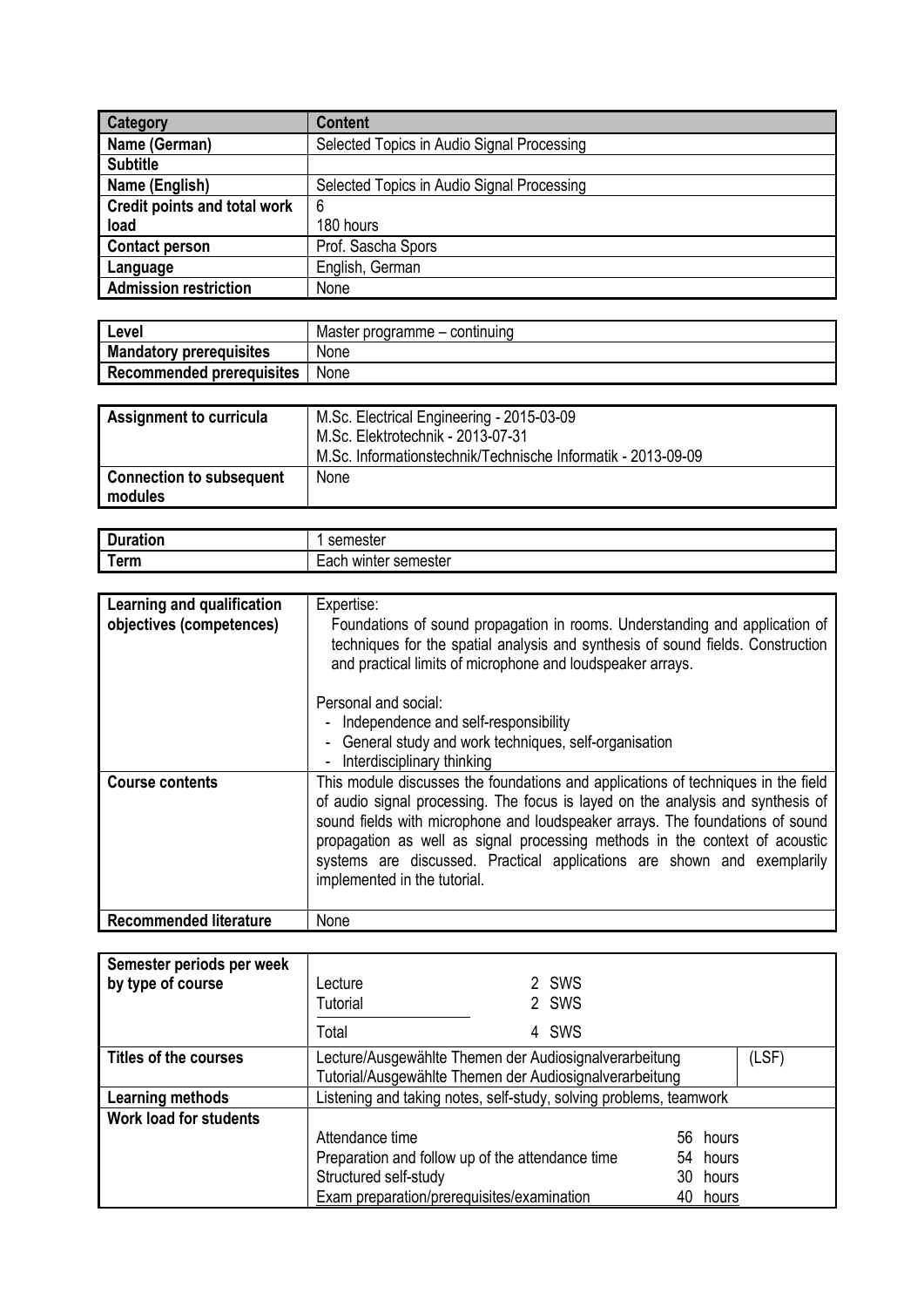| Total work load                                                         | 180 hours |
|-------------------------------------------------------------------------|-----------|
| $+$ * If no further information is given, please account for the notes. |           |

| Prerequisites for the final<br>examination (type and<br>extent)                        | None                                                                                      |  |
|----------------------------------------------------------------------------------------|-------------------------------------------------------------------------------------------|--|
| Test performance/<br>requirements for a<br>successful examination<br>(type and extent) | Exam:<br>oral examination (30 minutes)                                                    |  |
| <b>Regular examination date</b>                                                        | The regular examination date depends on the specific examination and study<br>regulations |  |
| <b>Evaluation</b>                                                                      | The evaluation depends on the specific examination and study regulations                  |  |
|                                                                                        |                                                                                           |  |
| <b>Notes</b>                                                                           | None                                                                                      |  |
|                                                                                        |                                                                                           |  |
| <b>Number</b>                                                                          | 1351190                                                                                   |  |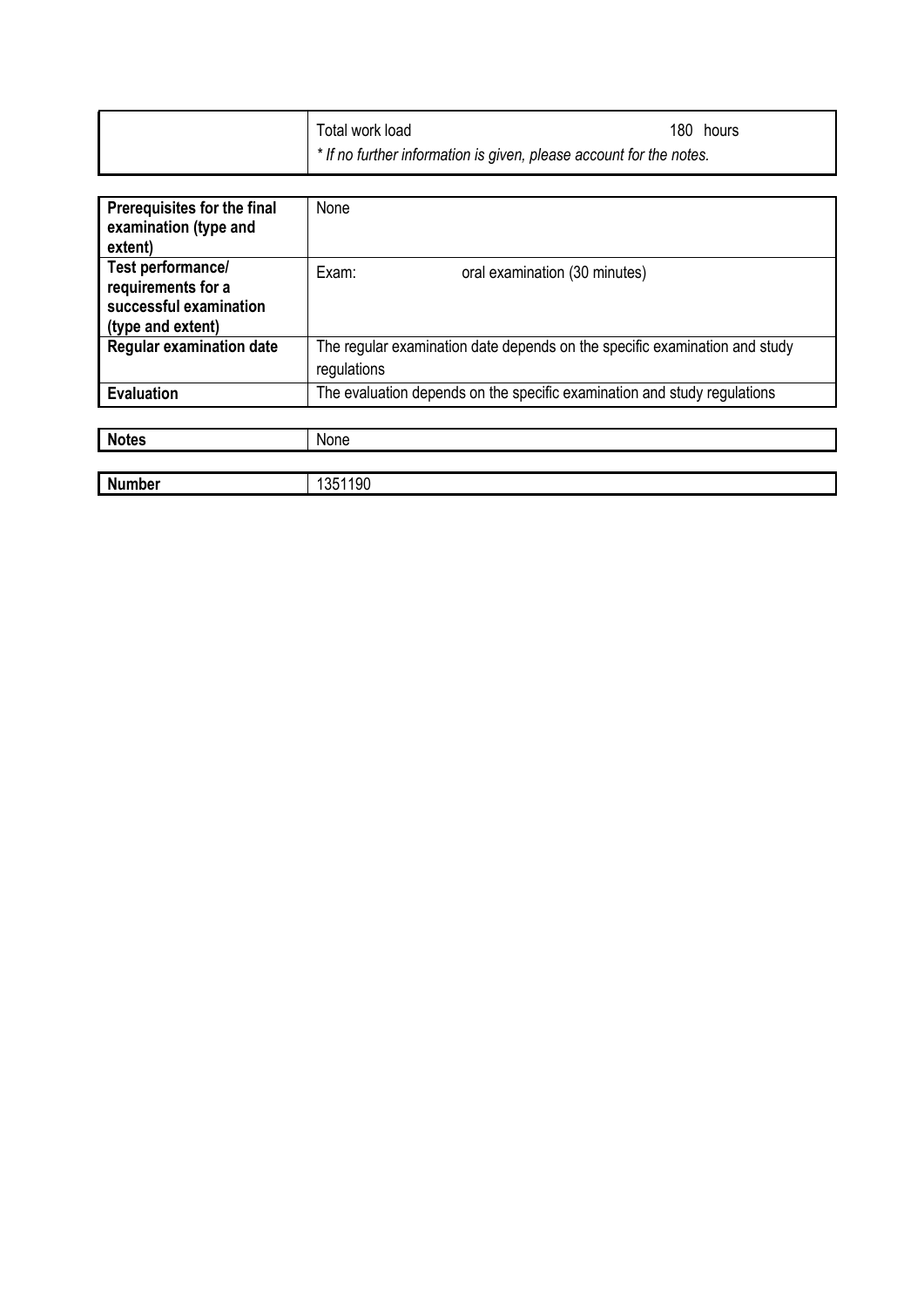| Category                            | <b>Content</b>                             |
|-------------------------------------|--------------------------------------------|
| Name (German)                       | Selected Topics in Embedded Systems Design |
| <b>Subtitle</b>                     |                                            |
| Name (English)                      | Selected Topics in Embedded Systems Design |
| <b>Credit points and total work</b> | 6                                          |
| load                                | 180 hours                                  |
| <b>Contact person</b>               | Prof. Haubelt                              |
| Language                            | English                                    |
| Admission restriction               | None                                       |

| Level                          | Master programme – specialising |
|--------------------------------|---------------------------------|
| <b>Mandatory prerequisites</b> | None                            |
| Recommended prerequisites      | None                            |

| <b>Assignment to curricula</b>             | M.Sc. Electrical Engineering - 2015-03-09<br>M.Sc. Elektrotechnik - 2013-07-31<br>M.Sc. Informationstechnik/Technische Informatik - 2013-09-09 |
|--------------------------------------------|------------------------------------------------------------------------------------------------------------------------------------------------|
| <b>Connection to subsequent</b><br>modules | None                                                                                                                                           |

| -<br>auon.         | nester<br>ser              |
|--------------------|----------------------------|
| --<br>orm<br>1 GHT | winter<br>Each<br>semester |

| Learning and qualification    | Knowledge of evolution and trends in the embedded systems area                     |  |
|-------------------------------|------------------------------------------------------------------------------------|--|
| objectives (competences)      | Reproduction, comprehension, application, and analysis:                            |  |
|                               | Embedded systems architectures, design methods for embedded systems,               |  |
|                               | verification methods for embedded systems                                          |  |
|                               | personal and social skills::                                                       |  |
|                               | self-reliance and personal responsibility                                          |  |
| <b>Course contents</b>        | Modern developments and trends in the domain of embedded systems                   |  |
|                               | permanently result in a multitude of novel and interesting topics. Within this     |  |
|                               | module, such topics are addressed. The objective of this module lies in picking up |  |
|                               | new ideas and concepts in the embedded systems domain. Hence, leading edge         |  |
|                               | research topics in the scope of the Chair of Embedded Systems can be taught,       |  |
|                               | discussed and rated. A particular focus is on embedded systems architectures,      |  |
|                               | design methods for embedded systems, and verification methods for embedded         |  |
|                               | systems. The precise topic of the module will be defined at start of term.         |  |
| <b>Recommended literature</b> | None                                                                               |  |

| Semester periods per week<br>by type of course | Lecture<br><b>Tutorial</b>                                          | 3 SWS<br>SWS |      |          |
|------------------------------------------------|---------------------------------------------------------------------|--------------|------|----------|
|                                                | Total                                                               | 4 SWS        |      |          |
| <b>Titles of the courses</b>                   |                                                                     |              |      | (LSF)    |
| Learning methods                               | listening and taking notes, consultation                            |              |      |          |
| <b>Work load for students</b>                  |                                                                     |              |      |          |
|                                                | Attendance time                                                     |              |      | 56 hours |
|                                                | Preparation and follow up of the attendance time                    |              | 40   | hours    |
|                                                | Structured self-study                                               |              |      | 44 hours |
|                                                | Exam preparation/prerequisites/examination                          |              |      | 40 hours |
|                                                | Total work load                                                     |              | 180. | hours    |
|                                                | * If no further information is given, please account for the notes. |              |      |          |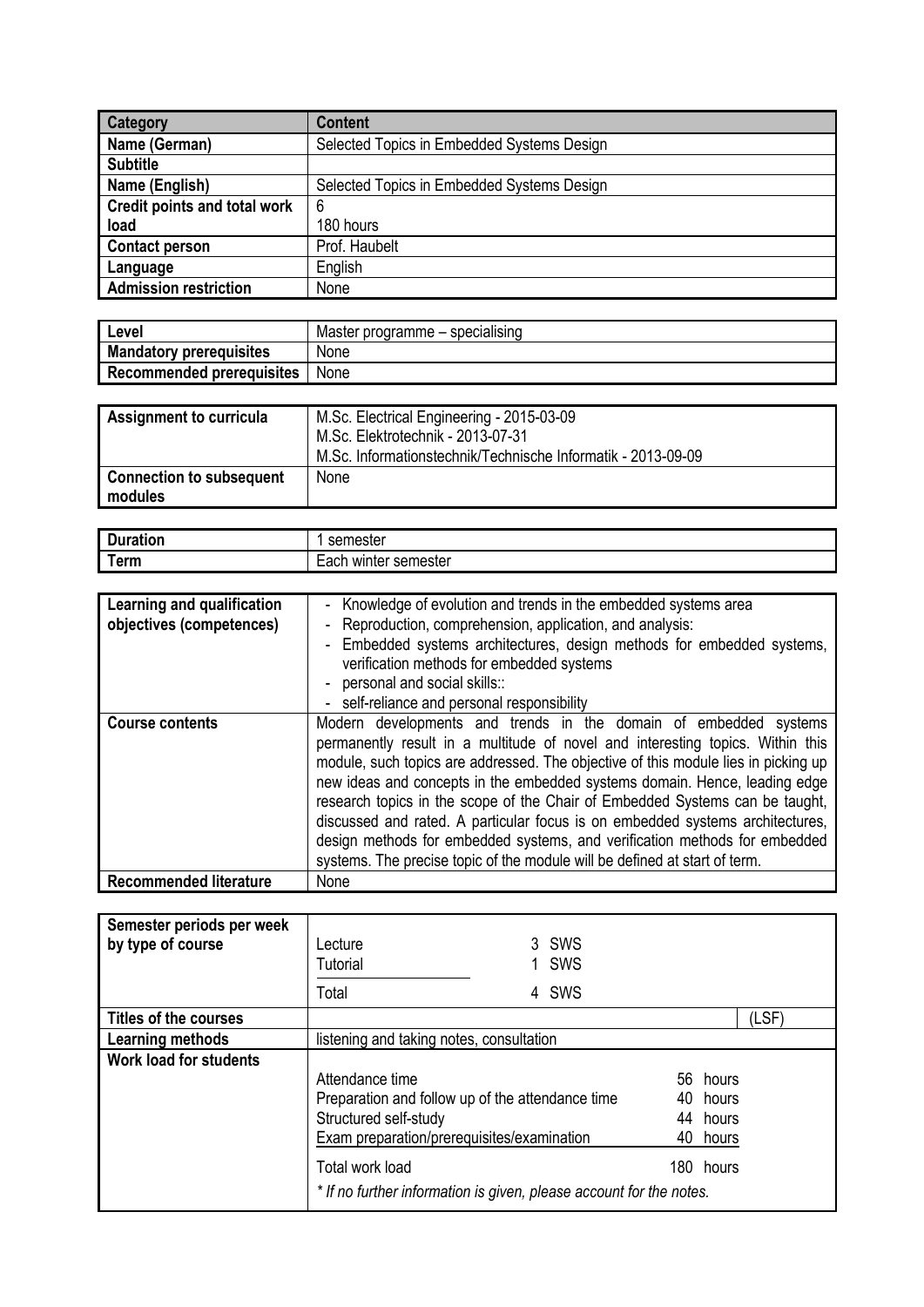| Prerequisites for the final<br>examination (type and<br>extent)                        | None                                                                                      |
|----------------------------------------------------------------------------------------|-------------------------------------------------------------------------------------------|
| Test performance/<br>requirements for a<br>successful examination<br>(type and extent) | oral examination (30 minutes)<br>Exam:                                                    |
| <b>Regular examination date</b>                                                        | The regular examination date depends on the specific examination and study<br>regulations |
| <b>Evaluation</b>                                                                      | The evaluation depends on the specific examination and study regulations                  |
|                                                                                        |                                                                                           |
| <b>Notes</b>                                                                           | None                                                                                      |

| <b>N</b><br>- - -<br>ander . | 20C<br>. . |
|------------------------------|------------|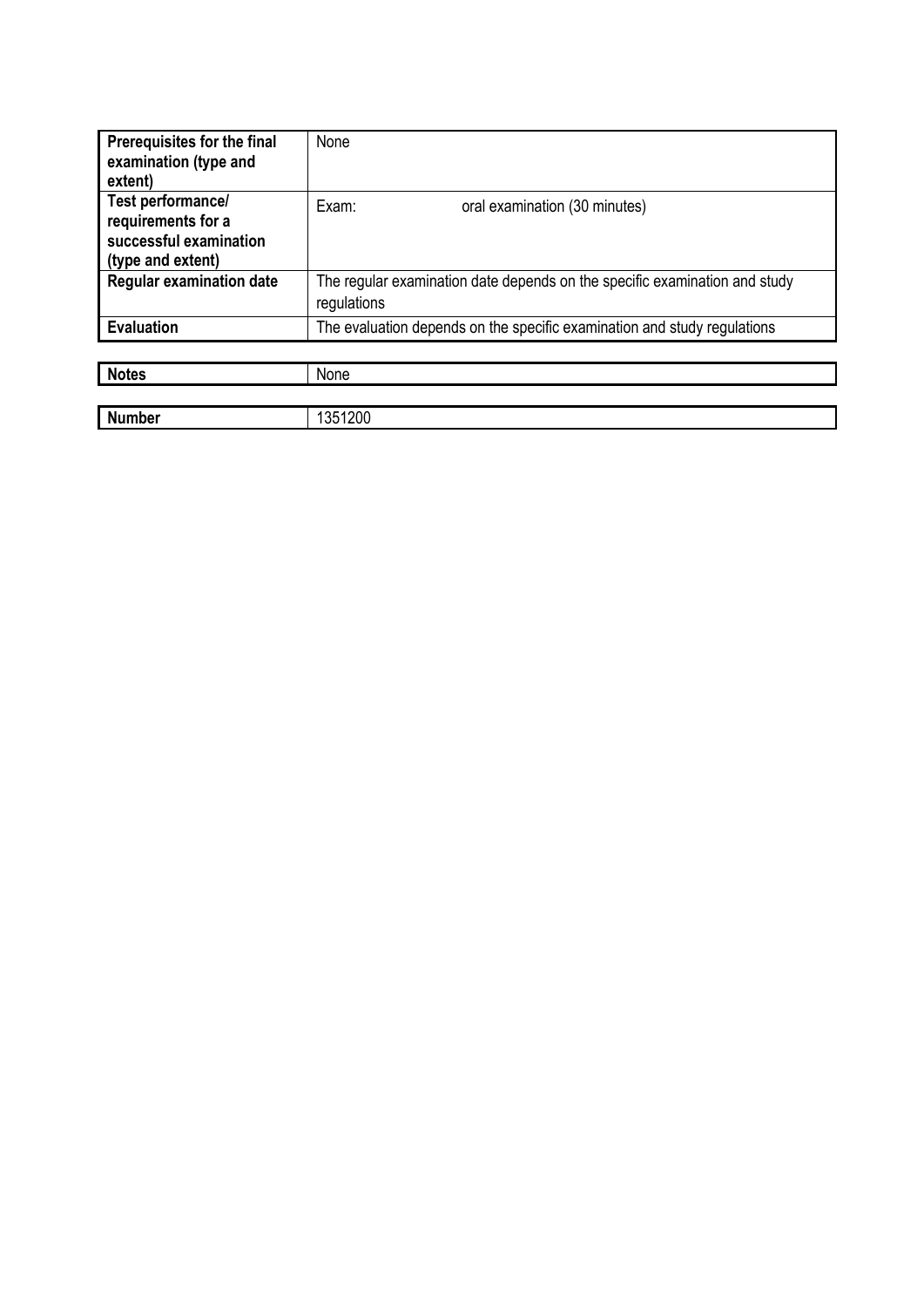| Category                            | <b>Content</b>                 |
|-------------------------------------|--------------------------------|
| Name (German)                       | Selected Topics in VLSI Design |
| <b>Subtitle</b>                     |                                |
| Name (English)                      | Selected Topics in VLSI Design |
| <b>Credit points and total work</b> | 6                              |
| load                                | 180 hours                      |
| <b>Contact person</b>               | Prof. Timmermann               |
| Language                            | English                        |
| <b>Admission restriction</b>        | None                           |

| Level                          | Master programme – specialising |
|--------------------------------|---------------------------------|
| <b>Mandatory prerequisites</b> | None                            |
| Recommended prerequisites      | None                            |

| <b>Assignment to curricula</b>             | M.Sc. Electrical Engineering - 2015-03-09<br>M.Sc. Elektrotechnik - 2013-07-31<br>M.Sc. Informationstechnik/Technische Informatik - 2013-09-09 |
|--------------------------------------------|------------------------------------------------------------------------------------------------------------------------------------------------|
| <b>Connection to subsequent</b><br>modules | None                                                                                                                                           |

| -            | nester                     |
|--------------|----------------------------|
| orm<br>1 GHT | winter<br>Each<br>semester |

| Learning and qualification    | - Reproduction, Comprehension, Analysis:                                             |  |  |  |
|-------------------------------|--------------------------------------------------------------------------------------|--|--|--|
| objectives (competences)      | - Current challenges, development, and optimization of integrated systems,           |  |  |  |
|                               | Optimierungen integrierter Systeme                                                   |  |  |  |
|                               | - Selbst- und Sozialkompetenz                                                        |  |  |  |
|                               | Präsentieren<br>- Selbständigkeit<br>Eigenverantwortlichkeit,<br>und<br>und          |  |  |  |
|                               | Kommunizieren                                                                        |  |  |  |
| <b>Course contents</b>        | In this module, students will learn in small teams how to develop a CMOS based       |  |  |  |
|                               | integrated system from the ground up. Starting with a specification in the hardware  |  |  |  |
|                               | description language VHDL a typical design is simulated and imöented in different    |  |  |  |
|                               | design phases. Starting from a field programmable device (FPGA) the design is        |  |  |  |
|                               | further refined to an application specific integrated cicuit (ASIC) and optimized in |  |  |  |
|                               | terms of area, cost, performance, and energy. The course is run in a competetive     |  |  |  |
|                               | manner and best results will be awarded.                                             |  |  |  |
| <b>Recommended literature</b> | None                                                                                 |  |  |  |

| Semester periods per week<br>by type of course | Seminar                                                                                | SWS       |  |
|------------------------------------------------|----------------------------------------------------------------------------------------|-----------|--|
|                                                | Total                                                                                  | SWS       |  |
| <b>Titles of the courses</b>                   | Seminar/Selected Topics in VLSI Design                                                 | (LSF)     |  |
| Learning methods                               | Listening and taking notes, self-study, project work, discussion                       |           |  |
| <b>Work load for students</b>                  |                                                                                        |           |  |
|                                                | Attendance time                                                                        | 15 hours  |  |
|                                                | Preparation and follow up of the attendance time                                       | 15 hours  |  |
|                                                | Structured self-study and lab work                                                     | 150 hours |  |
|                                                | Total work load<br>* If no further information is given, please account for the notes. | 180 hours |  |

| Prerequisites for the final | None |
|-----------------------------|------|
| examination (type and       |      |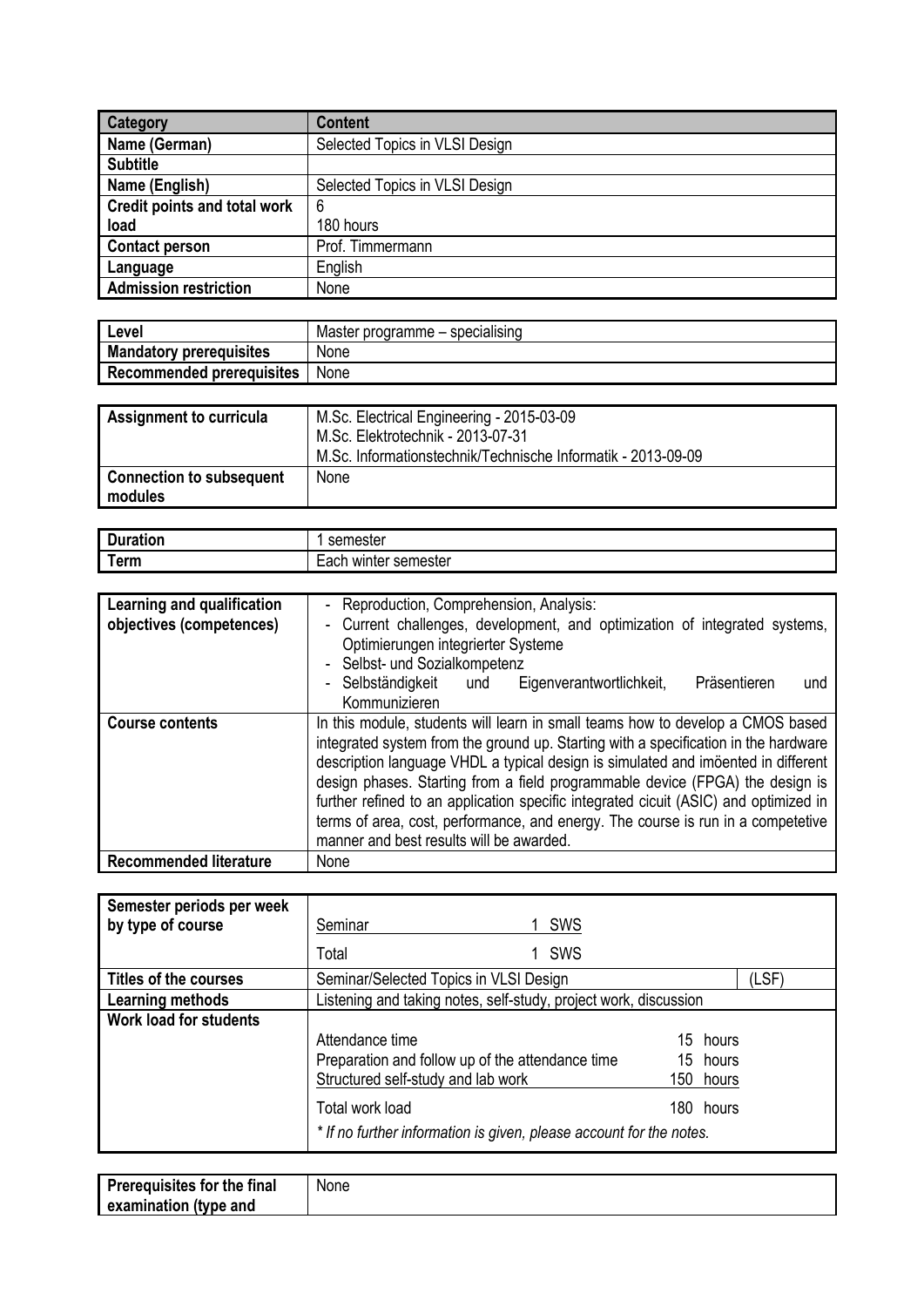| extent)                                                                                |                                                                                                                                 |
|----------------------------------------------------------------------------------------|---------------------------------------------------------------------------------------------------------------------------------|
| Test performance/<br>requirements for a<br>successful examination<br>(type and extent) | Results of bi-weekly presentions and lab results will be aggregated to an overall<br>examination evaluation. No dedicated exam. |
| <b>Regular examination date</b>                                                        | None                                                                                                                            |
| <b>Evaluation</b>                                                                      | The evaluation depends on the specific examination and study regulations                                                        |
|                                                                                        |                                                                                                                                 |
| <b>Notes</b>                                                                           | None                                                                                                                            |

| <b>Number</b> | 1251910<br>ഄഄ |
|---------------|---------------|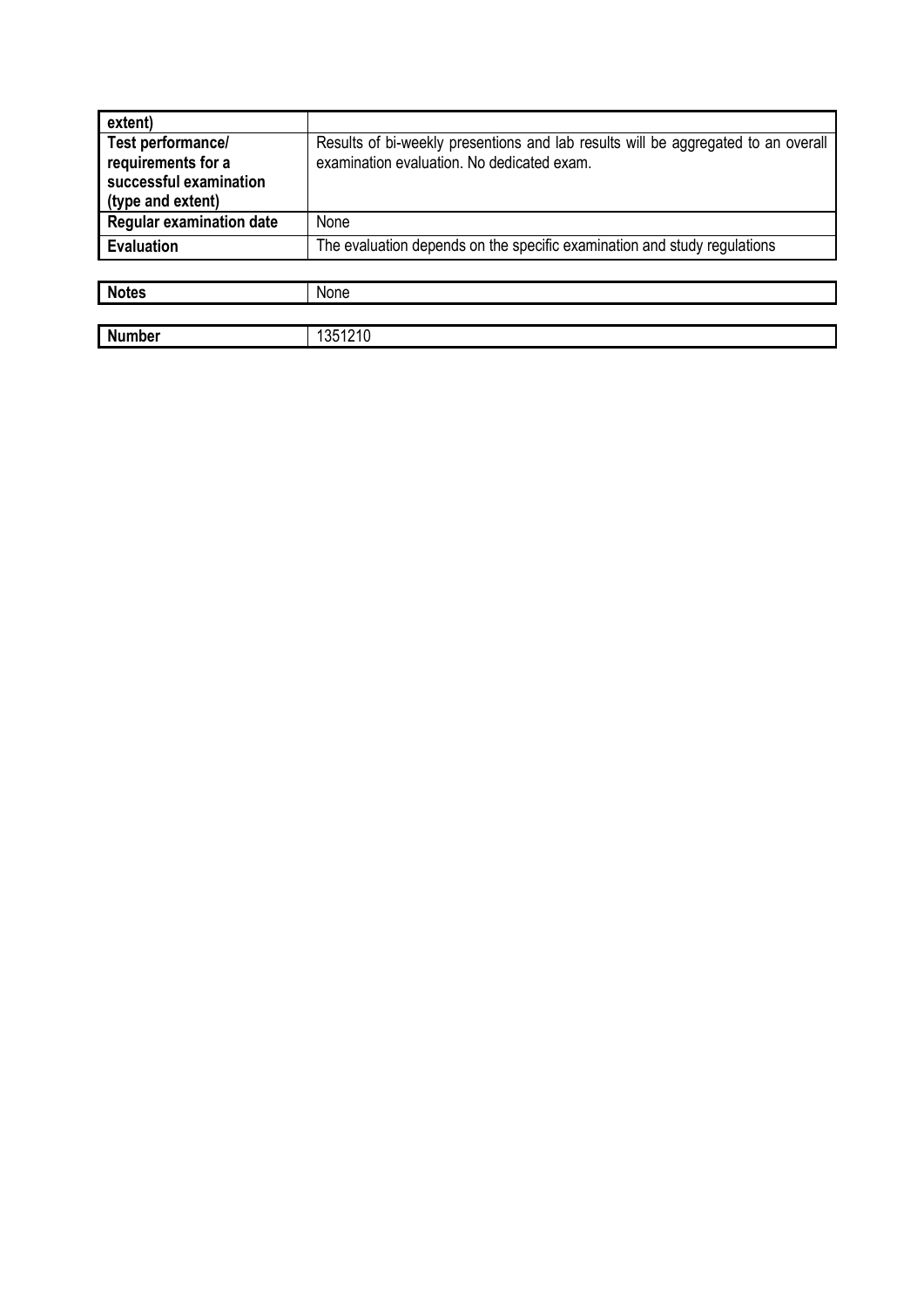| <b>Category</b>                     | <b>Content</b>                                      |
|-------------------------------------|-----------------------------------------------------|
| Name (German)                       | Spezialisierung Electrical Engineering              |
| <b>Subtitle</b>                     |                                                     |
| Name (English)                      | <b>Specialisation Electrical Engineering</b>        |
| <b>Credit points and total work</b> | 18                                                  |
| load                                | 540 hours                                           |
| <b>Contact person</b>               | Supervisor of module for specialisation             |
| Language                            | German/English                                      |
|                                     | Will be announced until the second week of classes. |
| <b>Admission restriction</b>        | None                                                |

| Level                          | Master programme – continuing |
|--------------------------------|-------------------------------|
| <b>Mandatory prerequisites</b> | None                          |
| Recommended prerequisites      | Topic centred                 |

| Assignment to curricula         | M.Sc. Electrical Engineering - 2015-03-09 |
|---------------------------------|-------------------------------------------|
| <b>Connection to subsequent</b> | None                                      |
| modules                         |                                           |

| -                          | <b>********</b>                            |
|----------------------------|--------------------------------------------|
| ---                        | . .                                        |
| ____                       | ושוטשו                                     |
| -<br><b>AMAGE</b><br>~'''' | .<br>$\mathbf{r}$<br>пеэтег<br>SUL<br>–a∪⊡ |

| Learning and qualification<br>objectives (competences) | Expertise<br>- Comprehensive processing of a chosen scientific topic under supervision<br>Methods:<br>- Literature research<br>- Selection and application of appropriate tools and methods for solving the<br>problem<br>- Rules of good scientific practise, handling with citation and plagiarism<br>- Preparation of a topic in oral and written form<br>Social:<br>- Usage of supervision and consultation<br>- Ability to present own results<br>Personal:<br>- Organisation of an independent scientific work in a predefined period |
|--------------------------------------------------------|---------------------------------------------------------------------------------------------------------------------------------------------------------------------------------------------------------------------------------------------------------------------------------------------------------------------------------------------------------------------------------------------------------------------------------------------------------------------------------------------------------------------------------------------|
| <b>Course contents</b>                                 | Within the specialisation module a problem has to be solved in the course of a<br>semester. It aims to introduce into a specific field. The topic is directed by the<br>supervisor.<br>The given problem is analysed by the students with the support by the supervisor.<br>The current state of research as well as possible solving strategies have to be<br>studied from literature. A solution has to be implemented and evaluated. Finally,<br>the results have to be presented.                                                       |
| <b>Recommended literature</b>                          | Topic centred                                                                                                                                                                                                                                                                                                                                                                                                                                                                                                                               |

| Semester periods per week     |            |           |      |
|-------------------------------|------------|-----------|------|
| by type of course             | Internship | $0.5$ SWS |      |
|                               | Total      | 0,5 SWS   |      |
| Titles of the courses         |            |           | (LSF |
| Learning methods              |            |           |      |
| <b>Work load for students</b> |            |           |      |
|                               |            |           |      |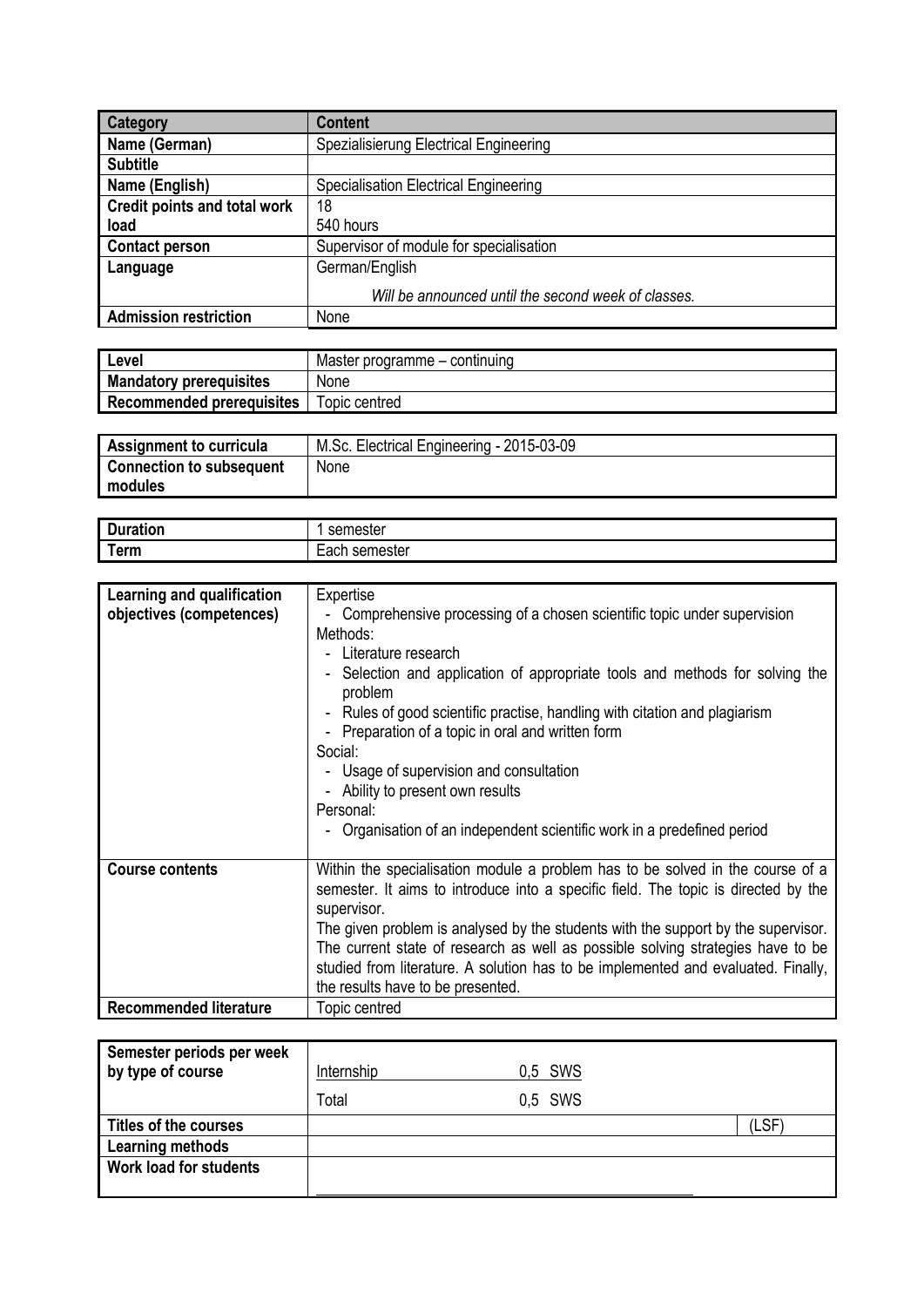| Total work load                                                                | 0 Std. |
|--------------------------------------------------------------------------------|--------|
| <sup>*</sup> If no further information is given, please account for the notes. |        |

| <b>Prerequisites for the final</b><br>examination (type and<br>extent) | None                                                                                      |                                                                                                                                                                        |
|------------------------------------------------------------------------|-------------------------------------------------------------------------------------------|------------------------------------------------------------------------------------------------------------------------------------------------------------------------|
| Test performance/<br>requirements for a                                | $1.$ exam:                                                                                | report/documentation (max. 20 pages)<br>Weighted results: 80 %                                                                                                         |
| successful examination<br>(type and extent)                            | $2.$ exam:                                                                                | colloquium (40 minutes)<br>Weighted results: 20 %                                                                                                                      |
| <b>Regular examination date</b>                                        | The regular examination date depends on the specific examination and study<br>regulations |                                                                                                                                                                        |
| <b>Evaluation</b>                                                      | The evaluation depends on the specific examination and study regulations                  |                                                                                                                                                                        |
|                                                                        |                                                                                           |                                                                                                                                                                        |
| <b>Notes</b>                                                           | University of Rostock.                                                                    | This module is inteded for the acquirement of necessary skills required for the<br>master thesis especially for those students who haven't yet written a thesis at the |
|                                                                        |                                                                                           |                                                                                                                                                                        |
| <b>Number</b>                                                          | 1351410                                                                                   |                                                                                                                                                                        |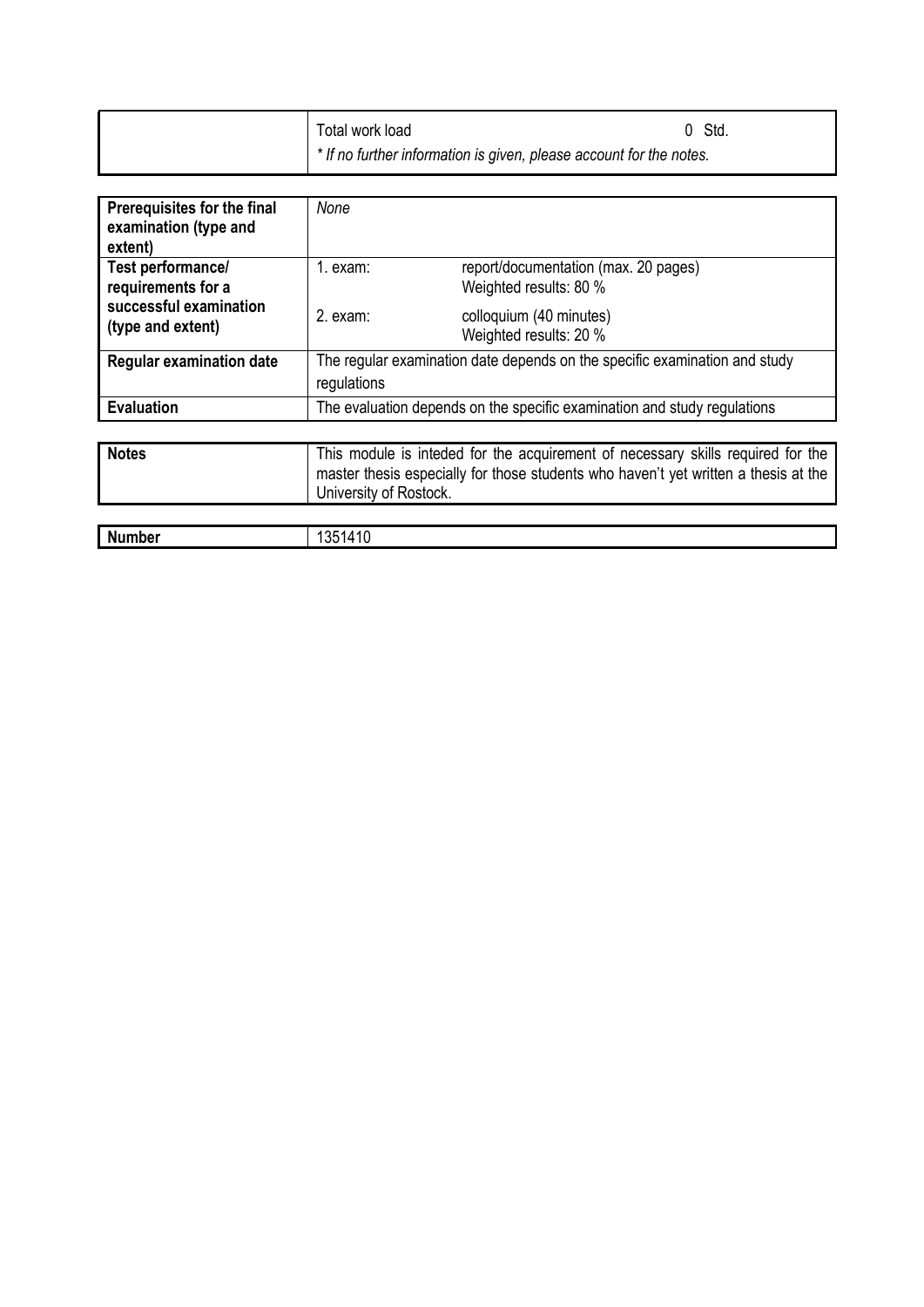| Category                            | <b>Content</b>                  |
|-------------------------------------|---------------------------------|
| Name (German)                       | Verteilte eingebettete Systeme  |
| <b>Subtitle</b>                     |                                 |
| Name (English)                      | <b>Network Embedded Systems</b> |
| <b>Credit points and total work</b> | 6                               |
| load                                | 180 hours                       |
| <b>Contact person</b>               | Dr. Golatowski                  |
| Language                            | German                          |
| <b>Admission restriction</b>        | None                            |

| Level                          | Master<br>r programme – continuing |
|--------------------------------|------------------------------------|
| <b>Mandatory prerequisites</b> | None                               |
| Recommended prerequisites      | None                               |

| <b>Assignment to curricula</b>             | M.Sc. Electrical Engineering - 2015-03-09<br>M.Sc. Elektrotechnik - 2013-07-31<br>M.Sc. Informationstechnik/Technische Informatik - 2013-09-09<br>M.Sc. Mechatronik - 2015-03-09 |
|--------------------------------------------|----------------------------------------------------------------------------------------------------------------------------------------------------------------------------------|
| <b>Connection to subsequent</b><br>modules | None                                                                                                                                                                             |

| <b>Duration</b>                                        |                                                                                                                                                                                                                                                                                                                                                                                                                                                                                                                                                                                                                                                                                                                                                                                                                                                                                                                                                                                                                                                                                                                                  |  |
|--------------------------------------------------------|----------------------------------------------------------------------------------------------------------------------------------------------------------------------------------------------------------------------------------------------------------------------------------------------------------------------------------------------------------------------------------------------------------------------------------------------------------------------------------------------------------------------------------------------------------------------------------------------------------------------------------------------------------------------------------------------------------------------------------------------------------------------------------------------------------------------------------------------------------------------------------------------------------------------------------------------------------------------------------------------------------------------------------------------------------------------------------------------------------------------------------|--|
|                                                        | semester                                                                                                                                                                                                                                                                                                                                                                                                                                                                                                                                                                                                                                                                                                                                                                                                                                                                                                                                                                                                                                                                                                                         |  |
| <b>Term</b>                                            | Each summer semester                                                                                                                                                                                                                                                                                                                                                                                                                                                                                                                                                                                                                                                                                                                                                                                                                                                                                                                                                                                                                                                                                                             |  |
|                                                        |                                                                                                                                                                                                                                                                                                                                                                                                                                                                                                                                                                                                                                                                                                                                                                                                                                                                                                                                                                                                                                                                                                                                  |  |
| Learning and qualification<br>objectives (competences) | Reproduction, understanding, application and analysis:<br>Embedded processors, wireless radio technologies, wireless sensor networks<br>(WSN), localization and routing in ad hoc and sensor networks, Internet of<br>Things (IoT)<br>Personal and social competence :                                                                                                                                                                                                                                                                                                                                                                                                                                                                                                                                                                                                                                                                                                                                                                                                                                                           |  |
|                                                        | Independence and self-responsibility, general study and work techniques,<br>self-organization, project organization and implementation, cooperation and<br>teamwork, present and Communicate                                                                                                                                                                                                                                                                                                                                                                                                                                                                                                                                                                                                                                                                                                                                                                                                                                                                                                                                     |  |
| <b>Course contents</b>                                 | This course provides knowledge of basic concepts, algorithms and architectures<br>of distributed embedded systems and sensor networks. It considers programming<br>concepts of distributed embedded systems, the design of distributed embedded<br>systems, which are particularly characterized by low energy consumption and are<br>usually equipped with a wireless interface. In associated exercises the knowledge<br>of the design of distributed systems is deepened and a complex application will be<br>designed and implemented.<br>- Overview of embedded mircoprocessors.<br>Low Power MCUs, performance MCUs, Wireless MCUs<br>- Architecture, components, and programming of microcontrollers<br>Wireless Networks (802.15.4, 6LoWPAN, Bluetoth, ZigBee)<br>Sensor network platforms<br>Development systems, architecture<br>٠<br>Base stations, gateways and nodes<br>Selected problems in sensor networks<br>Localization and routing in ad hoc and sensor networks<br>Algorithms<br>classifications<br>Software for Sensor Networks<br>- Operating systems, hardware abstraction layer, middleware and service- |  |